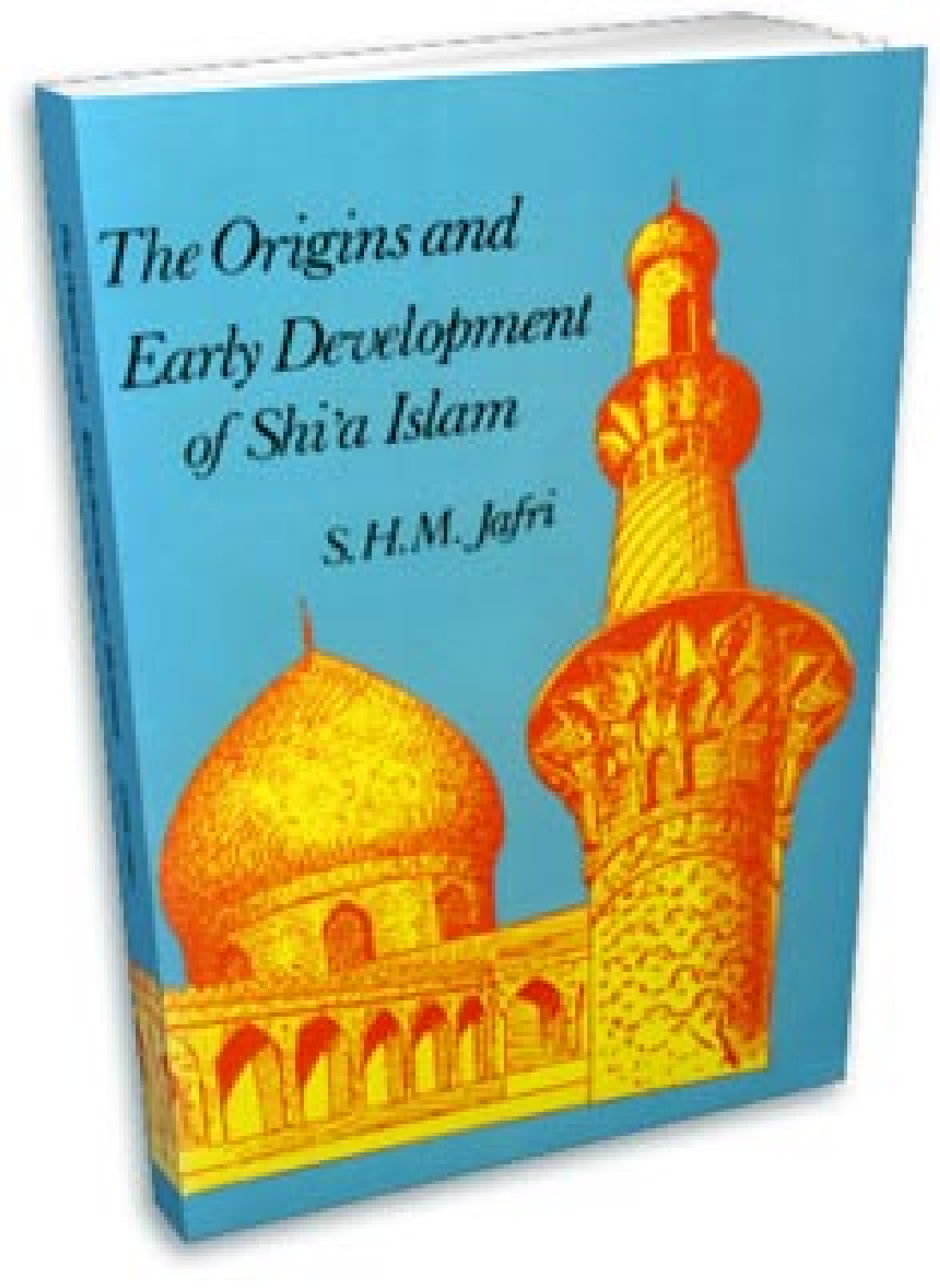The Origin of Shi'tte Islam and It's Principles

Author : Allamah Sheikh Muhammad Hussein Al Kashifu'Lghita'a'

#### **Introduction**

PART I : The Origins of the Shi'ahs

PART 2 :The Fundamentals of the Religion

Prophethood

PART 3 :The Shi'ah ‐ The Divine Code of Living

Fiqh (Jurisprudence)

8. (a) The Marriage Agreement

8 (b) Talaq (Divorce)

2. Slaughtering and Hunting

PART 4 :Allegations Against the Shi'a

**Endnotes** 

#### INTRODUCTION



BISM ‐ ILLAH ‐ IR ‐ RAHMAN ‐ IR ‐ RAHEEM (In the name of God, the most Compassionate, the Merciful)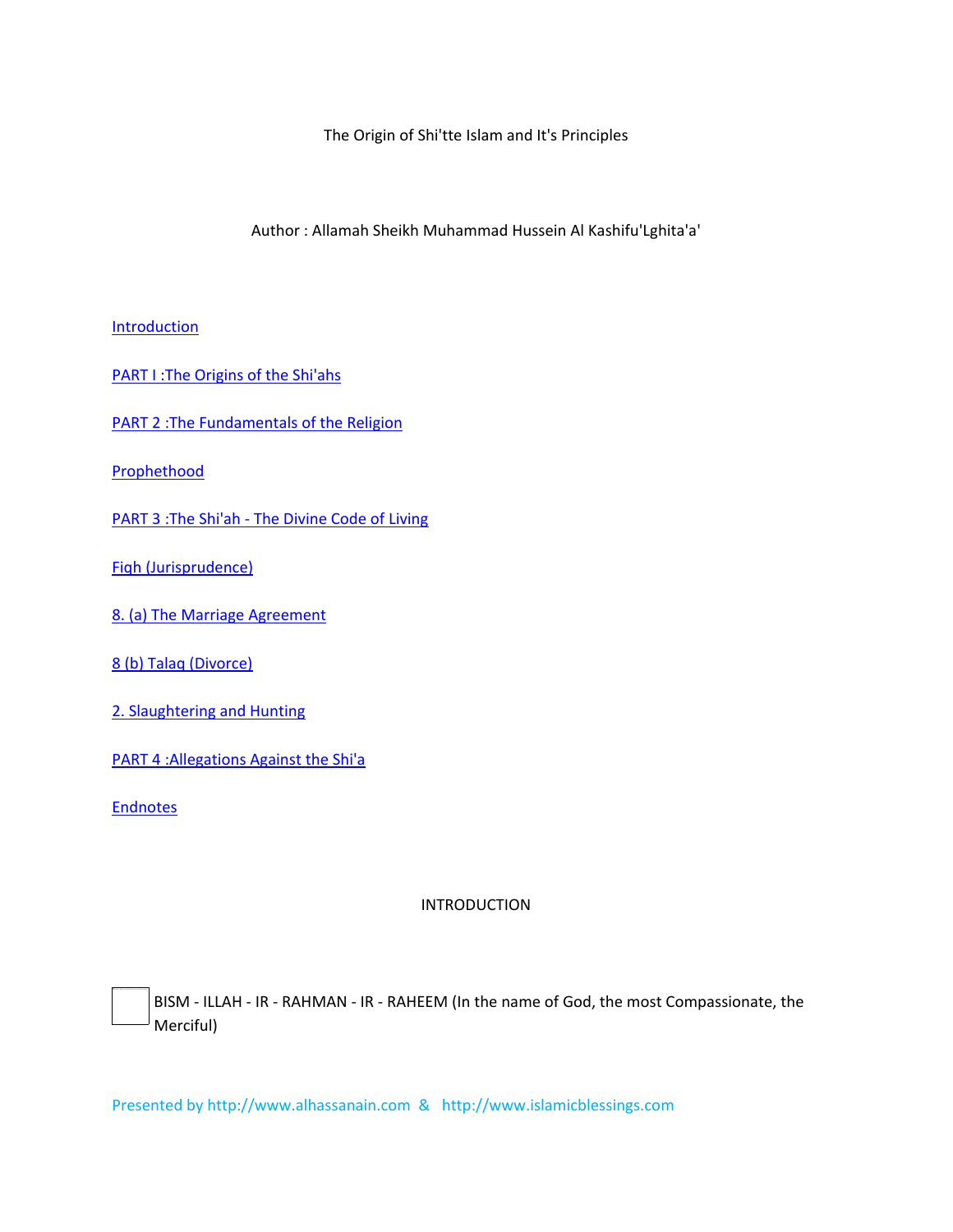AL‐ HAMDU L'ILLAH (All praise be to God) Call unto the way of your Lord with wisdom and good exhortation, and reason with them in the best way. Lo! your Lord best knows those . who go astray from His path, and He knows best those who are rightly guided. (Qur'an, 16:125)

It was about two years ago that I received a long letter from an Iraqi student in Egypt. Briefly speaking, the writer of the letter had had an exchange of views with some eminent scholars of al‐Azhar. Perhaps they talked about Najaf al‐Ashraf, the scholars of that seat of learning and their ways of studies and also about those devoted to the spiritual atmosphere at the mausoleum of Hazrat Ali (a.s.).

There is no doubt, of course, that the educated class of Cairo are all praise for the great seat of learning at Najaf and are also well impressed with the intellectual advancement of its scholars. In spite of all this they do not refrain from saying: "Oh! What a pity! They are Shi'as."

The writer of the letter says that he was very astonished and often used to plead with them, "Gentlemen! The Shi'as are a Muslim sect and a part of the Muslim community." But their reply was, "No, Sir! The Shi'as are not Muslims. What has Shi'ism to do with Islam? It is wrong to count it as a sect among the sects and a religion among the religions of the world; it was a plan devised by the Iranians and a political stunt to overthrow the Umayyad rule and bring about the 'Abbasid Caliphate. What has it to do with the ways prescribed by God?"

After this, this young man writes. "Respected Sir, at present I am young and have no knowledge of religions. I know neither the philosophy of religious growth, nor do I know the history of its flourishing. Consequently I have entertained some doubts."

After writing these words this student of the great college at Cairo desired that I should unveil the truth and rid him of that mental worry. In this connection he also wrote that if his request proved futile and he was misled from the right path, I would stand responsible for that.

Accordingly I considered the reply necessary and wrote to him in a letter answering him according to his intelligence. I must admit, however, that my own worries were more than the doubts of this youth.

I thought to myself: how is it credible that a cultured country like Egypt ‐ the cradle of Islamic learning, the centre of the Arabs, nay, of all the Muslims in such a state of ignorance and hostility among its intelligentsia! It was by chance that a book entitled "Farjru 'l-Islam" by the famous writer Ahmad Amin reached my hands. I started wading it but. when I reached the place where he wrote about the Shi'as, I felt that the learned author was not writing a book but building castles in the air. During the present age, even if a man from the distant regions of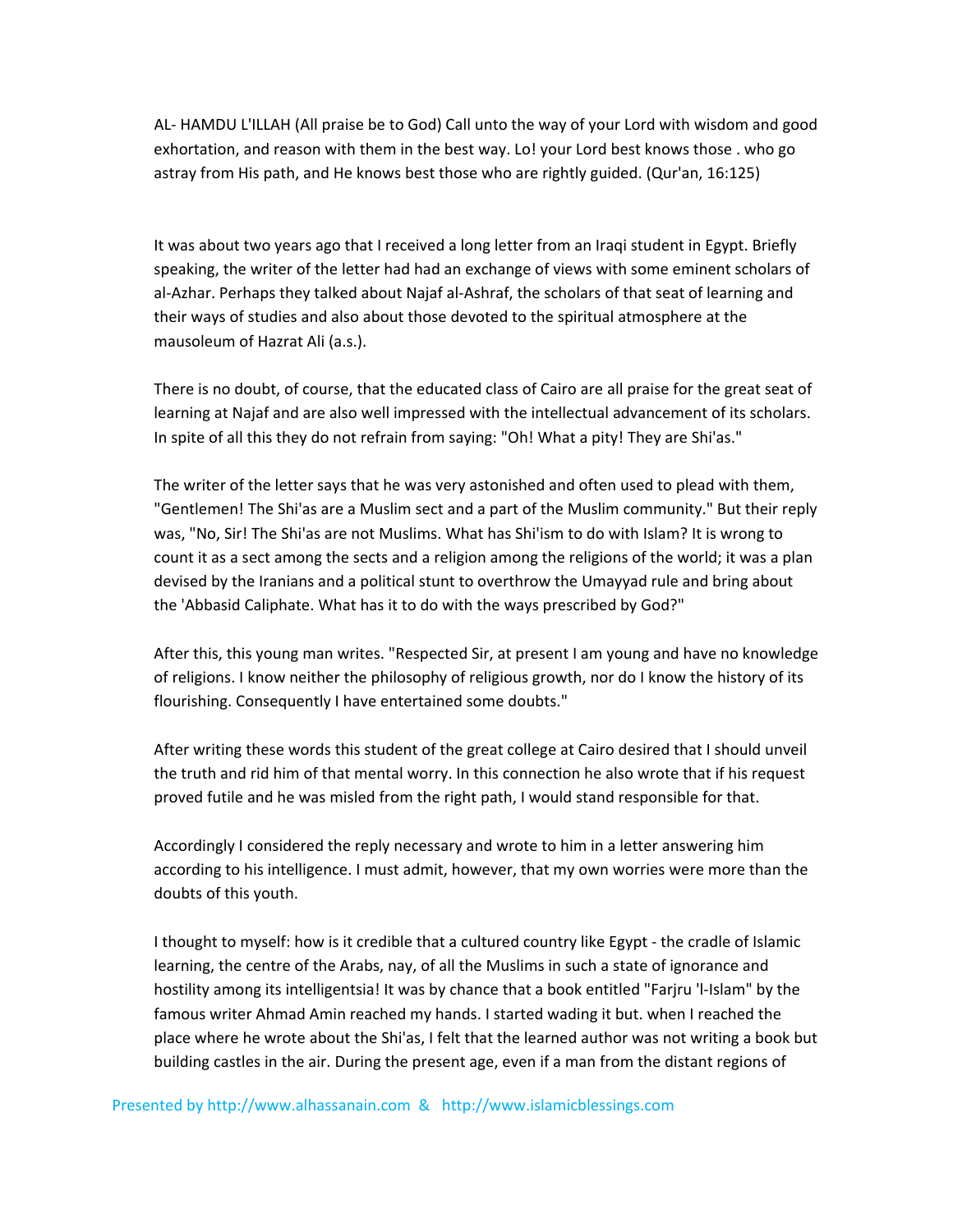China had written such irresponsible things, he could not be easily forgiven.

Anyhow, I now felt satisfied that all that the Iraqi student had written was quite correct and instantly it struck me that if the people used to writing like Ahmad Amin have such a mentality, what can be the condition of the illiterate or half-literate masses; according to the spirit of the times, however, every Muslim of today supports unity and brotherhood among the Muslims and also believes that without such unity our life as well as death will be without meaning.

In truth, if our Muslim brothers were of the reality of the Shi'a religion and also proved to be just, such literature which lays the foundation of mutual enmity and satisfies the cravings of the Imperialist and irreligious forces would be done away with.

Let us study this passage of "Fajru 'l-Islam" and consider its repercussions:

"The truth is that Shi'aism was the refuge of the destroyers of Islam." p. 330.

The writer is not innocent. He knew that the pen of the critics would pursue him and also knew that his aggressive tendency would injure the feelings of a nation which comprises tens of millions of people and is a very great power in the Islamic world.

It was thus quite a surprising event when last year (1349 A.H.), a cultural delegation from Egypt, comprising thirty members, came here and included Ahmad Amin himself. All the members of the delegation came to my residence. It was the month of Ramadan, night time, and the gathering was large. No sooner had I seen Ahmad Amin than "Fajru 'l‐Islam" came to my mind, since this book had already been seen by a number of our scholars.

We raised objections, but with respect, in a very mild and soft tone, so that it might not hurt his feelings. On this occasion the strongest explanation that Ahmad Amin offered was a lack of information and a dearth of books. To this we said, "Sir, when someone starts writing on some topic, he first gathers relevant material and then he fully examines the matter, otherwise the writer has no right to touch upon the topic at all."

Consider the libraries of the Shi'as. Row well stocked they are! Examine our own library. It contains about five thousand volumes and most of the books are written by Sunnis: this is the collection of books in a small city like Najaf; strange how Egypt with its many large libraries is devoid of Shi'a literature!

Of course, these people know nothing about the Shi'as, but never hesitate in writing anything about them that they wish.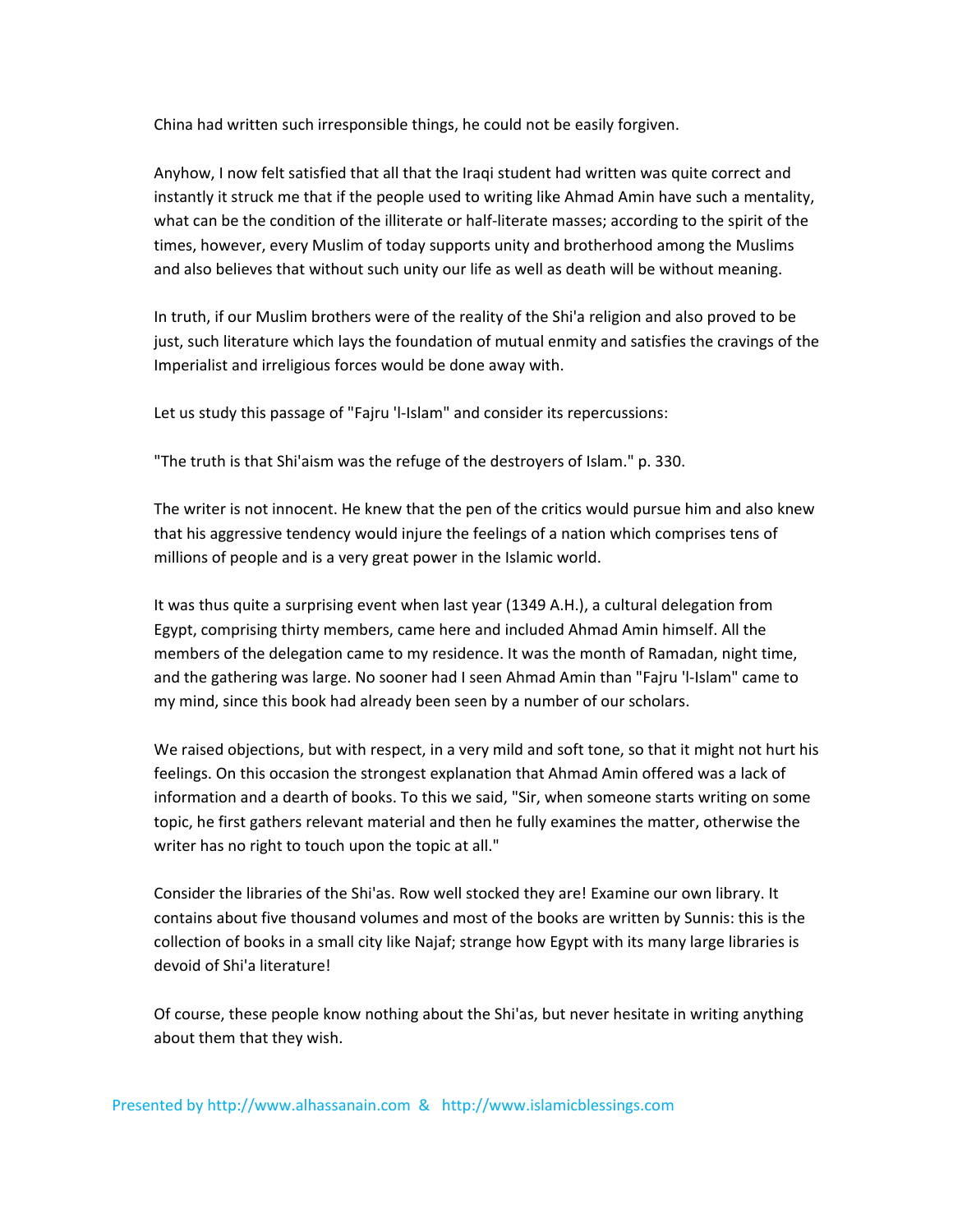It is even stranger that the fellow Sunni brothers of Iraq living in our neighborhood are unaware of the Shi'as! Only a few months ago a promising Shi'a boy of Baghdad wrote in a letter that recently he happened to go to Dalyam (just adjacent to the Baghdad district). Most of the people there are Sunnis. The correspondent became intimate with them and attended their assemblies. Since the people of Dalyam were unusually impressed by the excellent behaviour and high morals of the stranger, they warmly welcomed him. But when they came to know that the person in whom they were taking so much interest was a Shi'a, their wonder had no bounds. "We were under the impression that the people of this sect were deprived of even the smallest light of civilisation and culture - quite wild, totally savage!" Such were their whims and speculations.

At the end of the letter this young boy appealed to my conscience that, through the endeavours of my pen, I should remove the misunderstanding in the minds of such people and introduce a true picture of Shi'aism.

After some time the same youth went to Syria to spend the summer there. From there he went to Egypt.

From Cairo he wrote another letter, telling me that the condition of Egypt was not different from that of Dalyam.

He wrote: "Here also the same views about the Shi'as are common. So, it is requested that you may perform your duty of informing them of the truth. Believe me, the views that the common people of Islam have formed about the Shi'as are intolerably obnoxious."

And this is not all. The false imputations, which are being continuously published in the journals of Egypt, Syria, etc. are no less grievous; those under attack are as innocent as Joseph, but unfortunately ignorance and fanaticism have no remedy.

However, silence in the face of transgression is synonymous with the acceptance of injustice, so I had an obligation to speak out. But it should be made clear that I do not wish to reply to the slanderers of the Shi'as but rather to remove that veil of ignorance from the eyes of the rest of the Muslims so that the truth may be clearly visible to them; moreover it may serve as the last word to the elements hostile to Shi'as and as a true picture of Shi'aism. We hope it may also remove the mutual discord among the Muslims, so that writers like Ahmad Amin may never get another opportunity to indulge in destructive activities. The author of "Fajru 'l-Islam" writes "The truth is that Shi'ism was the refuge of those who wished to destroy Islam through enmity and baseless talk, and it was the place of shelter for those who wanted to introduce their ancestral teachings of Israelite, Christian and Zoroastrian religions into Islam".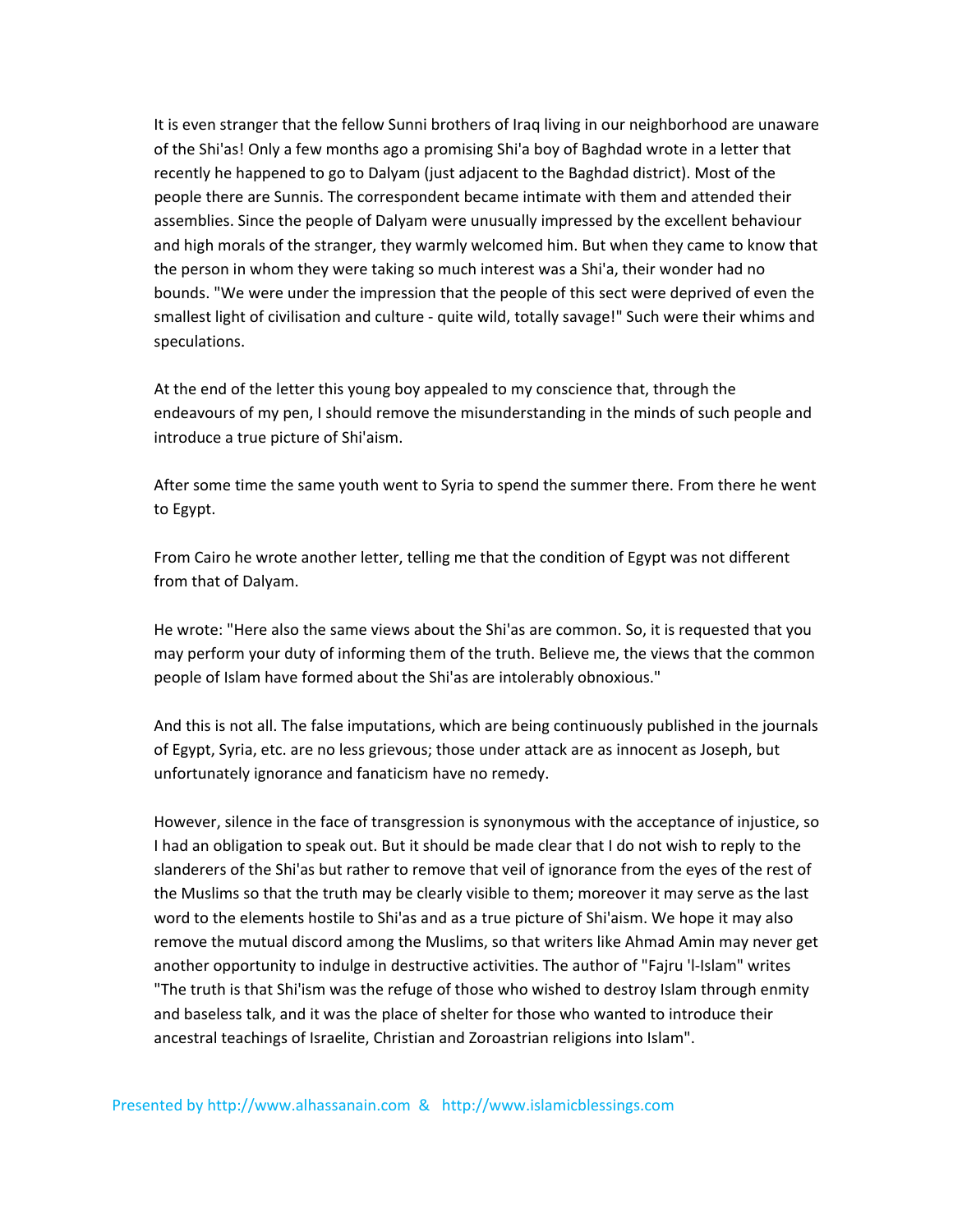Again he writes: "Thus the faith in "raj'at" (the returning) is what the Isra'elites believe in. The Shi'as believe, moreover, that the fire (of hell) is "haram" (unlawful) for them.

The Israelites also say that the fire will not touch them except for a few counted days.

"Christianity's influence appeared likewise in the way in which some of the Shi'as have given the same relationship for the Imam to God as is given for Christ to Him.

They also say that the Imam is the confluence of 'Lahut' and 'Nasut' (where divinity and earthly beings meet). Also, according to their faith the continuance of prophethood and risalat (messengership) is unbreakable. They hold the view that he who is absorbed in 'Lahut' is a prophet. Besides this, transmigration of souls, the physical body of God and 'hulul' (God's entering another body), which are the old beliefs of the Brahmins, philosophers and fireworshippers, appeared one by one in the Shi'a religion . . . ."

For fear of destroying the unity of the Muslim community and inciting hatred I will refrain from replying. Otherwise it would be quite easy to show who those people were who introduced un‐ Islamic ways into Islam to undermind and divide the Muslim community'.

Of course I should like to ask the author of 'Fajru 'l Islam": Respected Sir, which was that group of Shi'as which had decided to destroy Islam? Was it the first group, which includes the selected companions of the Holy Prophet (s.a.w.), for instance. Salman Muhammadi, Abu Dharr al‐Ghifari, al‐Miqdad, 'Ammar, Khuzayma, Dhu sh Shahadatain, Abu Tihan, Hudhayfah Yamani, az-Zubayr, al-Fadl ibn al-'Abbas and his respectable brother 'Abdullah, Hashim ibn 'Utbah, al-Marqal, Abu Ayyub al‐Ansari, Aban and also his brother Khalid, the sons of Sa'id ibn al‐'As, Ibn Ka'b and Anas ibn al‐Harith who had heard the Holy Prophet saying: "My son Husayn (a.s.) will be martyred at the place known as Karbala'. So any one of you, present at the time of that tragedy must go to help him." Accordingly Anas drank the cup of martyrdom on the 10th of Muharram, (see "al‐Isabah fi ma'rifati' s‐sahabah" and "al‐Isti'ab fi ma'rifati' s‐sahabah". These two books on the lives of the Companions are the most authentic compilations of the Sunni community.)

If we were to attempt to compile a list of the Shi'a companions and begin to prove their Shi'ism, it would require a complete and volumionous book. And the fact is that the noble efforts of the Shi'a 'ulema have made it unnecessary to do so: the brilliant masterpiece, "ad‐ Darajat 'r rafi'h fi tabaqatu 'sh‐Shi'a" written by Sayyid 'Ali Khan (the author of "as‐Salafah" and the standard dictionary "Tarazu 'l‐Lughan" describes the eminent personalities of the Banu Hashim family like Hamza and 'Aqil Sa'id Khudri, Qays ibn Sa'id ibn 'Ubadah, Burayda, Bura' ibn Malik, Khabab ibn al‐Irth, Refa'a ibn Malik, Amir ibn Wa'ila, Hind ibn Abi Hala, Ju'da ibn Hubayra, Makhzumi and his mother Umm Hani Bint Abi Talib and Bilal ibn Riyah the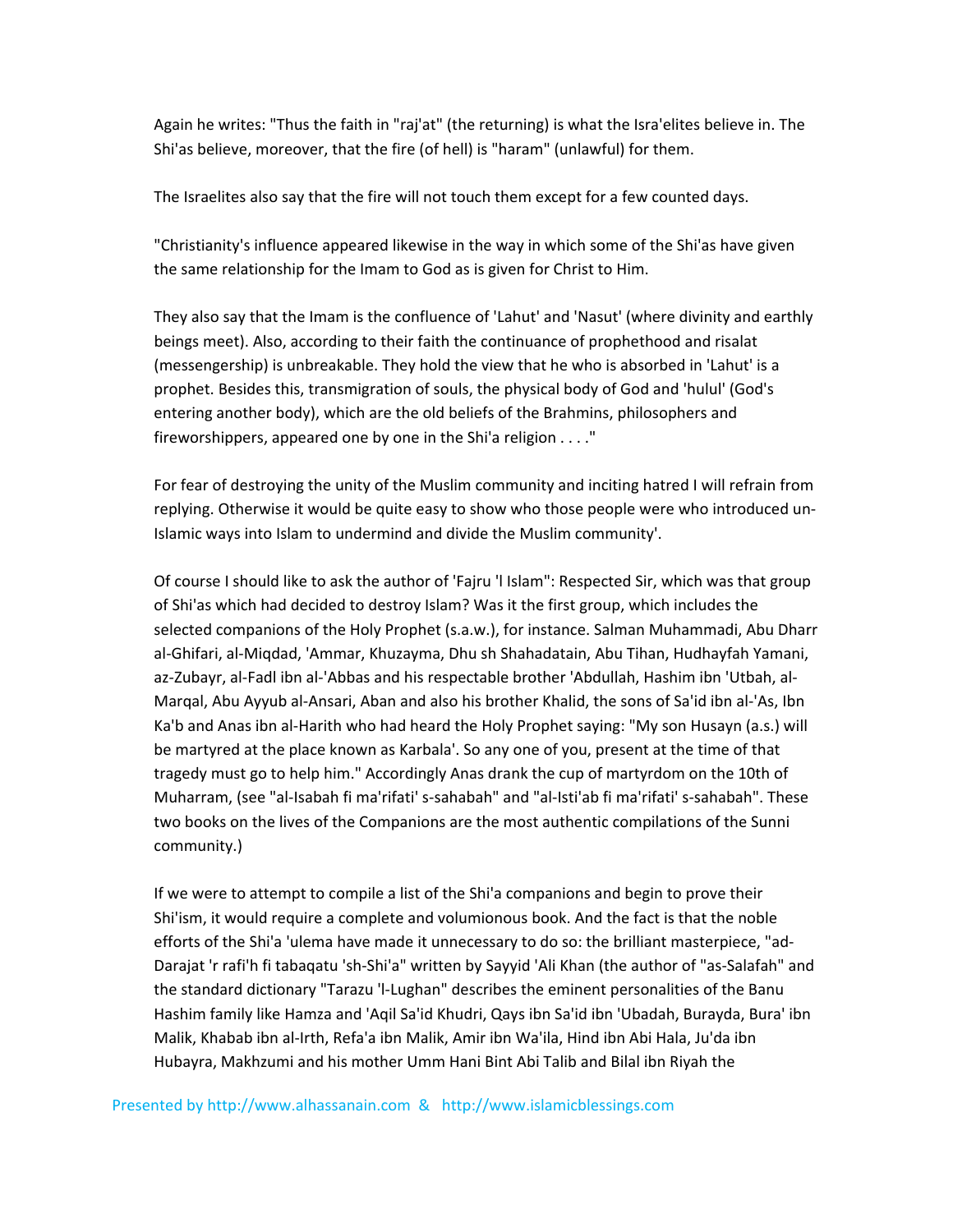mu'adhdhin (caller to prayer) etc.

But I believe that, from the books on the lives of the Sahaba like "Isaba", "Asadu 'l‐ghaba" and "Isti'ab" we have collected the names of about three hundred distinguished companions and it is possible some scholarly person may compile a longer list than this.

Were these persons desirous of ruining Islam? If the Imam of the Shi'as, 'Ali ibn Abi Talib (a.s.), of whom the "Thaqalayn" (the book of God and the Ahle Bayt) are the witnesses, had not used his sharp-edged sword in the battles of "Badr" "Uhud", "Hunayn" and " Ahzab" Islam would not have flourished or attained an imposing height. Abdu 'l-Hamid Mu'tazali begins his poem of praise : "Ila innama al-Islam law la hisamahu..." (if his sword had not been there, Islam ...)

Yes, if "Zulfiqar" (Hazrat 'Ali's sword) had not been there, if the lion of God had not taken the lead, as he did before and after the hijrat, if there had been no sincere help from Hadrat Abu Talib the illustrious father of 'Ali (a.s.) and if Hazrat 'Ali Murtada (a.s.) had not offered extraordinary support in the holy lands of Mecca and Medina, the rebellious group of the Quraysh and the blood‐thirsty wolves of Arabia would have nipped Islam in the bud.

Muslims pay little respect for Abu Talib's (a.s.) services in that they do not seem prepared to call him a Muslim. On the contrary when they talk of Abu Sufyan, the root cause of all the troubles of the Holy Prophet (s.a.w.) they are prompt in endowing him with Islam, although everyone knows that he had very reluctantly and unwillingly aligned himself with the Muslims. When Hazrat 'Uthman got the Caliphate, it was Abu Sufyan, who cried out, "Sons of Umayyah! Just catch hold of the caliphate as you would a ball. I swear by him by whom Abu Sufyan can swear that there is neither heaven nor hell!"

In short, according to he verdict of the Sunni majority, Abu Sufyan is a Muslim and as to Abu Talib the great supporter of Islam (whose beliefs are apparent from these lines: "In my knowledge the religion of Muhammad (s.a.w.) is the best of all religions in the world") he is labelled as a non-Muslim! Was Abu Talib (a.s.) either so helpless or of such a weak intellect that he knew that Muhammad's (s.a.w.) religion was the best of all religions and did not follow it for fear of the people? It should be clearly understood that he was at the center of all Mecca's forces and strengths.

Now let us again examine the story of the subversion of Islam. Now were these people (about whom we have just been talking) the persons who subverted Islam, or it was the later group, which is known as the "tabi'in" (the followers), in which are included Ahnaf ibn Qays, Suwayd ibn Ghuflah, Atiyah, Ufi, Hakam ibn Atibah, salim ibn Abi Ju'd, 'Ali Abi Ju'd, Hasan ibn Salah, Sa'id ibn Jubayr, Sa'id ibn Musayab, Asbagh ibn Nabatah, Sulayman ibn Mohran, and Yahya ibn Ya'mar 'Adwani'? After them come the personalities of the "tab'inu 't‐tabi'in" (the followers of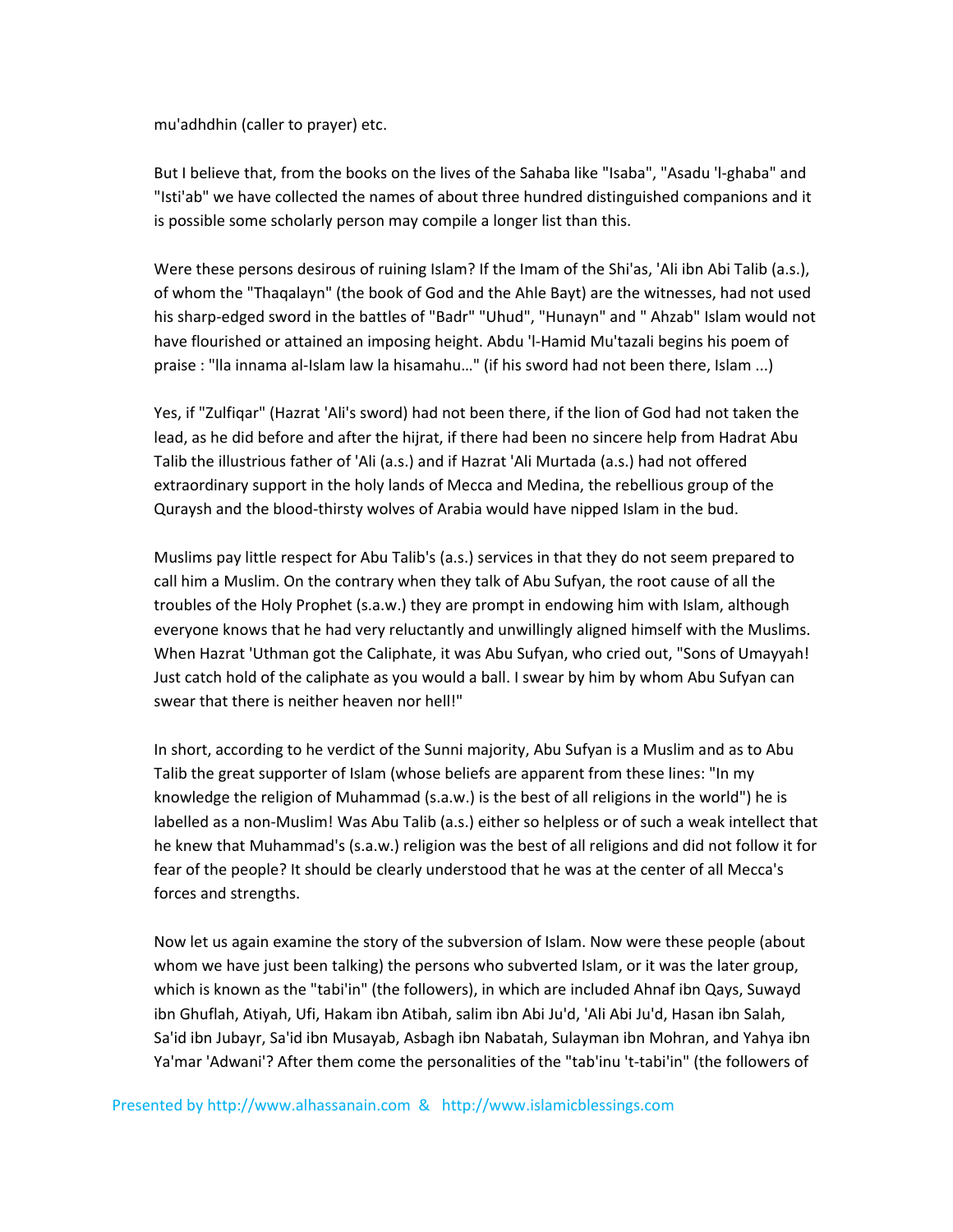the followers) who laid the foundation of Islamic teachings such as Abu 'l‐Aswad Du'ali, the originator of syntax, Khalil ibn Ahmad, the founder of lexicography and the science of rhyme in poetry, Abu Muslim Ma'adh ibn Muslim Al‐Hira', the founder of grammar, whose Shi'ism has been admitted even by Siyuti (Al‐Muzhir, volume II) and as‐Sakit Ya'qub ibn Is'haq, the master of Arabic literature. Also, in the group of commentators is the distinguished name of 'Abdullah ibne 'Abbas, who tops the list and whose Shi'ism is beyond doubt. Next come the names of Jabir ibn 'Abdullah al‐Ansari, Abi' ibn Ka'b, Sa'id ibn Musayyab and Muhammad ibn 'Umar Waqidi, who was the first to collect and arrange the Qur'anic sciences. (Ibn Nadim and others have acknowledged that they were Shi'as. "ar-Raghib" is the name of the commentary of Waqidi).

Among those who laid the foundations of the teaching of "Hadith" is Abu Rafi', who was the freed salve of the Holy Prophet (s.a.w.) and the author of the book, "al‐Ahkam wa 's‐sunan wa 'l‐qadaya". He had a special relationship with Amir al‐mu'minin (a.s.); during the caliphate of the Holy Imam (a.s.) he was in charge of the Treasury at Kufa, his sons also were both remarkable personalities. 'Ali ibn Rafi' was the secretary of Amir al‐Mu'minin (a..s.) He was the first person after his father who began writing on "fiqh" (jurisprudence) and his brother, 'Abdullah ibn Rafi' took the lead in the writing of history and the recording of events in the Muslim community.

Abu Hashim ibn Muhammad ibn Hanafiya was the first to write about the nature of Islamic beliefs. Many fine books on this topic have been written by him. We may examine also the works of 'Isa ibn Rawzah who lived up to the time of Abu Ja'far (Imam Baqir). It should be noted that the above persons lived before Wasil ibn 'Ata and Abu Hanifah, and that Siyuti's opinion is correct that the latter were the earliest writers on the philosophy of Islamic beliefs.

Next we may reflect upon two eminent Shi'as, Qays an‐Nasir and Muhammad ibn 'Ali Ahwal, (known as Mu'min at‐Taq"), Hisham ibn al‐Hakam and an‐Nawbakht. The latter was an exalted family who continued serving the cause of Islam for more than a hundred years. Among their works, "Faslu 'l‐yaqut", is of extraordinary importance. Also among the pupils of Hisham Ahwal, and an‐Nasir, the names of Abu Ja'far Sakak Baghdadi, Abu Malik Zuhak Khazrami, Hisham ibn Salim and Yunus ibn Ya'qub deserve special mention. These were the persons who undertook masterly debates with sages of other religions and provided irreputable arguments on topics like the unity of God and the Imamate.

If all their scholastic subjects of discussion, particularly the debates of Hisham ibn Hakam, were collected together, it would make an excellent book. Similarly, if we included all the Shi'a philosophers and scholars, a great number of voluminous compilations will be required.

I request therefore that the author of "fajru 'l-Islam" tell me whether these men wanted to ruin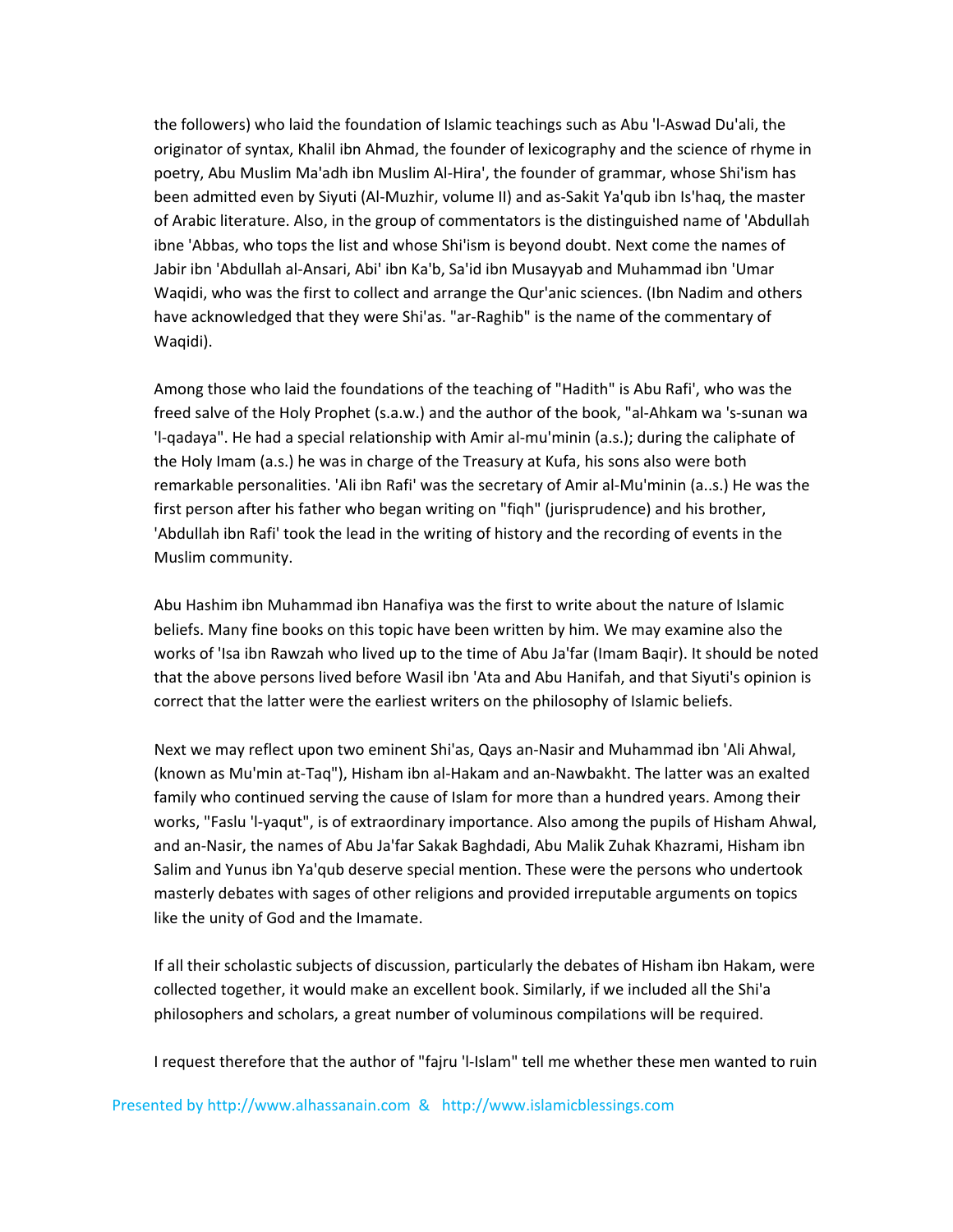the religion of God, or whether they were so conscientious that they worked day and night to record historical facts and events and collect together reports of matters relating to the life, miracles, battles, and the purity of character of the Holy Prophet (s.a.w.)

One of the finest scholars in this connection is Aban ibn 'Uthman al‐Ahmar Tabi'i (died 140 A.H.). He was a pupil of Imam Ja'far Sadiq (a.s.). After him Hisham ibn Muhammad, ibn sa'ib Kalbi, Muhammad ibn Is'haq Matalabi and Abu Makhnaf Azdi continued in this particular field of knowledge. All the writers of the later age depended upon them as source material in historical matters.

If we examine a list of historians, we will find that all the distinguished writers were Shi'as; for instance, the compiler of Kitab al‐Mahasin, Ahmad ibn Muhammad ibn Khalid Barqi, Nasr ibn Muzahim Manqari, Ibrahim ibn Muhammad ibn Sa'd Thaqafi, 'Abdu 'l‐'Aziz Juludi Basri Imami, Ahmad ibn Ya'qub(whose book Tarikhu 'l‐Ya'qubi has been published in Europe), Muhammad ibn Zakariya, Abu 'Abdillah Hakim, al‐Ma'sudi, author of "Muruj adhdhahab" Muhammad ibn 'Ali ibn Taba'taba' the author of "Adabu 's‐sultaniyah" and hundreds of other scholars like them, who cannot be included here.

Among the men of letters, the Shi'as are also in a majority. The literary men are of different groups. The first group is that of the companions. All the famous men of letters belonging to this class are attached to Shi'ism. Nabigha Ju'di, for instance, took part in the battle of Siffin on the side of 'Ali (a.s.) and the "Rajaz" (rousing verses) that he composed for the occasion are very well known; 'Urwah ibn Zayd al‐Khayl was also with the Holy Imam (a.s.) in the battle of Siffin (see al‐Aghani). some people acknowledge that Lubayd ibn Rabi'ah 'Amiri was of the Shi'a faith; Abu Tufayl 'Amir ibn Wa'ilah, Abu 'l‐Aswad Du'uli, and Ka'b ibn Zuhayr, the author of "Banat Sa'id" are likewise but a few of the Shia' men of letters we have room to mention here.

The second group is contemporary with the Tabi'in. In this class al‐Farazdaq, Kumayt, Kathir, Sayyid Humayri and Qays ibn Dharih . have a very prominent place.

The third group belongs to the second century of the hijrah: Abu Nawas, Abu Tamam, Bahtari, Da'bil Khuza'i, Dik al‐Jin, 'Abd as‐Salam, Abu sh‐Shaysh, Husayn ibn Duhak ibn Rumi, Mansur an‐ Namri, Ashja' asalmi, Muhammad ibn Wahib and Sari' al‐Ghawani. Morevoer, during the reign of the 'Abbasid rulers all the prominent literary figures, excluding Marwan ibn Abi Hafsah and his progeny were Shi'as:

Similarly among the celebrated poets and men of letters of the fourth hijra century were many Shi'as : Mutanabbi Maghrib ibn Hani Andalusi, ibn at‐Ta'awidhi, Husayn Hajjaj (the author of "al‐Majnun"), Mahyar Daylami, Abu Fads Hamdani, (about whom it has been said that poetry began and ended with him); we may cite also Kashajum, Nashi' saghir, Nashi' Kabir, Abu Bakr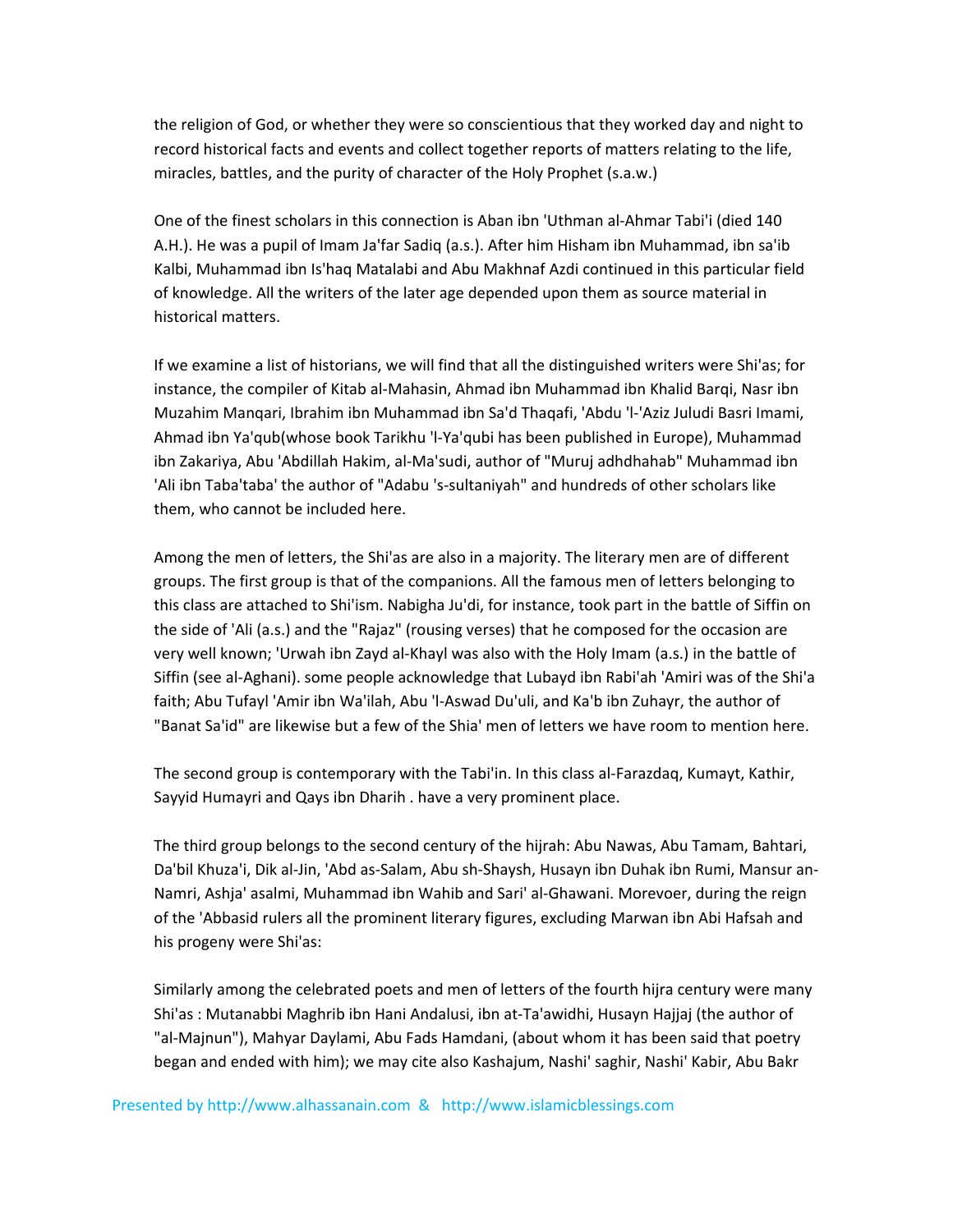Khwarizmi, Badi' Hamadani, Tughrai, Ja'far Shams al‐Khilafah, , Ammarah al‐Yamani, Wida'i Zahi, ibn Basam Baghdadi, Sibt ibn Ta'awidhi, Salami, Nami who were all Shi'as.

The fact is that the Shi'as attained such an exalted rank in the field of literature that experts had to say: 'Is there any literary man who is not a Shi'a?' It is worth noting that in praising some piece of composition, there was a common saying that such and such a man writes like the Shi'as. Some people have written that Mutanabbi and Abu 'l‐'ula' were also Shi'as (please refer to where some of their verses are quoted).

Shi'a poets of the Quraysh family such as Fadl ibn 'Abbas (whose life history is given in "al‐ Aghani"), Abu Dihbai Jamhi, Wahib ibn Rabi'ah and the literary scholars such as Sharif Radi, Murtada, Sharif Abu'l Hasan , Ali 'Alawin Jumani son of Sharif Muhammad ibnja'far ibn Muhammad ibn Zayd ibn 'Ali ibn al‐Husayn (a.s.) are also worthy of attention.

Sharif Jumani used to say "I am a poet; my father was a poet; my grandfather was a poet". Muhammad ibn al‐'Alawi was an eminent man of letters. Writing about him Abu 'l‐Faraj Isfahani has made available to us the valuable pearls of wisdom that he left behind. For further details it is worth while studying "Nasmatu 's‐sahr min tashayyu' wa shi'r". In this esteemed masterpiece of Sharif Yamani, there is not only a fair account of the 'Alawimen ofletters, but there is also an account of the Shi'a poets of the Amawi dynasty. For instance Zamakhshari writes in his book "Rabi 'al‐abrar" about 'Abdu 'r‐Rahman ibn Hakam, Khalid ibn Sa'id ibn 'As and Marwan ibn Muhammad Saruji Amwi; these verses ‐are quoted from the latter:

"Oh descendents of Hashim ibn 'Abd Munaf!wherever I amy be I am yours.

"You are ,God's chosen ones, and Ja'far Tayyar belongs to your own family.

"Ali, the Lion of God, Hamzah the uncle of the Prophet and al‐Hasan and al‐Husayn are the members of your own family.

"Yes, though I am of Amawi lineage, yet I have no concern with Banu Umayyah."

Similarly, the name of Abu Warda, the well‐known author on Najdi and 'Iraqi schools of thought, is also worthy of mention. A part from these there are also many other notables of this lineage, but since this book is being written without preparation it is difficult to give details of all of them.

When we study the history of great kings, distinguished politicians, statesmen and viziers, we find the Shi'as likewise in prominence also. Besides the Fatimid and Bawayhid rulers, other kings like the Al Hamdan, Banu Mazid, Banu Wasis, 'Imran ibn Shahid, Muqallid ibn Musayyab,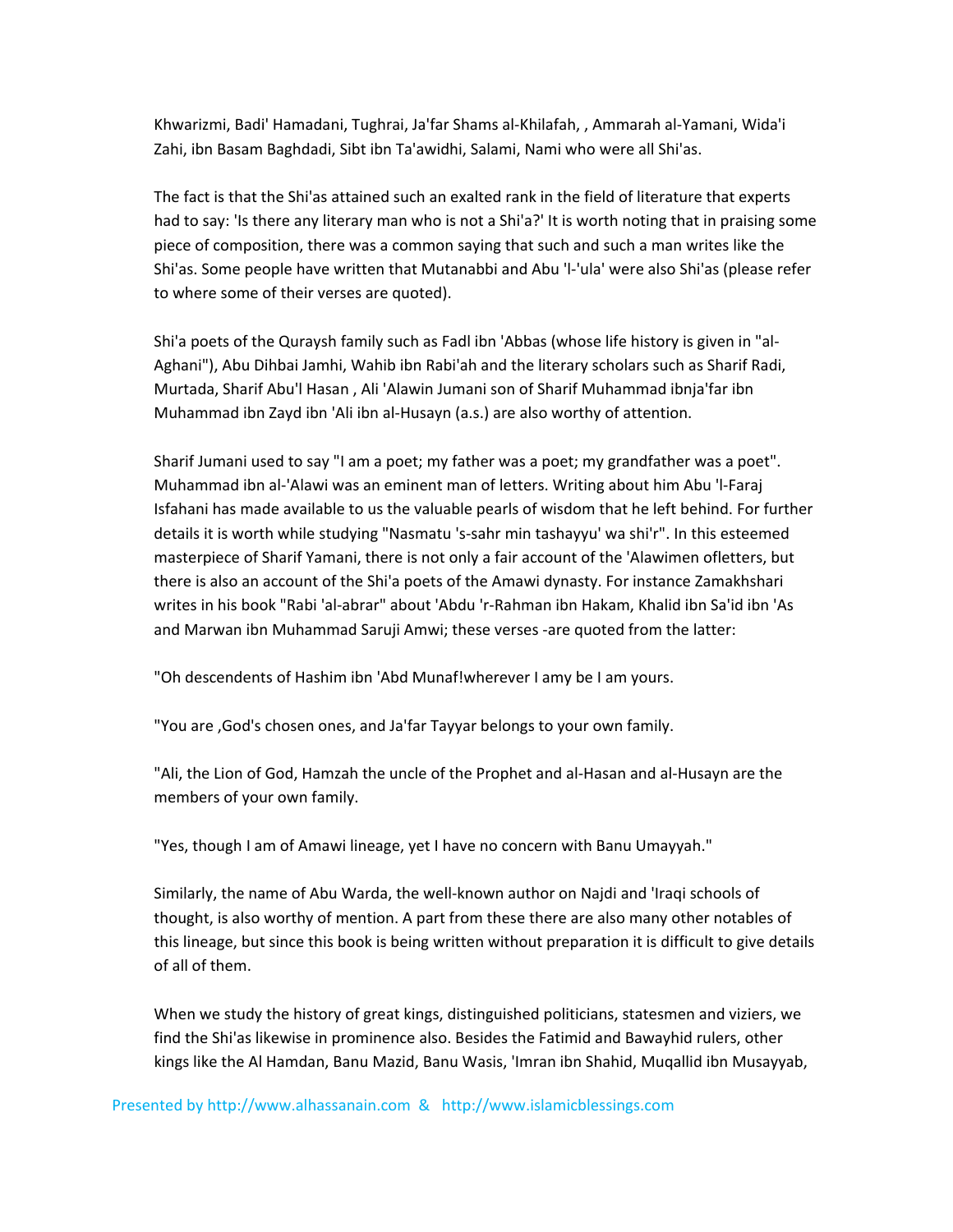'Aqili and Qarwash ibn Musayyab were all Shi'as. Also the faith in Shi'ism of Wajihu' d‐dawlah Dhu 'l‐qarnayn Taghlabi and Tamim ibn Mu'izin the ruler of Marakish is not a secret thing.

If we now consider the early Muslim viziers (ministers) we find that nearly all of them are Shi'as.

Ishaq Katib, for example, was perhaps the first person for whom the appellation of Vizier was formally used. Abu Salmah Khilal al‐Kufi was the vizier of the first 'Abbasid Caliph. In view of his administrative capability Saffah entrusted him with all the affairs of the State.

Abu Salmah was known as the 'Wazir Al Muhammad and it was because of his love for Al Muhammad that he was martyred on the order of the same Saffah.

Abu 'Abdillah Ya'qub ibn Dawud was the Vizier of al‐Mahdi al‐'Abbasi; the Caliph confided the entire administration of the state to him. This verse, "Oh Banu Umayyah! Get up! And arise from your deep slumber! Ya'qub ibn Dawud is the Caliph", refers to him. He too was to later suffer captivity for his Shi'a belief.

Al Nawbakht and Banu Sahl are well known as the families of the viziers. Fadl ibn Sahl and Hasan ibn Sahl were the viziers of Ma'mun ar-Rashid. Similarly from Banu al-Furat, Hasan ibn 'Ali was thrice made the vizier of the Caliph Muqtadar. Abu 'l‐Fadl Ja'far, Abu 'l‐Fath Fadl ibn Ja'far and , Amid Muhammad ibn Husayn and his eldest son Dhu'l‐kifayatayn Abu'l‐Fath 'Ali ibn Muhammad were the viziers of Rukn ad‐dawlah.

Banu Tahir Khyza'i was likewise entrusted with minis tership by. Ma'mun. Other viziers were Mahlabi, Abu Dalf 'Ajalli, Sahib ibn 'Ibad, the great politician Maghribi and Abu 'Abdillah Husayn ibn Zakariya, who is known by the epithet "Shi'i".

There are others besides them, such as Ibrahim Suli, Talaya' ibn Zarik, Afdal, the commander‐in‐ chief of Egypt and his son Ja'far ibn Muhammad ibn Fatit, Abu'l Mu'ali Habat-ullah, Vizier of Mustazhir and Mu'yad Muhammad ibn Abd al ‐Karim Qummi, who first became the vizier of Nasir and was later offered ministership by Mustazhir.

During the time of "Baramakah" Hasan ibn Sulayman was the Chief Secretary. He was also widely known as "Shi'i".

Among other Shi'as entrusted with administrative posts we may mention the author of "al‐ Awraq", (Suli) Yahya ibn Salamah Hasfaki and ibn Nadim (the author of "alFihrist"), Abu Ja'far ibn Yusuf and his brother Abu Muhammad Qasim (whose panegyrics and elegies upon the Ahlu 'l‐bayt have no parallel: see "al‐Awraq") were "mu'tamad 'umumi (general secretaries) during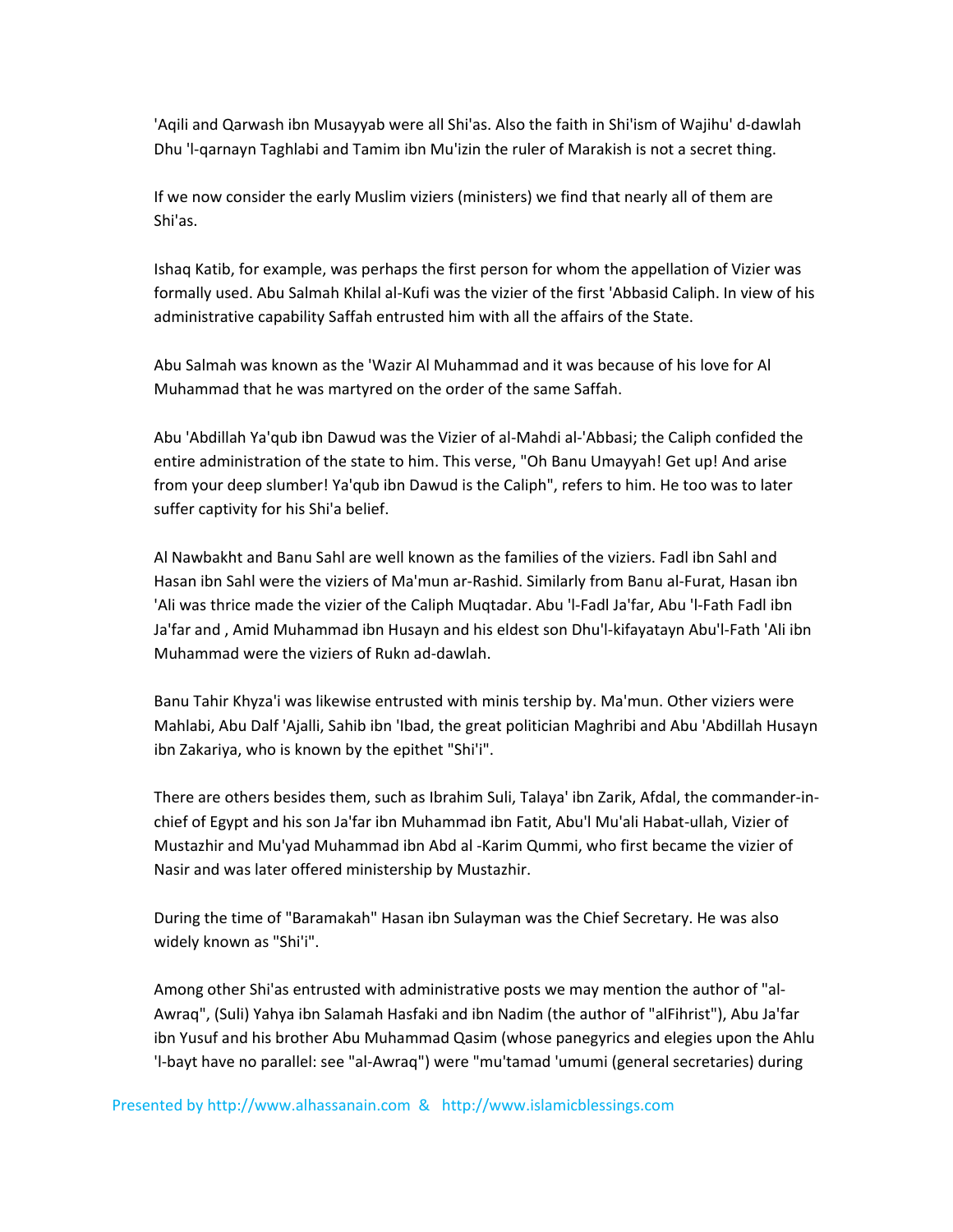the time of Ma'mun, and even for a considerable time after the latter's death. Similarly the names of Ibrahim Uysuf and his son, the master of the Arabic language and author of "al‐ Mu'jam", Abu 'Abdillah Muhammad ibn 'Imran Marzbani, are also worth remembering, Sam'ani has made mention of their Shi'ism. Viewed in the same perspective there are hundreds of persons whose administrative abilities, political sagacity and national services would need volumes and volumes to be recorded.

My late father had tried to collect the life histories of different groups of Shi'as. He classified thirty groups into alphabetical order in ten volumes, under the titles "'Ulama (scholars), philosophers, kings, viziers, astronomers and physicians, etc." The name of this collection is "al-Husun al‐Mani'ah fi Tabaqat ash‐Shi'a". This voluminous book despite its nature is not complete.

At this stage we would also like to ask the author of "Fajru 'l-Islam" whether, in his opinion, these persons who had established the teachings of Islam and provided the basis for true knowledge and learning, wanted to ruin our sacred religion.

And again the question arises whether he and his teacher Dr. Taha Husayn are true supporters of the Islamic religion. If that is the case, we can bid farewell to Islam, or rather we may quote the words of a poet, if one calls Hatim Ta'i a stingy person "it is better to die than to live oneself with such a narrow outlook on life."

In fact it was not my aim to write at such length but the pen moved on regardless. We hope that the present‐day or future writers might learn something from it and they may at least be careful in the manner of their writing and may express their thoughts only after researching into their subject.

Islam's greatest sage Hadrat 'Ali ibn Abi Talib (a.s.) says: "A wise man's tongue is subordinate to his heart, and the heart of an ignorant person is obedient to his tongue."

Ahmad Amin's opinion that "the belief in Raj'ah" (the return) came from Judaism among the Shi'as" is extremely deplorable. I wish they would make it clear whether "raj'ah" is the main element of Shi'ism, whether it is one of the fundamental beliefs of their religion, so that they may justify their criticism. If one's knowledge is of this nature, is it not proper for him to hold his tongue and preserve his dignity?

The fact is that faith in "raj'ah" is not one of the fundamentals of Shi'ism. Of course recognising its validity is considered necessary, just as in other Islamic groups one should affirm the events of the unseen and the signs of doomsday: we may mention for instance, the coming of Christ and the appearance of the Dajjal, which all the sects believe in. These are not counted among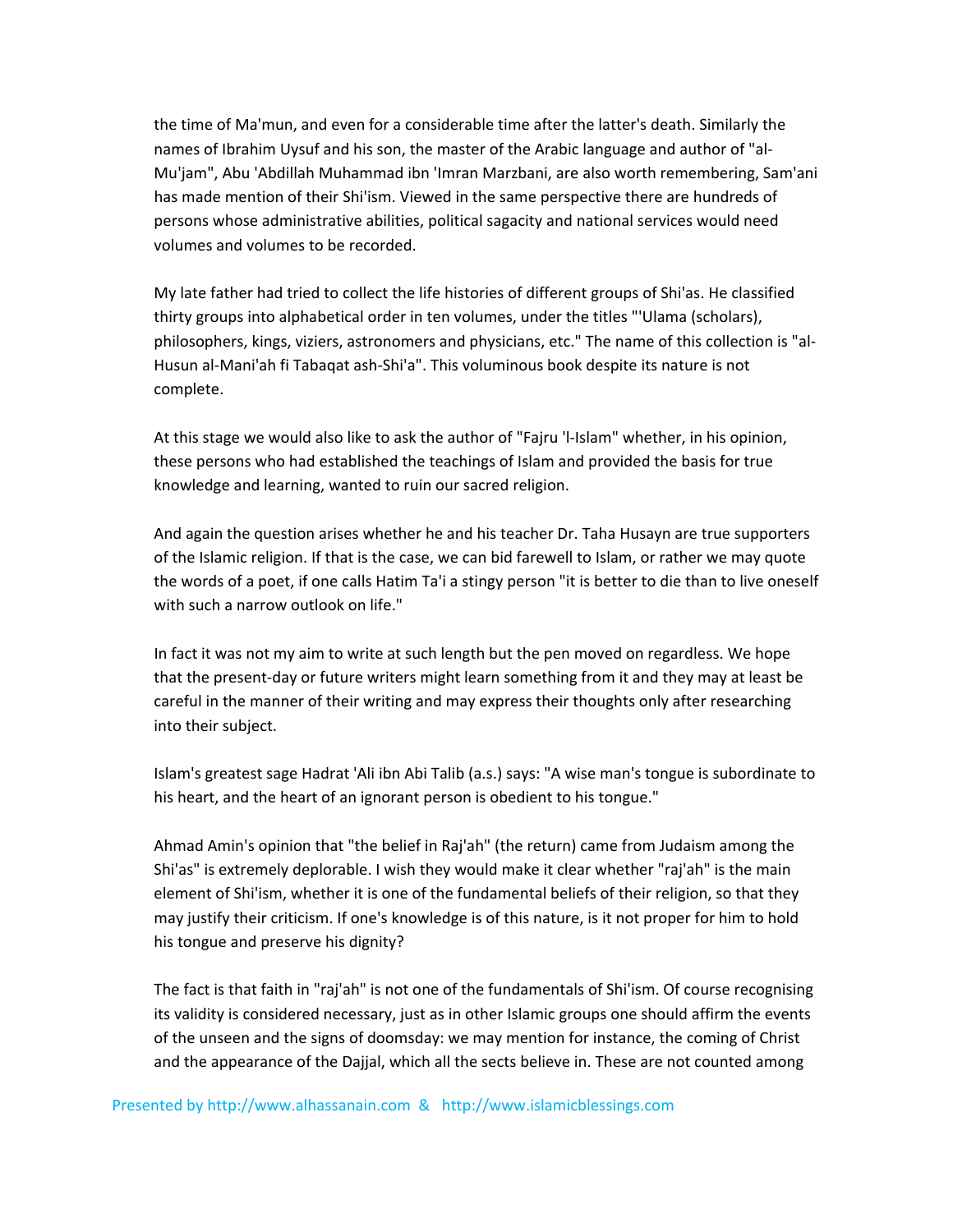the principles of Islam nor is their denial the cause of expulsion from Islam, nor belief in them proof of one's being a Muslim. The same argument view holds good for faith in "raj'ah".

Indeed even if it is demonstrated that it relates to the roots of the faith of the Shi'as, we should ask whether concurrence with any Jewish belief is the result of Jewish influence. The Muslims believe in the oneness of God.

The Jews also worship one God. As a result of these shared views, can anyone have the courage to talk of the influence of Judaism? It would be interesting to see what these people who indulge in taunts and emotional slander have to say in this matter.

"God Almighty will give life to a group of people for the second time." Is it an impossibility? Has this story never been mentioned in the Book of God ? "Consider, oh Muhammad, Those of a past age who left their homes in their thousands, fearing death, and God Said to them: Die, and then be brought back to life." (2:243) Has the following holy verse never been read by anybody? "And the day on which We shall raise a group from every "ummah" (27:83). If it means the day of judgement, then on that day not a group from every ummah but all the ummahs (peoples) will be restored to life.

This is not a new affair. The 'ulema of the majority community have been making this matter a target of attack since the very beginning. It has been noted, in this connection that when they do not find any grounds for criticising the veracity of an eminent Shi'a reporter of hadith, they begin taunting the Shi'as about "raj'ah" as if they were accusing someone of idol‐worshipping or polytheism. Relative to this problem in question is the well known story of Mu'min at‐Taq and Abu Hanifah. We believe, however , that this matter does not merit further argument.

We consider it sufficient to have established the moral perversion of certain misguided persons.

The author of "Fajru 'l‐Islam" says: "The fire of gehennam will not be allowed to burn the Shi'as, except for a few among them and then only for a time." Only God knows from which Shi'a book this view has been taken. I wish the learned writer had some better evidence and could provide the necessary proof for this view.

The Shi'a books clearly says: "Paradise is the reward for the obedient servant of God even if he is an Abyssinian slave, and hell is for the wicked even if he is one of the Sayyids of Quraysh. Traditions on the above subject have been related by the Holy Imams (a.s.) and they are so many in number that they can hardly be counted. If the above mentioned author is referring to the intercession of the Prophet (s.a.w.) or the Imams (a.s.) then of course the question of intercession is another matter which all the Muslims believe in. This matter will be dealt with in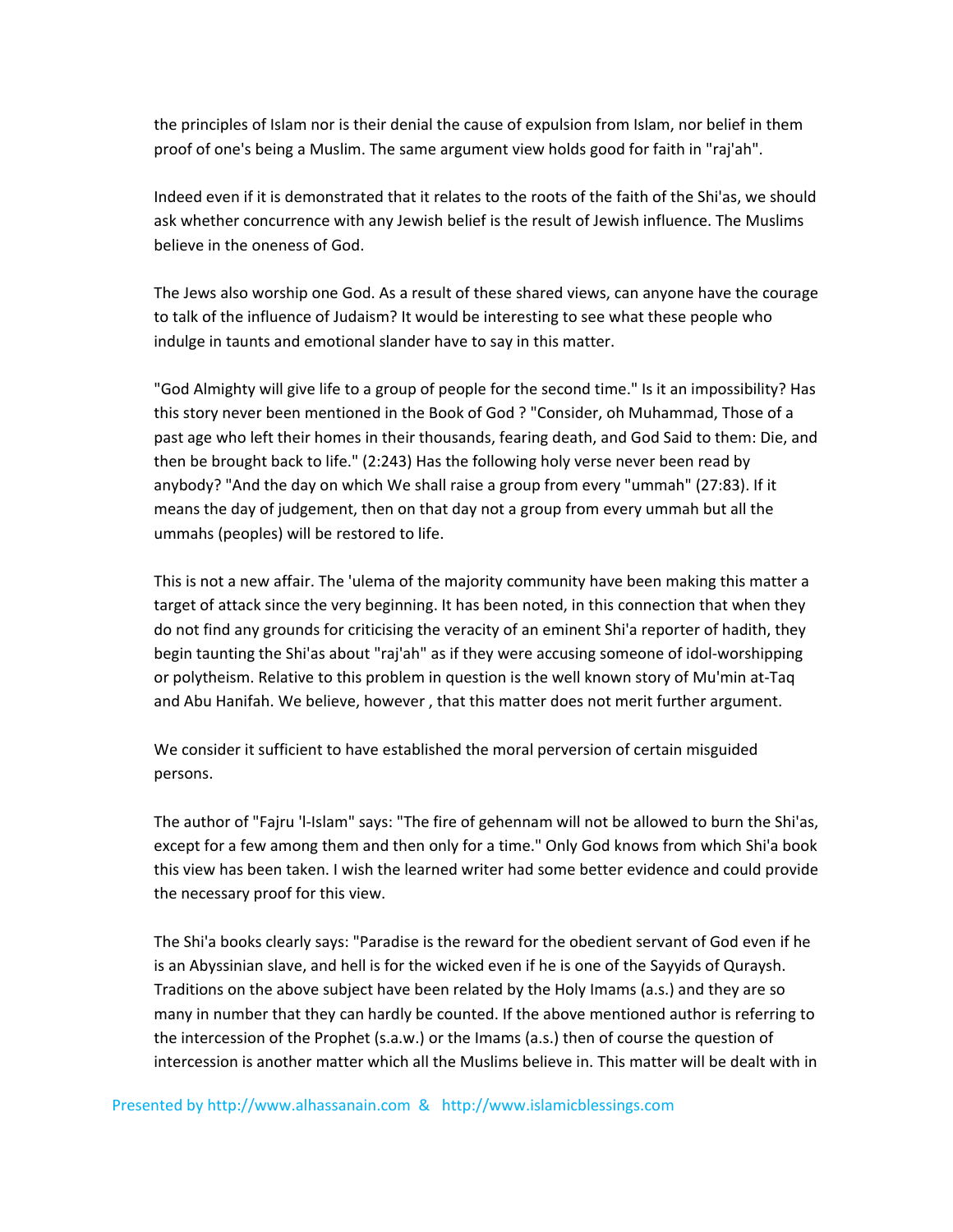more detail in another book.

Suffice it to say that belief in such a matter is hardly a reason to say that Shi'ism has been taken from Judaism just because the latter shows this belief.

Abu Hanifah agrees in some questions of marriage (nikah) with the Zoroastrians, but would it be appropriate to say that the Imam of the Hanafis had based his 'fiqh' (jurisprudence) on Zoroastrianism? And for further proof, advantage could be taken of his being a man of Iranian descent. In short, these are all baseless ways and means through which the desires of certain Shi'ahs men for mutual confusion and discord among the various Muslim sects are fulfilled.

The alleged influences of Christianity in the Shi'a religion is another taunt, which is hardly less painful. Honesty should demand that Ahmad Amin research his material more carefully. he erroneously considered sects like the Khitabiyyah, the Gharabiyyah, the Alawiyyah, the Mukhmasah, the Bazi'iyyah and the Ghullat as Shi'as, although, like the Qaramitah, they are apostate groups having no real link with the Shi'as. The Imania Shi'as and their religious leaders are absolutely aloof from these schools of thought; the aforesaid sects are hardly like Christians, but they go so far as to believe that the Imam is himself god in the the form of an incarnation. Their faculty concepts have a striking resemblance to the faith and beliefs of mystics. It appears from the statements of well‐known mystics like Hallaj, Gilani, Rafa'i and Badawi, etc. which they thought that they had reached a stage which was higher than divinity and godhead itself Those who believe in 'wahdat al‐wujud' (pantheism) also have the same conceptions.

But the Imamia Shi'as who number millions in Iraq, Iran and the subcontinent of India and Afghanistan are, as Shi'a, free from such beliefs, and regard these conceptions as infidelity and digression from the right path. Their religion is pure 'tawhid' (Oneness of God). Neither do they believe that God resembles any created being, nor do they tolerate that His perfect attributes be considered defective or comparable to creation's attributes; rather they consider any concept which is the negation of His eternal existence and attributes utterly wrong.

The metaphysical beliefs of the shi'as are carefully explained in numerous books. The smaller "at‐Tajrid" of Khwajah Nasiru 'd‐dinn at‐Tusi, or the monumental "Kitab al‐Asfar" of Sadru 'd‐ din ash‐Shirazi, both merit study in this subject. There are thousands of other books in which the theories of metempsychosis, divine union and re‐incarnation are proved erroneous.

However the author of "Fajru 'l‐Islam", by levelling utterly false charges against the Shi'as, has not done any useful service to the religion of Islam and its ummat (nation). Since we have shown in some detail that the book "Fajru 'l‐Islam" is full of false claims and accusations unsupported by evidence we will pass on to consider other areas‐ of misunderstanding. (We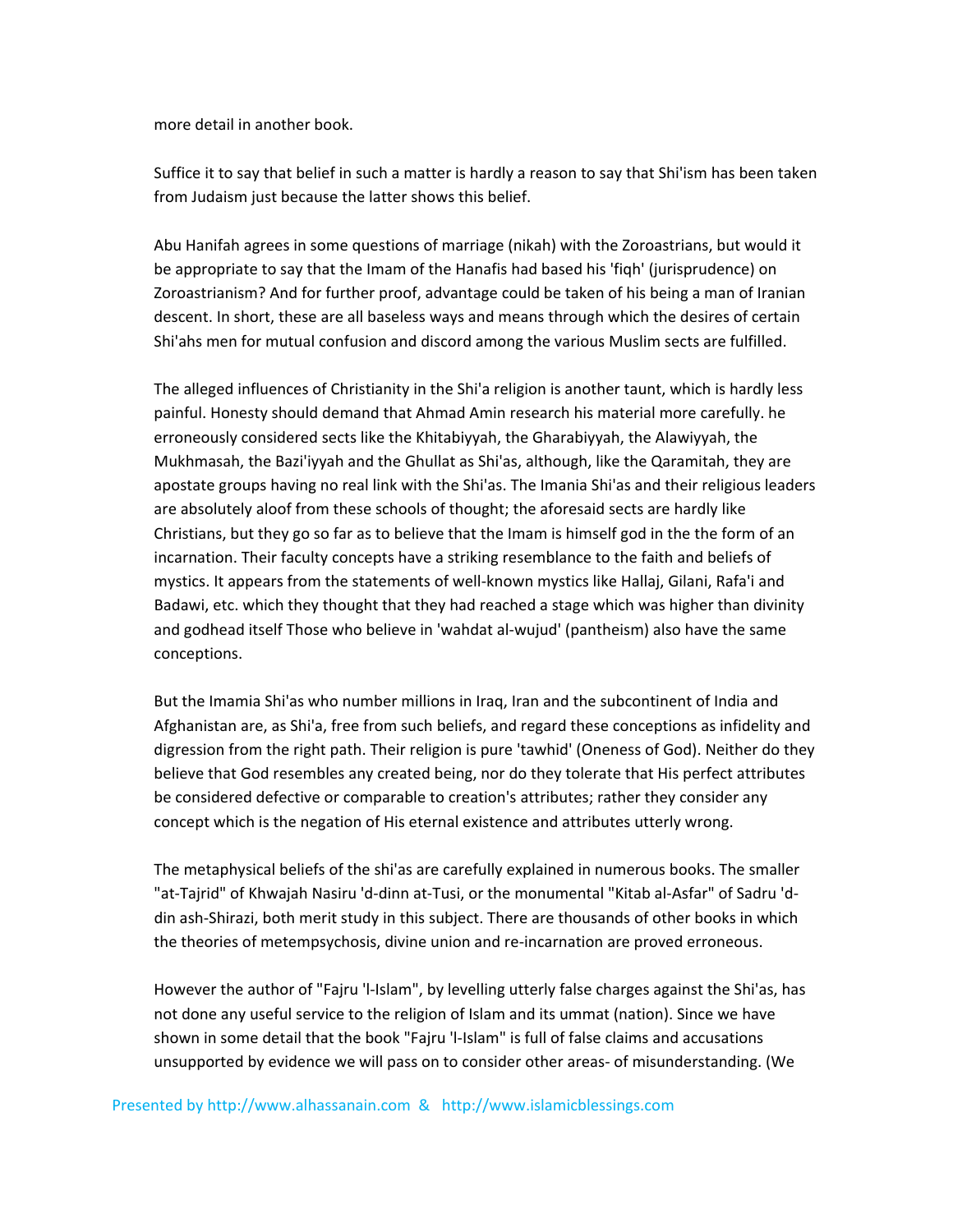have mentioned this book and its author as an example, so that the world may know how ignorant the masses must be if the 'ulema' and authors of the majority community are as we have described.)

The difficulty is that those who write about the Shi'as, take such unlikely authors as ibn Khaldun and Ahmad ibn 'Abdi Rabbih Andalusi as their source. Moreover the present day writers in their show of liberality regard Professor Wellhausen and Professor Dozy as authorities. But no one takes the trouble of referring to the scholarly works of the Shi'as. The result is that when a Shi'a goes through the books of these scholars he finds in them the same sort of absurdities about himself to which Raghib Isfahani has referred to in his book "al-Muhadirat". The author writes: "In the court of Ja'far ibn Sulayman a Muslim was giving evidence about someone's infidelity. When he was asked what he knew about the defendant, he said, "This man is Mu'tazili. he is Nasibi; he is Harwari; he is Jabri; he is Rafzi; he rails at 'Ali ibn Khattab, 'Umar ibn Abi Qahafah, 'Uthman ibn Abi Talib, and Abu Bakr ibn 'Affan. Also he abuses Hajjaj, who pulled down Kufah on Abu Sufyan, and on the day of Qata'if (the day of Tafur 'Ashura') fought against Husayn ibn Mu'awiyah". Hearing this Ja'far said, "Damn you! I do not know for which branch of learning I should envy you ‐ historical, religious or geographical knowledge!"

As regards 'Abdullah ibn Saba, whose name has been associated with the Shi'as, if one studies any Shi'a book one will find that he is held in contempt; rather the mildest works about him that are to be found in the books written by Shi'a authors are: "'Abdullah ibn Saba ‐ curses be upon him". We should mention that some people hold the view that 'Abdullah ibn saba, like Majnun, 'Amiri, and Abu Hilal, were in fact only ficticious heroes of story and legend.

During the middle period of the Umayyah and 'Abbasid rule, self‐indulgence, sport and play, had reached the middle period of the Umayyah and 'Abbasid rule, self-indulgence, sport and play, had reached such a height that story‐telling had become a part of the life of the residents of the palace. It was in such an atmosphere that the stories were contrived.

Our original aim was to dwell on this subject. But considering the repeated attacks on the authors of the present age, we thought it necessary to introduce briefly the beliefs and faiths, important principles and the articles of practice of the Shi'as. It should be noted that in the Shi'a religion the door of "Ijtihad" (endeavor to arrive at a conclusion regarding any religious problem) is always open, and so long as there is no violation of "ijma"' (consensus), the Book (the Holy Quran), sunnah, and intellectual reasoning, every "mujtahid" (religious scholar of exceptional merit) is free in his opinion; anyone who violates these limits and draws his own conclusion will be considered misguided; the opinion of such a man will be regarded as purely personal, individual and unfit to be followed.

In these pages it is not possible to deal with all matters in detail, so only those fundamentals of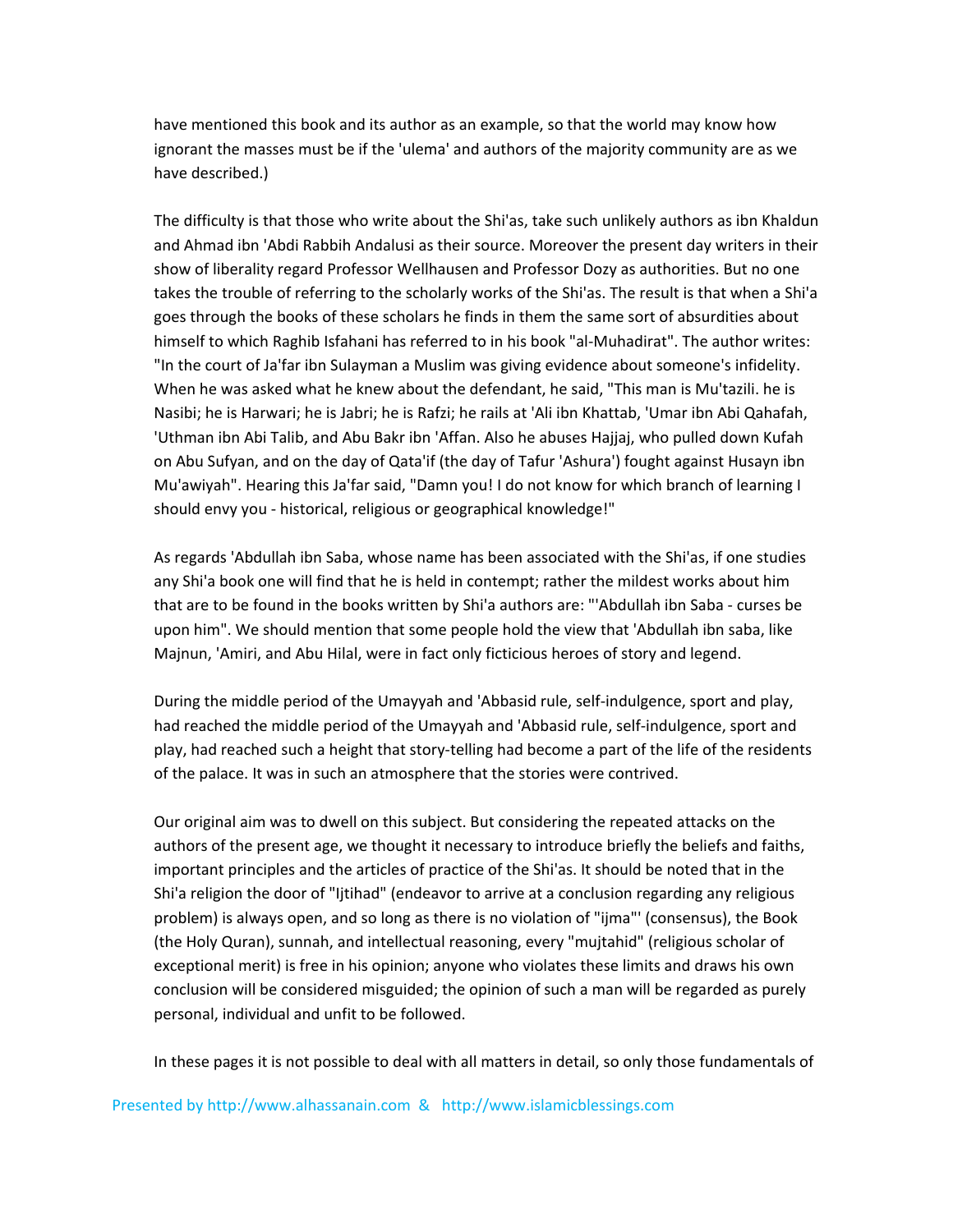Shi'ism will be explained in which there is no room for disagreement.

Not much attention will be paid to arguments and proofs as this is appropriate only for larger volumes. Our only aim is that all the Muslims, individually and collectively, may know the real beliefs of the Shi'as and, by refraining from attributing false beliefs to their brothers, may not do injustice to themselves. Rather than considering Shi'ahs as evil spirits, demons, jinn, beasts and monsters, they should regard them as a special branch of their society, since by the grace of God the Shi'as of Hadrat 'Ali (a.s.) are adorned with a true Islamic character, knowledge of and belief in the Holy Quran and Sunnah, blessings of faith, and kind manners, and live according to principles which are based on reasoning and certain proofs.

## Muhammad Husayn Al-Kashifi 'l-Ghita' Najaf al-Ashraf Jamadi 'l-awwal 1350 A.H. (1931 A.D.)

## PART I :The Origins of the Shi'ahs

Shi'ism is not a new religion. It begins with the beginning of Islam. The embodiment of the code of religion, that is, the seal of the Prophets (s.a.w.) planted the tree of Shi'ism together with Islam; with his own hands, he watered it and looked after it. The plant grew up to be a green tree which began blooming in the life‐time of the Holy Prophet (s.a.w.). But it had not yet born fruit, when the light of prophethood was put out.

We are not alone in advancing this claim. Even the eminent scholars from among Sunnis agree with us. For instance, 'Allamah Siyuti in his famous commentary "ad‐Durru l‐Manthur" Says in connection with God's words "Hum khayru l‐bariyah" (they are the best of created beings) (Surah: The Clear Proof: Ayat 7):

"Ibn 'Asakir quotes Jabir ibn Adbillah as saying: "We were present in the company of the Holy Prophet (s.a.w.) when 'Ali (a.s.) came towards us. Seeing 'Ali (a.s.) the Prophet (s.a.w.) said: "I swear by God the Almighty, who is the Master of my life, that he ('Ali (a.s.)) and his Shi'ahs shall be successful on the day of judgement."

Ibn 'Adi reports from ibn 'Abbas that when the verse "Inna l‐ladhina amanu wa 'amilu 's‐salihat"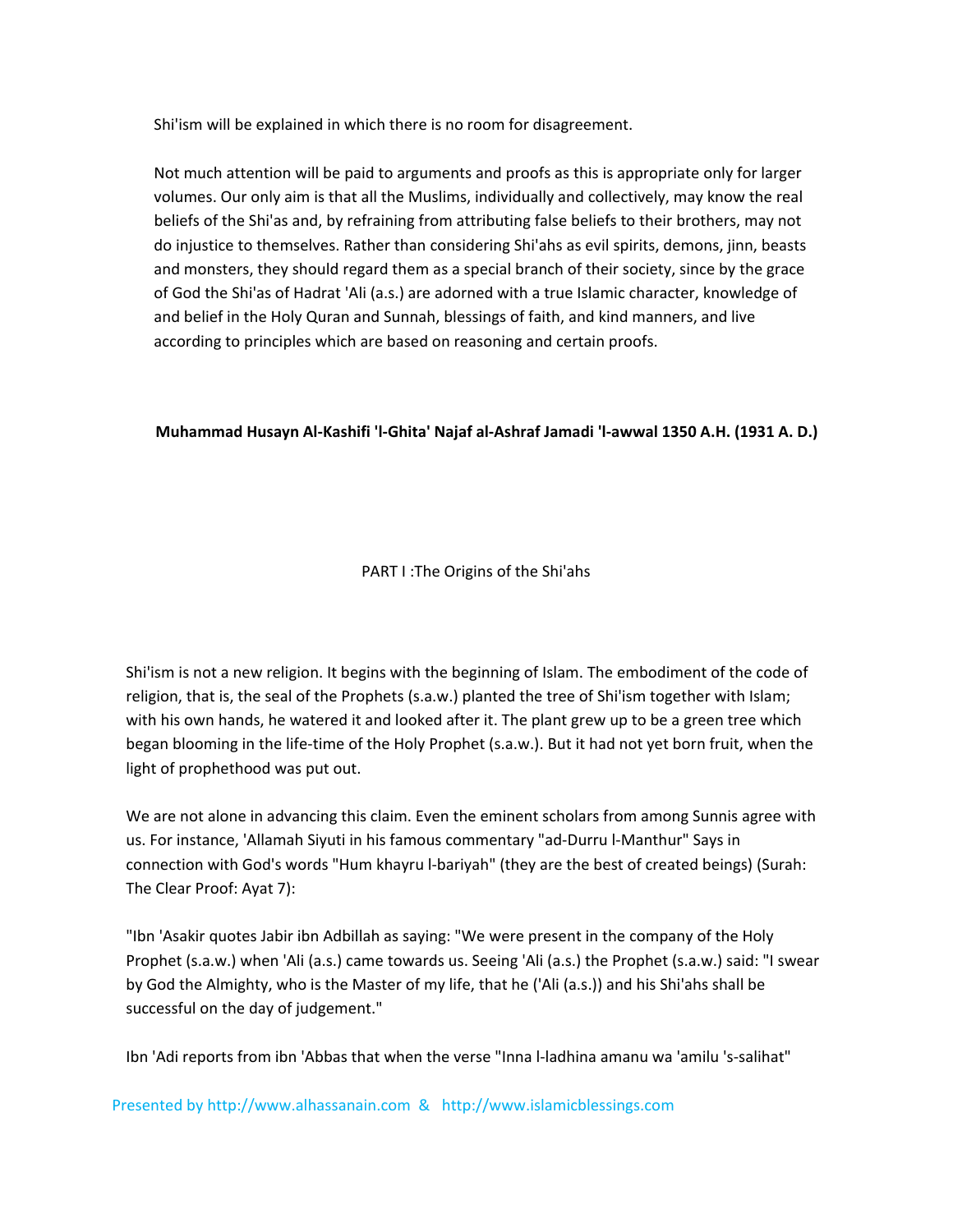(Verily these are those who believed and did good deeds) was revealed, the Holy Prophet (s‐a.) said to 'Ali ibn Abi Talib (a.s.):

"It refers to you and your Shi'as; God will be pleased with them and they with Him on the Day of Judgement."

Ibn Mardawa'ih quotes Hadrat 'Ali (a.s.) himself as saying: "The Holy Prophet (s.a.w.) said to me: 'Oh 'Ali, Did you not hear what God said: 'Inna 'l‐ladhina amanu wa 'amilu 's‐salihat ula'ika hum khayru 'l-bariyyah.' Verily it means you and your Shi'as. The promise between your people and me shall be fulfilled at the fountain of Kawthar; there, when all the nations shall be present to account for their actions, your people will be called forward, your faces, hands and feet shining with light'." These three hadith are to be found in as‐Suyuti's "ad‐Durr al‐manthur".

Ibn Hajar has also reported some of these traditions in his as‐Sawa'iq) from Darqutni‐ He quotes Umm Salamah as saying: "Oh Ali, You and your shi'as shall attain Paradise." Ibn Athir writes in connection with the word "qumh." that the Holy Prophet (s.a.w.) said to Hadrat 'Ali (a‐s.): "When people come into the presence of God, your Shi'as will be there content with God and He with them, and your enemies shall be subjected to God's wrath and their hands shall be tied to their necks." The Holy Prophet (s.a.w.) demonstrated this by putting his hands behind his neck, and said: "See, they shall be tied up in this way."

Probably this tradition has been reported by Ibn Hajar also in his as‐Sawa'iq" and other 'ulama' have also reported it in different ways, showing that it is among the well known hadith.

In az-Zamakhshari's "Rabi' al-Abrar" the following statement of the Holy Prophet (s.a.w.) has been recorded:

"Oh 'Ali, On the Day of Judgement the skirt of God's mercy will be in my hand and my skirt will be in your hand and your skirt will beheld by your descendants and the Shi'as of your descendants will be hanging on to their skirt. Then you will see where we will be taken (i.e. Paradise)." For further satisfaction, it will be useful to study Ahmad ibn Hanbal's "al‐Musnad" and an‐NaSa'i's "Khasa'is" etc., which contain a number of such traditions.

These traditions show that the Prophet of Islam (s.a.w.) spoke a number of times about the Shi'as of 'Ali (a.s.) and pointed out that on the Day of Judgement they, in particular, shall be safe and successful, God being pleased with them and they with Him.

Everyone who believes that the Holy Prophet (s.a.w.) was the embodiment of truthfulness and that the verse which begins "ma yantiqu 'an il‐hawa . . . " (He does not speak of himself unless 'why' is revealed to him) refers to the Prophet himself, realise that these hadith must be true. Those people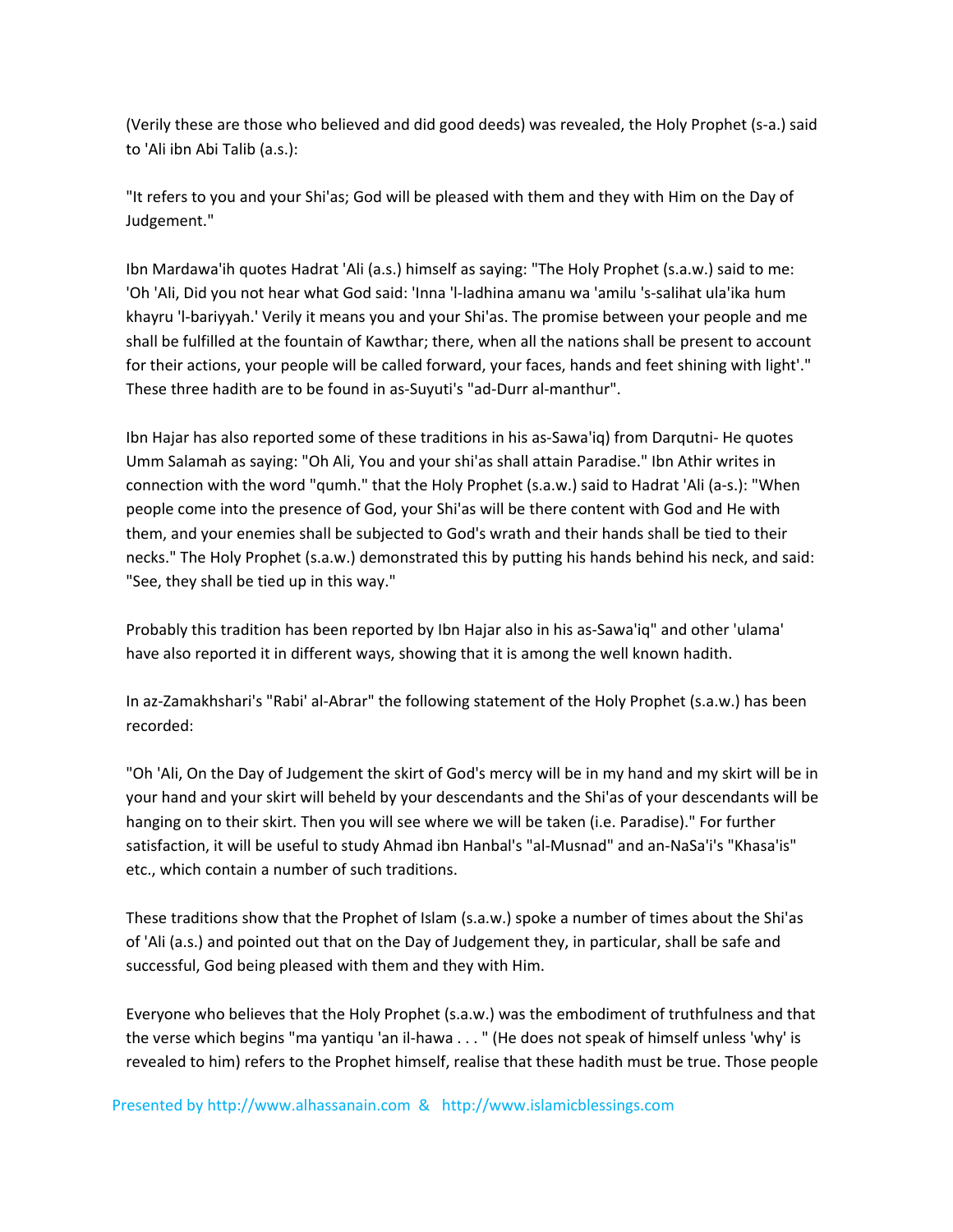however who understand the above hadith as referring to all the companions of the prophet, have failed to recognise their real inner meaning.

We find that during the days of the Holy Prophet (s.a.w.) a group of outstanding companions was attached to Hadrat 'Ali (a.s.). Not only did every man in this group acknowledge the Holy Imam (a.s.) to be his spiritual leader, the real transmitter of the Holy Prophet's teachings, but they also acknowledged him as the true interpreter and commentator of the orders and secrets of the Prophet (s.a.w.). It is this group which is popularly known as the Shi'a. Even the lexicographers support this truth. If you refer to the famous dictionaries "an-Nihayah" and "Lisan ul-'Arab", you will find the meaning of "shi'a" as "one who loves and follows 'Ali (a.s.) and his descendants."

If however we are to understand that "shi'a" means any person who loves 'Ali (a.s.) or is not his enemy, then the use of this word would be inappropriate, because only loving, or at least, not being an enemy of him, does not mean that a person is a Shi'a; if however, he has the characteristic of persistent following and obedience then the word Shi'a would apply; this is crystal clear to those who have an understanding of Arabic and a notion of the relationship between word, meaning and context.

In view of these realities, it is unlikely that any sensible man, after studying the appropriate traditions, could draw the conclusion that the word shi'a means the Muslims in general, but will understand that it refers to a particular class which has a special attachment to 'Ali (a.s.).

Hopefully, after this explanation, no fair‐minded man will try to conclude that the above quoted traditions do not prove the existence of a group who, because of their special relation with the master of the pious, 'Ali (a.s.) were superior to all the Muslims of that time, and who all expressed their love for him.

Personally, I do not agree with the assumption that the Caliphs, who could not accept this fact, consciously violated the words of the Holy Prophet (s.a.w.). It is possible many of them did not hear his edicts, or that those who heard them were unable to follow his directions.

Moreover, if the Statements of the Prophet (s.a.w.) in which he announced the rank and high position of Amiru 'l‐Mu'minin (a.s.) and the Ahlu 'l‐bayt (a.s.) are studied with an open mind, it will be seen that these reports do not only show merits of a general nature, but also contain clear indications of how to recognise the status and capability of the Leader of Shi'ism, and of how to contribute to the establishment and justness of that school of thought. The following traditions may be cited as examples.

"'Ali (a.s.) bears the same relationship to me as Harun (Aaron) had to Musa (Moses)".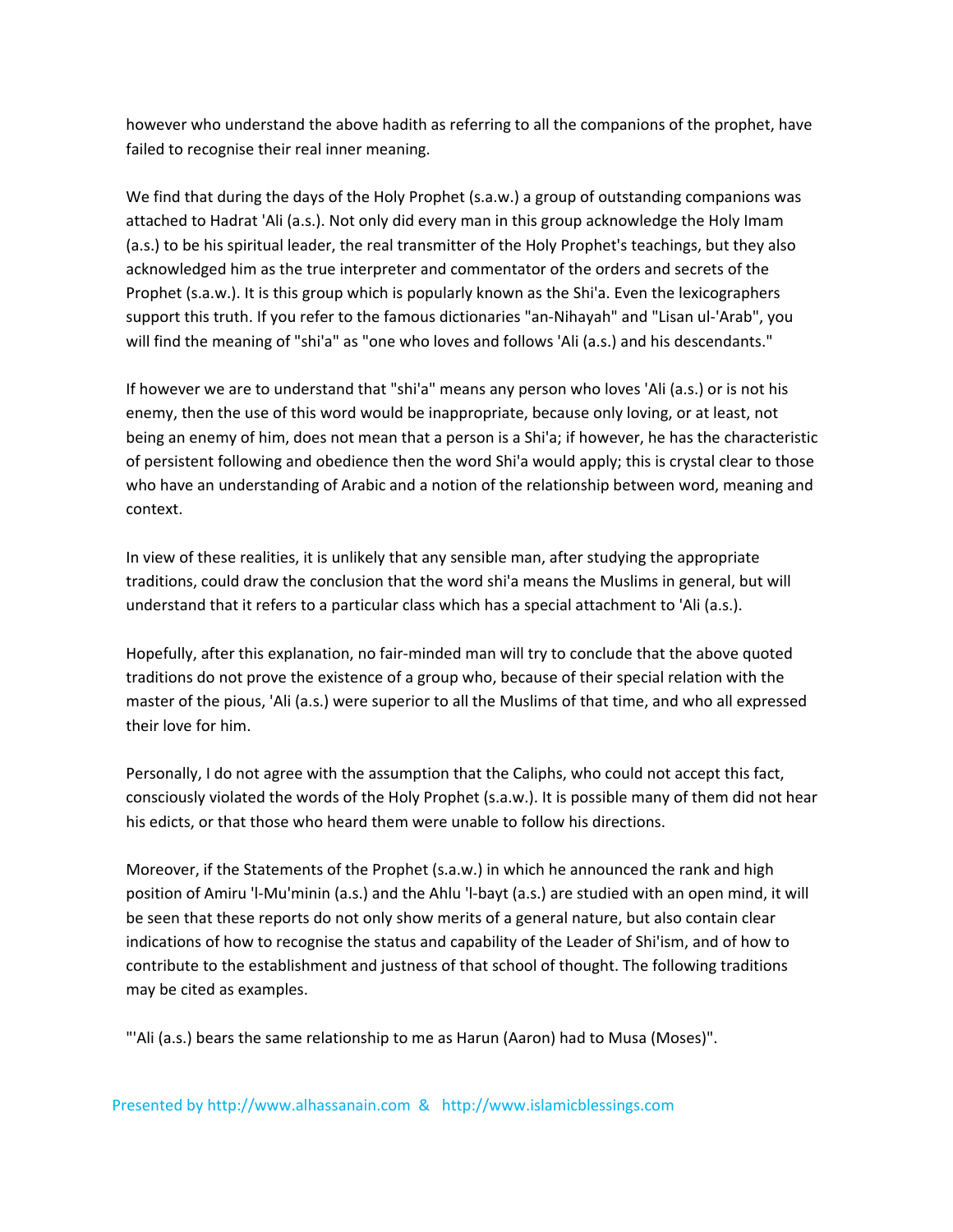"Oh 'Ali, only those with faith (iman) are your friends, and only the hypocrites (munafiqin) are your enemies."

"Oh people of my ummah. I leave behind two things worthy of great esteem ‐ the Book of God and my progeny, my Ahlu 'l‐bayt."

"According to the tradition of at‐Tayr, the prophet made the following prayer: "Oh God. Send to me your most beloved slave", and immediately Ali entered his presence.

"Tomorrow I will give this standard to the man who loves God and His Prophet (s.a.w.) and whom God and His Prophet (s.a.w.) also love."

"'Ali is with the Truth and the Truth is with 'Ali."

These traditions are mostly taken from "Sahih al‐Bukhari" and "Sahi'h al‐Muslim", and there are thousands of such authentic reports. This small booklet cannot accommodate details of them. Those who are fond of research work can study the famous book "Abiqat al‐Anwar" by Allama' Sayyid Hamid Husayn, which is ten times as voluminous as "Sahih al‐Bukhari" and is a master‐piece of research in the field of hadiths.

When the light of prophethood was extinguished, a group of the "sahaba" started to act to prevent the Caliphate from passing to 'Ali.

The cause of this opposition might have been the young age of the holy Imam, or the feeling among the Quraysh that the prophethood and the imamate should not be combined in the house of Banu Hashim; there might have been other causes, we do not have the space to discuss them here.

Both the Sunni and the Shi'a sects Wee however that, when allegiance was being taken from the Muslims, 'Ali (a.s.) did not accept the authority of Abu Bakr, and, according to the learned al‐ Bukhari ("Sahih"', see the chapter on the victory at Khaybar), he did not pay allegiance until six months had passed. Some of the eminent companions, like az-Zubayr, 'Ammar and Miqdad and others, also refused to pay homage to Abu Bakr.

The fact is that 'Ali (a.s.) had no craving for political power, nor desire to rule, other than in his capacity as Imam.

The talk that he had with ibn , Abbas at Dhiqar clearly proves which way the son of Abu Talib (a.s.) was going. Amiru 'l‐Mu'minin (a.s.) had only one purpose in view, and it was that "religion" might remain safe, "right" might prevail and "wrong" might be exterminated. Imbued with these high feelings, 'Ali (a.s.) resorted to protest only. He did not adopt any plans to overthrow the caliphs.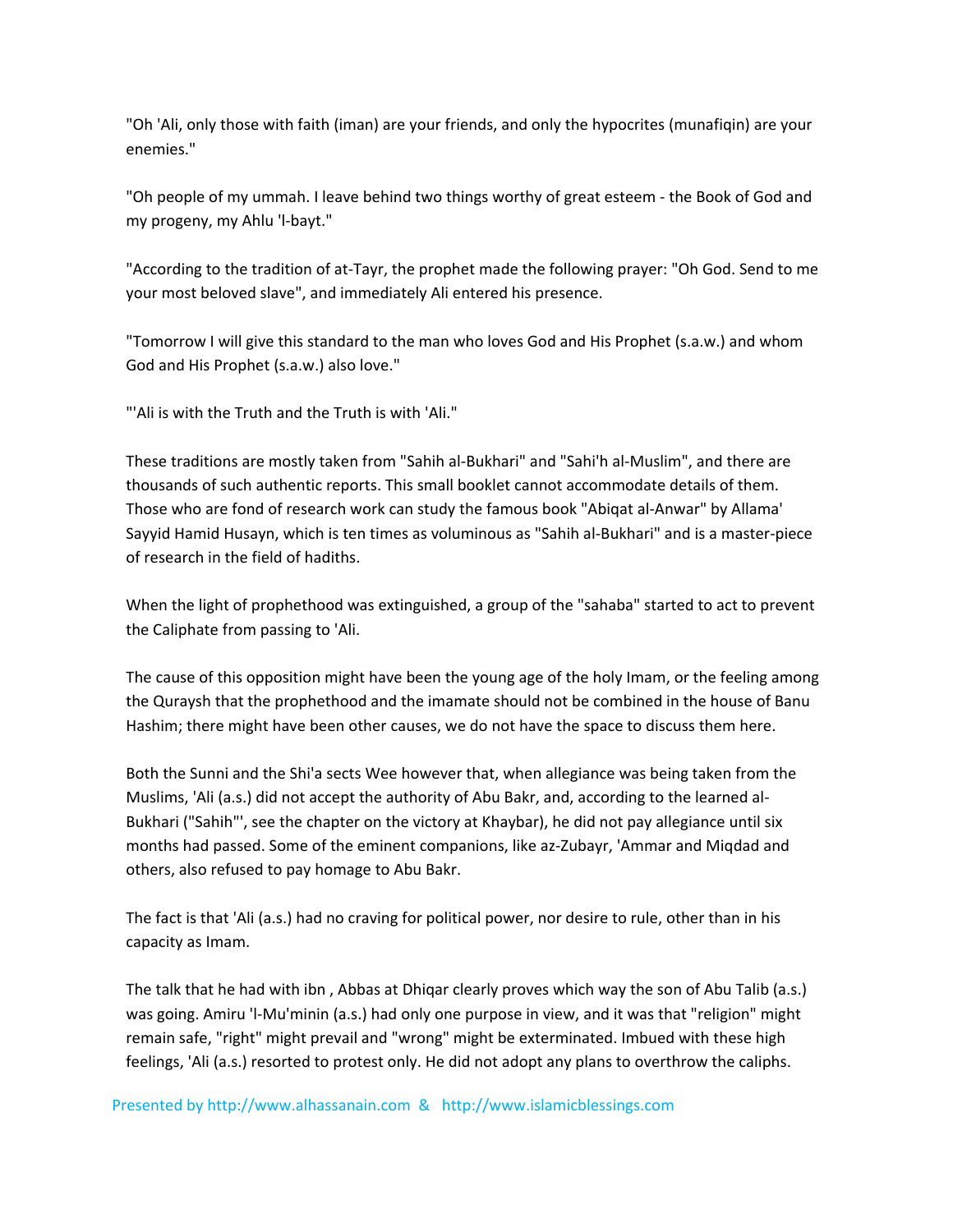Rather, in order to lead and guide the people to the right path he always cooperated with the government; his wise suggestions enabled Islam to flourish and meant that religious commands were made known to all. If Ali (a.s.) had not adopted this course of action, not only would Islamic unity have been shattered, but the people also would have been lost in the labyrinth of ignorance.

The Shi'as too continued to follow their leader; the spirit of the time demanded that differences should be ignored. For this very reason, they did not try to establish themselves as a sect during the regime of the first caliphs. Of course Ali's friends silently observed the modus operandi of every ruler and the changing conditions till at last the nation itself selected Ali (a.s.) as its leader. When Amiru 'l‐Mu'minin (a.s.) took the seat of the caliphate, Mu'awiyah revolted and sent out a large number of forces to Siffin.

A group of the "sahaba" (companions) remained from the very beginning with 'Ali (a.s.). The rest of the companions also sided with the Holy Imam. Eighty prominent companions, like 'Ammar ibn Yasir, Khuzaymah Dhu 'sh Shahadatayn and Abu Ayub al‐Ansari, nearly all of whom were either Badri (from the battle of Badr) or 'Aqb (Bay'atu 'l‐'Aqbi ‐ the pledge of 'Aqbi), joined 'Ali's party. Most of them sacrificed their lives for the Holy Imam (a.s.).

The fighting continued however, and Mu'awiyah's intriguings also increased. When Hadrat , Ali (a.s.) was martyred, the ruler of Damascus gave a sight of relief Islam disappeared from Mu'awiyah's royal courts and he began to revive all the tyrannical traditions of the past kings.

'Ali's (a.s.) pious way of life, devout manners and exalted character contrasted sharply with Mu'awiy ah's corrupt morals and his dealings with 'Amr b. al‐'As, with the Governorship of Egypt, Yazid and his despotic caliphate, and Ziyad ibn Abih and his activity against Islam. Mu'awiyah's notorious over‐indulgence and passion for revelry clearly demonstrated the depraved condition of his mind and of the court surrounding him. We have thus before us the simple way of living taught by Islam, and on the other side the pomp and vanity of the son of Abu Sufyan. Mu'awiyah's kingly aspirations were fulfilled with the hard‐earned money of the Muslims.

The dining cloth of the Amawi palace was always laid with the daintiest of foods. The vizier, Abu Sa'id al‐Mansur ibn al‐Husayn al‐Abi (died 422 A‐H.) recorded an event in his work "Nathr ad‐Dur". He writes: "Ahnaf ibn Qays used to say that one day when he went to Mu'awiyah, the latter put before him such a large variety of food that it was difficult to count the different dishes. He was bewildered when Mu'awiyah extended towards him one of the dishes which he did not recognise. He asked what it was. The answer was . . . the stomach of duck filled with sheep's brain, fried in pistachio oil and sprinkled with spices." Ahnaf said that on hearing this he began to weep. Mu'awiyah said: "Why do you weep?" He replied: "At this time 'Ali (a.s.) has come to my mind. One day I was sitting with the Holy Imam (a.s.); the time for breaking the fast approached. The Imam (a.s.) ordered me to stay. Meanwhile a sealed bag was brought. I asked: "O Imam, what does it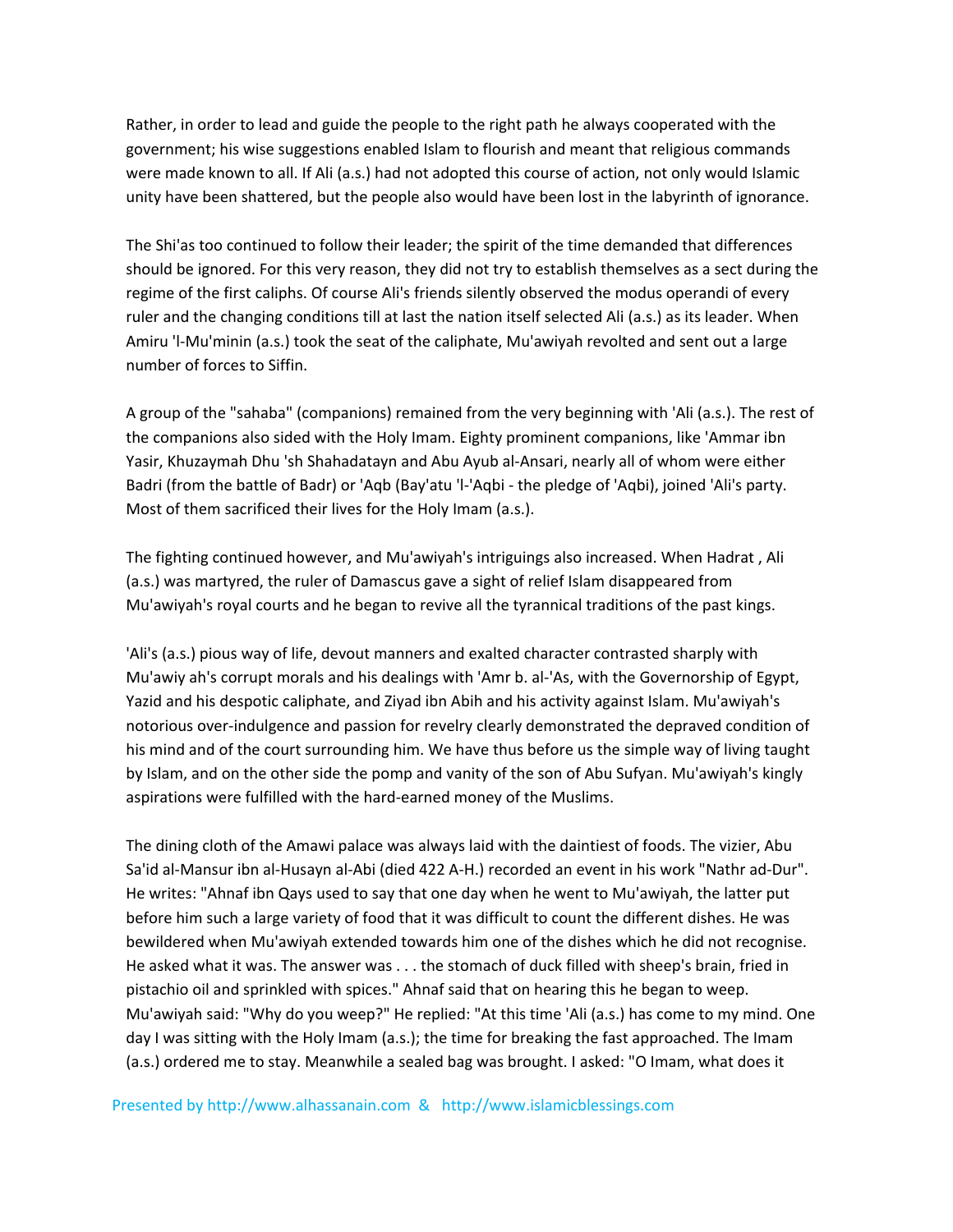contain?" The Imam (a.s) said: "Powdered barley". I said: "Was there any fear of theft, O Amiru l‐ Mu'minin, or is it because of financial stringency that it has been sealed?" "It is for none of these reasons," he said, "the reason for this care is only the thought that my sons al‐Hasan (a.s.) and al‐ Husayn (a.s.) might mix this powdered barley with butter or olive oil." Again I asked: "Is butter or olive oil unlawful?" The Holy Imam said: "It is not unlawful, but for the true Imams it is necessary that they remain attached to the ranks of the poor, so that indigence and want may not make the poverty stricken rebellious." Mu'awiyah said: "Ahnaf, you have reminded me of a person whose supreme merits are difficult to be denied."In az‐Zamakshari's "Rabi' al‐Abrar", and in other compilations, many such events are related.

Mu'awiyah's bad nature was inextricably linked with these unlawful actions; he had an inner desire to reach the height of wickedness. So he broke all the promises that he had made to Imam al‐Hasan (a.s.) and in the end had the Prophet's grandson poisoned. As a result of this state of affairs and these events, the Muslims began to look at Syria's politics with scorn and contempt; the true believers realised that Mu'awiyah was only a man of this world, and he himself acknowledged this truth. In az‐Zamakhshari's "Rabi' al‐Abrar", the following statement is narrated from the ruler of Syria: "Abu Bakr wanted to keep aloof from the world and the world kept aloof from him. 'Umar tested the world and the world tested him. As to 'Uthman, he took hold of the world and the world also madly pursued him; and I at every step tried with my heart and soul to make it a bed of roses‐ The result was that I became of the world and the world became mine."

Gradually, the people's opinion was changing; the close companions of the Prophet (s.a.w.) were letting the ordinary Muslims know about the superior merits, virtues and character of 'Ali (a.s.) and his descendants, which they had seen with their own eyes. Who cannot be moved when he recalls the sight of the Prophet of God (s.a.w.) lifting his loving grandsons onto his back and saying: "What do you think of your mount, it is not the best mount; and as for you, you are the best rifers." And do not these words, full of the purity of revelation, "al‐Hasan and al‐Husayn (a.s.) are the leaders of the youth of Paradise", demand to be known by all. Truth has a right to spread, and those who have a sense of truth in them are desirous of spreading it. The result of this desire for truth was that the common Muslims began inclining towards Shi'ism and opportunities were created for the advancement of this sect.

The greatest cause of the advancement of Shi'ism, however, was that bloody event which revolutionzed the Islamic world. This painful event of 61 A.H. which is known as the tragedy of Karbala' was the most momentous of its kind. The effects of the martyrdom of al-Husayn (a.s.) were felt by all, even those living in the most distant regions of the Muslim territory. Companions like Zayd ibn Arqam, Jabir ibn 'Abdillah al‐Ansari, Sahl ibn Sa'd as‐Sa'idi and Anas ibn Malik survived Karbala'. The pain they felt had no bounds, and, remembering their duty towards, and love for, the Prophet and his progeny, they intensified their efforts to make known the superior merits of Ahlu 'l‐bayt (a.s.). The Umayyad tyrants pursued them and these remaining sahaba were finally also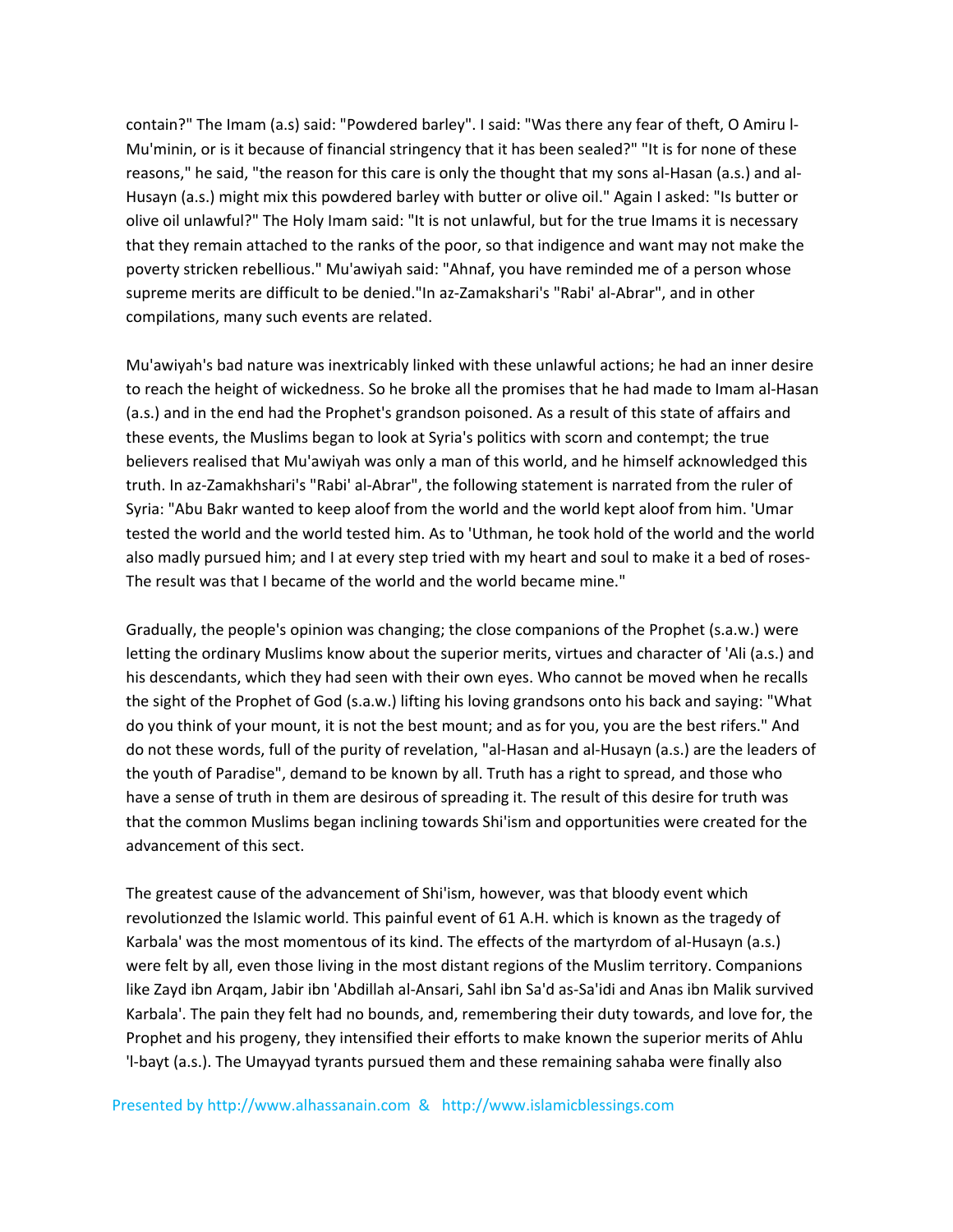victims of the sword and poison. But the cry of the oppressed is not made in vain. These events were not such that the nation of the Muslims were unaware of them. Indeed, they keenly observed them, with the result that a great many groups of people began to declare their love for 'Ali (a.s.). and his descendants; the numerical strength of the Shi'as increased dramatically. With the same rapidity with which the tyranny of Banu Umayyah was increasing, the love for Ahlu 'l‐bayt was also increasing in the hearts of the common people. The descendants of the Umayyids tortured and tyrannized to the extreme, but every action has its reaction. It is related that Shu'abi said to his son: "Oh my son, the world cannot harm the values which religion has brought, but those things which were made and adorned by the world can all be destroyed by religion. Just reflect upon 'Ali (a.s.) and his affairs. Did the descendants of the Umayyids ever relinquish their oppression? They concealed the merits of Ahlu 'l‐bayt. They tried to hide the realities of the situation and never left off singing the praises of their ancestors.

But all their plans were reversed: the Umayyids were humbled to dust and the name of Al Muhammad grew brighter and brighter". Though Shu'abi was known as an enemy of 'Ali (a.s.), these words of truth came from his tongue and have been preserved in history.

az‐Zamakhshari in his 'Rabi' al‐Abrar" reports this statement of Shu'abi: "Our condition was very perplexing if we loved 'Ali (a.s.) there was fear of murder, and if we became enemies to him, our ruin was certain."

The troubles and worries for the Ahlu 'l-bayt did not cease when the Sufyani throne came under the control of the Marwanid ruIer 'Abdu 'l-Malik. 'Abdu 'l-Malik Was a monster of a man by whose order Hajjaj razed the Holy House of the Ka'ba to the ground and mercilessly put the residents of that sacred place to the sword; having killed 'Abdullah ibn az‐Zubayr in the Mosque of al‐Haram, he desecrated the holy place and finally killed his cousin Sa'id ibn Ashdaq, who had been his former ally.

We must ask ourselves whether the perpetrator of such heinous crimes be called a Muslim. What should we think of his being called "Khalifatu 'l‐Muslimin" (the Caliph of the Muslims)?

In truth, the entire government of the Marwanids Was run on the same lines, and, with the exception of. Umar ibn 'Abdu 'l-'Aziz, every ruler showed the same Outrageous tendencies. Thereafter followed the rule of the 'Abbasids. During their period the height of tyranny far exceeded that of the Marwanids. A poet of that time said: We would have preferred to suffer the Marwanids oppression forever. May the justice and equity of the 'Abbasids go to hell."

How mercilessly the blood of the descendants of the Prophet (s.a.w.) was spilled, what strange ways were adopted to annihilate them! The literature of that time presents us with a picture of life at that time. The poets have, in different ways, described the tyrannical acts of these people. How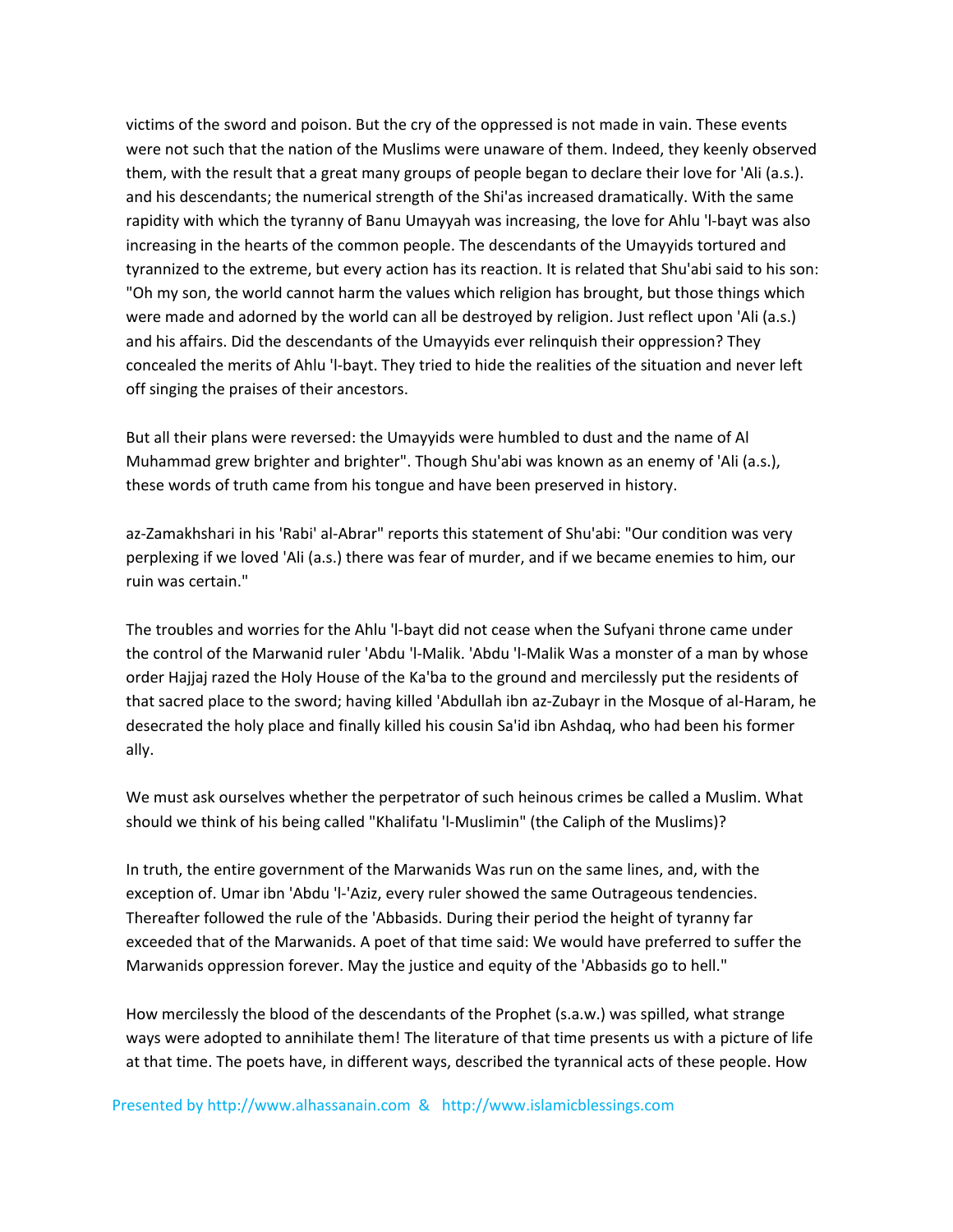true indeed is the picture drawn by a poet of al‐Mutawakkil's age who says: "God be my witness that, if the descendants of the Umayyids have so cruelly martyred the grandson of the Prophet (s.a.w.), these 'Abbasids, who call themselves the descendants of the Prophet's uncle, in no way lag behind the Umayyid family in oppression and tyranny. Just see, these tyrants have even demolished the grave of al‐Imam al‐Husayn. The Banu 'Abbas are repentant, however, for they feel regret over one thing, that they did not take part in spilling the spotless blood of al‐Imam al‐Husayn (a.s.) along with Banu Umayyah; they have tried to make amends by pulling down the grave of the Imam (a.s.)." These are just a few examples of the character of Banu Umayyah and the Marwanid and 'Abbasid kings.

Now, on the other hand, if you reflect upon the life of Ali (a.s.) and his descendants, you will come to know why Shi'ism spread and how it spread; moreover the truth will be revealed as to whether Shi'ism was the innovation of the Iranians, or the ingenuity of the Sabeans, or whether it was the simple and straight way of Islam as shown by Muhammad (s.a.w.).

After the martyrdom of Sayyid ash‐Shuhadah (the Leader of the Martyrs) Imam al‐Husayn (a.s.), Imam Zayb al‐'Abidin (a.s.) became the head of the 'Alawi family After the tragedy of Karbala', the Holy Imam lived a secluded life, mostly spent either in worship of God or in giving moral teachings and spiritual guidance to the people.

Highly pious and devout persons like Hasan al‐Basri, Tawus al‐Yamani, ibn Sirin and Amr ibn al‐ 'Ubayd were products of this very school.

The Muslims received great instruction and knowledge from the Sayyid as‐Sajjad (a.s.) at a time when the common people had been driven far off the paths of reality.

Imam Zayn ul‐'Abidin (a.s.) was succeeded by Imam Muhammad al‐Baqir (a.s.) who was also a shining example of the same noble character. His legacy was handed down to Imam Ja'far as‐Sadiq (a.s.).

The age of Imam as‐Sadiq (a.s.) was comparatively more favourable to the Shi'as because the Umayyid and 'Abbasid powers had been exhausted; open tyranny and oppression became rare. Accordingly the previously Suppressed truths and hidden realities rose like the sun and diffused like the light. Those who had been living in 'taqiyyah', hiding their beliefs on account of fear and danger to their lives, also disclosed their identity. The atmosphere was well-disposed to the expansion of Shi'ism. The Holy Imam (a.s.) spent day and night preaching; his sermons explained the teachings of Muhammad and Al Muhammad (s.a.w.). The teachings of the truth were now within the reach of every common man; larger and larger groups of people began to accept the 'Ja'fari' religion. This age was called the golden age for the propagation of Shi'ism, because before this the Muslims could not openly profess Shi'ism, nor even find out about its teachings.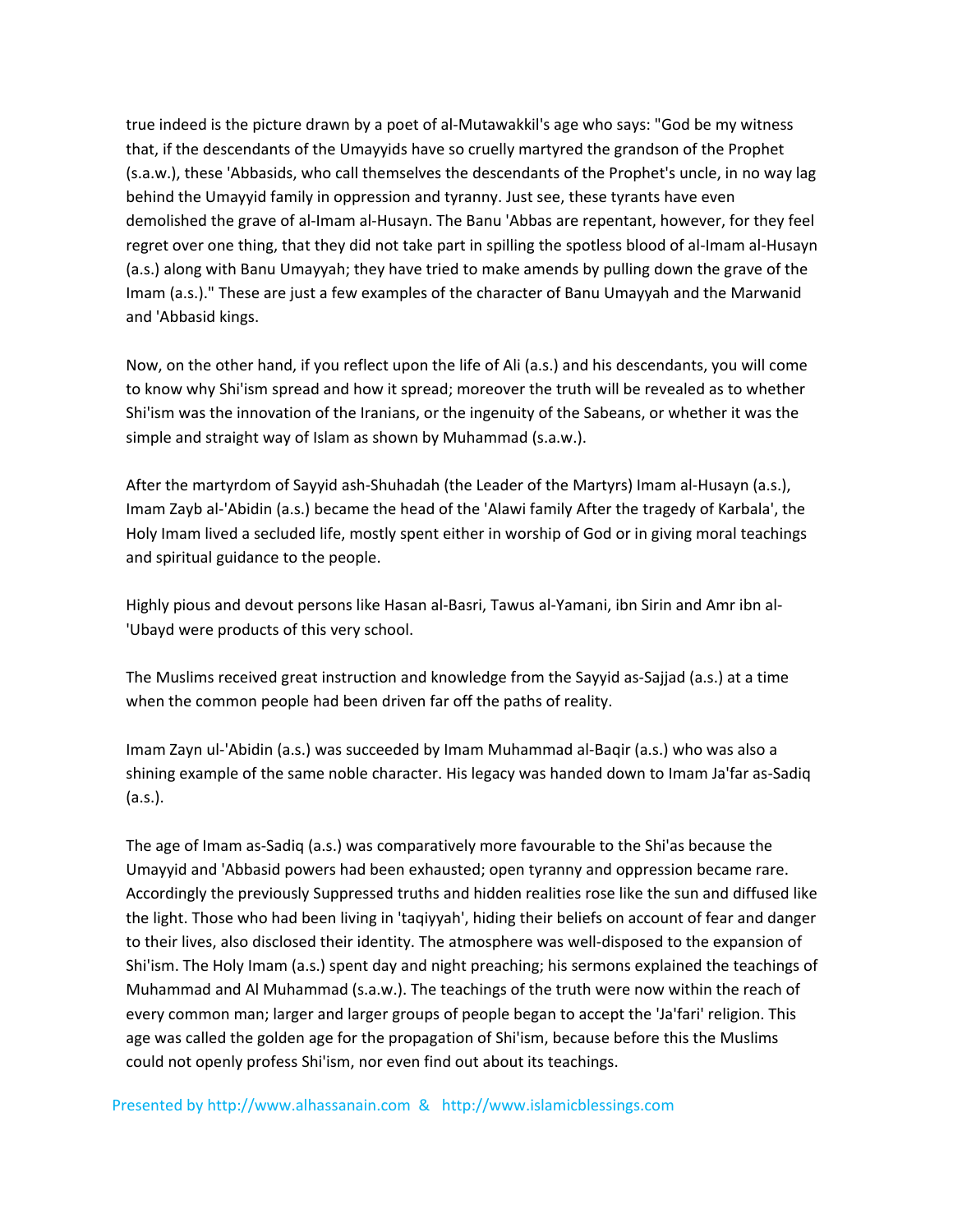This academy of learning was Iike a flowing river where people in quest of knowledge came to quench their thirst and later quenched the thirst of others. According to Abu 'l-Hasan al-Washsha'. "I personally saw a crowd of four thousand 'Ulama' (scholars) in the Mosque of Kufah and heard all of them saying: 'This tradition was related to us by Ja'far as‐Sadiq (a.s.).'"

Banu Umayyah and Banu 'Abbas's wanton love for power, their stormy violence, extreme worldliness and unlimited indulgence in luxuries, contrasted sharply with the love for knowledge of the descendants of 'Ali (a.s.), their devotion to God, their truthfulness and their abstention from corrupt politics, and it was this obvious contrast which showed people the truth of Shi'ism and led to the rapid expansion of this sect.

It goes without saying that many people's spiritual lives are ruined by their attachment to the world. Nevertheless they too have a natural feeling for the different branches of learning and the validity of religious matters.

The period about which we are talking was not only close to the period of the Holy Prophet (s.a.w.), but also the mind of the common Muslims were imbued with the conviction that the Islamic way of life was endowed with countless blessings. The Quranic teachings gave them rights which they had never imagined existed. It was Islam which conquered the Caesars of Rome and the Emperors of Iran; it was in the name of Islam alone that they were the rulers of the east and the west; they also knew that there was sufficient liberality within the laws of this religion to enable all to accept it without hardship. If the modus operandi is lawful, it does not restrain anybody from gaining worldly wealth. This religion is, in fact, pure mercy.

These inner feelings were the hidden motives which made the masses incline towards a religious way of life.

There always exist men who know that they should mould their social life according to the light of religious commandment. There are always men who desire that their entire culture be completely Islamic. But where could they pin the necessary learning from? Could they get it from the despots, who claimed to be "khulafa'u 'l-muslimin" (Caliphs of the Muslims) but did not live accordingly?

Of course, the desire for knowledge was fulfilled by the descendants of Muhammad (s.a.w.) who were the treasure houses of the Quran and the repositories of knowledge, and a vivid impression of their superiority was stamped on the minds of the common people; gradually the Muslims began to believe that it was these persons who were the true heirs to the Holy Prophet (s.a.w.), and that the right of the Imamate must be theirs alone.

The Shi'as grew so firm that they were ready to undergo anything to protect their faith. Most of the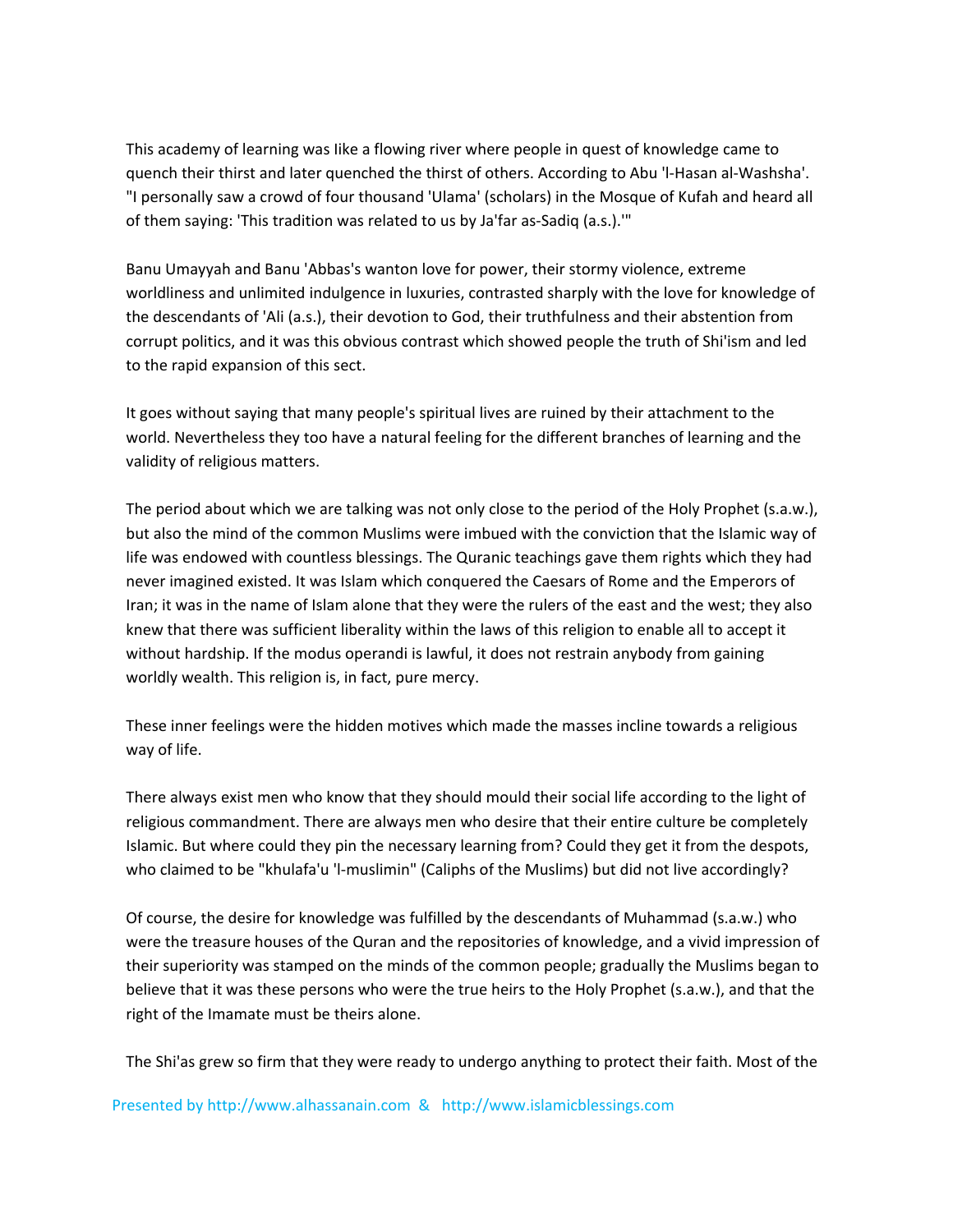Shi'as proved to be immeasurably brave, valiant and inspired with the spirit of sacrifice; Hajar ibn 'Adi al‐Kindi, 'Amr ibn Himq al‐Khuza'i, Rushayd al‐Hajari and 'Abdullah ibn Afif al‐Azdi to name but a few, were stalwart Shi'as who, on various occasions, confronted the antagonists; they triumphed despite the fact that the opposite group was always materially more powerful. The moral strength of these people showed the weakness of the apparently strong armies of the enemy; their sacrifices, on the one hand, shook the governments of the oppressors to their foundations, and, on the other, awakened the intellect of the elite and changed the way of thinking of the masses.

We must ask why these chivalrous men played with death in this way. Did they expect any worldly gain from the descendants of Muhammad (s.a.w.)? Were they afraid of loss of life and property? History has answered both these questions in the negative; the sons of 'Ali (a.s.), it is true, were bereft of material means, but they had no interest in this world. What had they to give? They gave Islam to those thirsty for the truth; the luminous hearts of these fighters were filled with strong faith and perfect sincerity and it was these very sentiments which drove them to do battle against tyranny and corruption.

If one considers the literary men of the first and second century of the hijrah, we will find that, in spite of the atmosphere of fear and despair, the poets of the time expressed their aversion towards the kings of their age and their misdeeds and praised the Ahlu 'l‐bayt of Muhammad al‐Mustafa (s.a.w.).

Numerous men of letters have testified against the ruling Caliphs and in favour of the true Imams (a.s.) in their works. Farazdaq, Kumayt, Sayyid al‐Humayri, Du'bil, Diku'l‐Jin, Abu Tamam al‐ Balarri'and Abu Faras al‐Hamdani are full of praise for the holy progeny. The following couplet of Abu Faras clearly shows how the poets of that age felt at that time.

"Religion has been shattered to pieces. Truth has be come the victim of oppression and the share of the descendants of the Prophet of God has been usurped."

Du'bil says: "I have been courting death for forty years, but no one has yet accepted to be the killer." Du'bil railed at Harun ar-Rashid, al-Ma'mun and al-Mu'tasim, and yet composed a great many famous panegyrics in praise of Imam Ja'far as‐Sadiq (a.s.), Imam Musa al‐Kazim (a.s.) and Imam ar‐Rida (a.s.) in the most colourful verse.

We must ask whether the Shi'as endangered their lives in vain? Did they give up their ease and comfort without any rhyme or reason? When we examine the causes and motives for their sacrifices, we find that it was only the truthfulness of the descendants of the Prophet (s.a.w.) which made them despise the sky‐high golden palaces and attracted their attention towards the miracle of the Quran.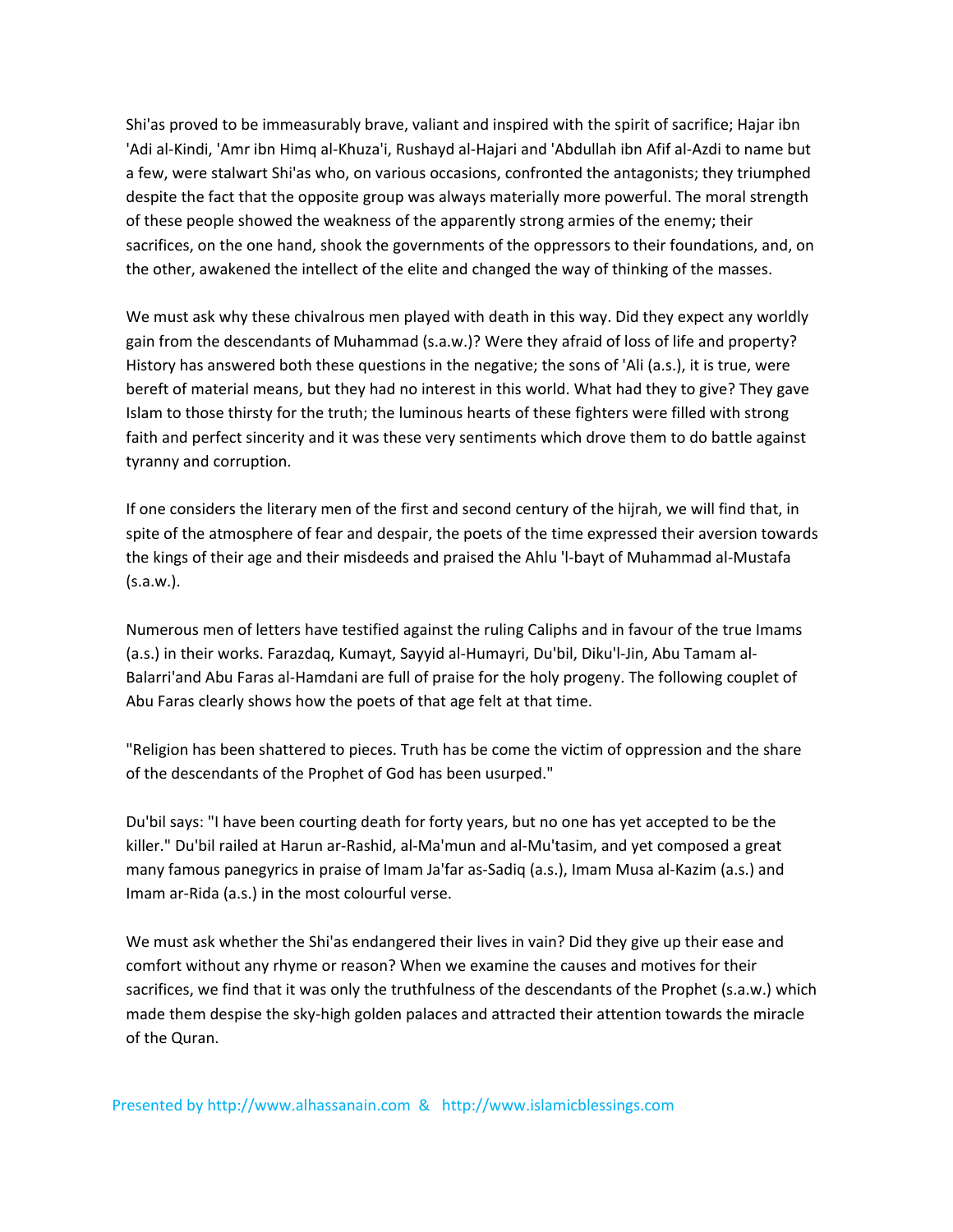We could pursue this discussion further but the aim of the introduction was merely to outline the origin and rise of Shi'ism. We hope nothing has been left ambiguous despite the brevity of this account. We can only emphasize that Shi'ism was started by the Holy Prophet (s.a.w.) himself, and its spread and propagation is a historical fact. We may observe the series of causes and motives, connected in a regular sequence, which gave rise to the separation of Shi'a Islam from the Islam of the rest of the community.

PART 2 :The Fundamentals of the Religion

Before we deal with the roots and the articles of faith in detail, we may divide our study of the Shi'a religion according to five principles:

- 1. Knowledge of God.
- 2. Identification of His Prophet
- 3. How to worship.
- 4. Doing good actions and refraining from bad ones.
- 5. Belief in ma'ad (the Day of Judgement), and punishment and reward

There are two parts to religion ‐ theoretical and practical ‐ or, more precisely, belief or faith in God and the unseen, and daily action based on this belief.

Tawhid (monotheism), Prophethood and ma'ad (the Day of Judgement) are the three basic arkan (pillars) of Islam. If anyone denies one of the arkan, he is neither a Muslim nor a believer (u'min); if he does believe in them he will be counted among the Muslims according to God Almighty (refer to the following words which have been taken from the Quranic text: "He who believes in God, His Prophet and the Day of Judgement"), and shall be entitled to all the rights of the Muslims. According to the holy verse the Muslim is the "one who believes in God, His Prophet and also performs good actions"; the "iman" (faith) of a Muslim refers to "belief in his heart, verbal acknowledgment and performance of fundamental acts".

One may add another "rukn" (pillar) to these three, which is the obligatory acts on which the entire Islamic way of life depends. These obligatory acts are of five kinds: (1) salat (prayers), (2) fasting, (3) zakat (generally speaking, the Islamic system of taxation), (4) hajj and (5) jihad (strivin or exerting oneself (even to the ex tent of fighting) for Islam).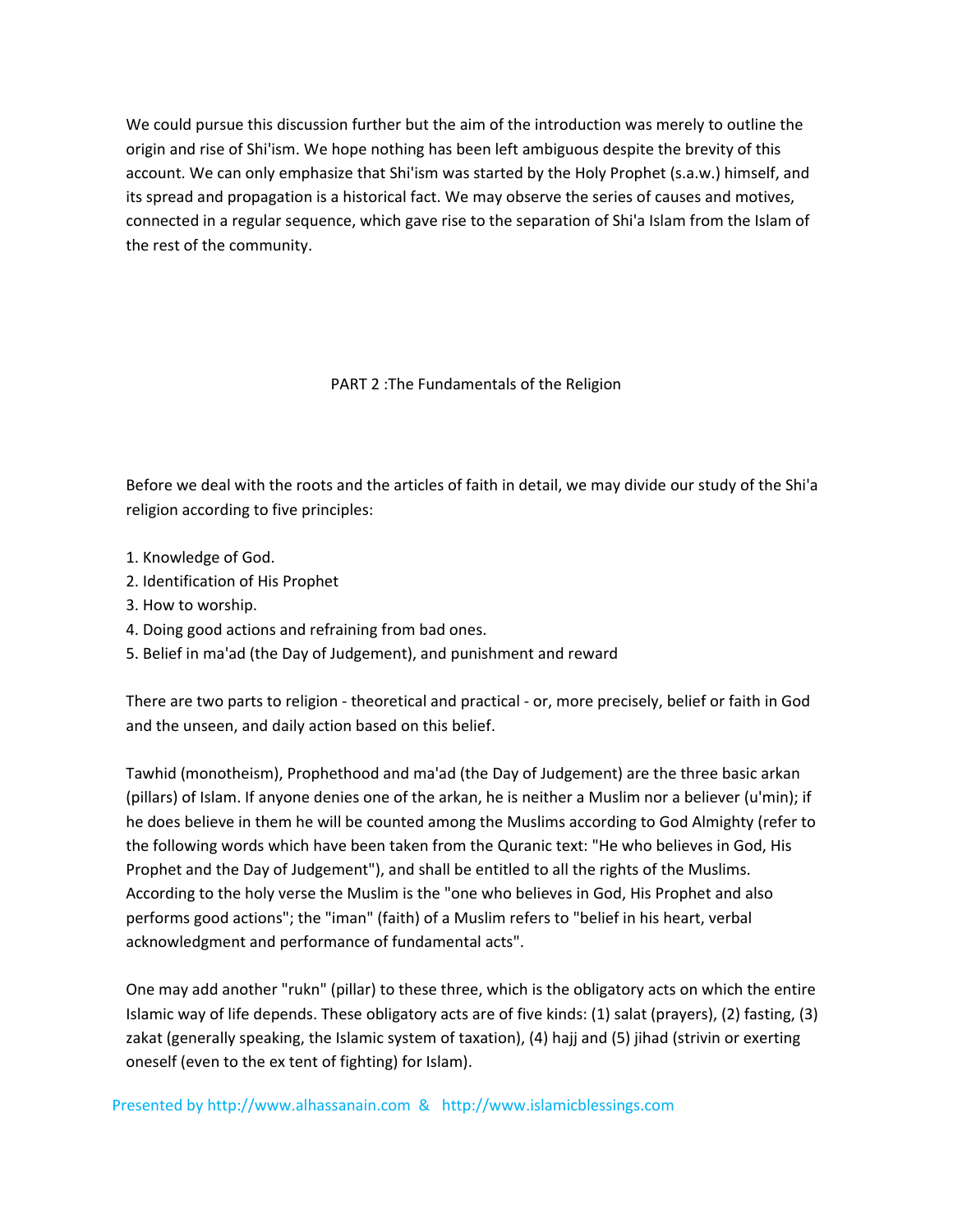We may explain the difference between Islam and iman as a matter-of degree. This difference is based on the words of God Almighty in the surah "al‐Hujurat", "The Arabs say: 'We have iman!' Say (to them, O Muhammad): 'You do not have iman; but say "we have accepted Islam (aslamna: lit. we have submitted)", for iman has not yet entered your hearts.'" For further elucidation, He says in another verse: "Verily, the believers (mu'minin) are those who accepted faith in God and His Prophet and never after that entertained any doubt; also they performed jihad with their life and wealth in the way of God ‐ they alone are the true believers." "Iman" thus means the combination of testifying one's belief, and of acting in accordance with it. These are the basic beliefs of all the Muslim. The Shi'as have another "rukn" thus bringing the total to five principles. This fifth pillar is faith in the imamate.

According to the Shi'a point of view, the Imamate, like Prophethood, is divine vicegerency. Just as it is God Almighty Who chose one from amongst His servants for the rank of Prophethood or Messengership, in the same way it is God Who chooses the Imams. God Almighty Himself commanded His Prophet to announce the Imamate (spiritual leadership) of the selected person before his death.

The Prophet, according to divine command, chose a leader for mankind to protect and complete the religious code. The only difference between a Prophet and an Imam is that the Prophet receives "wahy" (revelation) from God, while the Imam, through a special blessing, receives commands from the prophet. So the prophet is the messenger of God and the Imam is the messenger of the Prophet.

The Imamate comprises twelve perfect persons, and every Imam appoints his successor by a specific indication (nass). Like all Prophets, the Imams are also infallible; there is no possibility of their committing any sin. The infallibility of the Imam is clearly proved from what God Almighty says in the Holy Quran: "Verily, I make you an Imam for mankind. He (Abraham) said: "And of my offspring?" He said: "My covenant does not reach to the unjust."

Moreover, an Imam is superior to all men in all matters of knowledge and character, since the very purpose of the Imamate is that humanity may be exalted to the highest stage and may be adorned with knowledge and good actions through the imitation of the Imam. What has been said in the Holy Quran about Prophethood (that the Prophets have been sent to people as His signs, to teach them the Book and Wisdom), is equally applicable to an Imam too, because an imperfect person cannot make mother person perfect. What can someone give to another, when he does not possess anything himself? A misguided man cannot guide another man. Judged accordingly, an Imam is a little below the Prophet, but over every human being.

Anyone who believes in the Imam is called, according to the Shi'a terminology, a "mu'min" (a man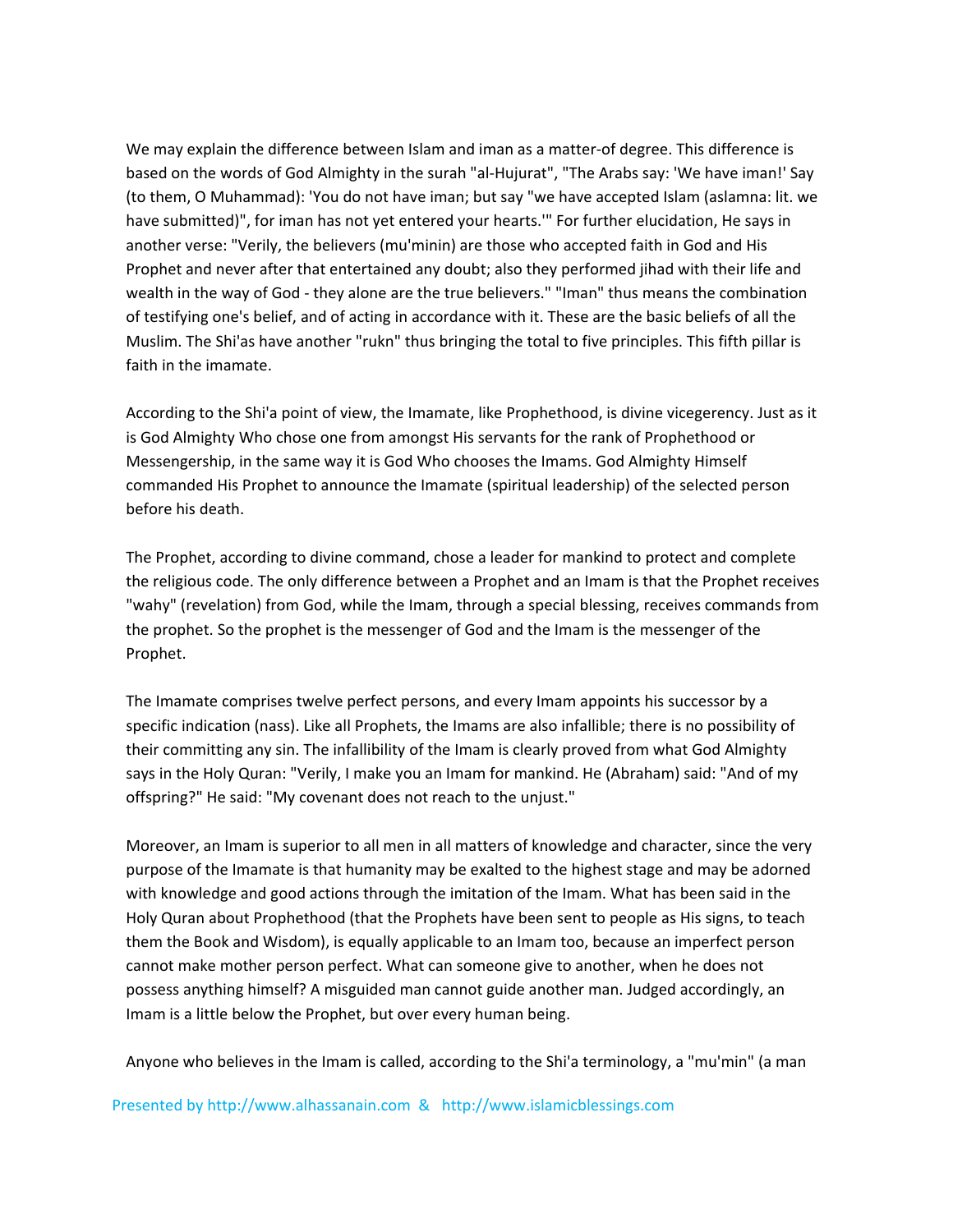of faith and trust) in the special sense. Anyone who acknowledges the four fundamentals, which are the centre of faith of all the Muslims, is called a "Muslim" and a "mu'min" in a general sense; as has been said earlier, all Islamic laws apply to him: the protection of his life, property, respect and honour is obligatory. By only refusing to acknowledge the Imamate, a person cannot be excluded from the Islamic fold. Of course, on the Day of Judgement, and in the stages of nearness to God and "karamat" (miraculous signs), the Shi'a faith will reveal its excellence over the Islam of the majority.

All Muslims are equal in the world and are brothers, but in the next world there will certainly be a difference of ranks. People will be accorded positions according to their performance and intention. The final decision is in God's hands in these matters, and it is therefore better for us not to involve ourselves.

We have explained that that which distinguishes the Shi'a from the Sunni Muslims is their belief in the Imamate of the Twelve Imams, and it is for this reason that this sect is called "Imamiyah". It should be noted that all Shi'as are not Imamiyah, because the word Shi'a applies to the Zaydiyah, the Isma'iliyah, the Waqifiyah and the Fathiyah as well. These are sects which are counted as Muslim. But a more careful study of other sects will show that there are many which are totally excluded from Islam, but which, nevertheless, are sometimes still called Shi'a as, for instance, the Khitabiyah, who are an example of the hundred or more sects which cannot be regarded as Muslim.

At the present time, however, the word of Shi'a specifically refers to the Imamiyah sect; which is the biggest body of Muslims in the world of Islam after the Sunnis.

In Islamic learning, faith in the twelve imams is not anything new; it is referred to in all reliable and authentic books by Muslim authors. The Imams Muslim and al‐Bukhari narrated traditions concerning the twelve Imams in their Sahihs in different ways. A few of them are given here:

1. Jabir ibn Samrah says, "One day when I went to the Holy Prophet (s.a.w.) along with my father, the Holy Prophet (s.a.w.) said: 'The universe shall not come to an end until all the twelve caliphs have appeared.' After this the Prophet (s.a.w.) said something silently, which I could not hear. I asked my father what the Prophet of Islam (s.a.w.) had said. He said: "The Holy Prophet (s.a.w.) says that all of them shall be from the Quraysh."

2. Another tradition says: "So long as there are the twelve authorities, the Muslims will continue to exist."

3. Again: "So long as there are the twelve caliphs, the grandeur and majesty of Islam shall live on.

4. God knows who these twelve caliphs are. The Holy Prophet's statement that "after me the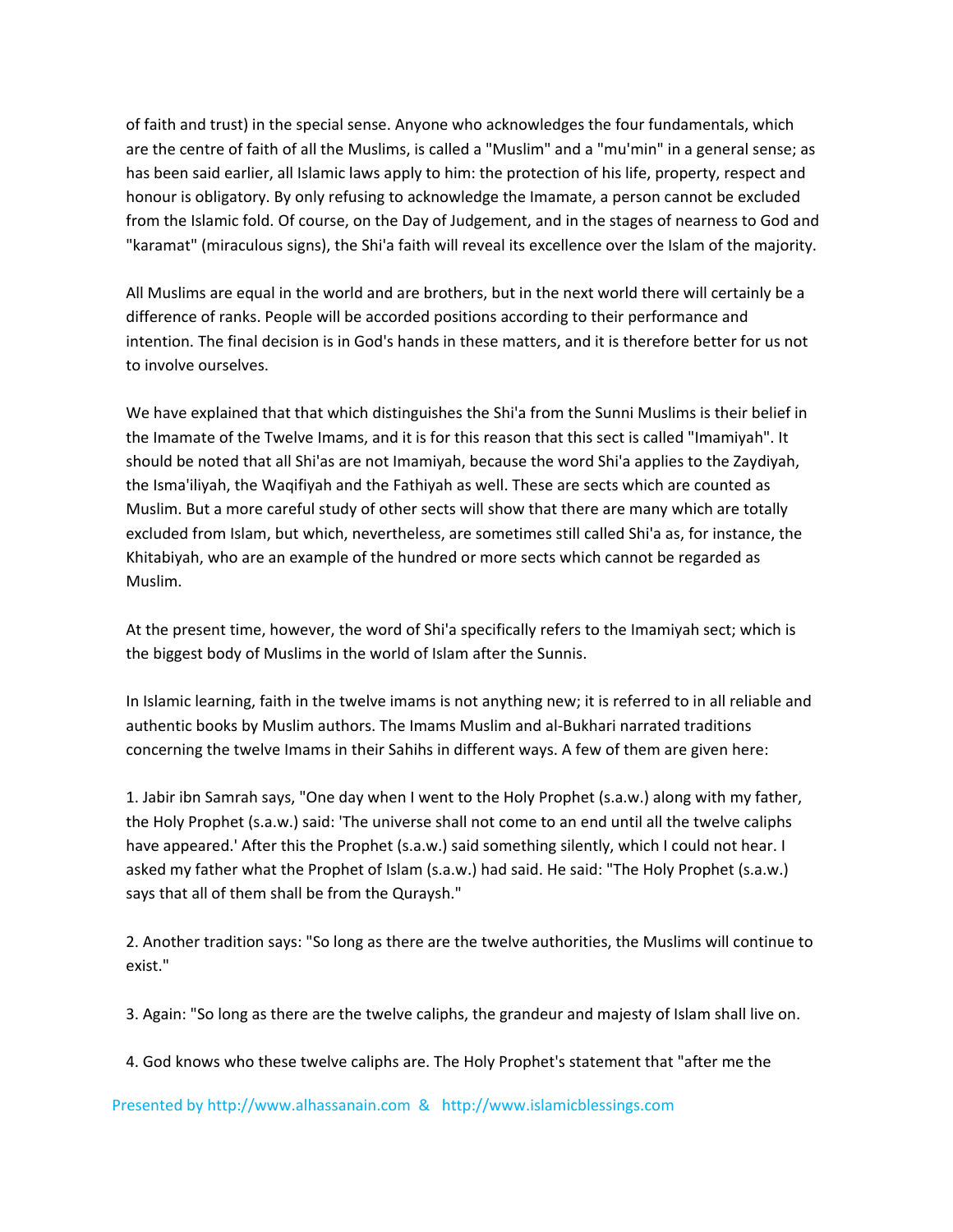caliphate shall remain for thirty years, then it will become the object of deceit and fraud" is well known to all Muslims both Shi'a and Sunni.

We do not want to enter into discussion and arguments concerning this topic. If anyone seeks a complete proof of the existence of the twelve Imams, he can study the thousands of volumes devoted to this subject.

#### **The Fundamental Beliefs**

From the Shi'a point of view, the religion is divided into two sections: knowledge and practice. That is, matters concerning the intellect, and matters relating to the human body. Those matters which concern knowledge or wisdom, are called "Usul ad‐din" (fundamentals of religion) and they are five: (1) tawhid (monotheism), (2) nubuwah (Prophethood), (3) the Imamate (Vicegerency), (4) 'adl (Justice) and (5) ma'ad (the Day of Judgement). We shall explain each topic separately.

#### **Tawhid (monotheism):**

According to the Imamiyah faith, every sane thinking person has a moral duty to know his Creator. He should believe in His Oneness and Divinity, and should ascribe no partner to Him in His Actions. He should also believe that creation, sustenance, life and death are governed by Him alone. He is the All-pervading, and if somebody ascribes sustenance, creation, or the giving of life and death to anyone else except God, he will be considered an unbeliever (kafir), someone who ascribes partners to God in His work (mushrik) and will be excluded from the Islamic fold.

Similarly, in obedience and worship of God sincerity is necessary. That is, if somebody worships anything else other than God Almighty, or adores someone or something else, or considers worship of something other than Him as a means of nearness to Him, he also, according to the Imamiyah faith, shall be regarded as an unbeliever.

Worship of anyone except God, the One without any partner, is not lawful. Obedience to anybody except God the Almighty, the Holy Prophets, and the Holy Imams is also not permissible.

Obedience to the Prophets and the Imams is indirectly obedience to God, because they are the ones who proclaim of the divine command; but to obey them with the idea that it is worship of God is unlawful and purely a satanic deceit. To seek blessings from these revered persons, to make them a means of intervention between ourselves and God, and also to offer certain prayers at their graves is lawful because this is worship of God and not worship of them. This is quite an obvious difference. According to the Holy words of God the Almighty, "in houses which God has permitted to be raised to honour, for the celebration in them of his name", it is lawful to offer prayers to God in these sacred places. This is the faith of "tawhid" of the Imamiyah sect, which is unanimously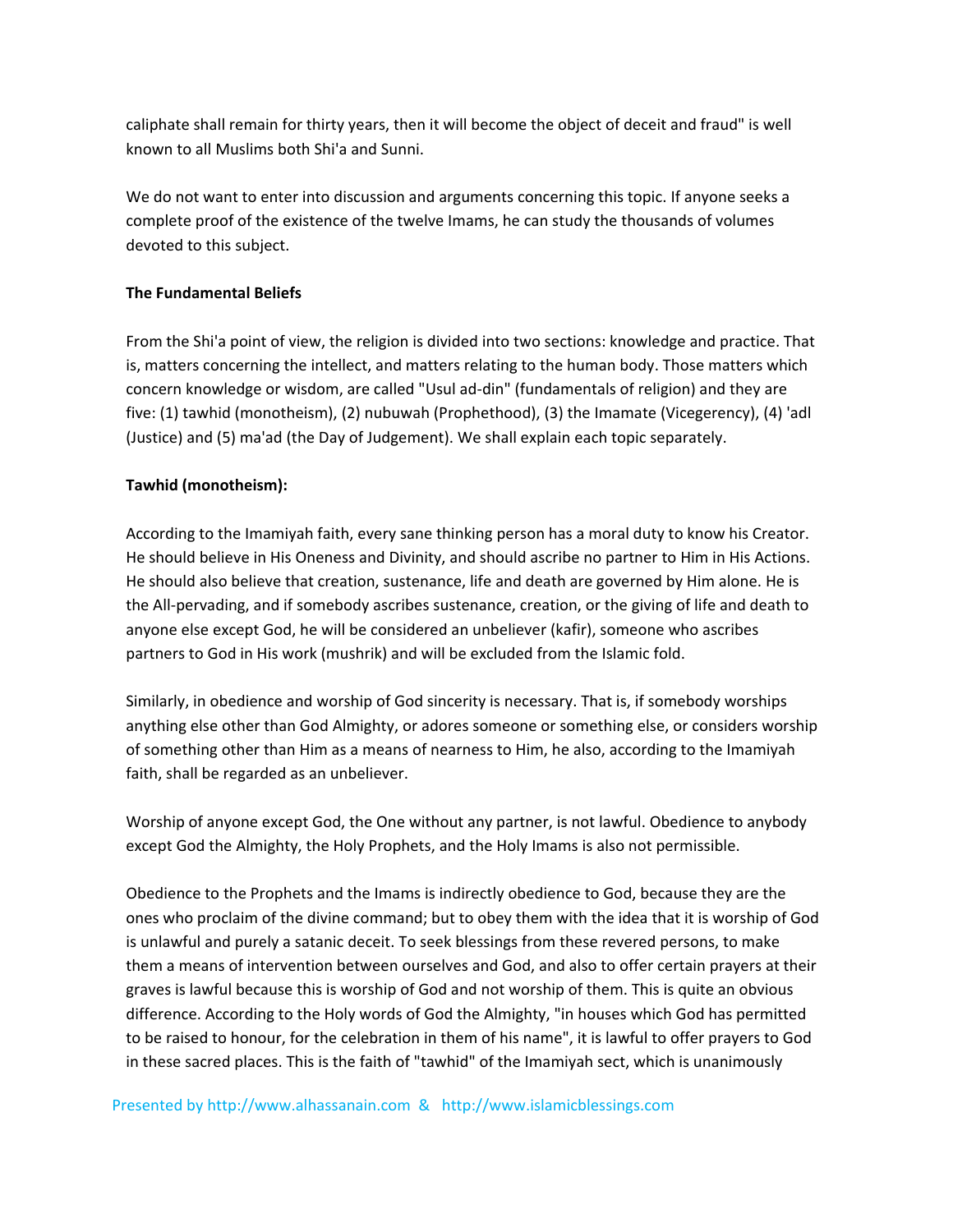supported by all our 'ulama'.

The subject of the monotheism has been divided into several types: "tawhid ad‐hdhat" (the Essence of the one God), "tawhid as‐siffat" (the Attributes of the One God), "tawhid al‐af'al" (the Actions of the One God). For the sake of brevity we will not dwell on this topic.

# Prophethood

Imamiyah Shi'as believe that all the Prophets were appointed by God; all of them were sent by Him and they are all His exalted servants. Hadrat Muhammad al‐Mustafa (s.a.w.) is both the "Seal of the Prophets" (the final prophet) and the Chief of all the Prophets. He was perfectly infallible, free from sin and deviation. All his life the Holy Prophet acted according to the will of God Almighty; God enabled him to travel from Masjid al‐Haram to Masjid al‐Aqsa, from where he went bodily to al‐ 'Arsh and al‐Kursi (the throne and the footstool) and even beyond the "hujub" (the veils) and the "suradiq" (the highest point beyond the heaven of heavens); he finally came to within two bow spans or less of the presence of God.

It is the firm faith of the Imamiyah Shi'as that whoever claims prophethood or revelation after Hadrat Muhammad al‐Mustafa (s.a.w.) is an unbeliever and liable to be put to death.

The Quran which today is in the hands of the Muslims is the same text of guidance and religious commands which God the Almighty revealed as a miracle. There has been no addition to, or subtraction from, it. Muslims believe in "tahrif" (changes in the original) ,are wrong, because it violates the Quranic declaration: "We have revealed the Book and We are its Protector". All the 'ulama' (religious scholars) are unanimous on this point, and if there is any tradition against it, it is unauthentic; any tradition which has come down to us through imperfect chains of transmission cannot be relied upon as source of knowledge and cannot thus be acted upon.

## **The Imamate**

It is the question of the Imamate which distinguishes the Shi'a sect from all other sects; it is the basic and fundamental difference which separates this school from other schools of thought. Other differences are not fundamental; they are "furu'i" (that is they are concerned with the details of the code of writing and action). Such differences of secondary importance are present between the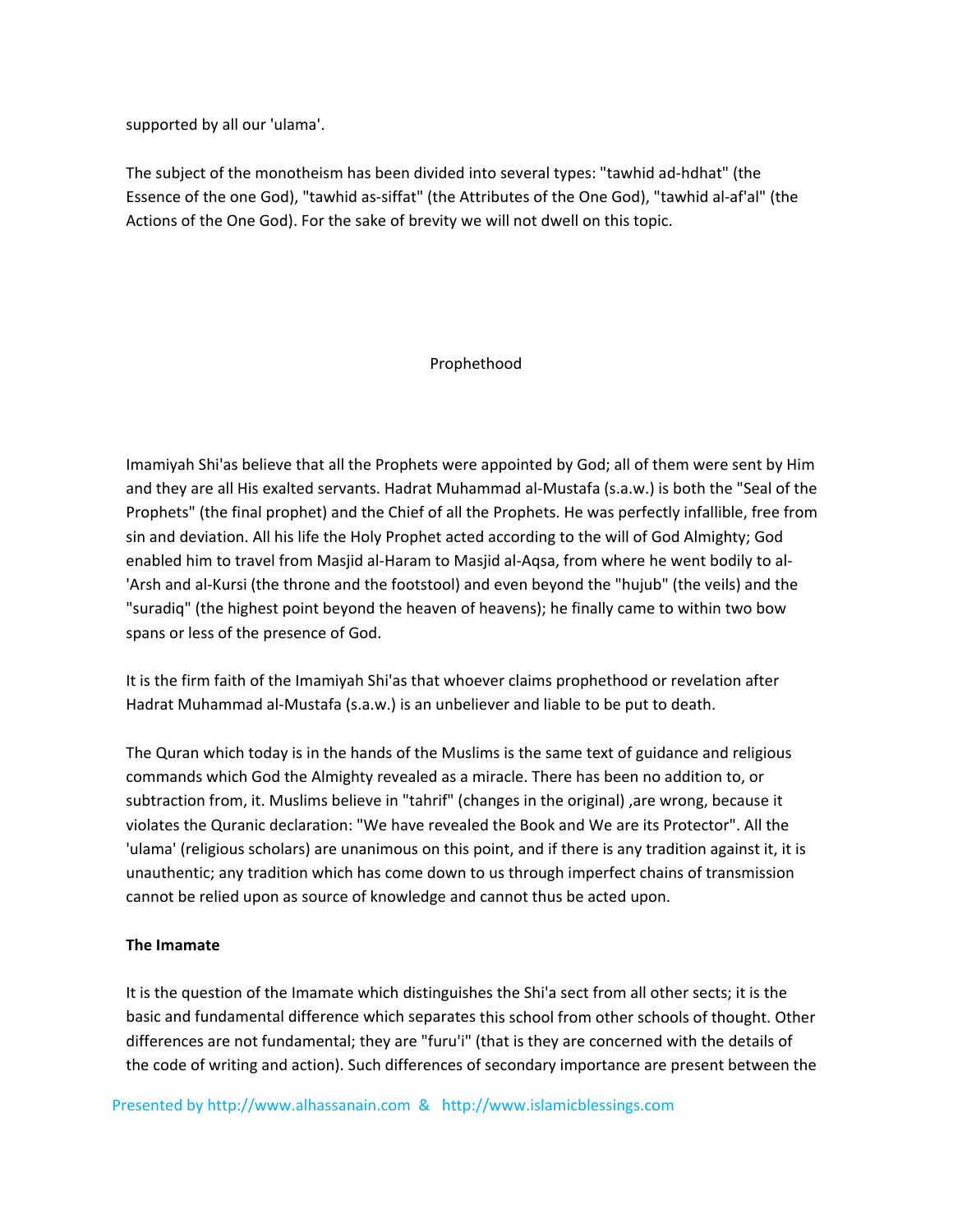views of the Imams (religious heads) of the majority community of the Muslims. For instance, a large number of the Hanafi laws do not correspond with the laws of Shafi'is- According to the Imamiyah sect, the Imamate is the rank of the Perfect Man; like prophethood it is sustained by Almighty God for the guidance of the people. The Shi'as believe that Almighty God ordered His Prophet (s.a.w.) to appoint 'Ali ibn Abi Talib (a.s.) as his successor, so that after the end of Prophethood the mission of spreading Islam might be continued. The Holy Prophet (s.a.w.) knew that this appointment would be looked at with displeasure by others. Many of them would think that it was due merely to brotherly love or undue regard for his son‐in‐law.

It is quite obvious that from the beginning of the Islamic era until the present age the Muslims have in general not truly followed the Holy Prophet's guidance. The All powerful declared in very clear words: "Oh Prophet, deliver immediately what you have been commanded to from your Lord and if you do it not, then (it will be as in you have not delivered His message (at all)". Accordingly after his last hajj the Holy Prophet (s.a.w.) gathered the people at "Ghadir al‐Khum" and addressed them thus: "Am I not better than every believer present here?" Then all of them said with one voice: "Certainly, O Prophet of God. You are superior to all of us."

After this testimony of allegiance the Holy Prophet (s.a.w.) said: "Whoever has accepted me as his master, then 'Ali is his master . . . " Moreover, on various other occasions, the Holy Prophet (s.a.w.) clearly explained the reality of the Imamate, sometimes by implication and sometimes quite openly. The Prophet thus performed his duty and God 's command was carried out. As soon as the Holy Prophet had breathed his last breath some Muslims presumptuously tried to hide the reality of the Imamate. They misconstrued the open declaration, and through their personal interpretation began to make changes in the religious commands. The result is well known as we have seen.

However 'Ali (a.s.) and his group, which comprised high-ranking sahaba (companions) kept aloof from this selfish struggle for power and refused to offer allegiance.

Amir al‐Mu'minin (a.s.) remained silent for some time; out of consideration for Islamic unity, but when Mu'awiyah tried to bring the Islamic rule and authority under his subjugation and started destructive activities, Amir al‐Mu'minin set himself against him; supporting a man like Mu'awiyah and tolerating his wrong policies would have been a deadly poison for Islam, and it was the foremost duty of Hadrat, Ali (a.s.) to protect the divine religion.

The Imamiyah believe that spiritually they are with 'Ali (a.s.) and are his followers; anyone who takes 'Ali as a friend, we too are friends of that person, and of whoever takes 'Ali (a.s.) as an enemy, we also are his enemy. This faith is based on the Holy Prophet's words: "Oh God, be a friend of the one who loves 'Ali (a.s.) and be an enemy of the one who is an enemy of 'Ali (a.s.)."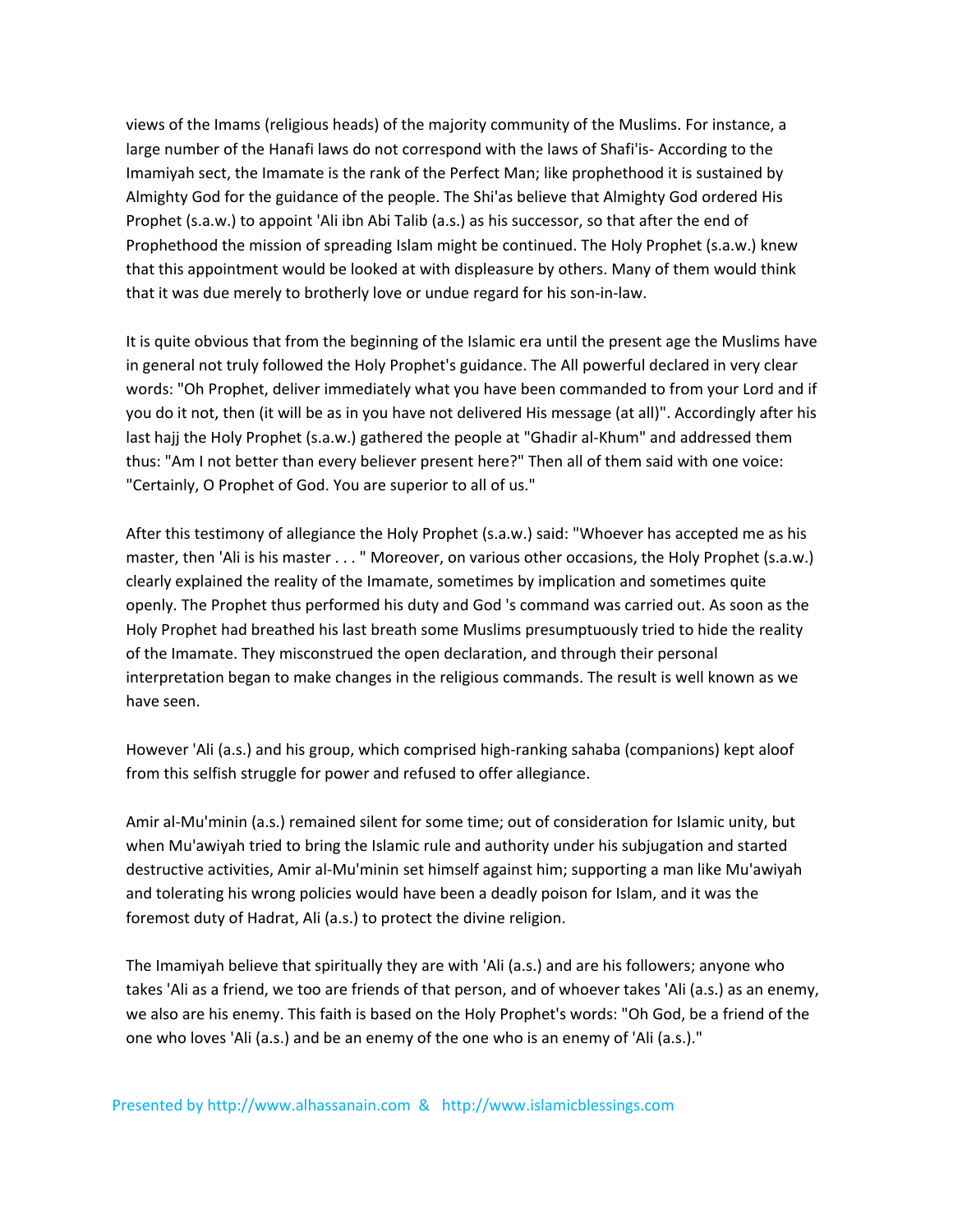The Imamiyah Shi'as believe that Almighty God never leaves the world without a Prophet or an Imam whether this "proof of God" is apparent or hidden. The Holy Prophet (s.a.w.), through an explicit ordinance, made 'Ali al‐Murtada (a.s.) his successor. 'Ali (a.s.) made al‐Hasan (a.s.) his successor, and Imam al‐Hasan (a.s.) made his brother Imam al‐Husayn (a.s.) his successor. In this way this chain continued until the eleventh Imam. The Eleventh spiritual guide Imam al-Hasan al-' Askari (a.s.) was succeeded by his son the twelfth Imam, the Imam of the Age, the Awaited One (a.s.), vicegerent of God. This belief is not an innovation of the Shi'as, rather it is a divine practice, which started with Adam (a.s.) and continued until the last Prophet (s.a.w.).

There are innumerable books written by eminent 'ulama' on this topic. We give below the names of some 'ulama' of early centuries who have written on the topic of "wasiyah" (succession).

- 1). Hisham ibn al‐Hakam.
- 2). Husayn ibn Sa'id
- 3). 'Ali ibn Miskini
- 4). 'Aliibn al‐Mughirah
- 5). 'Aliibn Husayn ibn Fadl.
- 6). Ibrahim ibn Muhammad ibn Sa'id
- 7). Ahmad ibn Muhammad Khalid al‐Barqi, the author of "al‐Mahasin".
- 8). The great historian 'Abdu 'l‐'Aziz ibn Yahya al‐Judi.

Most of these writers belong to the first and second centuries, but the number of writings from authors of the third century hijri is also large:

- 1). Yahya ibn Mustafad.
- 2). Muhammad ibn Ahmad as‐Sabuni
- 3). 'Ali ibn Ra'ab
- 4). Muhammad ibn al‐Hasan ibn Farukh
- 5). The well known historian, Ali ibn al‐Husayn alMas'udi, the author of "Muruj adh‐Dhahab".
- 6). Shaykh at‐Ta'ifah Muhammad ibn al‐Hasan at‐Tusi
- 7). Muhammad ibn, Ali ash‐Shalmaghani
- 8). Musa ibn al‐Hasan ibn, Amir

Books written after the fourth century can hardly be counted.

al‐Mas'udi wrote in his famous book "Ithbatu 'l‐wasiyah". "Every prophet had twelve successors". The writer also gave the names of all of them, and wrote brief life‐sketches of each; at the end of the work he writes in more detail about the twelve Imams.

The Shi'as have been the target of attack from both Muslim and non‐Muslim groups concerning the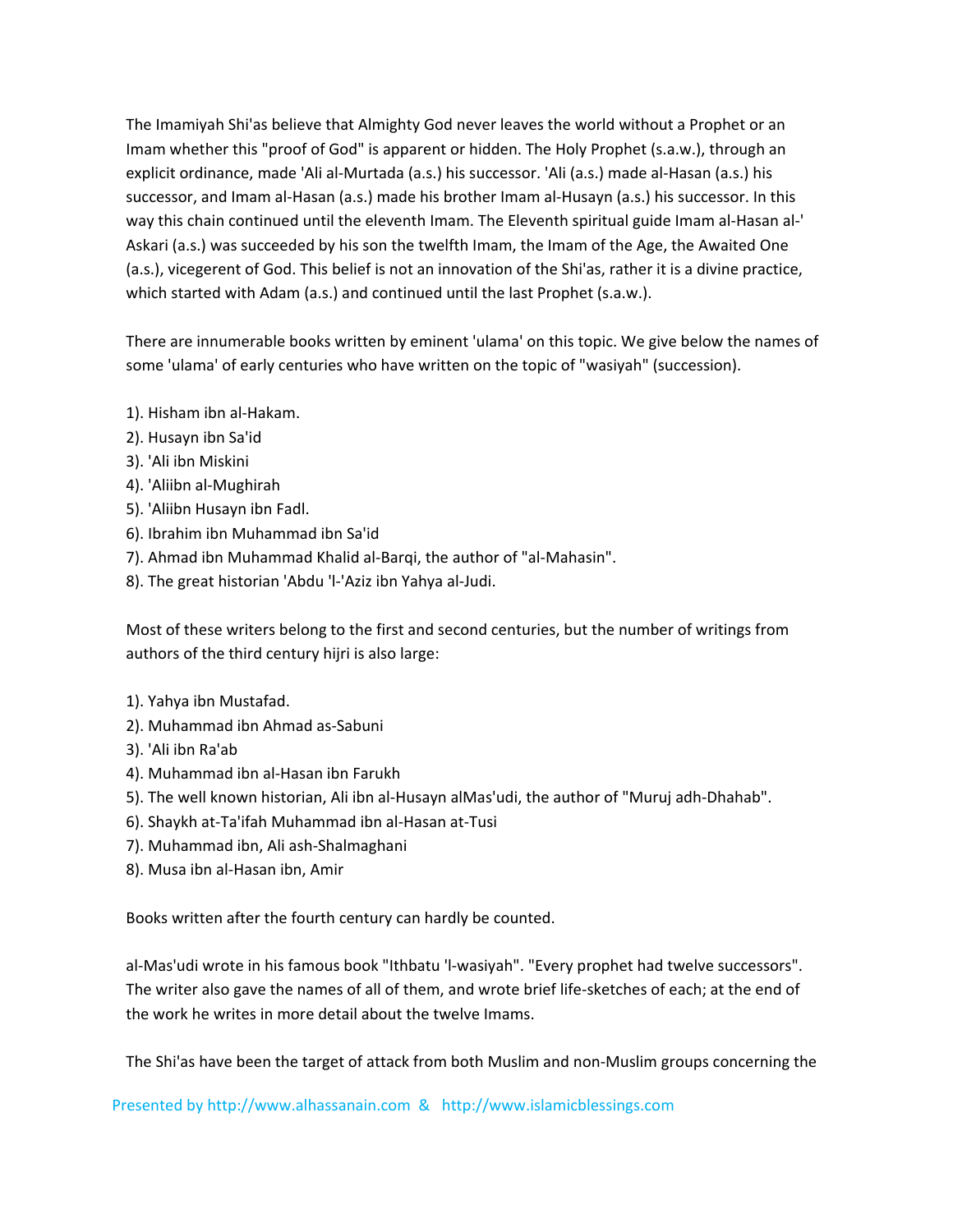existence of the twelfth Imam. We should thus like to explain the reality of this belief in a few words. Those who object think that the Shi'as believe in a baseless and ridiculous thing.

When we examine the view-point of these critics however we find that it is based on two rather naive doubts; the first being "How can a person naturally live for more than a thousand years?" and the second, "What advantage is gained from his disappearance?" or "What is the use of a hidden Imam whose existence and non‐existence are both equal?" As to the first doubt, we should like to draw the reader's attention to the prophet Nuh's age. According to clear Qur'anic statements the prophet Nuh lived for nine hundred and fifty years, calling the people to God among his nation; according to the opinion stated by the 'ulama' his age was at least one thousand six hundred years, and a number of other scholars have gone so far as to say that he lived to be three thousand years old. The scholars of hadith of the majority community also acknowledge the longevity of other persons besides Nuh (a.s.). The great scholar an‐Nuwi in his book "Tahdhibu 'l‐Asma"' writes: "Though there is a difference of opinion among the 'ulama' about the age and the Prophethood of Hadrat Khidr (a.s.), the majority of scholars admit that Khidr is still present with us. The Sufis, moreover, unanimously declare that he is still alive, and innumerable stories about his meetings with people, and about what was said at these meetings, are quite well-known."

Shaykh Abu 'Umar ibn Salah writes in his "Fatawa": "The majority of the 'ulama' decided that Hadrat Khidr is alive, but some of the scholars of hadith do not accept it." I seem to recall that in another work Shaykh Abu 'Umar wrote (and az‐Zamakhshari also has written this in his Rabi'u 'l‐ abrar) that the Muslims are unanimous in their belief that four prophets (a.s.) are still alive among us. Two of them are in the sky, that is 'Isa (a.s.) and Idris (a.s.), and two are on the earth and these are Khidr and Ilyas. Hadrat Khidr was born in the time of Ibrahim Khalilu 'llah (a.s.). Thus we have clear proof of the existence of persons who lived for hundreds of years. 'Allamah as‐Sayyid al‐ Murtada has written in his "Imali" about persons who have lived to a great age and as‐Shaykh as‐ Saduq has given an even a longer list in his "Kamal ad‐Din". Even in the present age we find some people who have lived for a hundred and thirty years, and some for even longer.

Logically we may pose the question: "If someone is capable of living to an abnormal age, say a hundred and thirty, then is it possible that in extraordinary conditions a man may live to be a thousand?" At the most you can call it something super‐normal. Moreover, is super‐normality in the case of Prophets and the "awliyah" (those near to God) a particularly strange thing?

If one turns over the pages of the old volumes of "Majallatu 'l‐Muqtatif", you will find that they are full of articles written by western scholars who have scientifically proved that man can theoretically attain eternal life in this world. Some western thinkers even say. "If Ibn Muljim's sword had not struck 'Ali ibn Abi Talib (a.s.), he would have lived forever. We are justified in this supposition because the Holy Imam was endowed with such qualities of excellence and healthy liying." Much could be added on this topic but the scope of this book does not allow further discussion.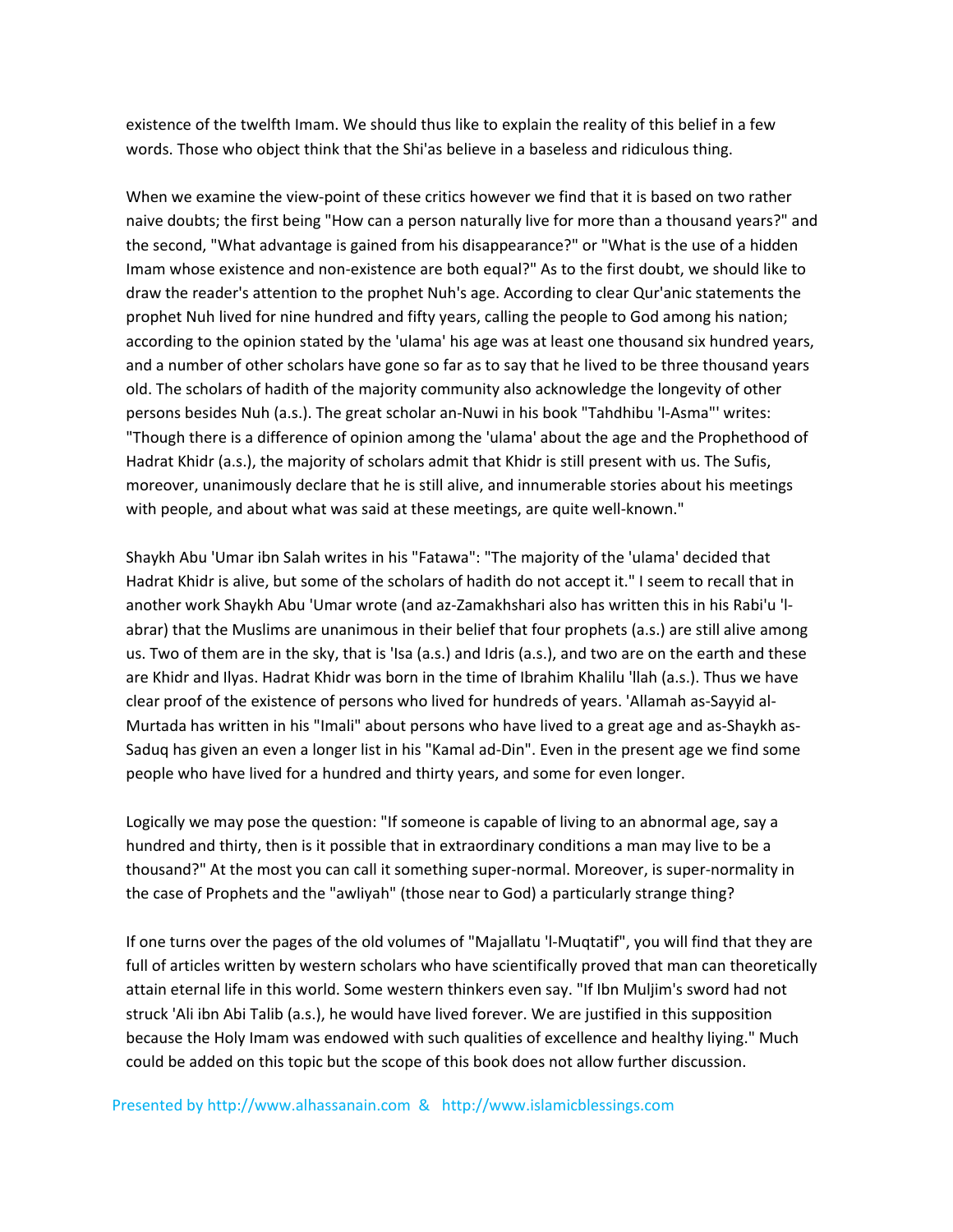Concerning the second objection, we might ask whether it is fitting that the Muslim nation should know every detail of divine will and intention. Is it necessary to know all the secrets of the world and of the religious commands?

Before demanding such knowledge we must carefully think whether under the screen of some outwardly incomprehensible divine command there is also hidden some other secret. For example, a stone, in itself, neither benefits nor harms man. Nevertheless, we kiss the Hajaru 'l‐Aswad (the black stone in the Ka'bah). What is the wisdom hidden behind that, we may ask.

The "maghrib" prayers are offered in three rak'ahs (units); the "isha'' prayers are performed in four units. The morning prayers consist of only two units. What expediency is there in this difference of units?

Rather we must realise that there are a large number of matters of which neither archangel nor prophet has any knowledge; concerning the knowledge of the last hour, God, the Almighty says: "Verily God alone has knowledge of the Hour, the Day of Judgement and when it will rain." A part from this, there are many other things which have been kept secret from us and their justification is unknown; we may refer, for example, to "ismu 'l‐'azam" (the Greatest Name), "laylatu 'l‐qadr" (the time for the acceptance of Invocation). We would like to make clear by the above examples that one need not be amazed at those divine matters whose wisdom is not apparent. Rather, we should recognise that an order or action exists, and act accordingly as believing Muslims.

If something is proved by the authentic statements of the Holy Prophet (s.a.w.) and his infallible successors, we must accept it. There is no other option: to enter into an argument about the nature of wisdom and man's obligation to find a reason for everything would be in vain. As far as possible we have deliberately not provided arguments and proofs in this small booklet; there are already large volumes in which these points have been discussed in detail; likewise we examine the "Qa'im Al‐Muhammad", the presently existing descendant of Muhammad (s.a.w.). There are a great number of authentic traditions concerning the "qiyam" of al-Mahdi (the rising of the twelfth Imam) in books of knowledge of both sects.

Though we acknowledge the fact that God knows better the wisdom about the occultation of Imam al-Mahdi, we would nevertheless point out that a number of rational proofs have already been given in reply to some Shi'a questionners. The decisive fact to bear in mind is that in every age the existence of an Imam is necessary; the world cannot remain without a divinely appointed guide; his very existence is a blessing for mankind, and his authority over us is also a blessing. The question of the wisdom hidden in this action of God's is thus invalid (a blessing cannot be rationalised) and acknowledgment of the "ghaybah" (occultation) is a necessary duty of every obedient Muslim.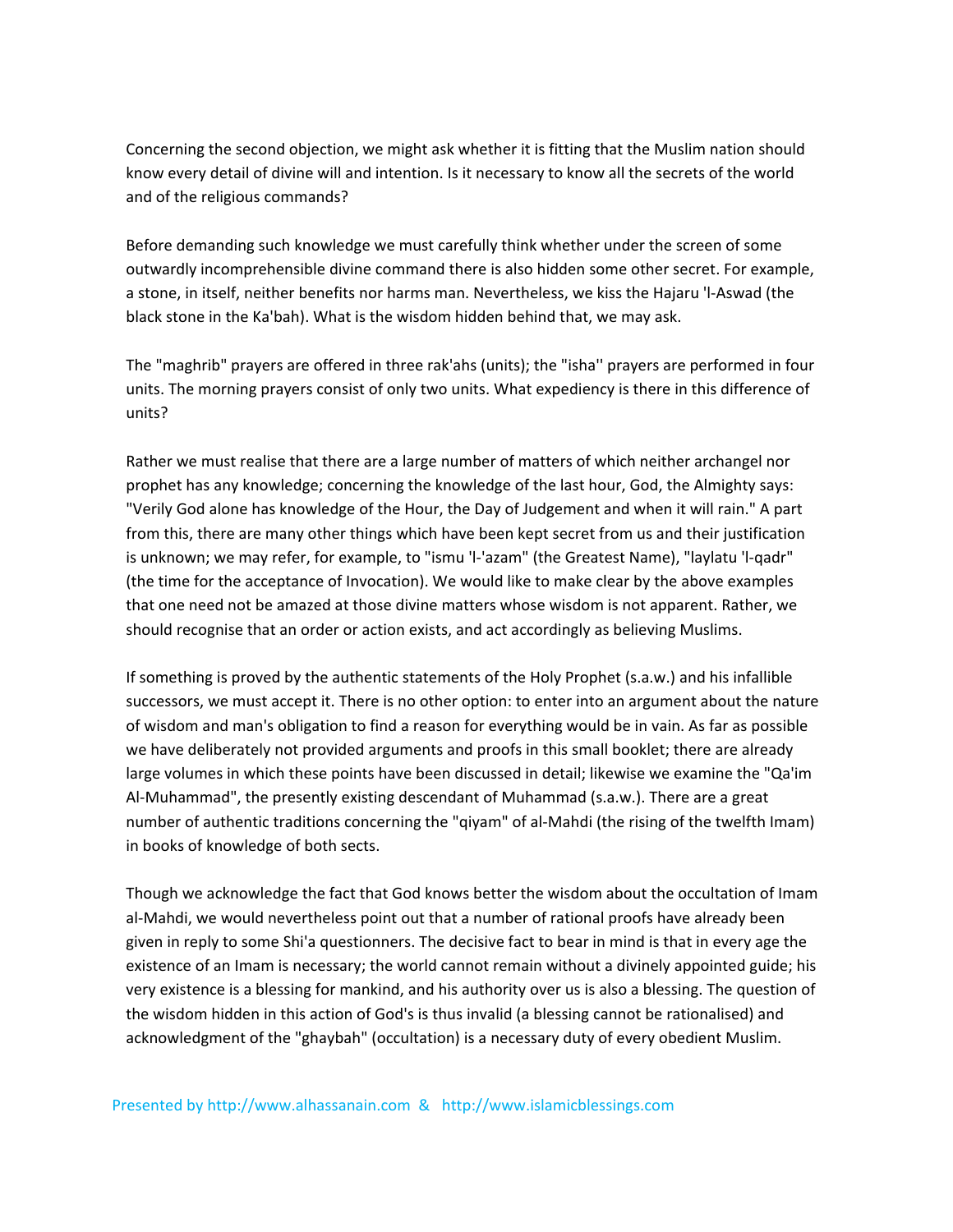## **'Adl (Justice)**

God the Almighty is not unjust to anybody, nor does He commit any action which could be considered bad by man's primordial sense‐ This is what is known as'adl (justice). Justice is one of the attributes of Almighty God , existence of which is necessary. It is essential, like all the other attributes of Oneness. The Ash'arites differ greatly in their beliefs from the Imamiyah and the Mu'tazilah (the Imamiyah and the Mu'tazilah are both called "'Adliyah") The reason for this opposition is that the Ash'arites reject "goodness and badness" as rational concepts, and affirm rather that "goodness" is that which is called "good" by religion, and "badness" that which the code of religion calls "bad". They regard knowledge of the Creator and recognition of the prophets as being outside the scope of the intellect; they accept miracles according to the dictates of religion, and they completely discard the dictates of wisdom. Consequently they are in perplexity.

The '"Adliyah" (that is, the Imamiyah and the Mu'tazilah) maintain that Islam is in accordance with reason.

Reason considers some actions good and some actions bad, and it is reason too which considers a bad act to be impossible for God the Almighty. He is All-wise and a bad action would be contrary to the dictates of His wisdom.

To chastise an obedient person is unjust, and injustice is a bad action; reason assures us that the Creator of the world could not unjustly chastise obedient Muslims as this would be a bad action.

The Imamiyah sect have paid special attention to the problem of 'adl and have included this attribute among the fundamentals of religion. (It is worthy of note here that the Ash'arites do not themselves deny justice; their faith in this respect is that whatever God the Almighty does cannot affect justice and goodness; they are of the view that wisdom is so insignificant that it cannot decide as to whether one thing is appropriate for God and another thing inappropriate.) The Imamiyah have clearly demonstrated that the best criterion for testing goodness and badness is wisdom. It is through this means that we have come to the conclusion that the All-perfect Being (God) must have all good attributes and be free from all imperfections.

On the basis of this view of goodness and badness, and faith in the justice of God, certain other beliefs have formed: the notion of "lutf" (God's all‐permeating benevolence and blessing), and the belief that it is the duty of a Muslim to thank God, Who has given him everything. The notions of "jabr" and "iktiyar" (the coercion of man by God and the freedom of man to act as he wishes respectively) are closely connected to the ideas of goodness and badness.

Absolute destiny and freewill have always been a major subject of discussion in every philosophy or religion. The Ash'arites believed in "jabr", and the Mu'tazilah and the Imamiyah held and still hold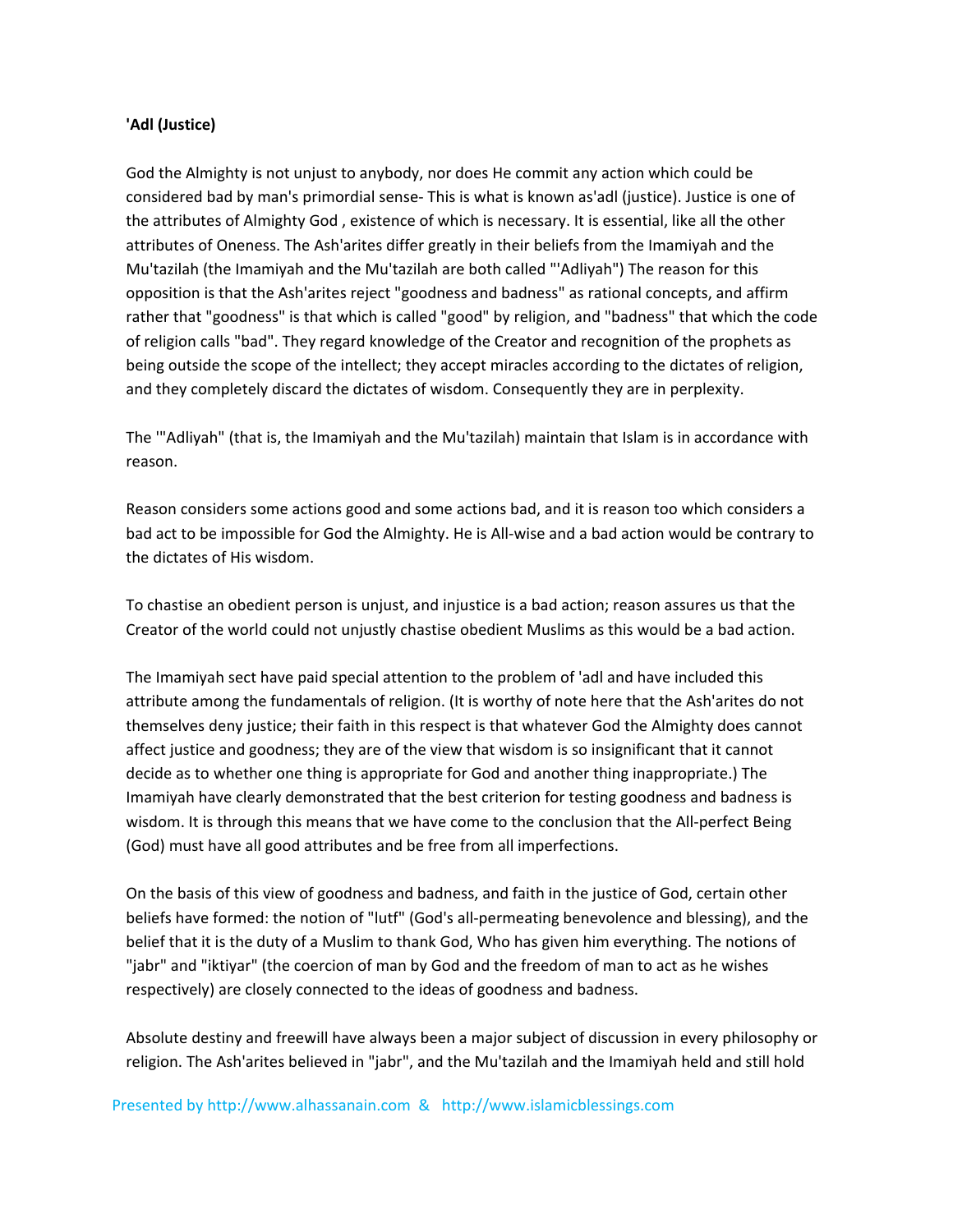the view that every man is free and independent: he can do everything voluntarily, and perform all his actions with his own will; Like the existence of self, the faculty of volition is also a gift from God. The Creator of the universe created people and gave them freedom of action; absolute authority is God's alone, but in his day‐to‐day speech and actions man is quite independent. God, the Almighty, neither forces anyone to some action, nor restrains him from doing it; the sons of Adam do as they please. It is for the same reason that the intellect demands that a crime be punished and a good act rewarded or praised.

If we do not follow this basic rule, reward and punishment, the sending of the prophets, the revelation of the Books, and the promise of Gehenna or Paradise in the hereafter becomes meaningless.

There is, unfortunately, no further room for discussion within the restricted framework of this book. We would refer the reader to part I of our book "ad‐Din wa 'l‐Islam".

In short the Imamiyah religion believes that God is "adil" (just) and that man is independent and free to act Ma'ad (the Day of Judgement)

Like all Muslims, the Shi'as believe that Almighty God will bring all people to life again for accountability, punishment and reward on the Day of Judgement. Ma'ad involves the appearance of every person before his Lord in exactly the same human bodily form he had while on earth. It is not necessary to know in what way the return will be effected; suffice it to say that whatever has been stated about final requital and accountability in the Book of God and the authentic traditions is a part of our faith, namely, belief in hell or paradise, comfort or pain in "al‐barzakh" (i.e. purgatory), "al-mizan" (the balance), "'as-sirat" (the path), "'al-a'raf" ("the heights", a place situated between paradise and hell), and "kitabu 'l‐a'mal" (the record of deeds) which will show all the deeds one has done in one's life. The Shi'as therefore finally believe that every one shall be entitled to receive punishment or reward according to his deeds. Good actions shall be rewarded and bad actions shall entail punishment: God says in the glorious Qur'an: "Whoever does an atoms weight of goodness will see it on the last day, and whoever does an atom's weight of bad will see it on the last day."

PART 3 :The Shi'ah ‐ The Divine Code of Living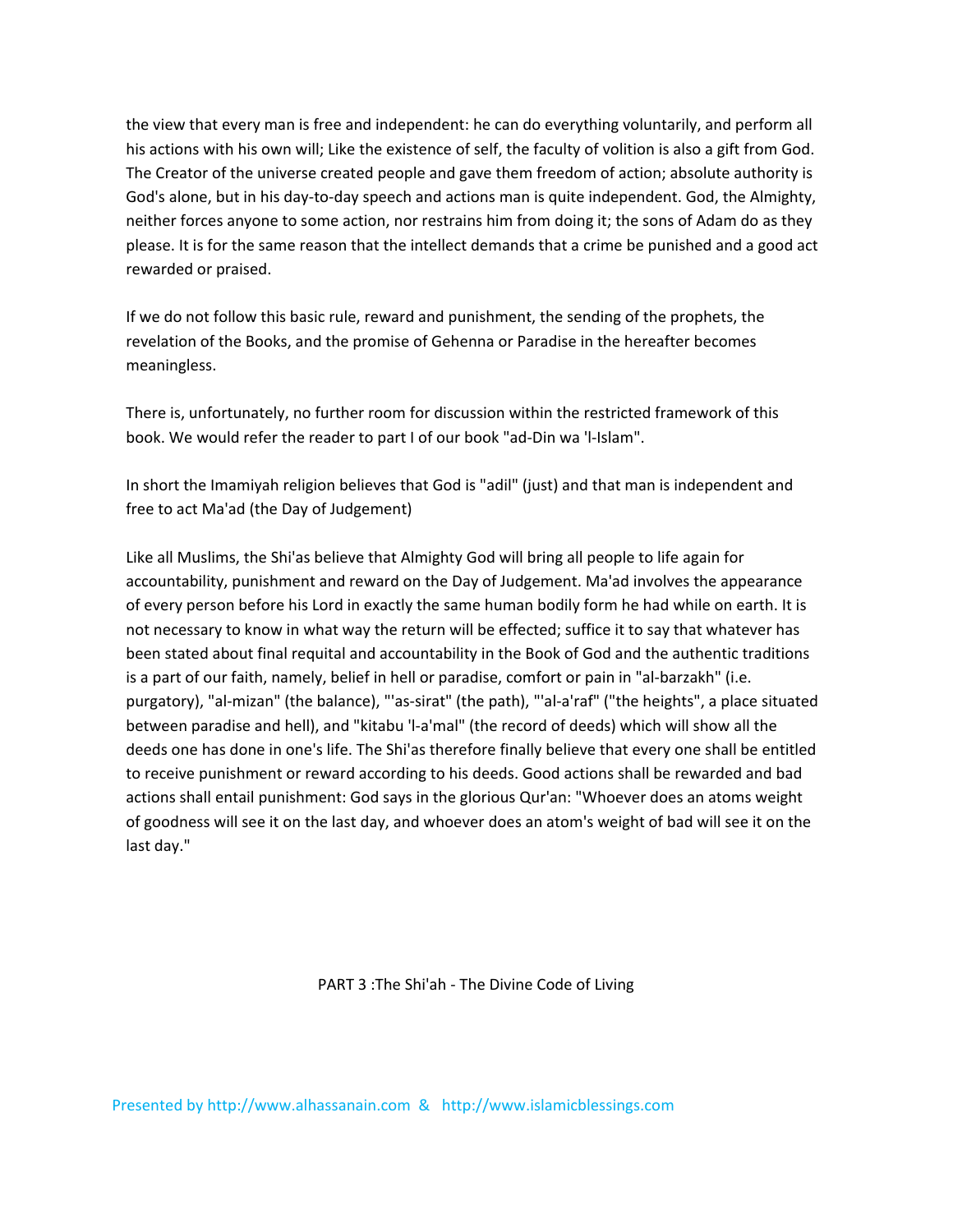The Imamiyah Shi'as believe that an ordinance or order of the Islamic code exists for every matter of life. The Divine Law has not even ignored the "diyat" (conciliation money) for injury of a very minor nature. There is no action of a "mukallaf" (a sane, adult person) which does not come under the scope of the following definitions: "wajib" (compulsory); "haram" (unlawful); mustahabb (desirable); makruh (undesirable) and mubah (lawful). Whether it is a matter of mutual transactions, trade, marriage or a promise and a pledge, the religious code will certainly guide us as to whether it is right or wrong.

The personality of the Holy Prophet (s.a.w.) was the fountainhead of all divine orders. God the Almighty conveyed these orders to the last Prophet (s.a.w.) through "wahy" (revelation through Jibril) or "ilham" (divine inspiration). The Holy Prophet (s.a.w.) communicated them to the people according to the circumstances prevailing, particularly to those companions who had been close to him at all times, so that they might carry on the mission of preaching throughout the whole world. There were many ordinances however which could not be taught, because the time for them was not opportune, or because there was no need for them during the time of the Prophet (it is also possible that they could not be promulgated for some particular reason known only to God). Hence some orders were known while some remained secret. The Holy Prophet entrusted these secret ordinances to his (divinely appointed) vicegerents. Later every "wasi" (vicegerent) communicated them to his successor, so that, according to the need of the hour and the spirit of the time, they might be made public.

The Holy Prophet taught as much as he thought proper for the situation and as much as the companions could understand according to their intellect. The recipients of this teaching were blessed according to their own capacity. It also happened that one companion received a positive order concerning a certain matter, and others heard a negative order in a matter resembling the former. The result was that the act was one but orders were (seemingly) two.

We must ask what the cause of this difference was. The reality of the situation was such that each matter was slightly different from the other: each had a particular distinguishing aspect. Those present who reported what happened at the scene, either did not pay attention to this or that peculiarity, or, if they did recognise it, did not mention this or that particular aspect. Because of inaccurate description of the circumstances, traditions may appear to contradict each other, but in reality they each apply to different circumstances. This inaccuracy caused difficulties in recognising the exact meaning of an instruction given to us by the Prophet. Accordingly, the companions who had the honour of close companionship with the Prophet supported "ijtihad". That is they realised the necessity for a thorough investigation of the text of the hadith and the situation in which it occurred. The different aspects of the hadith were probed, since the apparent meaning of the tradition is often different from the real aim of the codifier. It has been pointed out earlier, that these difference were largely due to faulty copying or shortcomings on the part of the reporters.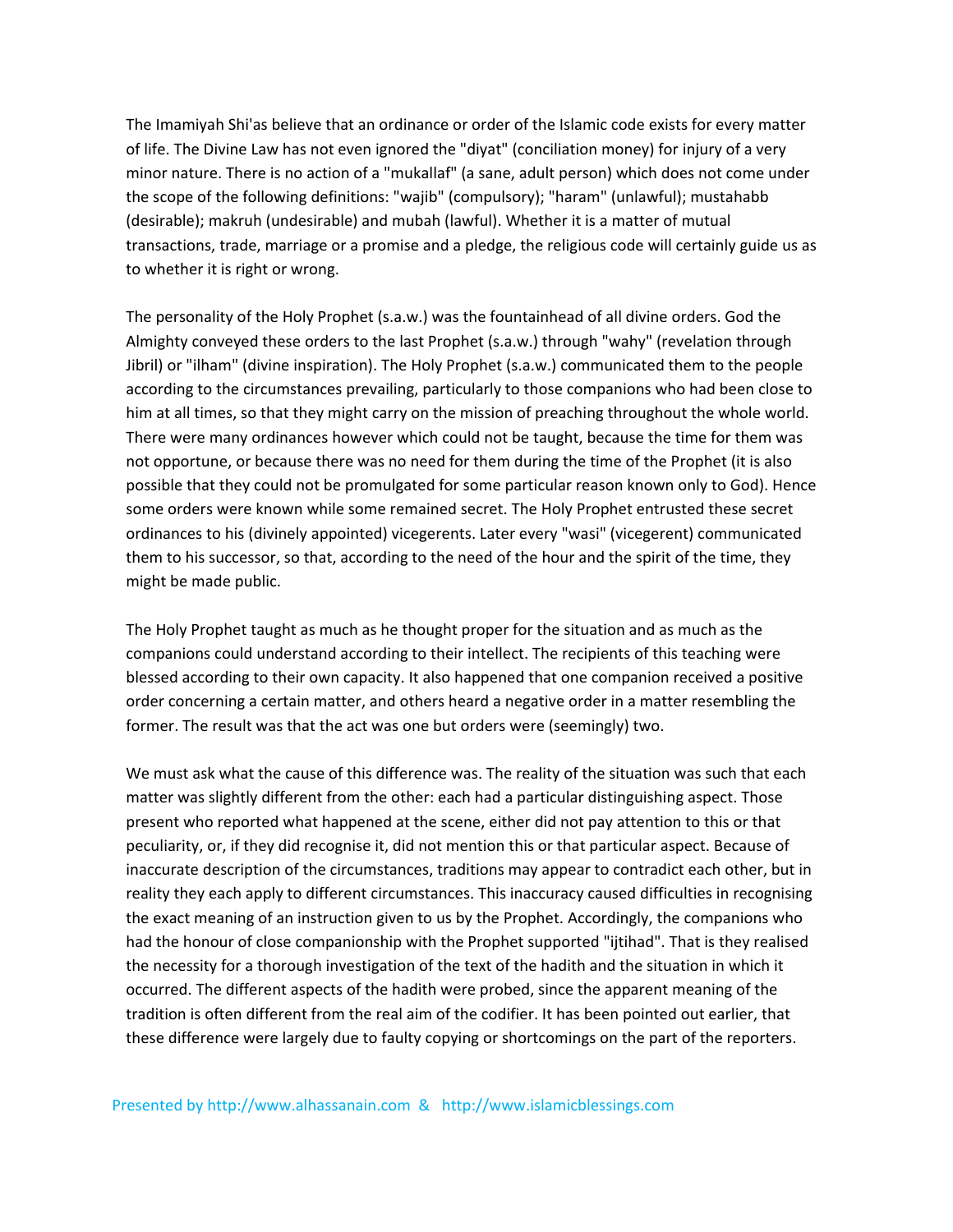Those companions of the Holy Prophet (s.a.w.) who were just and trustworthy and who were also reporters of traditions sometimes reproduced the statement of the Prophet (s.a.w.) in exactly the same words in which they had heard it, while sometimes, in place of the text of the tradition, they would state the order or commandment which was inferred from the tradition in question. In the first instance their position is that of a reporter or traditionalist, and in the second they have the position of learned scholars who declare their opinion about the meaning of the hadiths; the latter are also called "mujtihids".

All Muslims who do not have this ability and so therefore follow the opinion of the mujtahid, are called "muqallid". The act of acting on the verdicts of a mujtahid is called "taqlid".

After a thorough examination of this matter we find that during the time of the Holy Prophet (s.a.w.), the door of ijtihad was open and the companions of the Prophet (s.a.w.) themselves acted upon it; of course at that time ijtihad was not so strong as it is today, because the people could ask the Prophet (s.a.w.) directly about any matter they were not sure of.

As time passed, however, and relations between the Arabs and non‐Arabs increased, there were difficulties in understanding the correct meanings of the Arabic language. The number of traditions and reports became larger.

Among them were very many doubtful and fabricated traditions. At this stage it was not easy to test the validity of the religious orders. Accordingly "ijtihad" grew stronger and the modes of analysis of hadith were refined: scholars began to distinguish between correct and the faulty statements. The principle of preference was put into practice after a thorough investigation of two conflicting hadiths. Among the Imamiyah sect this blessing still exists.

We may observe, moreover, that all people are from one of two groups according to whether they have knowledge or not. Those without knowledge have to seek the help of the other group in all matters of which they are ignorant. Similarly in the religious world there are also two classes: the learned mujtahid and the ignorant muqallid.

As a matter of principle, the people of the second class should turn to the people of the first class in order to learn what they themselves do not know. Like all other Muslims the Shi'a believe that all religious orders are based upon the "kitab" (Qur'an), and the "sunnah" (the sayings, practise or approval of the Prophet, and, in Shi'ite Islam, the Imams). They add to these "aql" (intellectual reasoning) and "ijma" (consensus of opinion). The Imamiyah sect do not agree with others in the following matters.

Firstly, the Shi'as never act upon "qiyas" (arrival at decisions through analogy and reasoned supposition) because their Imams have on many occasions said that if supposition is allowed in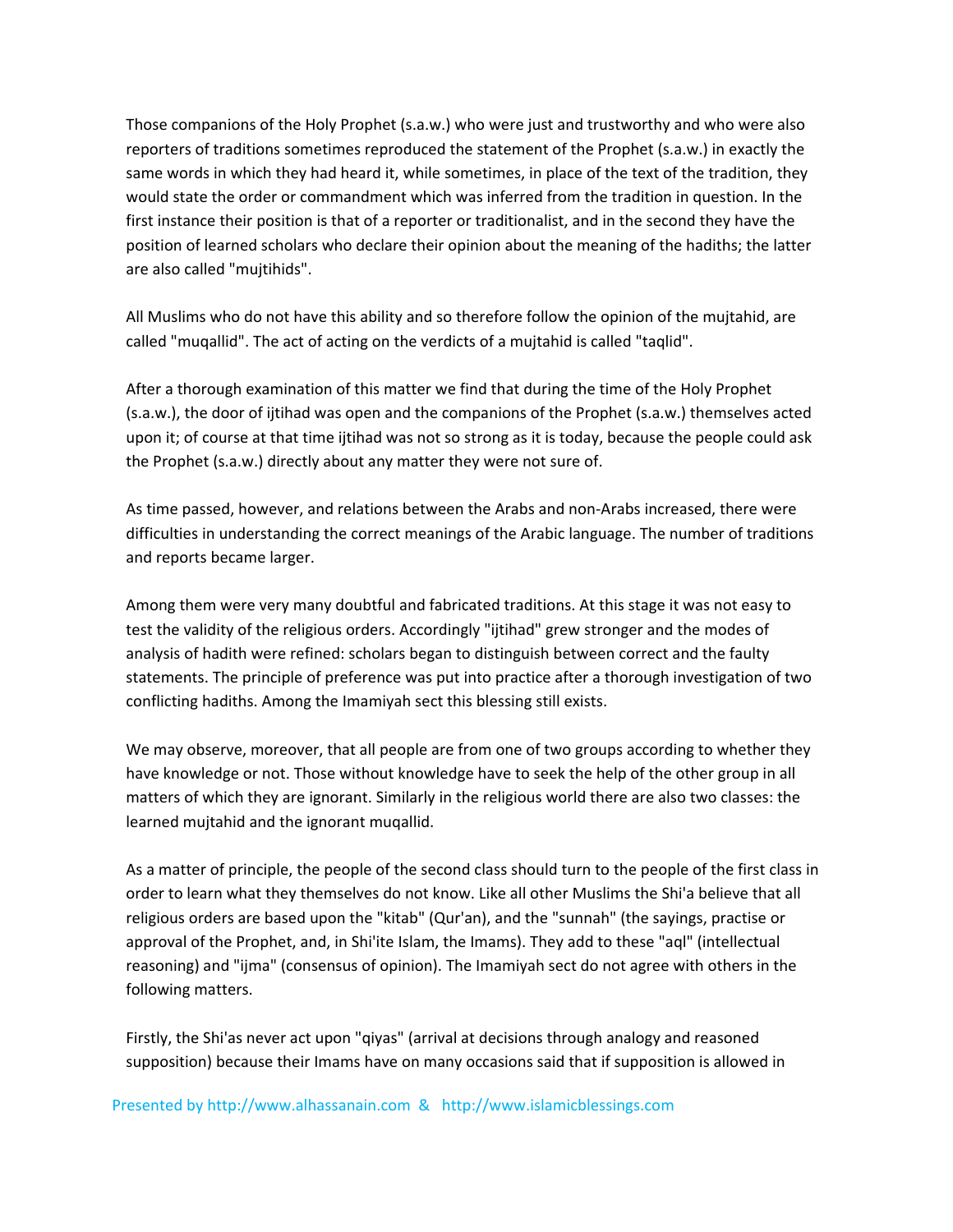religious matters the entire structure of religion will be dashed to the ground. We would have stated in detail the evils of such a method had not the aim of this book been merely to outline the fundamentals of Shi'a beliefs.

Secondly, if a tradition of the Holy Prophet (s.a.w.) comes through the Ahlu 'l‐bayt (a.s.) it is reliable, otherwise it is unacceptable. The unauthentic traditions, reported by persons like Abu Hurayrah, Samrah ibn Jundub, Marwan ibn Hakam, 'Imran ibn Hattan al‐Kharji and 'Amr ibn al‐'As for example, have no value in our eyes. Even the Sunni 'ulama' have strongly condemned these reporters, and have revealed the selfish or political motives for their reporting false hadiths.

Thirdly, as we have seen, the door of "ijtihad" is still open and shall remain open forever. Among the majority community, however, the doors of ijtihad are locked. When and on what basis this practice started cannot perhaps be adequately answered even by their 'ulama' themselves.

Besides these three matters, all other differences pertain to the articles of practice.

One who, by reasoning and logic, gains the power of drawing conclusions and making inferences can be said to have reached the rank of being able to do ijtihad; the mujtahid however should possess certain other qualities if we are to accept what he says about the divine code to be followed. The most important quality is that he possess a sense of "adalah'' (justice). "Adalah'' means that quality of the inner spirit with which a man can abstain from carnal desires and can develop a command over the correct performance of compulsory acts. In other words it is the state of fear of God which always permeates the just man's mind. It is of several degrees, the highest being the degree of "ismah" (infallibility) which is a condition for the Imamate.

Besides this there are necessary or obvious matters (those matters which pertain to sure knowledge in which there is neither "taqlid" nor "ijtihad", for instance the compulsion to "sawm" (fasting) and "salat" (prayers).

Similarly the fundamentals of religion are also beyond the sphere of "taqlid", because they are matters for personal investigation on the part of every adult person: this search to determine for oneself the truth and reality of the fundamentals of Islam depends on the corresponding sagacity, understanding and cognition of each individual and cannot be left to the opinion of others. All other matters concerning the articles of practice come under the scope of "ijtihad" and "taqlid". indeed every action of man is encompassed by this code of religion. Hence to know the corresponding law for each action is very necessary. There are only two ways of arriving at this knowledge: taqlid or ijtihad. It should be remembered that it is incumbent on each Muslim to make use of one of these two ways; if not, he will have to suffer punishment on the Day of Judgement. We may describe a Muslim's actions in the following way: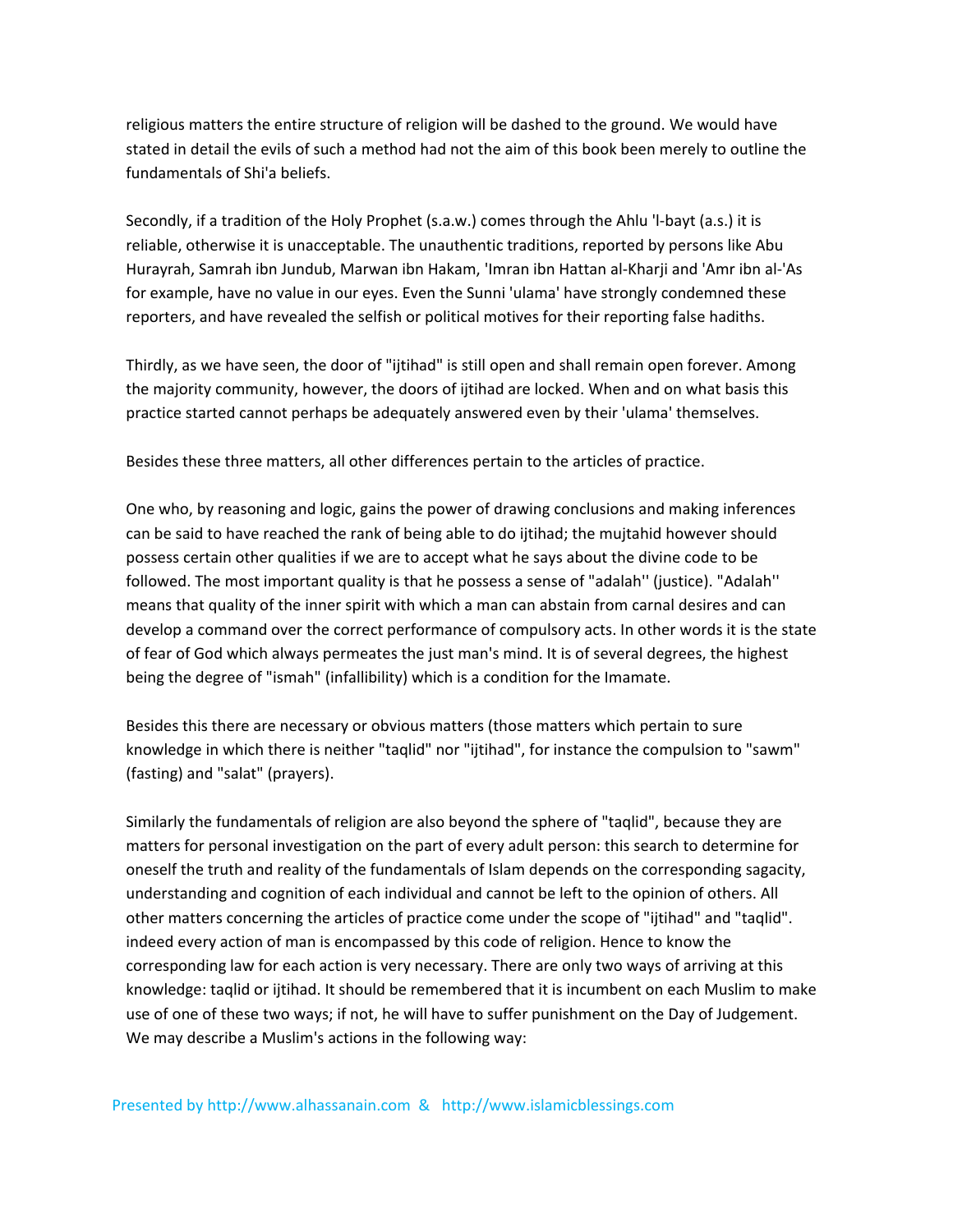a) Some actions are concerned with God and His servants. These are called "ibadat" (acts of service or slavery). Their correctness depends upon one's making the intention of coming closer to God. "Ibadat" may be either physical, like "salat" (prayer), "sawm" (fasting) and "hajj" (making the pilgrimage to Makkah), or financial like "khums" (a giving of one‐fifth of certain commodities: e.g. booty of war, treasure‐trove, wealth from mineral desposits), "zakat", "kaffarat" (fines or penalties).

b) Some actions pertain to the individual and his relations with society. They are of two kinds: involving agreement between two persons (such as mutual transactions and marriage), and others involving the decision of just one party (for instance "talaq" (divorce) and "itq" (the setting free of a slave).

c) Some actions are purely individual and personal; for example, eating, drinking and the clothes one chooses to wear.

Fiqh (Jurisprudence)

Fiqh deals with all the orders and commandments which govern the previously mentioned actions. The most important acts of 'ibadat are six in number: two are purely physical ("salat" and "sawm"), two are purely "financial" ("khums" and "zakat"), and two are common to each category ("hajj" and "jihad"). God, the Almighty, says:

"You should perform jihad with your wealth and yourselves." (jahidu bi amwalikum wa anfusikum). Finally, "kaffarat" (penalties) are special kinds of punishments for particular crimes.

# **1. Salat (prayer)**

Like all other Muslims, the Shi'as too regard "salat" as one of the pillars of religion. This prayer is a means of bringing God's servant near to Him. If one does not perform the prayer, the relation between God and His servant is broken. That is why the traditions of Ahlu 'l‐bayt (a.s.) say that not offering the prayer even once or twice is the distinguishing mark between infidelity and Islam.

According to the religious code "salat" has great importance. No other act of worship can bear comparison with it. The Imamiyah sect unanimously believe that anyone who does not perform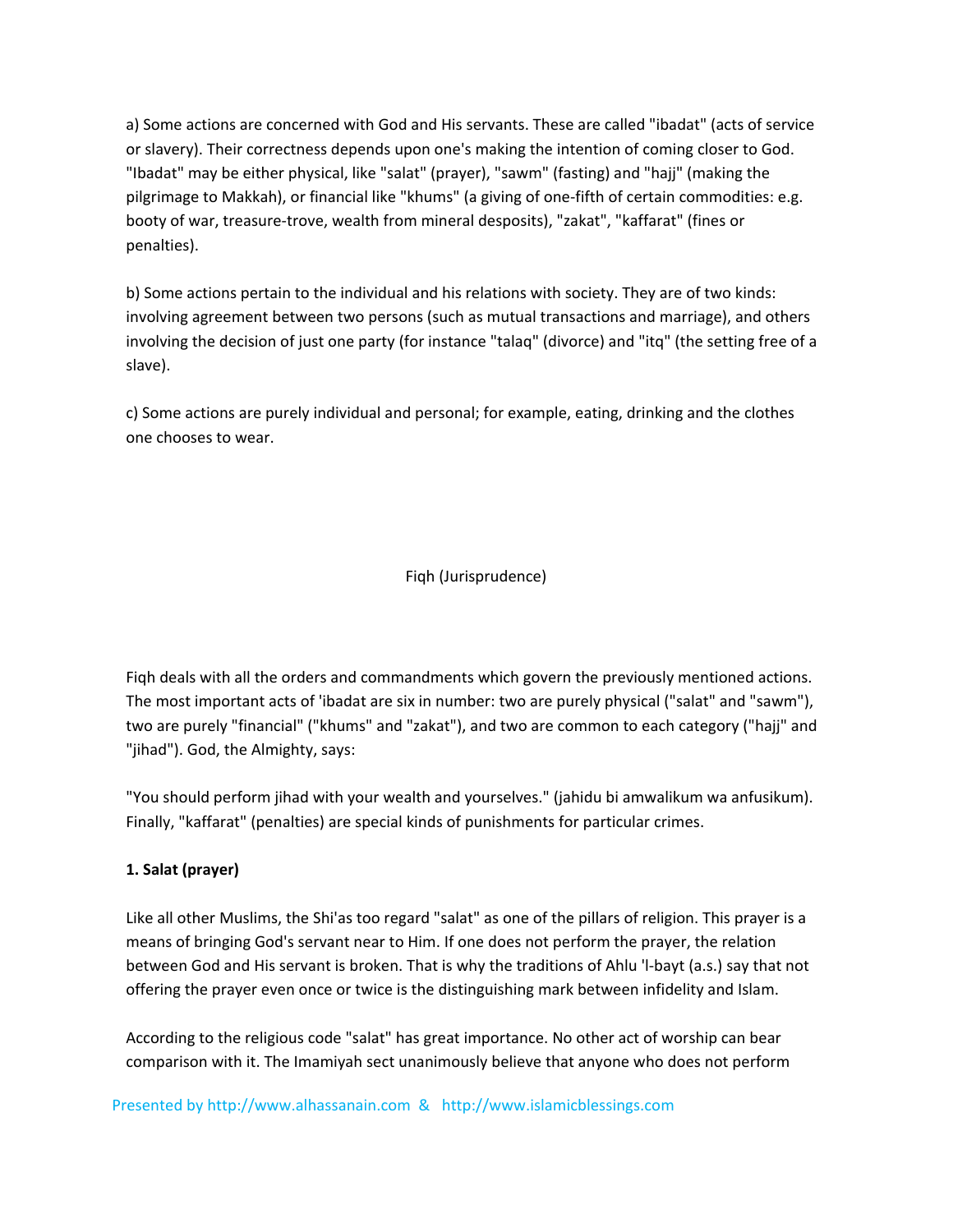"salat" is a great sinner: moreover he has no place in Islamic society. He is neither credible nor trustworthy‐ One is even permitted to criticize him behind his back. There are very strict orders about "salat"; five kinds of "salat" are compulsory;

1. The five daily prayers.

2. The "salatu 'l‐jum'ah" (the Friday prayers)

3. "Salatu 'l-ayat" (on the occasion of a solar or lunar eclipse, an earthquake, or any frightening natural event).

4. "Salatu 'l‐'idayn" (the salat of 'idu 'l‐fitr and 'idu'l‐azhar).

5. "Salatu Ka'bah).

In addition, an adult person may make "salat" compulsory for himself by making a promise or taking an oath to perform a certain number of prayers or by accepting a reward for performing prayers under certain conditions. Besides these, all other kinds of salat are "nawafil" (supererogatory prayers). The most important "nawafil" am those attached to the five daily prayers, which are twice the number of units of the compulsory prayers (that is thirty four units). The total number of units of both "nawafil" and compulsory prayers is thus fifty one.

Here we remember an interesting incident which Raghib al‐Isfahani wrote about in his distinguished book "al‐Muhadirat". We learn that during the days of Ahmad ibn 'Abdu 'l‐'Aziz there was a man named Kanani in Isfahan. Ahmad was learning the correct way to do the prayers and the basic Shi'a beliefs from Kawani. one day Ahmad's mother happened to see them during a lesson and she said to Kanani: "Oh master, you have made my son a Rafidi! (one of the Rafidah ‐ i.e. a particularly zealous Shi'a). Kanani immediately retorted: "Foolish woman! The Rafidah perform fifty one units of prayer daily, and your son does not perform even one unit out of the fifty one. How can he be one of the Rafidah?"

The "nawafil" of the month of Ramadan are of great blessing and significance. Their number is one thousand. Our Sunni brothers also perform these prayers, but in congregation (jama'ah), and they are known among them as "tarawih" from the Shi'a point of view these prayers are not permissible in congregation (jama'ah), because only the Friday prayer is a compulsory congregational prayer. For details one can refer to the tens of thousands books which contain elaborate and explicit descriptions of the correct way to perform the various compulsory or recommended prayers, and the numerous recitations and invocations which are especially associated with each prayer.

According to the religious code correct "salat" depends upon three things. Firstly, there are certain conditions which have be to be fulfilled before the actual performance of the prayers, although they are not included in the salat itself; these conditions are so important that salat becomes absolutely void if they are not attended to. They are six in number. (1) 'Taharah' (one must be in state of ritual purity); (2) Time (each compulsory prayer, and most ofthe recommended prayers,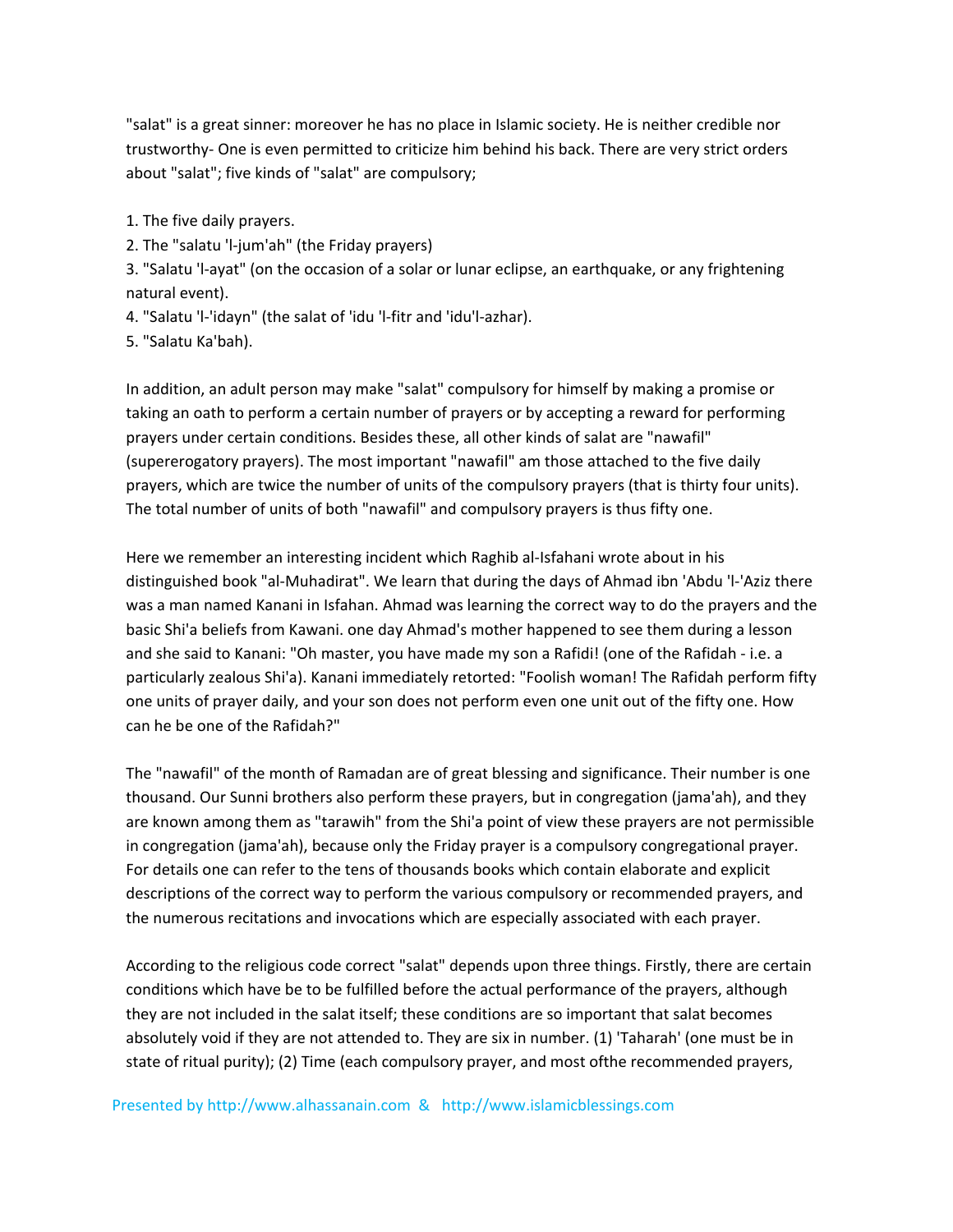are to be performed. "at a particular time); (3) Qiblah (that is one should face the'Ka'bah); (4) Covering (dress); (5) Intention (one must make the intention to perform the prayer according to that particular prayer); (6) Place (it must be lawfully occupied; and the place for prostration must be pure and clean).

Secondly, the constituent parts of salat are of two kinds: they are either considered to be a fundamental part of the prayer and thus absolutely compulsory, or not. There are four compulsory actions. (1) Takbiratu 'lihram (that is the initial "allahu akbar"); (2) qiyam (standing to perform the prayer); (3) ruku' (bending for ward) and finally sujud (prostration on the ground). Likewise there are four conditions which are compulsory but do not make the salat void if, for example, one unintentionally does not fulfill them: (1) qira'ah (the reading of Surah al‐Hamd and one other complete surah); (2) dhikr, tashahud and the final salam. One must be Still and in a state of remembrance throughout the prayer. Adhan and iqamah before the start of the prayer are both strongly desirable (indeed almost compulsory).

The following invalidate the prayer: anything which breaks one's state of wudu', turning one's back on the qiblah, and excessive movement. Any other action (which is not a fundamental part of the prayer) such as talking, laughing, weeping, looking to the right or left, eating or drinking invalidate the prayer if done intentionally.

To purify oneself, ready for any act of 'ibadat (such as prayer), one must make either wudu' (the minor purification) or ghusl (the major purification). In case of absence of water, or for some other reason like illness, unbearable cold, shortness of time, when it is not possible to do either of these two acts of purification, their substitute is "tayammum" (cf. the Qur'an which indicates this method of purification: fa tayammamu sa'idan tayyiban ‐ so perform tayammum on pure earth ‐ Surah al‐ Ma'idah). The scholars of jurisprudence and the lexicographers give various meanings for the word "sa'id". Some of them say it only means dust, and some say. that it means all kinds of pound (including sand, fragments of rocks, stones, and mineral substances). We have limited our ascription of salat to fundamentals: more detailed studies may be found in numerous other works.

# **2. Sawm (Fasting)**

According to the Shi'a faith, sawm (plural siyam), fasting, is a pillar of the Islamic code. There are four kinds of siyam: wajib (compulsory), mustahabb (recommended), haram (forbidden) or makruh (undesirable). The fasts made incumbent by the shari'ah (code of religion) are those of the Holy month of Ramadan. Other fasts become incumbent for some specific reason, for instance "sawm kaffarah" (the penalty fast), "badal"(in lieu of sacrificing an animal), in lieu of someone else, "nadr" (as a vow, or oath). The fasts of the months of Rajab and Sha'ban are desirable as well as other fasts too numerous to mention in this brief work. Fasting on the two 'id days and "ayyam at‐tashiq" (the three days after hajj) is forbidden; to fast on the days of 'Ashurah and 'Arafat are undesirable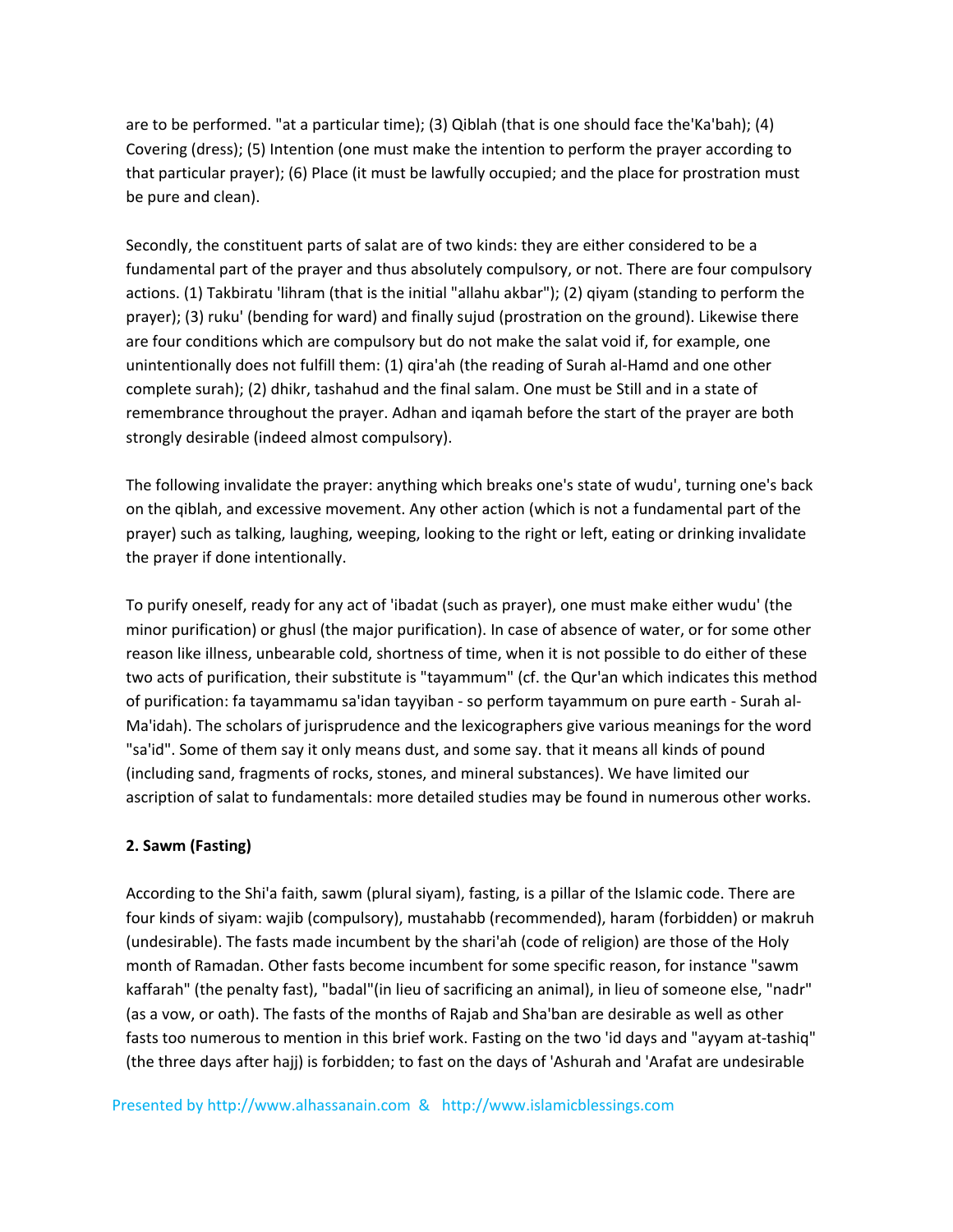(according to many the 'Ashurah day fast is strictly forbidden).

Details concerning the conditions and actual performance of a certain fast, as well as the courtesies (adab) and recitations associated with each, may be found in the large number of books on this topic. The Shi'as are extremely particular about the Ramadan fasts: many of them would rather die of thirst or hunger than not undertake it.

# **3. Zakat (Taxation)**

We may consider salat and sawm as two acts of worship ('ibadat) whose immediate basis is physical rather than spiritual. Zakat is of an entirely different nature. According to the Shi'as, after salat in rank comes "zakat" (taxation); indeed from some of the traditions of the Holy Imams (a.s.) it is understood that if somebody does not give "zakat" his salat also is invalid Like all other Muslims the Imamiyah consider "zakat" compulsory on nine things: Animals ‐ camels, cows, goats; Grains ‐ wheat, barley, dates, raisins; Money ‐ gold, silver coins.

Besides these, zakat on other things, such as all kinds of merchandise, horses and crops is desirable. The precise conditions and regulations can be found in the appropriate books of jurisprudence. It is interesting to note that all the rules are in basic conformity with those of the "fiqh" of the four Sunni schools of thought, Hanafi, Shafi'i, Maliki and Hanbali. Among those entitled to receive zakat are the poor and the needy, according to God the Almighty's command in Surah at‐Tawbah: innama 's‐sadiqatu li 'lfuqara' wa 'l‐masakin.

Zakatu 'l‐fitrah (poor‐tax on the day or 'idu 'l‐fitr) is compulsory for every adult and sane person who can financially support himself and his wife and children and other members of the household dependent on bun. Its quantity is one "sa'" (approximately 3 kilos) of wheat, barley, or dates on behalf of every individual.

The nature of zakat is basically the same; whether from the point of Shi'a or Sunni fiqh.

# **4. Khums**

"Khums" which is another kind of tax, is compulsory on five things: the booty taken from an enemy in war; the pearls and minerals drawn from the sea; hidden treasures mineral substances extracted from the land; and lawfully gained money which has been mixed with unlawful money, or profits gained from business, or land transferred to a "dhimmi" (a Christian or a Jew, living within the Muslim nation) from a Muslim.

The obligation of "khums" is based on the command of Almighty God : "Know that the one fifth of what you get as booty is the share of God, the Prophet (s.a.w.). the relations, the orphans, the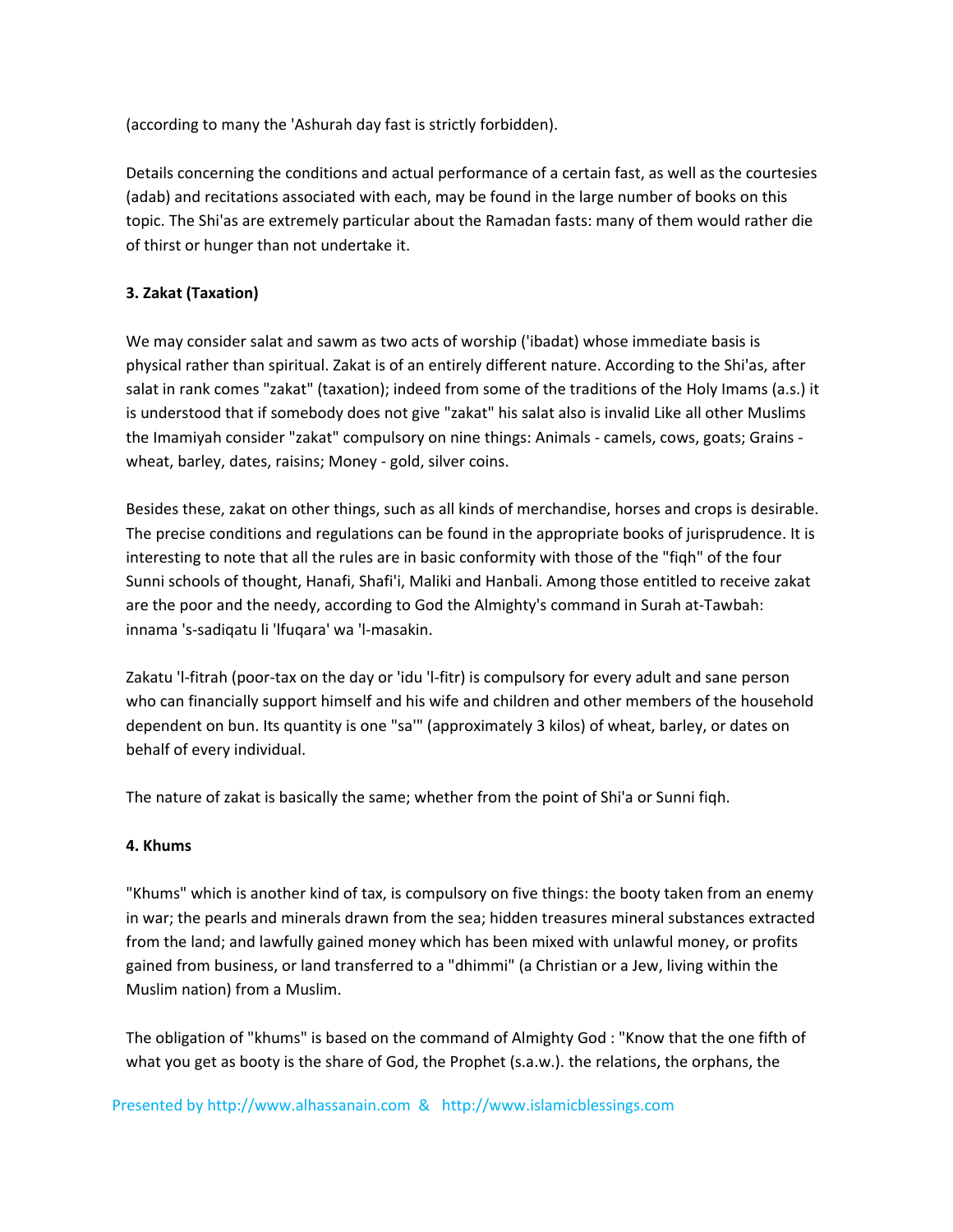beggars and the wayfarers" (Surah Anal). Moreover, we believe that "khums" is a right which God the Almighty particularly reserved for the descendants of Muhammad (s.a.w.). Since charity is unlawful for the children of the Holy Prophet (s.a.w.) (they can not receive zakat), "khums" is a kind of compensation from the bounty of God the Almighty.

"Khums" is divided into six parts: three are for God, the Prophet (s.a.w.) and his kith and kin; and the other three parts must be paid to the holy Imam, when he is present. However, "khums" should be handed over to the representative of the Imam, that is the "just mujtahid", when the former is in occultation, The Imam is to use these funds to protect the religion of Islam and to complete the development plans of the Muslim nations. This is the real purpose for which it is to be used; it must be stressed that Sayyid Muhammad Alusi wrote in a rather flippant manner in his commentary on the Qur'an when he said: "In these days the money accumulated from "khums" should be placed in the cellar."

This, in fact, refers to a fictitious story current among certain of our Sunni brothers, which relates that the Shi'as say that their Imam disappeared in a cellar; we need hardly point out that occultation of the Imam had not the slightest connection with the aforementioned cellar.

The Ithna Ashari Shi'as go to visit the cellar at Samarrah, because it was the place where the Holy Imam used to offer "tahajjud" (mustahab night prayers). Also that was the place where the father and the grandfather of the Holy Imam used to offer prayers to God, the Almighty.

The remaining three parts of "khums", as we have said, are the right of the poor people of the Hashimi family (that is the family of the Prophet).

Such were the commandments of "khums" which have been followed from the time of the Holy Prophet (s.a.w.) until now. After the death of the Holy Prophet (s.a.w.), the Muslim rulers suppressed this right to "khums" of the Al Hashim (the progeny of the Prophet) and instead collected the money into the baytu 'l‐mal in order that they themse1ves could control its use. This family, who had no right to "zakat", were now also deprived of "khums".

It seems that Imam Shafi'i himself, in his book entitled "Am", pointed out that the descendents of the Prophet (s.a.w.), for whom "khums" was set aside in place of charity, can neither be given anything out of the prescribed charities, nor may they take it, and if the giver of charity knowingly gives it to them he will have to forego his heavenly reward. Moreover, he adds: "if they have been deprived of the right of "khums" it does not mean that charity and other such things which are unlawful for them will become lawful." Indeed, since the people in power did away with this "right" altogether the books of jurisprudence of the majority community are quite silent upon this topic and not surprisingly Imam Shafi'i has omitted to mention this topic in his books on "fiqh".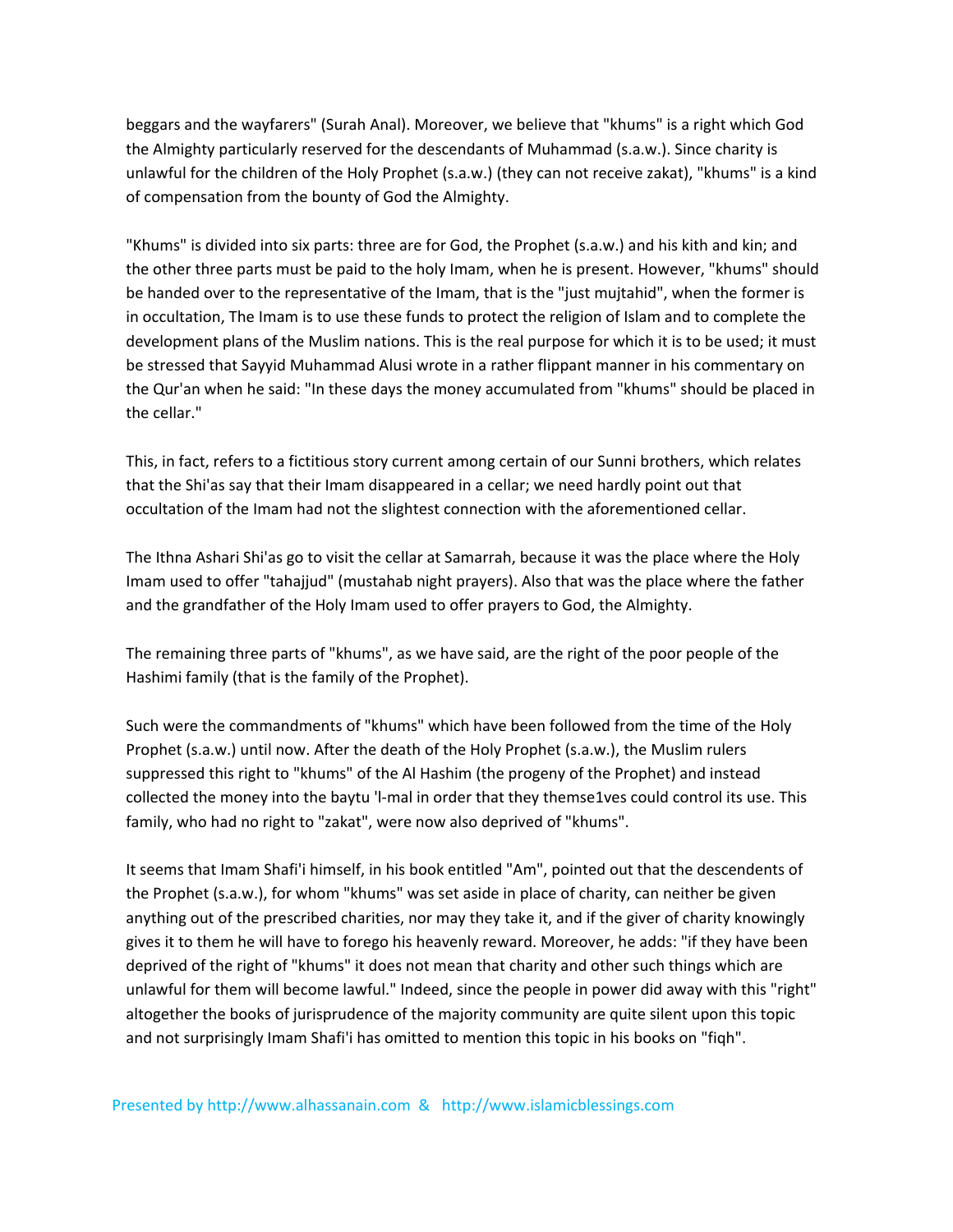In all Shi'a books of "fiqh", "khums" has been given a special chapter just like "zakat". (we must admit however that the learned scholar Hafiz Abu 'Ubayd al‐Qasim ibn Salam (died 224 A.H.), in his great work "Kitab al‐amwal", dealt with all the problems of "khums", including the ways in which it should be spent, in a special chapter. Most of the points he discussed are in perfect consonance with Shi'a beliefs (vide pages 303‐349).

# **5. Hajj**

According to the Shi'a faith, 'hajj' (the pilgrimage to Makkah) is one of the pillars of Islam. One who abstains from performing this duty when he is able must die the death of a Jew or a Christian as a punishment for his failing. Anyone who refuses to obey this divine command has come close to the threshold of being a "kafir". God refers to such a person in Sural Al 'Imran: "wa man kafara fa in allaha ghani un 'an al 'alamin ‐ anyone who commits "kufr" should know that God is independent of all the worlds."

Hajj is a kind of financial and physical "jihad". Indeed hajj should be called the true jihad, and jihad should be called the true hajj. If we ponder over their relationship a little carefully this hidden meaning and basic harmony between the two will become quite apparent.

Hajj becomes obligatory for a Muslim under the following conditions: he should have reached the age of puberty and be sane of mind; moreover he should have sufficient financial means, be in good health and the route leading to Makkah should be open and safe for travel. Should these conditions be fulfilled, hajj becomes immediately "wajib" (compulsory), but once performed, a person need never go again in his lifetime. Hajj is of various kinds:

(1) "Hajj afrad". The basis of this is the holy verse: "For the sake of God, hajj is compulsory for those who can reach there" (Al 'Imran: 97).

(2) "Hajj Qur'an". It is mentioned in the verse: "Complete hajj and "umrah for the sake of God" (Al Baqarah: 196).

(3) "Hajj tamatu'". This hajj is mentioned in the following verse: "Whoever wishes to continue the 'umrah to hajj should offer the sacrifice which, he can afford" (Al Baqarah: 190).

Each of the above has been the subject of much research. The decisions of the 'ulama' concerning the various conditions for each kind of hajj are recorded in the books of jurisprudence.

After going through a large number of books of the Sunni 'ulama' we have come to the conclusion that in this matter most of their laws are similar to those of ours; of course, there are some differences to be found, but they are not many.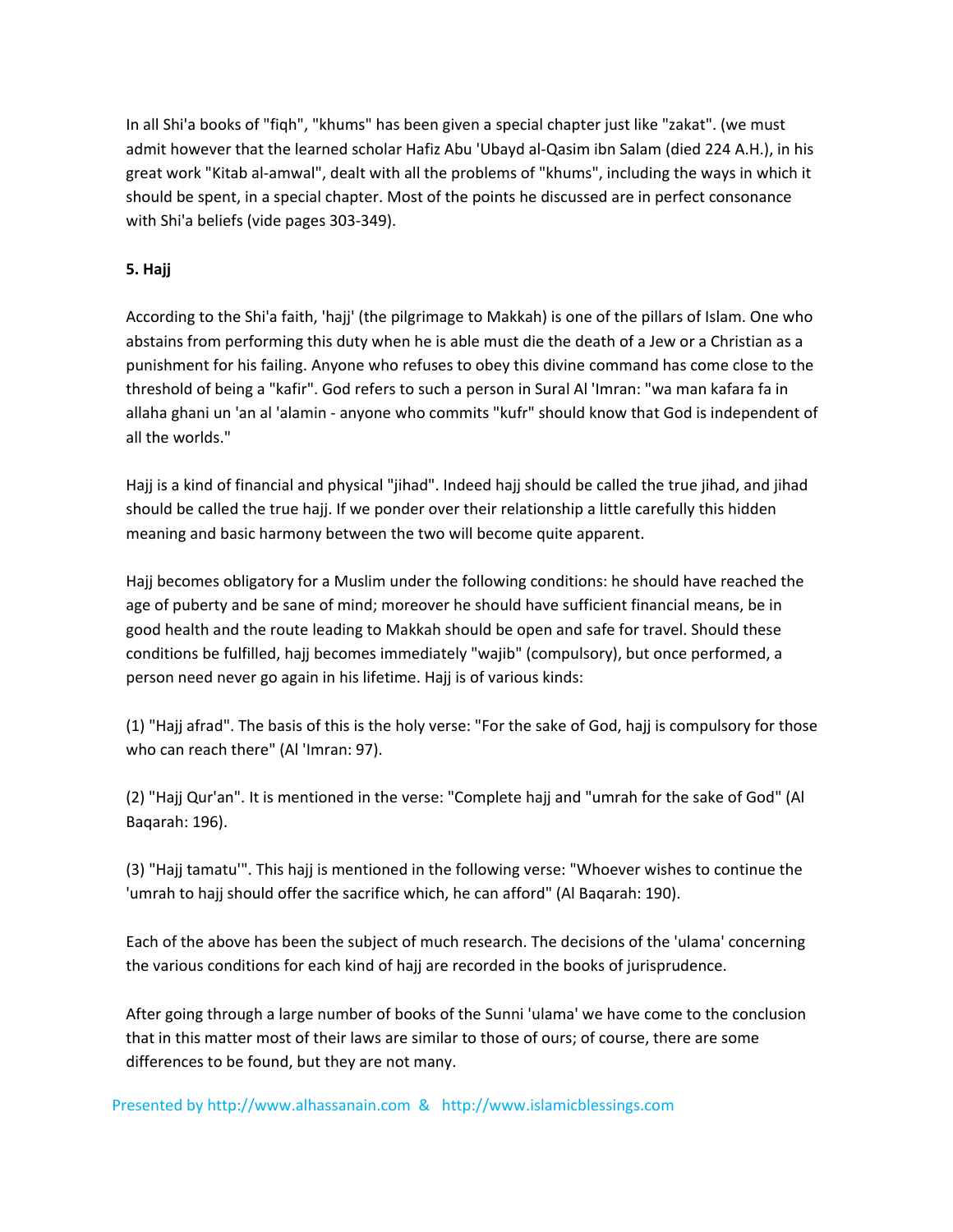The Shi'as give great importance to hajj and are very particular about the performance of this obligation. Even during the days when they had to journey amongst people who were thirsting for their blood and enemies of their honour and respect, they were unmindful of all the dangers. So devoted were they, and so anxious to reach Makkah, that they arrived in hundreds of thousands to make the "tawwaf" of the Ka'bah ("tawwaf" is the special circumambulation of the hajj). Fears for their life and property did not lower their spirits. The feeling of the obligatory nature of this pillar of Islam continued to move their steps forward. Moreover they often performed hajj at enormous expense. It is regretful that, in spite of this obvious obedience to God's orders, it is still said that the Shi'as seek the destruction of Islam!

# **6. Jihad**

Jihad is the foundation stone of the magnificent building of Islam. In its absence the religion of God would neither have been the cause of mercy for the world, nor would it have proved a source of blessing to mankind.

For jihad means fighting against oppression and oppressors, and sacrificing one's life and wealth in the way of God. for the preservation of peace and tranquility.

In the Shi'a religion it is of two kinds: "Jihad al‐akbar" (the greater jihad) and "Jihad al‐asghar" (the lesser jihad).

To face that internal enemy called the "nafs" (self), and to fight against its harmful qualities, such as ignorance, cowardice, oppression, tyranny, envy and pride, is the "jihad al‐akbar". It was the Prophet of God himself who declared: "your greatest enemy is the self and it is to be found right in your own body." Jihad al‐asghar means subduing anyone who is opposed to justice and equity, peace and humanity, and religion and reality.

# **7. Amr Bi 'l‐ma 'Ruf and Nahy 'ani 'l‐munkar**

(The enjoining of good and the prevention of evil)

This is one of the most important of the compulsory acts prescribed by religion and the basis of the Muslim's moral duties; moreover, it is the most effective means of demonstrating the truth and reality of Islam and is a successful weapon against infidelity and paganism.

Any nation which ignores this holy law is doomed to ruin; indeed it will become the haven of oppressors and cheats.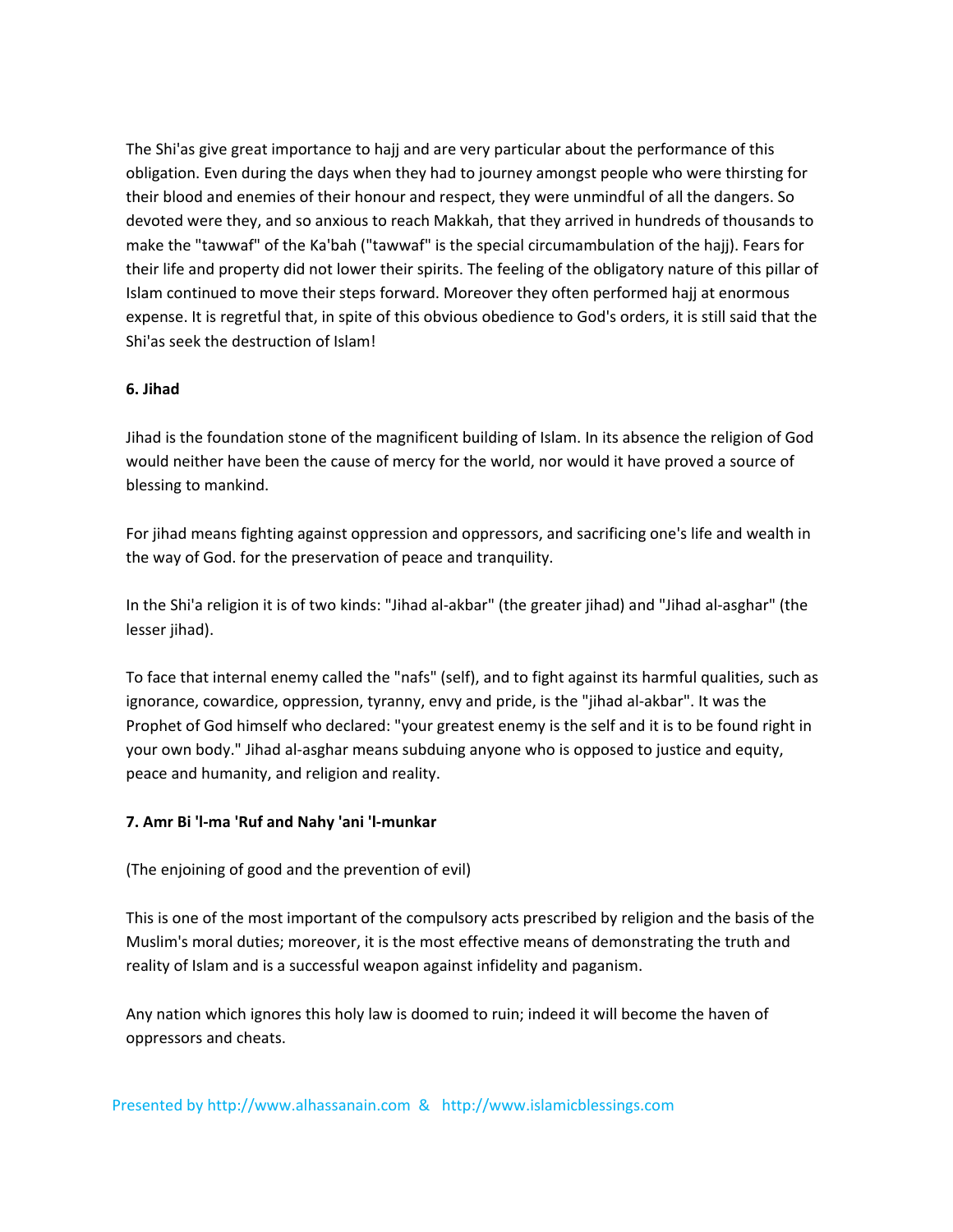It is for this reason that the Prophet (s.a.w.), who taught the divine code of religion, and our infallible Imams (a.s.), who have preserved and protected it, have laid great stress on this matter; they have, on numerous occasions explained in detail the benefits accruing from its execution and have warned against the horrible consequences of neglecting it.

Today we are seeing with our own eyes the truth of these statements: we have totally abandoned the "enjoining of good and the prevention of evil". We can only pray that the situation does not become so degenerate that what is ma'ruf comes to be regarded as munkar, and what is munkar as ma'aruf. "Verily we are God's and verily to Him shall we return!" We pray to God to protect us from these who call to the enjoining of good deeds but themselves do not heed the call. God the Almighty curses the wicked scholar, and wicked preachers and guides!

Such prayers are called the "mother of prayers" (meaning the best prayers); we have been able to make only cursory references, but one can research further on this topic in numerous books written by 'ulama' belonging to the period ranging from the first century A.H. till the present time. Countless fine works of research are still available despite the attempt in past centuries to destroy any trace of them.

# **8. Mu'amalat (Mutual Dealings)**

In mutual dealings there must be two individuals or two parties (the one has something to offer and the other accepts). Proposal and acceptance is a necessary condition.

Mu'amalat are of two kinds: in the first the dealings are purely financial (for instance, buying and selling, contract and pledging, or loans and gifts), but in the second, property and wealth are only of secondary importance, and the real aim of the deal between the two parties is the management of domestic life, the numbers of the Muslims and the preservation of the human race: a contract of marriage often involves money, but this is not an essential part of it.

# 8. (a) The Marriage Agreement

Marriage is of two kinds: (1) for life; (2) temporary. As the name implies, temporary marriage (also blown as mut'ah) means that it is for a fixed period of time which is agreed upon, before completing the marriage agreement.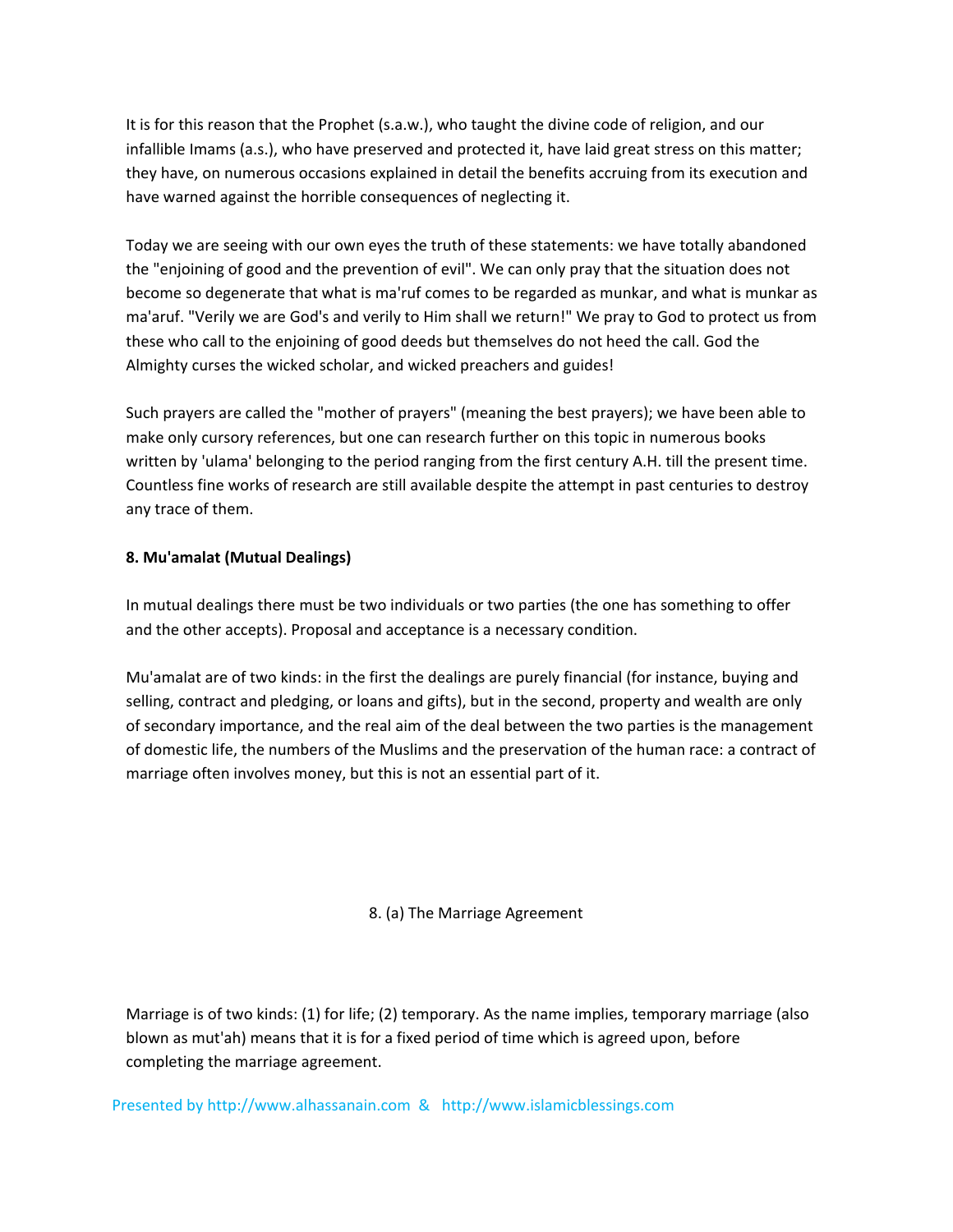So far as the first kind of marriage is concerned, all Muslims are unanimous in accepting it. As regards the second kind, only the Shi'ah consider it lawful. The latter base their acceptance on the following verse of the Holy Qur'an: "famastamtatum bihi minhunna fa'tu hunna ujurahunna ‐ and as such of them with whom you had mut'ah, give them their dowries as a fixed reward." (Surah an‐Nisa': 24) This problem has been a topic of discussion since the time Of 'sahaba" (companions of the Prophet (s.a.w.) up to the present time. In view of the importance of this matter it would seem appropriate to clarify some of its points.

No‐one who has spent some time in the study of religious laws can deny the validity of mut'ah. The Holy Prophet (s.a.w.) himself made it lawful. During the life of the Prophet (s.a.w.), many distinguished 'sahaba' put it into practice. Moreover, after the demise of the Holy Prophet (s.a.w.), the noble 'sahaba' continued to take advantage of this law. 'Abdullah ibn 'Abbas, Jabir ibn 'Abdillah al‐Ansari, ibn Mas'ud, and Ubay ibn Ka'ab, who were men of exalted rank and eminence, all insisted on the lawfulness of mut'ah and would recite the verse in this way: "Famastamtatum bihi min hunna ilaajalin musamman" (And as such of them with whom you had mut'ah for specified term). We should not however think that these companions considered that there was any defect in the Qur'an, since they were well‐versed in its interpretation, they merely wanted to make a commentary on this verse so that its meaning might be clearer. Since these distinguished persons had remained devoted to the Holy Prophet (s.a.w.) throughout his mission, they had had the opportunity to understand the interpretation of the Qur'an directly from the tongue of the Prophet himself (s.a.w.). They therefore had no hesitation in disclosing the true meaning of this verse according to what they had learnt from the Prophet (s.a.w.).

We should add however that the tradition which ibn Jarir mentions in his large work of Qur'anic commentary shows that the part "Ila ajalin musamman" (for a specified term) was actually an original portion of the verse, as revealed by God. Ibn Jarir quotes Abu Nasirah as saying: "When I read this verse before ibn 'Abbas he said: 'Say 'ila ajalin musamman'. I said that I did not read like that. Upon this ibn 'Abbas said three times 'By God! This verse was revealed in this very way.'"

It is obvious that such an exalted personality as ibn 'Abbas would never have wilfully changed the text of the Qur'an. If this tradition is correct, the meaning of this eminent Companion must surely have been that God the Almighty had revealed its interpretation in this way.

According to all the 'ulama' this temporary marriage was allowed and practiced by the closest companions of the Prophet.

Those who reject the lawfulness of mut'ah insist that God revealed further commands to his Prophet which revoked the former law. The various hadith which are concerned with this revocation have conflicting meanings and cannot be relied upon. For the revocation of an express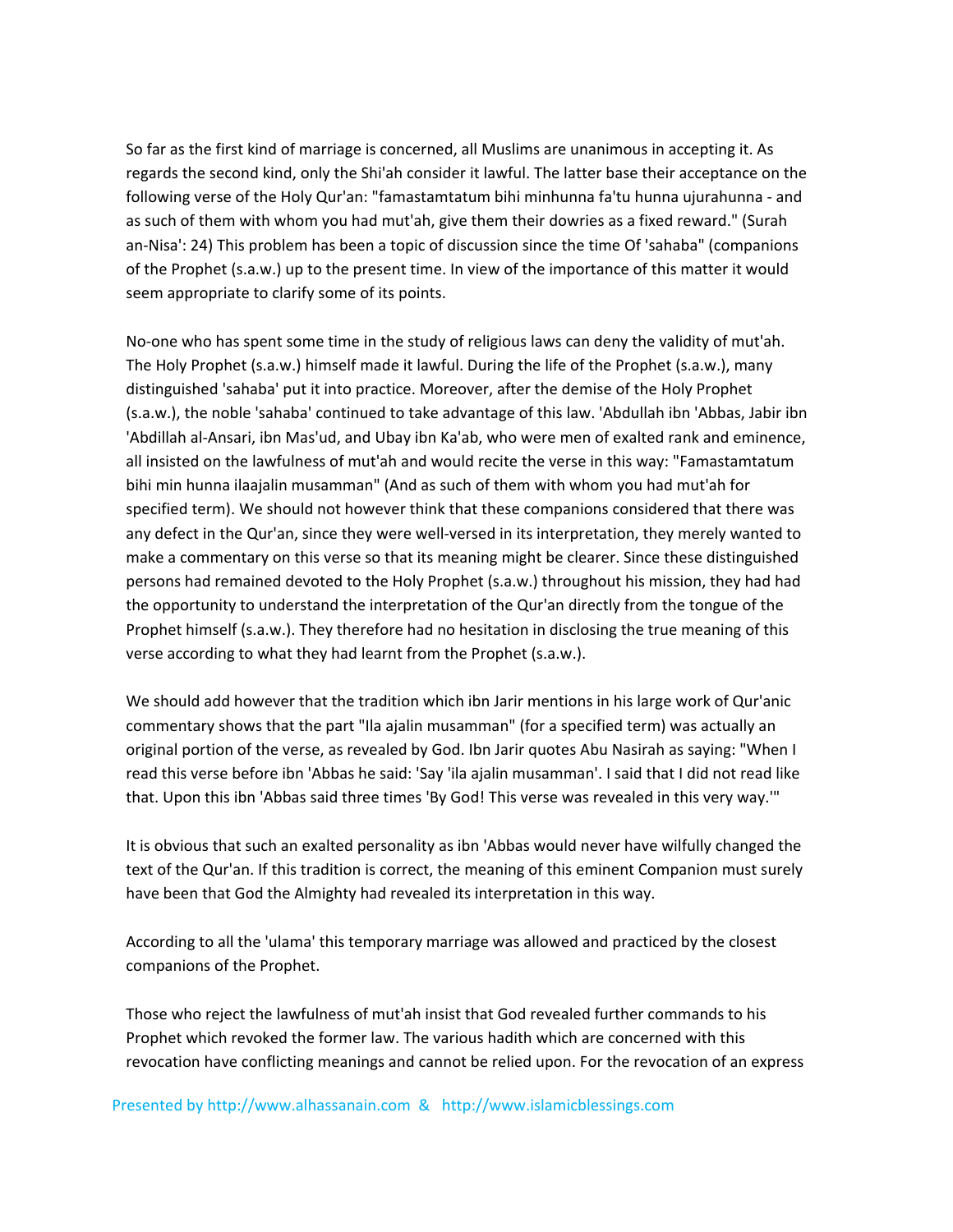ordinance an express proof is necessary: some Sunnis claim that revocation took place through the sunnah, that is, the Holy Prophet (s.a.w.), after declaring it lawful, made it lawful. Some of them say however that it was through the Book of God that a change in the law of mut'ah was imposed upon the people. There is even conflicting views within the latter group : one party considering the "verse of divorce" as the relevant verse concerning the revocation, and the other the "verse of inheritance".

Furthermore most of the opponents of mut'ah think that the following verse proves its abrogation "Illa ala azwajuhum aw ma malakat aymanuhum". The verse gives two causes for the lawfulness of marriage, either the woman is one's wife or she is one's slave‐girl (kaniz), and as Sayyid al‐Alusi (a Sunni scholar) writes: "The Shi'ahs cannot regard the "Mumtu'ah" (woman taken in mut'ah) as 'kaniz', a slave‐girl (who is bound by laws other than those which affect a free woman), and they cannot call her the wife either, because she does not possess the conditions of wife‐hood, that is 'mirath' (inheritance), 'iddah' (waiting period); the right to sustenance and maintenance on the part of husband, and divorce."

If we examine al‐Alusi claim we find it to be completely without foundation. Contrary to what he says, the wife in a temporary marriage does have certain of the rights of wife-hood. One of these concerns inheritance. The wife of a temporary marriage may receive the inheritance (unconditionally according to some Shi'a 'ulama', and according to others, on condition that the right to inheritance is stipulated at time of marriage contract). Moreover if al‐Alusi is claiming that inheritance is an obligatory feature of non temporary marriage, then he is not speaking in accordance with the law. according to the Islamic code there are many occasions where the law of inheritance become invalid: a wife, who for example, is an unbeliever or a murderess does not get inheritance. Likewise a woman who is married to a sick man who dies before he has sexual intercourse with her is deprived of the inheritance. On the contrary if somebody divorces his wife during a time of illness, and subsequently dies, even if her 'iddah is over she is entitled to receive inheritance one year after the death of her husband.

Again, the Shi'ah believe in the lawfulness of mut'ah and regard 'iddah after such a marriage as compulsory. Subsistence for the wife (nafagah) is another subject of dispute. The Shi'a believe that this too cannot be regarded as a primary right of wife‐hood. One may look for example at the case of the women who refuses to have sexual intercourse with her husband in spite of her being a wife; no faqih would consider subsistence as one of her rights.

There is no divorce in temporary marriage: after spending the Weed time together the two parties may separate. We should point out to those who still deny the Iawfulness of temporary marriage that the abrogation of mut'ah is impossible because the relevant verse is in the Surah anal‐ Mu'minin and al‐Mi'raj, both of which were revealed in Makkah.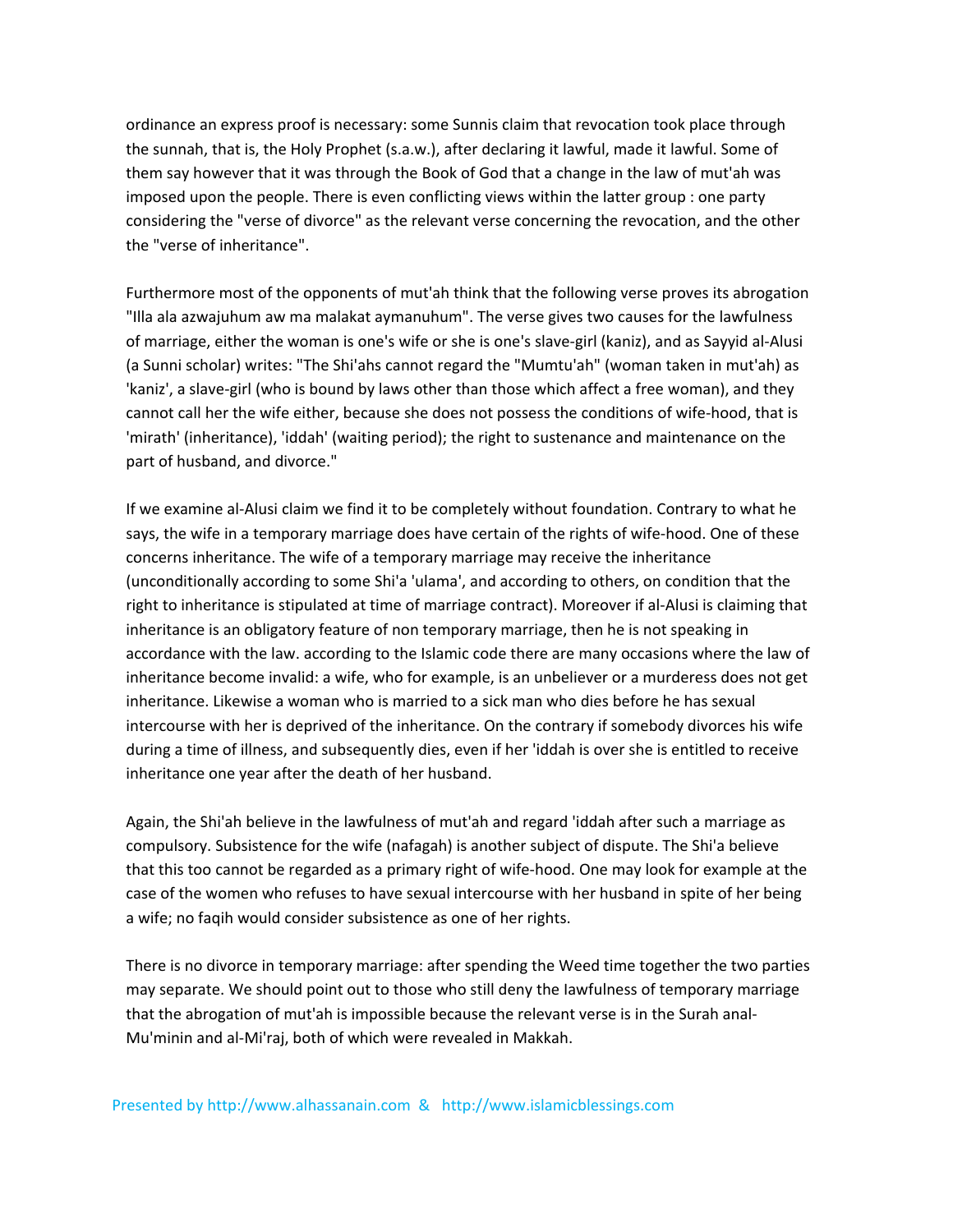Moreover, even some distinguished Sunni 'ulama' say that the Qur'anic verse concerning mut'ah was not revoked. az‐Zamakhshari, in his commentary al‐Kashshaf, reports, on the authority of ibn 'Abbas, that the verse concerning mut'ah is one of the irrevocable ones. Other 'ulama' have reported that Hakam ibn 'Ayniyah, when asked whether the verse of mut'ah had been revoked, said that it had not.

At first the majority community of the Muslims acknowledged the lawfulness of mut'ah, but later they began claiming its revocation; we have tried to show the weakness of their claims. Sometimes as we have seen they tried to prove abrogation of the verse by another verse, and sometimes, as we shall see, they attempted to prove the abrogation of the verse through a tradition : they rely upon the tradition in the 'sahihs of al‐Bukhari and Muslim which relate that the Holy Prophet (s.a.w.) made mut'ah unlawful either during the Conquest of Makkah, or the Conquest of Khaybar, or the Battle of Awtas. These hadith are the subject of considerable dispute. It is even reported on the authority of Qadi Ayad that some 'ulama' say that the mut'ah was made lawful a second time after a first abrogation, then subsequently made unlawful for the second time. Moreover it is recorded in some books that mut'ah was revoked on the occasion of hajjat al‐ wida'. (that is the last hajj) in the 10th year of the hijrah. Other books show that this was not so and that it was revoked during the battle of Tabuk in the 9th year of the hijrah. Some writers claim that mut'ah was abrogated during the battle of Hunayn in the month of Shawwal in the 8th year of the hijrah; it is also claimed by some that the Holy Prophet (s.a.w.) made mut'ah lawful on the occasion of the Conquest of Makkah, but declared it to be unlawful only a short time later in the very place he was supposed to have declared it lawful.

Most of the Sunni 'ulama' are of the opinion that the abrogation of mut'ah.

We must stress that the Qur'anic Verse concernin mut'ah is not called into question by anyone who examines the validity of these so-called hadith. Moreover the hadith reported by the Sunni (ulama) are so full of conflicting reports that their falsehood is self‐evident.

It is reported in the Sahih of al-Bukhari that Abu Raja' quotes 'Imran ibn Hasin as saying that the verse concerning mut'ah is present in the Qur'an and "we acted upon it in the life time of the Holy Prophet (s.a.w.); neither did Allah make it unlawful in the Holy Qur'an, nor did the Prophet (s.a.w.) prohibit it during his life time. The prohibition of mut'ah was an arbitrary act of one man. and it is said that this man was the Calip 'Umar." It is also reported in the Sahih of Muslim on the authority of Atta' that "one day Jabir ibn 'Abdillah al‐Ansari came to perform 'umrah and people asked him various questions. We went to visit him at his house. When he was asked about mut'ah, Jabir said: 'Yes we practiced mut'ah in the days of the Prophet (s.a.w.) and also in the days of Abu Bakr and 'Umar.'"

Muslim gives another report and that is from Jabir also. He says: "During the days of the Prophet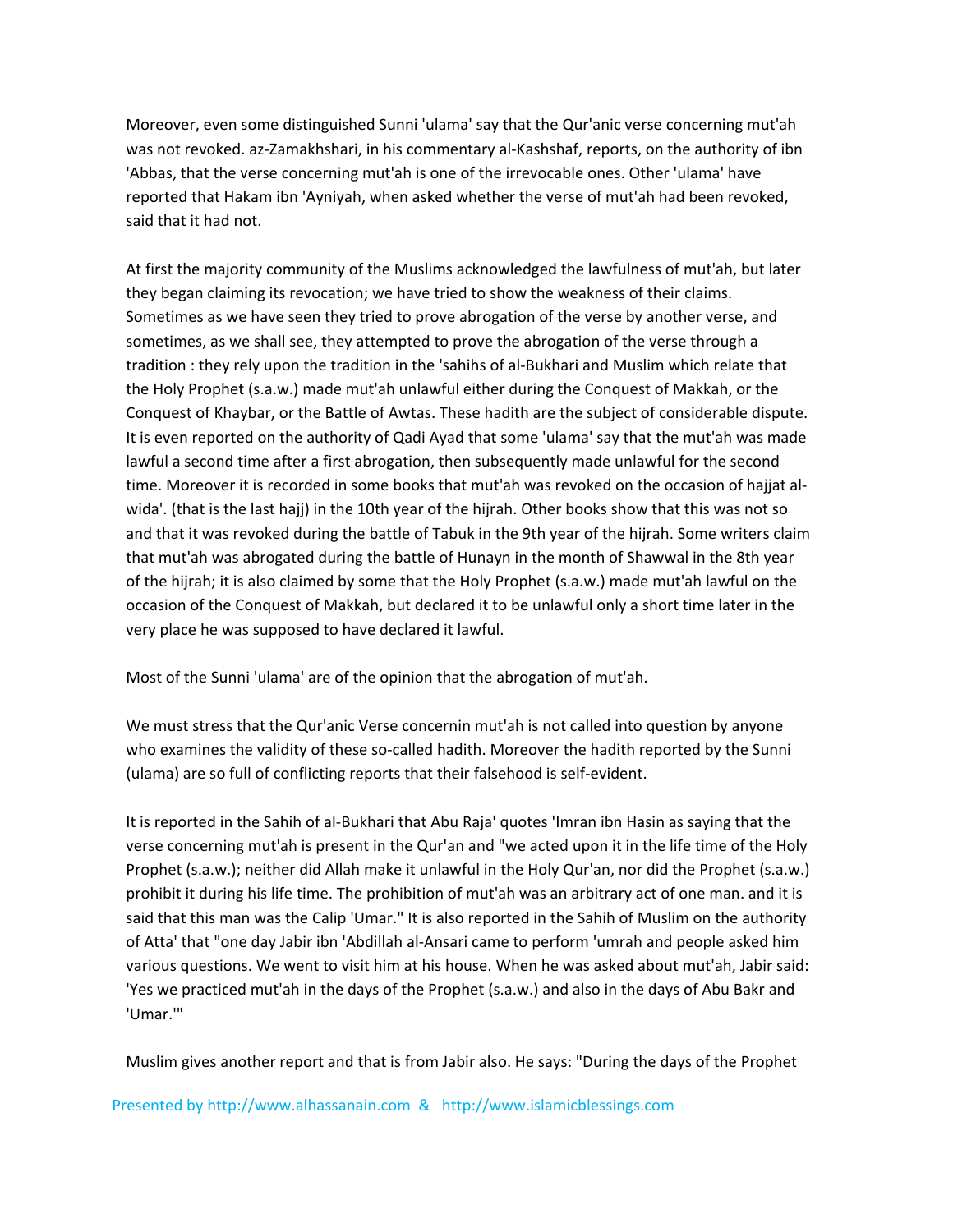(s.a.w.) we used to practice mut'ah while giving a handful of dates or a handful of baked flour as a dowry." Muslim also reports in his Sahih that Abu Nudrah said that he was sitting with Jabir ibn 'Abdillah al‐An‐Sari when another man came in and said that there was a difference of opinion about the two mut'ahs (namely the mut'ah of temporary marriage, and the kind of haj called hajj tamattu'a) between Ibn 'Abbas and Ibn Zubayr. Jabir said: "While the Holy Prophet (s.a.w.) was present we used to act upon both of them, but later 'Umar prohibited both of them, so we could not do them again." Indeed they could not do it again because Hadrat 'Umar would have a man stoned to death if he was caught practising mut'ah.

The fact is that if the Chapter relevant to marriage in Muslim's Sahih is carefully studied, we will find such contradictory statements that we can only wonder at their source. There are claims of abrogation in one place, while in another place proofs of non‐abrogation are given. As an example of such hadith we may quote Jihni who says: "On the occasion of the conquest of Makkah, the Prophet (s.a.w.) himself ordered that we should be permitted to perform mut'ah, but we had still not left that place when the Prophet (s.a.w.) forbade us to do it."

Thus abrogation is sometimes attributed to the Holy Prophet (s.a.w.), and sometimes to Hadrat 'Umar. Moreover they say that mut'ah was current during the time of the Prophet, and during the period of the first Caliphate.

They also say that Hadrat 'Ali (a.s.) forbade Ibn 'Abbas on various occasions to talk about mut'ah, and so the latter subsequently changed his opinion about it. In a refutation of this we may cite the report that says that once Ibn Zubayr stood up in Makkah and said: "There are some people here who have been deprived of foresight just, as God has deprived them of their eye‐sight: such persons are those who claim that mut'ah is lawful." (Here the reference was to Ibn 'Abbas, who had become blind.) At this, Ibn 'Abbas uttered loudly. "Why? I swear that mut'ah was practiced up to the time of 'Ali (a.s.)." This clearly shows that Ibn 'Abbas never changed his opinion, and that even during Ibn Zubayr's caliphate he stood by his belief.

Rather surprisingly, the prohibitory order has even been attributed to Hadrat Amir al‐mu'minin (a.s.), though it was characteristic of all the Imams (a.s.) that they had declared mut'ah wedlock to be lawful. Imam 'Ali's statement that if 'Umar had not forbidden mut'ah there would have been only a few unfortunate men who committed fornication has become proverbial at‐Tabari has reported this tradition in his "tafsir" also. In this connection Imam Ja'afar as‐Sadiq is reliably understood to have said: "I do not do taqiyah (to deliberately conceal one's beliefs or opinions under certain conditions) in the matter of three things:

mut'ahtu 'l‐hajj, mut'atu 'n‐nisa', and al‐mash 'ala 'l‐khafayn." (The latter item refers to the Sunni practice of wiping over the shoes in place of washing the feet when performing wudu'.) According to the principles of jurisprudence the conflicting reports of the Sunni commentators have been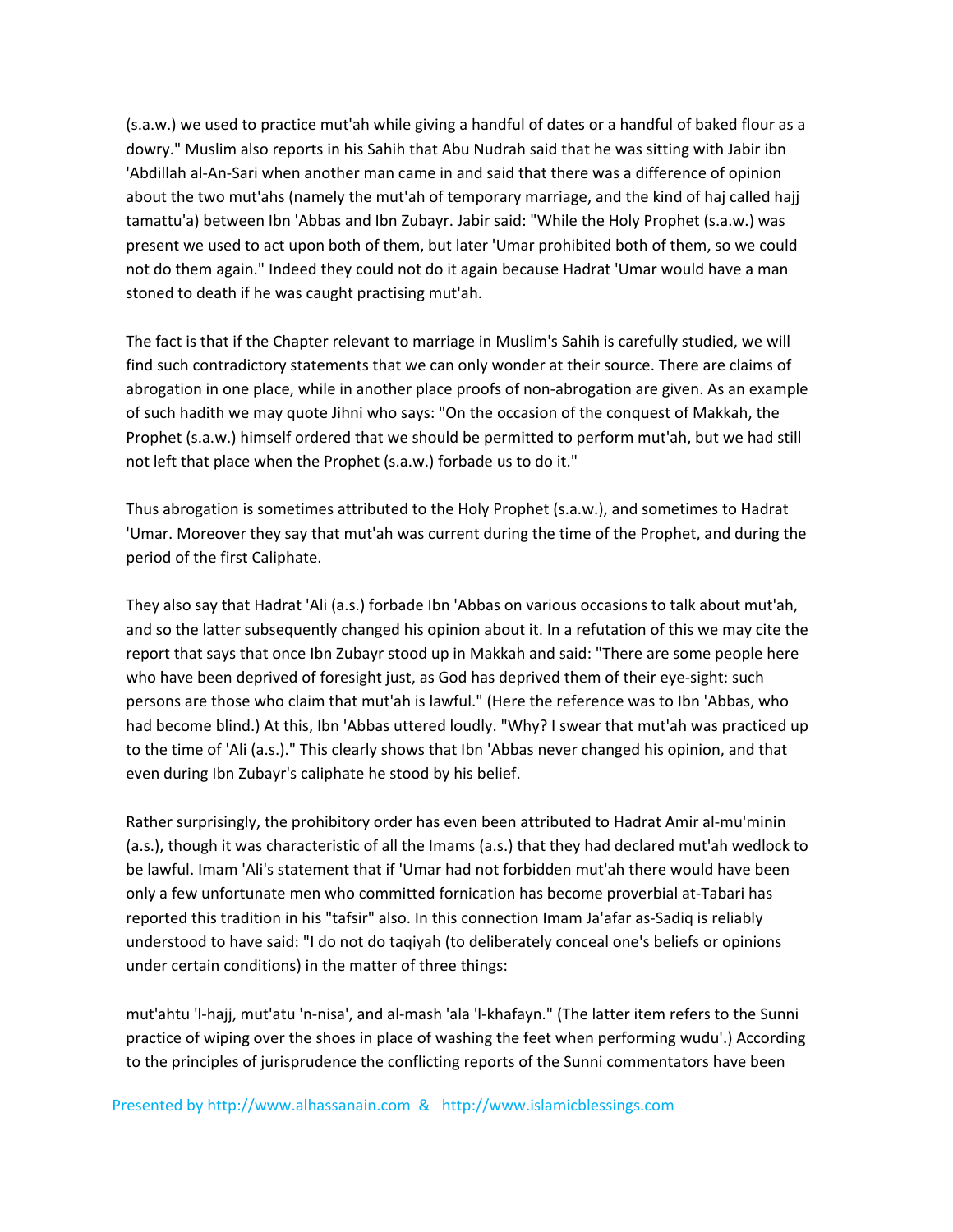analyzed and proved to be full of false hadith. The lawfulness of mut'ah has been proved, and just as it was lawful at the time of the Prophet so it is today It was Hadrat 'Umar who prohibited mut'ah during his rule; his prohibition was based on personal social considerations of the day, but it had nothing to do with religion. He is reported to have said, "During the days of the Prophet (s.a.w.) two mut'ahs were permissible, but I now make them unlawful, and will punish those who disobey my order." What is worth noting is this that the second Caliph did not attribute the order of unlawfulness or abrogation of mut'ah to the Holy Prophet (s.a.w.), but made himself responsible for it. He, too, was responsible for the matter of punishment. We can only repeat what we have tried to demonstrate with the above example: that mut'ah, the Qur'anic ordinance concerning its legality, the Sunnah (practice) of the Prophet (s.a.w.), the practice of his Companions, its being practised during the rule of Abu Bakr and in the early period of 'Umar's own Caliphate, are all verifiable realities which are above all argument and discussion. The books of history and traditions bear witness to the fact that during the age of the Prophet (s.a.w.) the highranking companions and respected members of the Quraysh all practised mut'ah; indeed many of the noble Muslims of that time were sons of temporary marriages.

Raghib al‐Isfahani, the celebrated Sunni scholar, has reported that a Sunni scholar Yahya ibn Aktham, asked one of the important nobles of Basrah whom he followed about the justification for mut'ah. The noble siad "'Umar ibn Khattab." "How is this," asked Yahya, "he was the sworn enemy of mut'ah." The man said: "Yes, it has been proved that once Hadrat 'Umar announced from the pulpit: "Oh people! God and His Prophet made two mut'ahs lawful, but I now declare them unlawful. Also I will punish those who disobey me.' We accept his statement but we do not accept the validity of his prohibition." A similar hadith has been related by 'Abdullah ibn 'Umar; it is shorter and less harsh than the former: "During the age of the Prophet (s.a.w.) there were two mut'ahs, and I now make them unlawful." Some have argued that 'Umar did not want to alter the command of Allah but only to make a law which was suitable for the society of the time.

At this stage it would be useful to recall a great work by a renowned scholar of the 6th century A.H., Muhammad ibn Idris al‐Hilli, namely the "sara'ir", in which the author writes: "Temporary marriage within the Islamic code of religion is lawful. Muslims believe that its lawfulness is proved according to the Book of God and also according to the Sunnah. However some people have claimed that it had been revoked, but the veracity of this requires proof. Moreover 'aql (the faculty of reason which allows us to understand the workings of God in his creation) tells us that every useful act about which we have no fear that it will give us any loss in this world or the next is permissible. This condition applies to mut'ah. We must, through our reason, acknowledge its lawfulness. Now, if somebody asks what is the proof, given the conflicting opinions concerning its legality, that it would not cause us loss in the next world, the answer is that the onus of proof lies on the person who pleads the possibility of its being harmful. It is beyond doubt that mut'ah was permissible during the days of the Holy Prophet (s.a.w.), and that it was only later that they began talking of its unlawfulness and revocation. Thus until revocation can be proved we have no right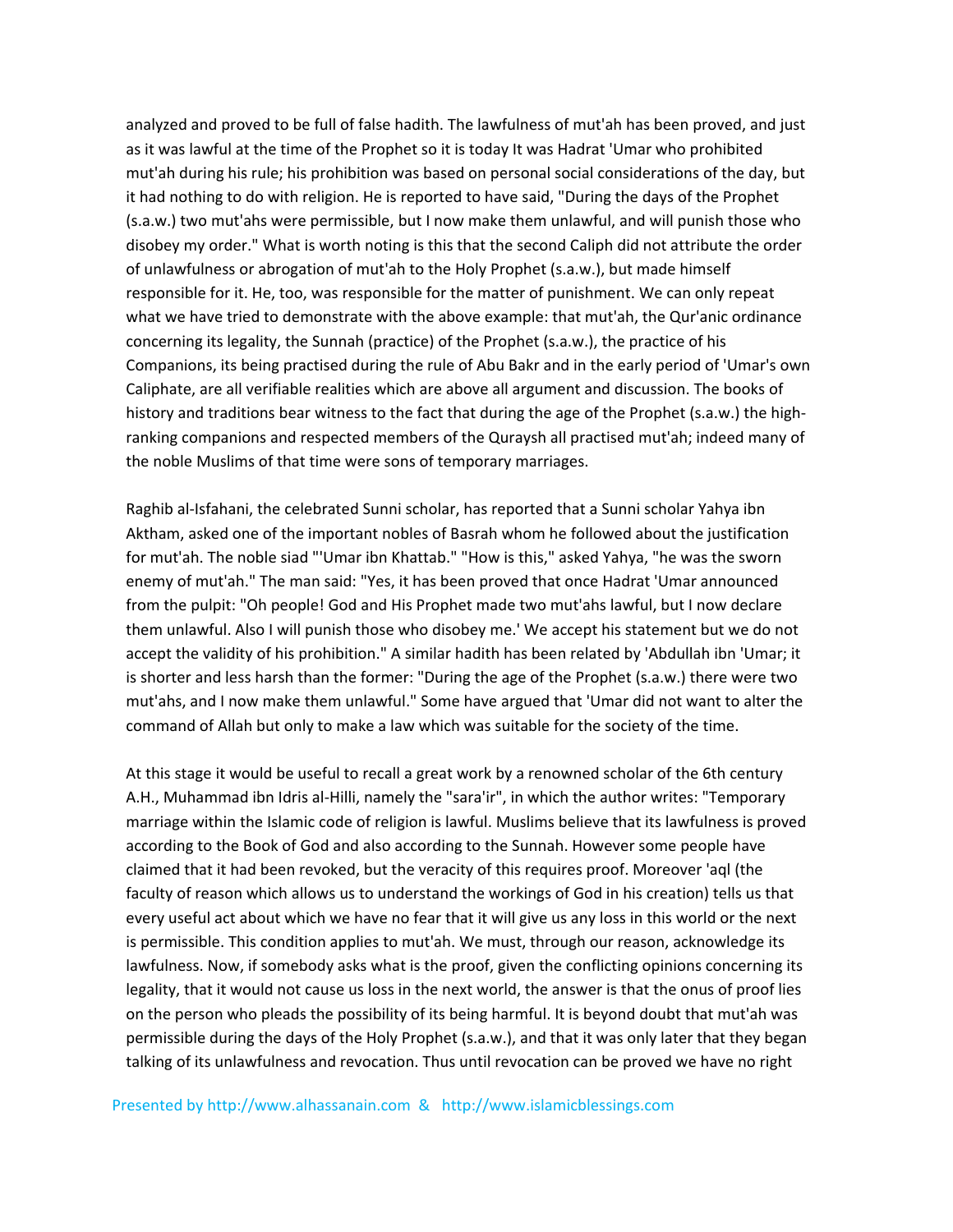to deny its lawfulness.

"When we examine the hadith which relate that the Prophet did make mut'ah unlawful, we find that these traditions all have weak chains of transmission and do not qualify as sources of certainty, nor do they provide a justification for action on the part of the Muslim.

"Let us examine again the relevant verse in the Qur'an. It occurs after the passage concerning the women who are mahram (one is not allowed to marry them for reasons of consanguinity, etc.) "

And lawful for you are all (women) besides those mentioned', so that you may seek them by means of your wealth, taking (them) into marriage, and not committing fornication; and those with whom you concluded mut'ah give them their dowries as a fixed reward, and it shall not be a sin on you in whatever you mutually agree (to vary) after the fixed reward" (Surah an‐Nisa'). In this holy verse the disputable work is "istamta'tum" which has two meanings ‐ either to take pleasure in and profit from, or to make the agreement for mut'ah according to the Islamic code ‐ the first is the literal meaning and the second is according to its meaning within the Islamic code. According to the principles of 'fiqh', if a word in the Qur'an has two meanings ‐ one literal and the other used specifically in the language of the "shari'ah" then the latter meaning must be accepted and the literal meaning should not be relied upon. That is why for example the words "salat", "zakat", "sawm" and "hajj" are all to be understood according to the precise meaning of the Islamic shari'ah (code), and not according to the literal meaning to be found in the dictionary.

We have already made it dear that a well-known group of the companions believed in the lawfulness of mut'ah and that Amir al‐mu'minin himself openly declared its lawfulness; 'Abdullah ibn 'Abbas used to enter into polemical discussion with ibn Zubayr on this topic and these discussions became so widely known that they were not only talked of by the common people but the poets of that time also gave vent to their reactions in their verses. Also 'Abdullah ibn Mas'ud, Mujahid, Ata'i, Jabir ibn 'Abdullah al‐Ansari, Salmah ibn al‐Akwa', Abu Sa'id Khudri, Mughirah ibn Sha'hab, Sa'id ibn Jabir and Ibn Jarih also gave the verdict that mut'ah was lawful. All these men are esteemed and trustworthy men of knowledge; they arrived at their decision through careful examination of the matter.

We have so far thrown light on this topic from only a religious or historical point of view. Now let us assess it from the ethical and social point of view. Islam is a great blessing and mercy for the world. The message of Islam is like a divine song which is diffused from heaven over the world of man, and which gave and still gives the answer to those who seek to understand the reason for man's existence on earth. Our revealed religion suits every age, meets the needs of all men in every age in this world, and guarantees for them prosperity both spiritual and material. Islam was revealed by God not to make man's life harder but on the contrary, to fill it with mercy, meaning and order. That is why Islam is the most perfect religion and the last code of religion before the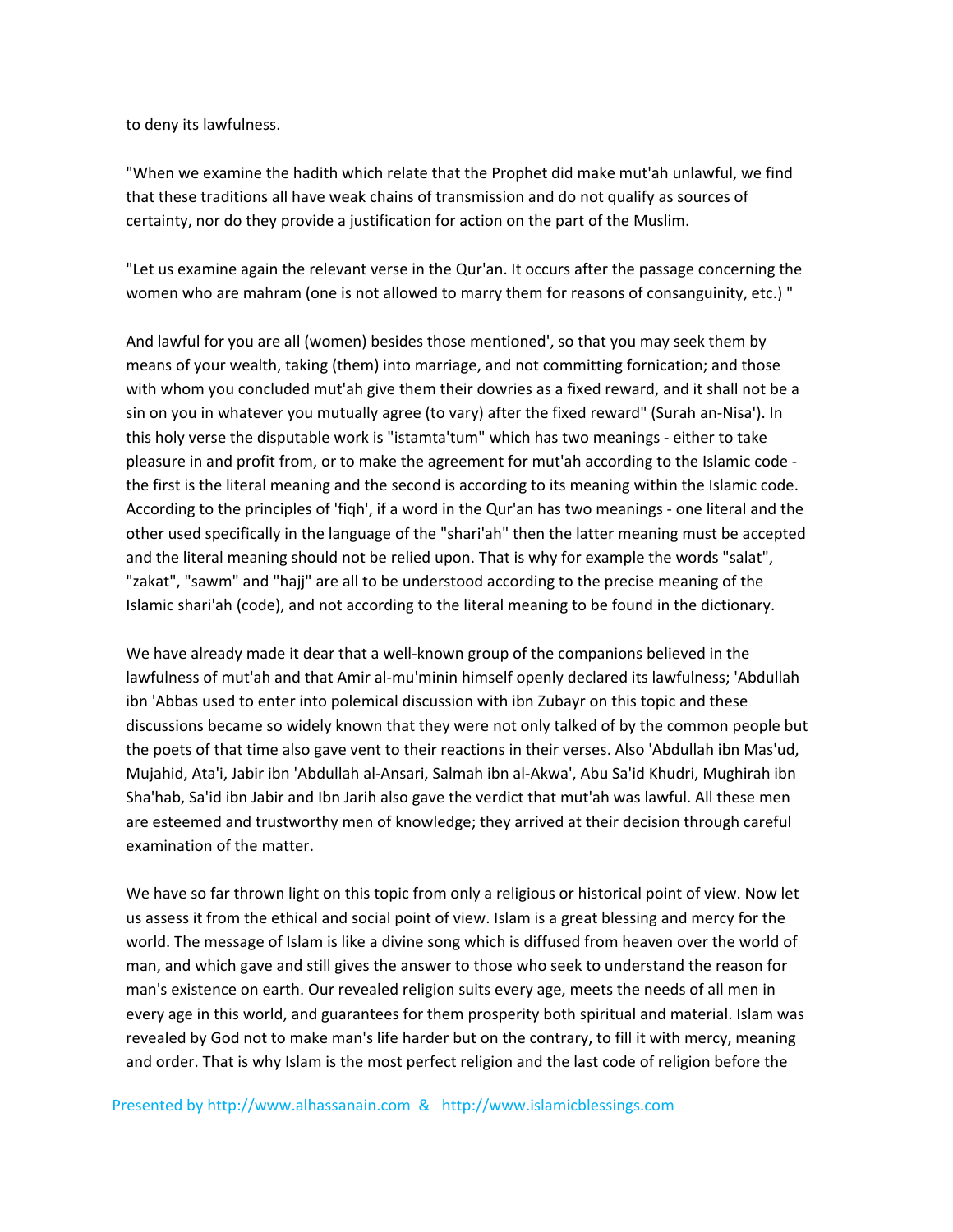end of the world; this divine law adorns human culture and civilization with perfection; no other man‐made institutions or laws are needed.

Let us now examine one activity which every individual is obliged to undertake at some time in his life, namely, travel. We find that the Islamic code indicates precisely the code of conduct to be expected from the Muslim who is travelling, whether for trade, for war or on the hajj or 'umrah, for example.

It hardly needs to be pointed out that God, the All‐Wise, has endowed man with sexual desire for the preservation of the human race. And it also goes without saying that a traveller is unable to fulfill the requirements of a permanent marriage.

Under these conditions, what should this traveller do who has been away from his home for a long time?

How should be behave especially when he happens to be young and subject to strong sexual urges.

There are only two alternatives possible if we do not allow mut'ah; he should either control his passion or must indulge in unlawful relationships. It should be stated that excessive control and suppressing of sexual desires sometimes causes serious physical and mental illness. Sterility is also another possible consequence of such self‐control. Such practice is patiently against the dictates of wisdom, and God says in the Quran, "God wishes ease for you and does not wish for you discomfort."

May God save us from sexual mal‐practices. Most parts of the world are suffering its consequences today.

I swear to God that if the Muslims act in compliance with the religious laws, this universe, according to the divine promise, will become complete mercy for them, and man will live in harmony and prosperty.

Mut'ah is thus a welcome and necessary law of the Islamic religion. If the Muslims acted in accordance with the conditions for lawful mut'ah (the making of an agreement between the two parties stipulating the time limit and dowry, and the 'iddah, for example), and take advantage of this divine blessing, evil‐doing would to a great extent be eradicated, the honour of man and woman would be saved, the Muslim community would grow in number, the world would be rid of illegitimate children and moral values would be strengthened. The pronouncement of the exalted man of the community, 'Abdullah ibn 'Abbas cannot be over‐praised. Ibn Athir relates that he says, "Mut'ah was a blessing with which God the Almighty endowed the ummah of Muhammad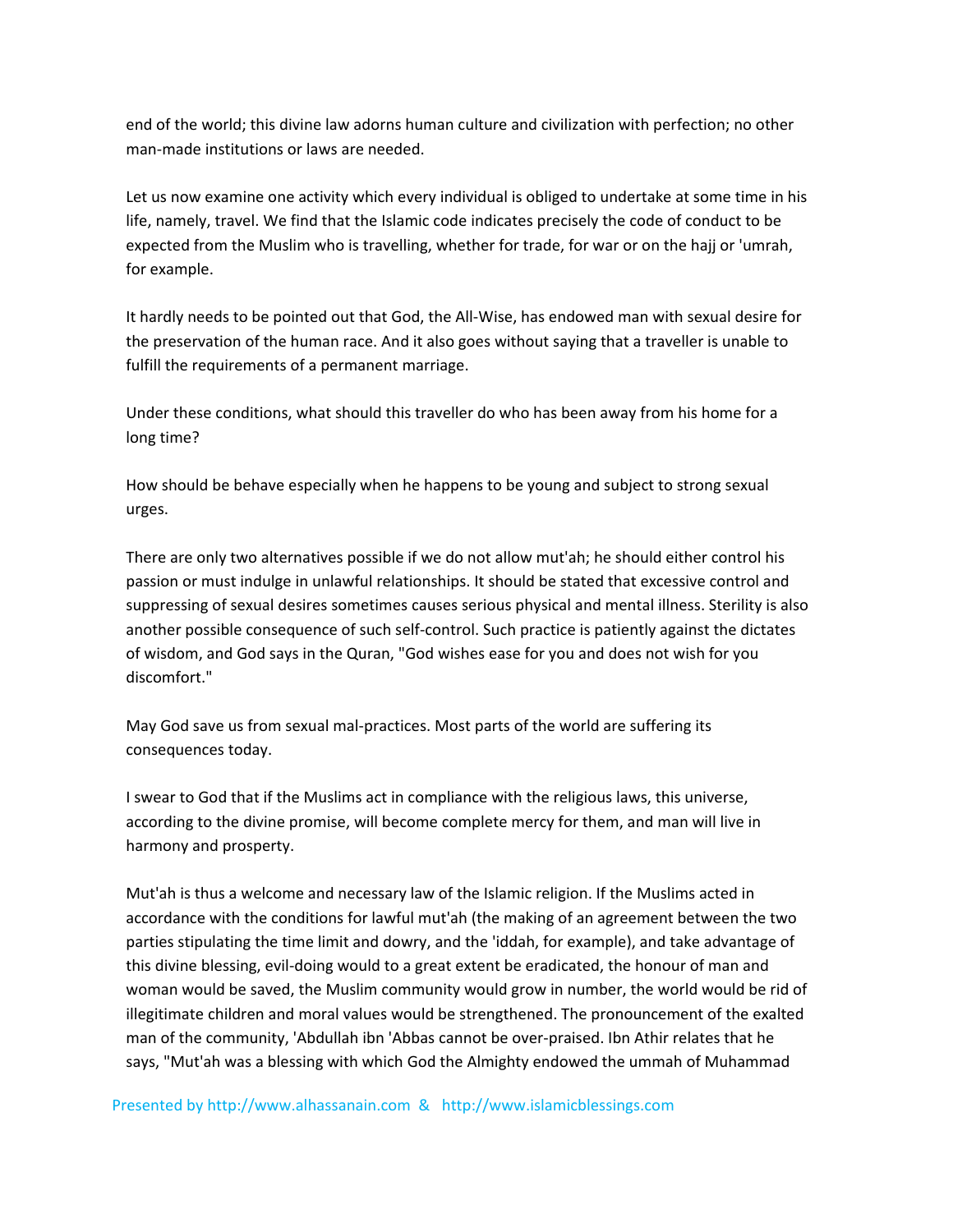(peace and the blessings of God be upon him and his descendents) and, had it not been prohibited, no‐one, except the truly perverted ones, would have committed adultry (see the "Nahayah" of Ibn Athir and the "Fa'iq" of az‐Zamakhshari). The effects of his exalted teacher and guardian, Amir al‐mu'minin are reflected in this statement of Ibn Abbas. The fact is that the Islamic world is rejecting this divine mercy and as a result has plunged itself into shameless immorality.

### 8 (b) Talaq (Divorce)

It is clear that the essence of marriage is the very special union which is established between man and woman, and which makes the two different individuals close companions and partners to each other. The cooperation and communion between wife and husband may be compared to a person's eyes and hands ‐ each hand is different from the other but each complements and perfects the other.

The very nature of this act, that two personalities, who are quite unacquainted with each other, are so strongly joined and united through wedlock that it precludes any conception of a stronger union, shows the particular strength of this alliance. There can be no better words than the following verse of the Holy Quran: "Hunna libasuln lakum wa antum libasuln lahunna" (2:187), "They are your garments and you are their garments." Truly this verse expresses the subtle intimacy of the relationship of marriage.

The obvious feature of the non-temporary alliance is that the two make an agreement to remain together for life.

It may happen however that the marriage is no longer desired either on the part of one or both parties and divorce becomes necessary. The code of religion ordains that certain conditions be fulfilled according to the kind of divorce in question. There are three kinds of divorce: firstly, if divorce is desired from the side of the husband, separation is called "talaq"; secondly, it is desired from the side of the wife, she can obtain "khul"'. And lastly, if disagreement is on both sides, they can have recourse to "mubarat" to obtain separation.

Since Islam is a social religion and it has been founded on unity and oneness, its greatest objective is love and concord. The creation of disharmony in whatever form is to be avoided whenever possible. Accordingly, a large number of traditons have expressed the undesirability of "talaq" (divorce) and some of them say that among the acts made lawful by God, there is no act more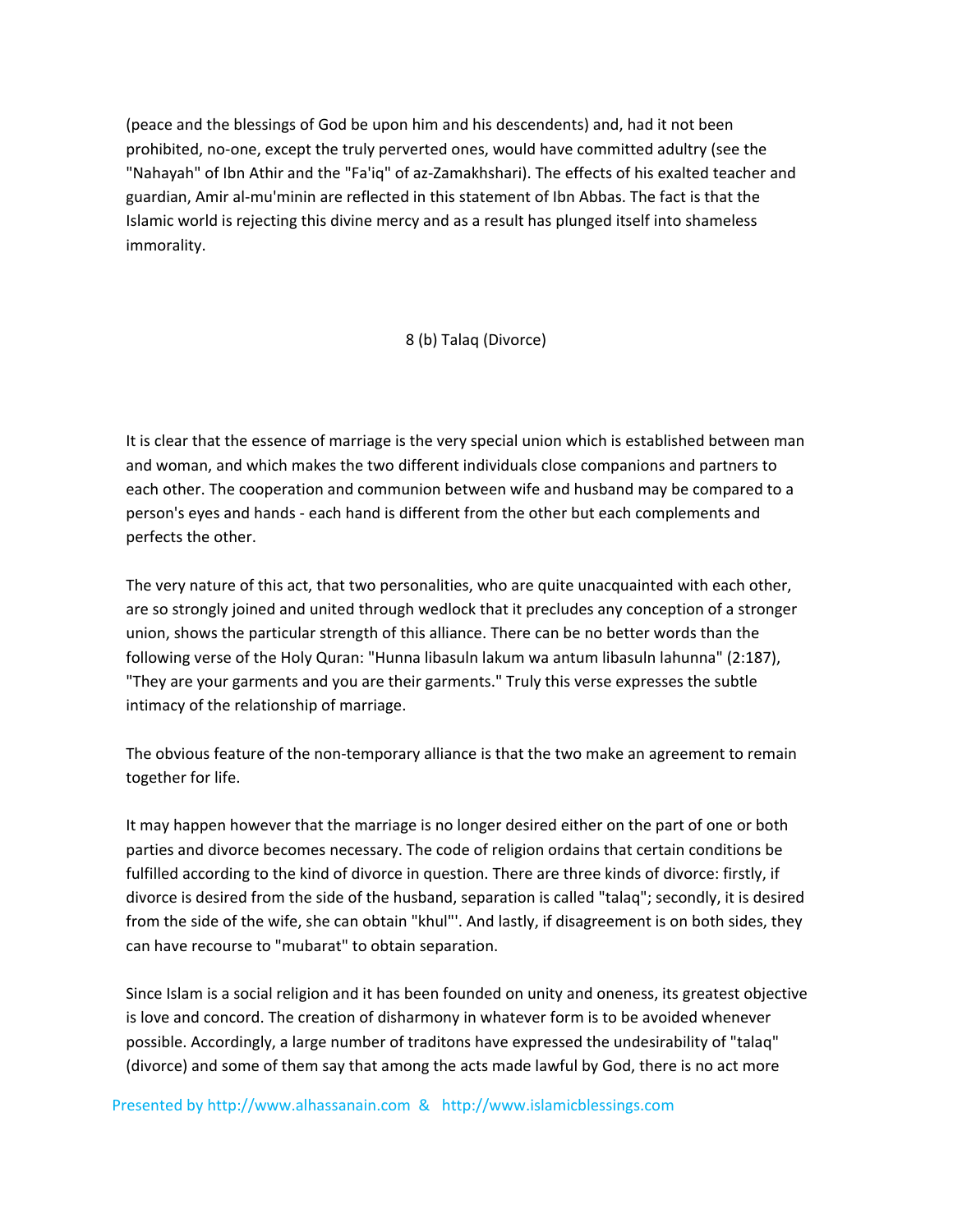undesirable than divorce. That is why the messenger of God has made clear to man the conditions and restrictions of divorce, so that it may occur as infrequently as possible within the Muslim community. Among the rules of divorce, the presence of two just witnesses is a necessary condition. If divorce is pronounced in the absence of two just witnesses, it will be considered null and void. This condition is the best means of doing away with mutual hatred, because two 'just' persons will consider it their duty to bring about peace and friendship between the couple through admonition and preaching before carrying out the divorce.

Of course, it will not be successful on every occasion but the number of divorces can be minimized by the intervention of these two persons who are respected within their community for their good sense and justice.

It is regretful to note that our Sunni brothers, do not accept this argument. They did not consider the presence of two just witnesses necessary for divorce. Consequently the number of divorces is growing so great among them that it causes inconvenience to a great number of people. Unfortunately, many of us, as well as our Sunni brothers, are unaware of the hidden wisdom contained in the religious code. We pray that Muslims may whole‐heartedly comply with the divine laws so that the bitterness that has been created in their private lives, and the confusion that has spread in their social affairs, may at least be reduced.

The important condition of divorce is that the one who divorces must not be under compulsion, or in a state of anger, or any other state of mind which diminishes his ability to think clearly and make decisions in a reasonable manner. (Moreover, the divorce should have completed her monthly period of menstruation and not have had sexual intercourse in the 'new month'. This condition inevitably helps to delay and eventually lessen the number of divorces).

In the Ja'fari (Shi'a) 'fiqh', pronouncement of divorce three times in one sitting is counted as only one divorce. Thus if a man pronounces divorce three times in one sitting, his wife does not become forbidden for him forever. They can be united again without any condition.

If the man then again divorces his wife, returns a second time to the woman and then divorces her a third time, the woman shall become forbidden after this third divorce. After that, she cannot become lawful for him unless she marries (and subsequently divorces) another man. If this thing happens, nine times, he will be unlawful for her former husband forever.

Most of the 'ulama' of the Sunni community stipulate that if a husband says three times to his wife that he has divorced her, it will be considered as an irrevocable talaq; resumption of conjugal relations is only possible if the wife marries and subsequently divorces another man, though it is clearly stated in certain of their accepted hadith that divorce pronounced three times in one sitting is to be counted as one divorce. It is narrated in al‐Bukhari, on the authority of Ibn 'Abbas,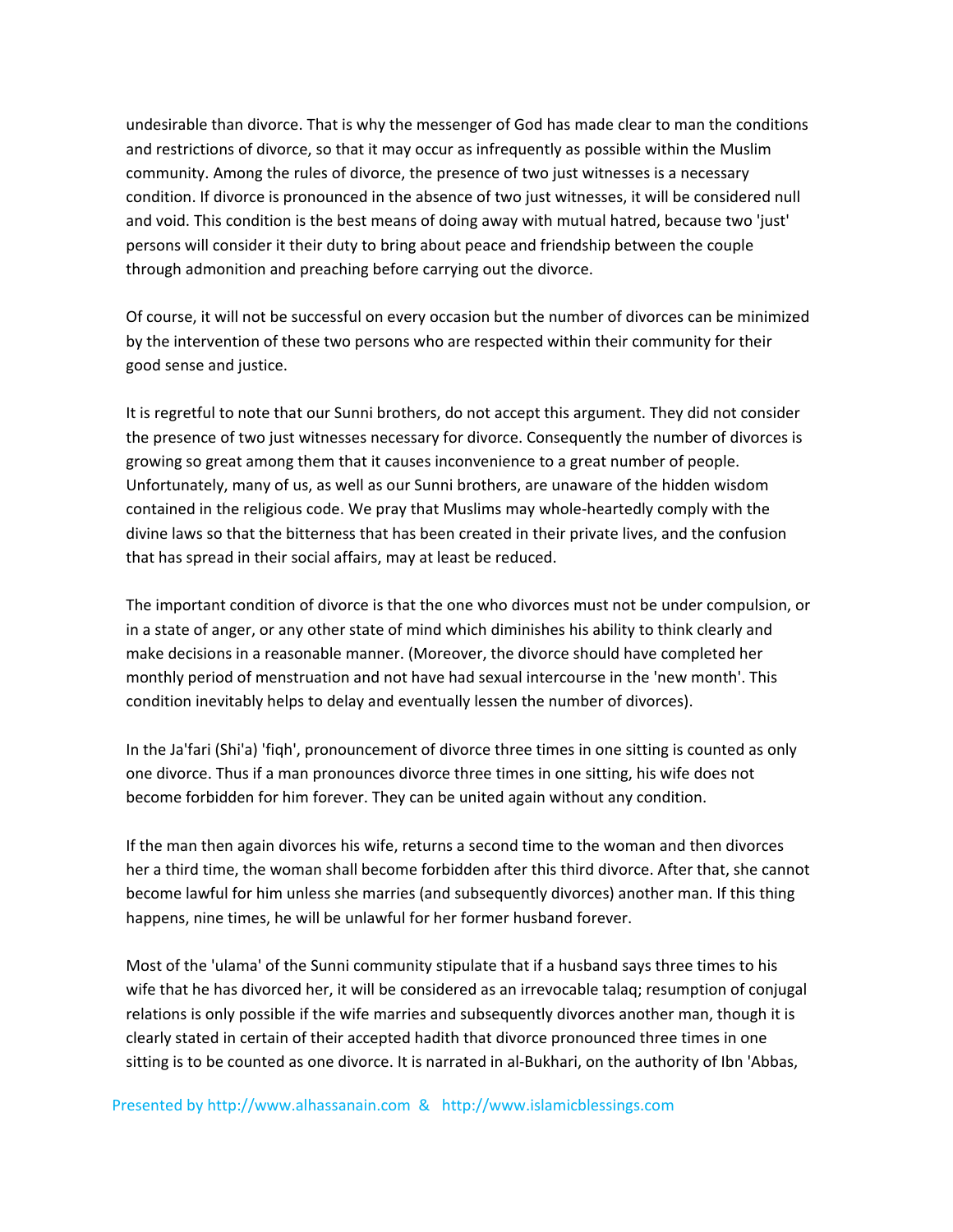that "during the time of the Prophet, and during the caliphate of Abu Bakr, and for two years during the caliphate of 'Umar, the 'three divorces' meant only one divorce, but Hadrat 'Umar said: that although people were entitled to delay divorce, they did not wish to wait, and so, seeing no obstacle in the way, we granted permission for them to carry it out" (that is, he recognized the validity of irrevocable divorce after pronouncing divorce three times in one sitting).

The Holy Quran is itself unambigious in this matter: "Divorce (shall be lawful) only twice, then (you should) either keep her in fairness or send her away with kindness." (2:229) After this, God, the Almighty, says: "So if he divorces her (for a third time), then she shall not be lawful to him until she weds another husband." (2:230) We have tried to give a brief account of the causes of divorce; if more details are required, one may refer to the books of Islamic jurisprudence..

There are also other causes of separation such as defects and diseases in either party. If the man is sexually impotent or becomes insane, the woman has the right to divorce him. Certain diseases of a woman's sexual organs entitle the man to divorce his wife. Zihar and illa' (kinds of oaths of rejection of the woman on the part of the man, common amongst the Arabs before the coming of Islam) may also be a cause of separation.

The various kinds of "iddah" and other allied matters are dealt with comprehensively in more specialized works of fiqh. Suffice it to say that after the death of the husband, it is compulsory for the wife to observe "iddah" even if she is "ya'isah" (past the menopause), or is a minor, or has not had coition with her husband. In divorce, "iddah" is compulsory in cases other than the three mentioned above. In unlawful coition (adultery), there is no 'iddah. The necessary waiting period after the death of the husband is four months and ten days, but, in case the woman is pregnant, she must wait until delivery. This, of course, may be less or more than the four months and ten days. The duration of the "iddah" after the divorce is three months, and for the pregnant woman, it is till delivery and for the kaniz, or slave girl, it is half the period of the free woman. If the divorce has not accrued twice before and there is no 'khul', the husband can resume conjugal relations at any time during the period of 'iddah. The man no longer has the right to return to the wife unless the two parties are willing to make a new act of marriage (and only then under certain conditions). It is not considered necessary by the Shi'a that two witnesses be present for the resumption of marriage (as it is in the case of divorce), but it is desirable; it is not necessary moreover to recite anything specific. Such words and signs as serve the purpose are sufficient.

As we have already made clear, the relationship of marriage cannot be broken unless one or both partners expresses dislike for the other; if the dislike is from the side of the husband, he has the right to talaq, through which he can, if he desires, divorce his wife; and if the wife detests him, she can, on payment of some money, demanded by the husband, (it may be equal to or more than the dower) and after reciting the prescribed words (sighah), be released from the bond of wedlock. This latter is called khul' and it is only valid if all conditions of divorce are fulfilled and there is very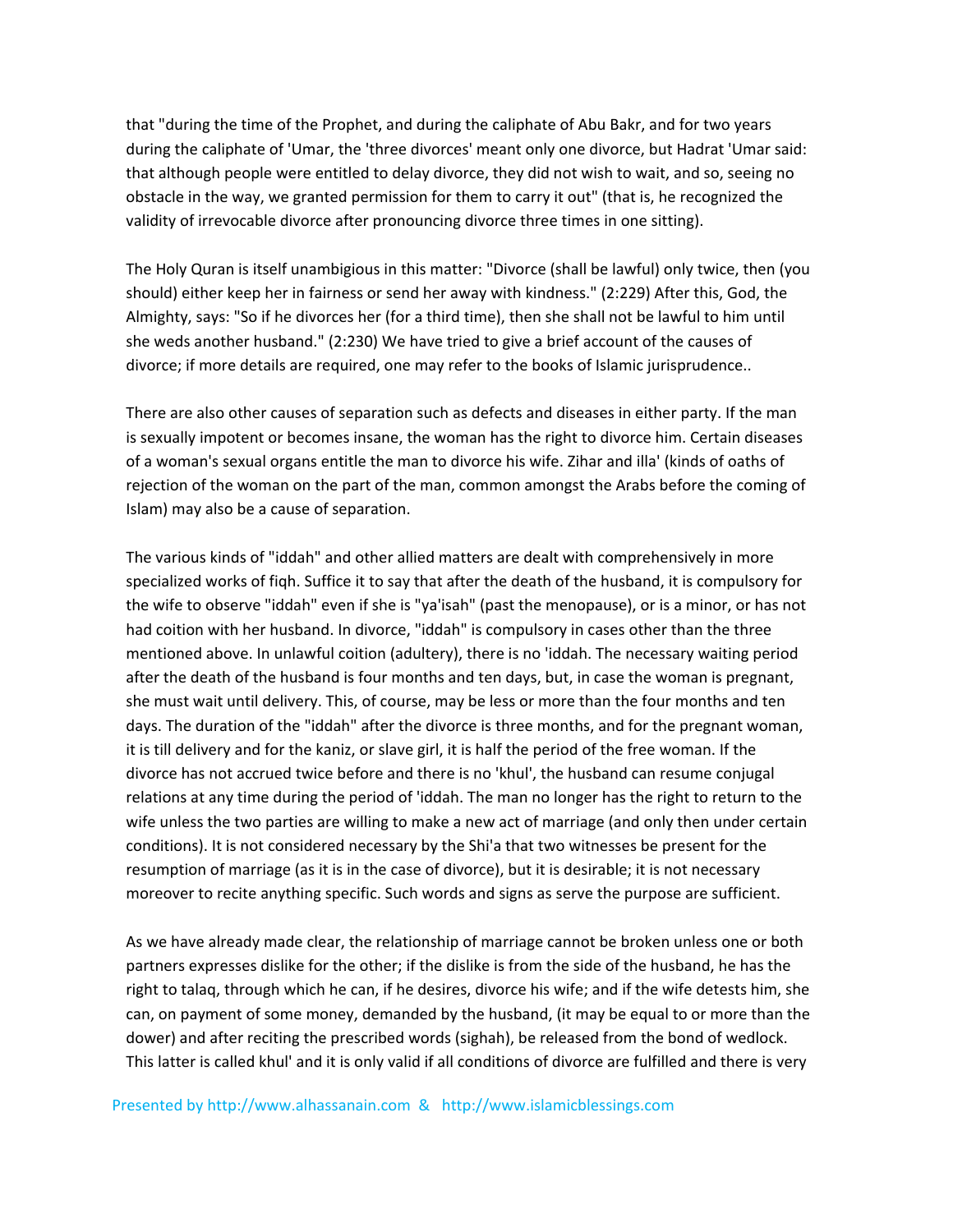strong ill‐feelings on the part of the woman for the husband. This is in accordance with what the Holy Qur'an says:

"And if you fear that they shall not (be able) to keep (themselves) within the limits (fixed) by God, there shall be no sin on either of them about what she gives up to get herself free (from the wedlock). These are the limits ordained by God. Beware! Exceed them not." (2:229)

The commentary of the ahlu 'l-bayt about this verse is that it concerns the wife who says to her husband, "I will not believe in your swearing; I will not respect the divine code concerning marriage conduct as far as you are concerned. I will not allow coition; and will bring undesirable people into your house." This obviously shows extreme hatred on the part of the wife and there would then appear to be no possibility of harmonious relations between her and her husband.

If, however, the feeling of dislike is equally strong on both sides, any divorce which takes place is called a "mubarat" divorce. This kind of divorce is likewise only valid if all the conditions of talaq (divorce) are fulfilled, but in this case, the husband has no right to claim more than the dower money that he has paid to the wife. In khul' and 'mubarat', the divorces is irrevocable. After it, the husband cannot assume conjugal relations. If however the woman takes back the money she gave the husband at the time of 'khal", they may resume the conjugal alliance as long as the period of "iddah" has not come to an end.

There are also other causes of prohibition (for instance, if the husband calls his wife 'mother' or 'sister' or likens her to either, the wife becomes prohibited to him till he performs an act of atonement. This is called zihar.

These are explained in the relevant books. Such incidents seldom take place today as they were particular to the Arabs of pre‐Islamic days.

#### **9. Inheritance**

After a person's death, the transfer of his or her property, or rights, to another person by virtue of their blood relationship or some other tie, is called inheritance.

The living relative is called the "warith" (heir), the deceased is called the "muruth" (one who bequeaths), and the right is called "irth" (inheritance). The relationship between a person born of another, or that of two persons who are born of a third, is called a blood relationship (nasab).

If the right of an heir is fixed in the Qur'an, he or she shall be counted in the category of those who receive inheritance as a matter of obligation, otherwise he or she shall be entitled to receive inheritance by virtue of blood relationship.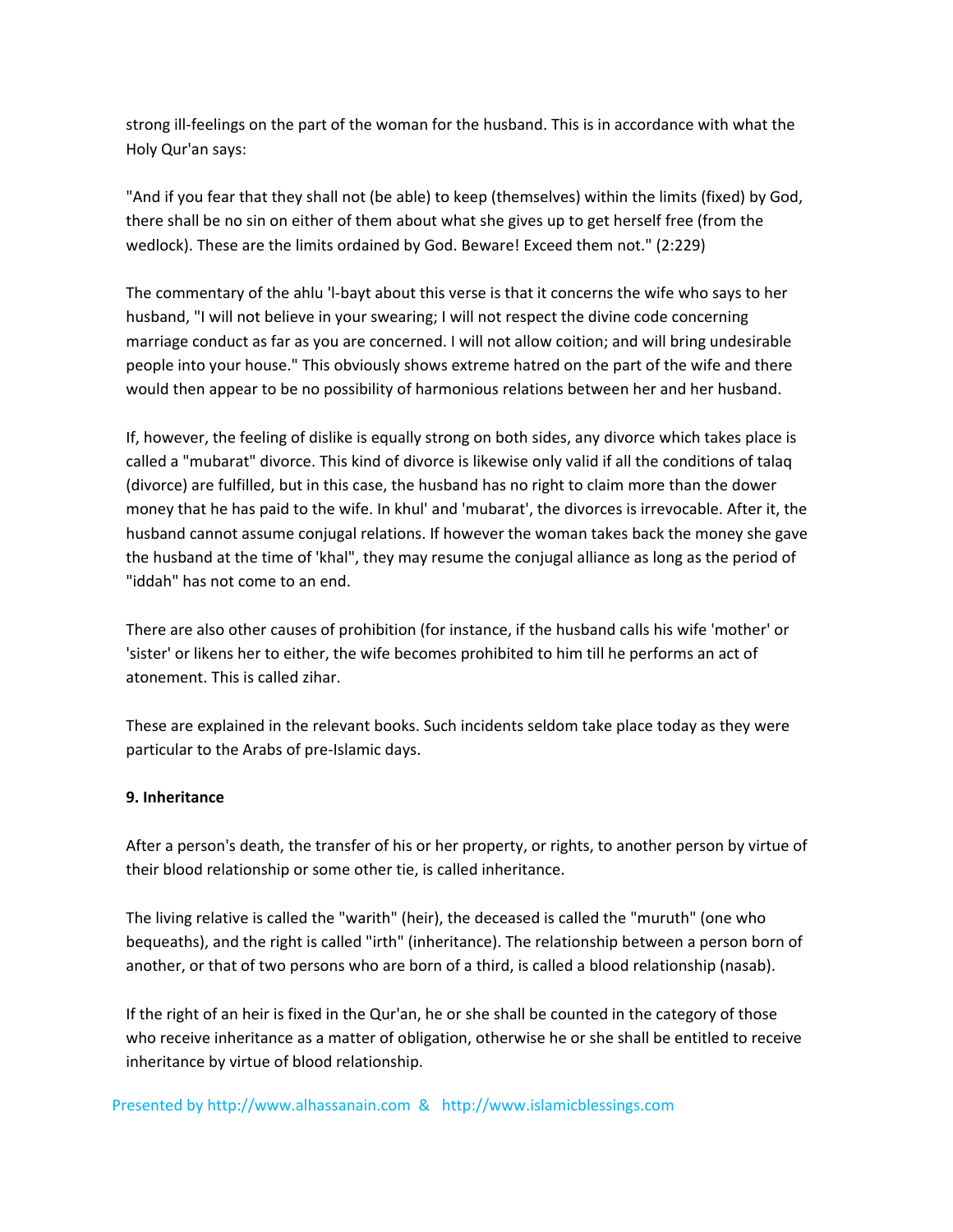In the Holy Qur'an, the chief shares are six. The description of the shares and the inheritors is as follows:

1. The half‐share (nisf):

a) the husband, provided that the wife has no son.

- b) one daughter; here too the absence of a son is a condition.
- c) a sister; here also the same condition applies

2. The quarter‐share (rub'):

a) the husband, when the deceased wife's son inherits. b) the wife, provided that the husband does not leave behind a son.

3. The eighth share (thamin): the wife, when the husband leaves a son.

4. The third-share (thulth). the mother, when there is no son; also some inheritors from the mother's side.

5. The two-thirds share: two daughters when there is no son.

6. The sixth-share (sudus): each of the father and the mother in the presence of a son; also an inheritor from the mother's side whether man or woman.

Those who are not included in the above settlements shall be inheritors on account of their blood relationship with the deceased, observing the rule that the share of the man is double that of the woman.

The heirs who are in a state of blood relationship with the deceased are divided into three groups:

(i) the mother, the father, sons, daughters (or failing these, their descendants).

(ii) grandfathers, grandmothers, brothers and sisters (or failing this, their descendants)

(iii) paternal uncles and aunts, maternal uncles and aunts (or failing this, their descendants)

The universal principle is that the presence of members of group (i) prevents members of group (ii) presents members of group (iii) inheriting. Thus, the one closer in blood‐relationship acts as a barrier to the remoter, and this principle also holds within each group.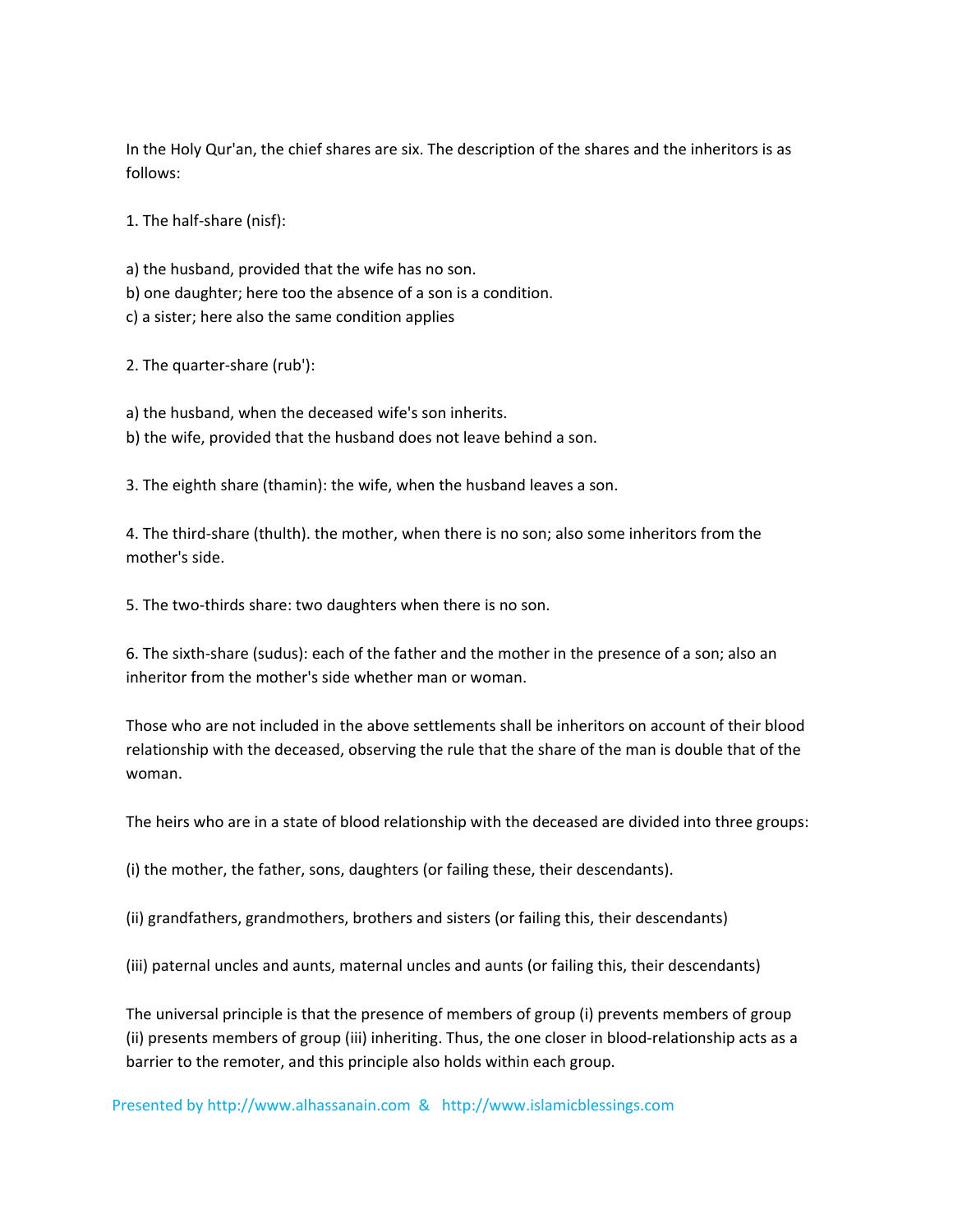The only really significant difference between the Shi'ah and Sunni schools of jurisprudence in the laws of inheritance concerns the principles of " "awl" and "ta'sib" 3. The Imamiyah jurisprudents have proved by means of ahadith from the Ahlu'l-bayt (a.s.) that there is no 'awl or ta'isb in the matter of inheritance. This was also the opinion held by the great companions of the Holy Prophet. The well‐known statement of Ibn 'Abbas in which he speaks against 'awl and ta'sib can be taken as authoritative. There are also other grounds of proof for negating these two principles.

# **10. Endowments (waqf); Gifts (nibah) and Charities (sadaqah):**

If someone owns some property and wishes to relinquish possession of it, his transference of it may be such that it is final. That is, now only will it go out of his possession, but he can never claim it back, whether, e.g., he frees a slave, or gives up possession of a house or some land to make it a place of worship, a mosque, or a place for use in pilgrimages. By such an act, the property can never again return to the ownership of that person again. In such a case, in fact, the item can never again be anyone's property.

On the other hand, the person may relinquish possession of some property which then passes into the hands of another. Such a transaction may be based on exchange or a monetary transaction, it may be part of a peace treaty, etc.

Thirdly, he may relinquish ownership without any exchange taking place, but solely with regard to the world to come and recompense therein. This is what is commonly known as "sadaqah", and this is in turn divided into two parts:

a) if the property is durable and the donor's intention is that it should last and any profits from it used in good acts, it will then be called an endowment (waqf);

b)if it is not durable or the donor has not stipulated any conditions for its being permanently kept and utilised, it will then be called sadaqah proper (charity).

Fourthly, if possession of some property is handed over to someone else without there taking place any exchange and without any thought of Divine recompense (e.g. for the sake of friendship), the donation is called hibah (gift). If, however, some exchange takes place, e.g. one man gives another his shirt on the condition that the second man gives a book to him, it is called " 'iwad" (a consideration). ,If the second party accepts, the gifting will become binding and neither party will have the right to take his property back, except if they both agree to break their agreement. It is necessary that the something gifted must be in the possession of the donor. If the gifting was without any 'iwad, the item (s) may be taken back. Naturally, this does not apply to gifts given between close relatives or between husband and wife, or if the item(s) is (are) lost or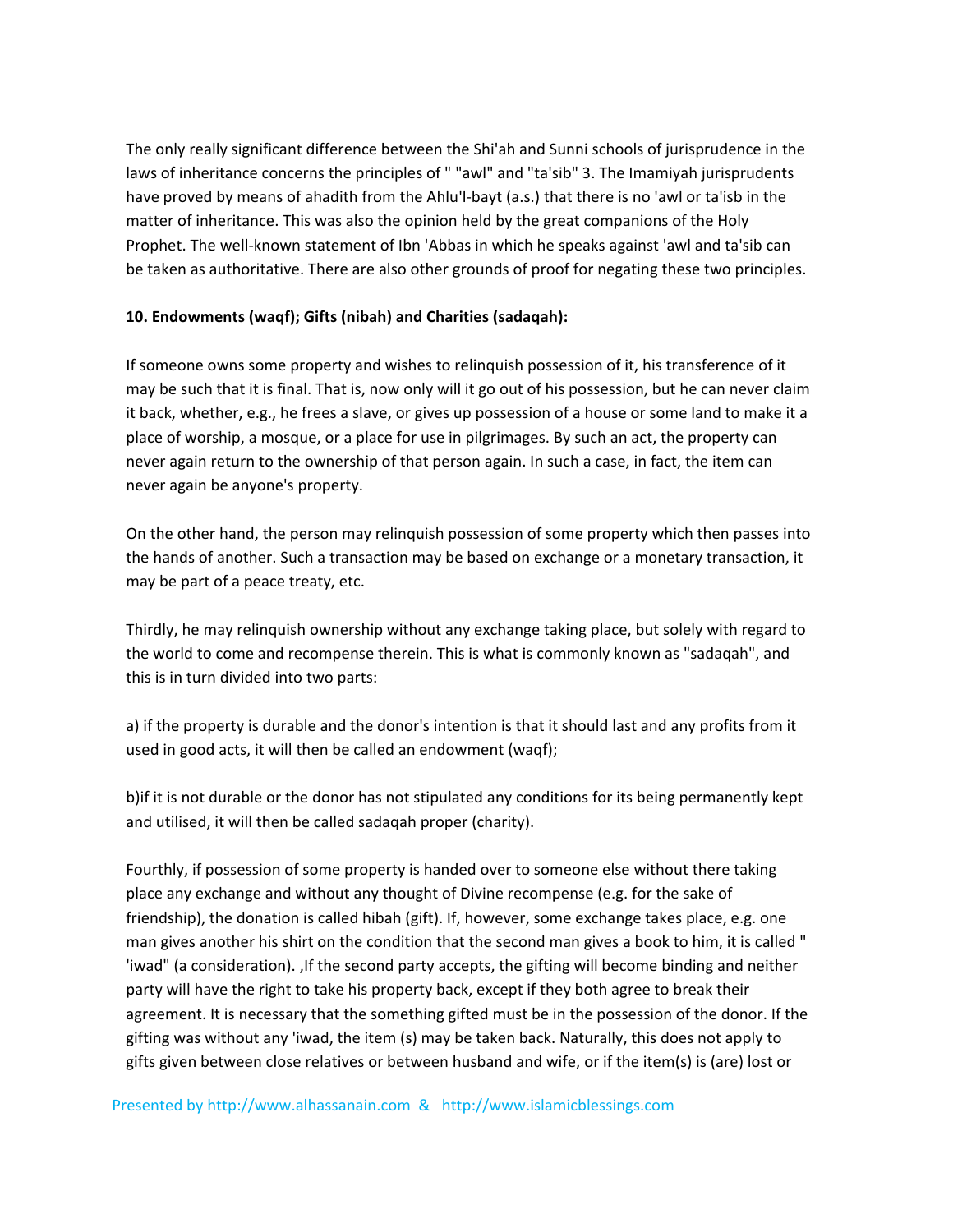# damaged.

This contrasts with the situation in the case of sadaqah; for here, once possession has been relinquished, the thing(s) cannot be taken back. The declaration of intention to donate is enough to make the taking back unlawful. This is called the sighatu 'l‐waqf, and the property then passes to the trustee, who may be the original owner himself. It may not be taken back, sold, divided, pawned, or otherwise pledged, whether it be a "waqf khass" (special endowment), for descendents, for example, or a "waqf 'amm" (general endowment), for the poor, the needy, a mosque or a school.

There are, of course, some occasions when exceptions can be made and the trust property can be sold. This may happen, for instance, if the property has become damaged, but the damage should be to an extent that prevents the property from being of any use. The waqf property can also be sold if there is serious fear of its being destroyed, in which case it should be such that no profit would accrue from it. The property can also be sold if there are acute differences among those who are in possession of it and there is danger of loss of life and property or loss of honour and respect.

In spite of all these conditions, no one can take the decision to sell the property or divide it. The decision rests entirely with the hakimu "sh‐shar" (the mujtahid) The hakimu 'sh‐shar" alone has the right to pass the necessary decree after assessing all the prevailing conditions. But it is a pity that in the matter of endowments, people have become extremely apathetic. They pay no attention to the limitations of the Divine Law. God is aware of all their intentions and actions.

This was a brief account of sadaqah as it is generally understood.

# **11. Passing Judgement (qadawah)**

The rank of qadi (judge), and that of the administrator of justice have great importance, and in fact these are ranks worthy of great respect. In the Imamiyah sect, the responsibility of the judiciary is considered an adjunct of the prophethood, the imamate and the state in general.

God, the Almighty has said, "O David. We have appointed you vicegerent in the earth; so judge between the people with justice." (38:26) And again He says, "By the Lord (O Prophet), they believe not until they have set you up as their judge in all that they dispute about among themselves, and thereafter find not in their selves any vexation against what you decide, and submit with total submission." (4:65)

The gadi and judge are the nawamisu' th-thalathah (custodiansof three things - life, property and honour).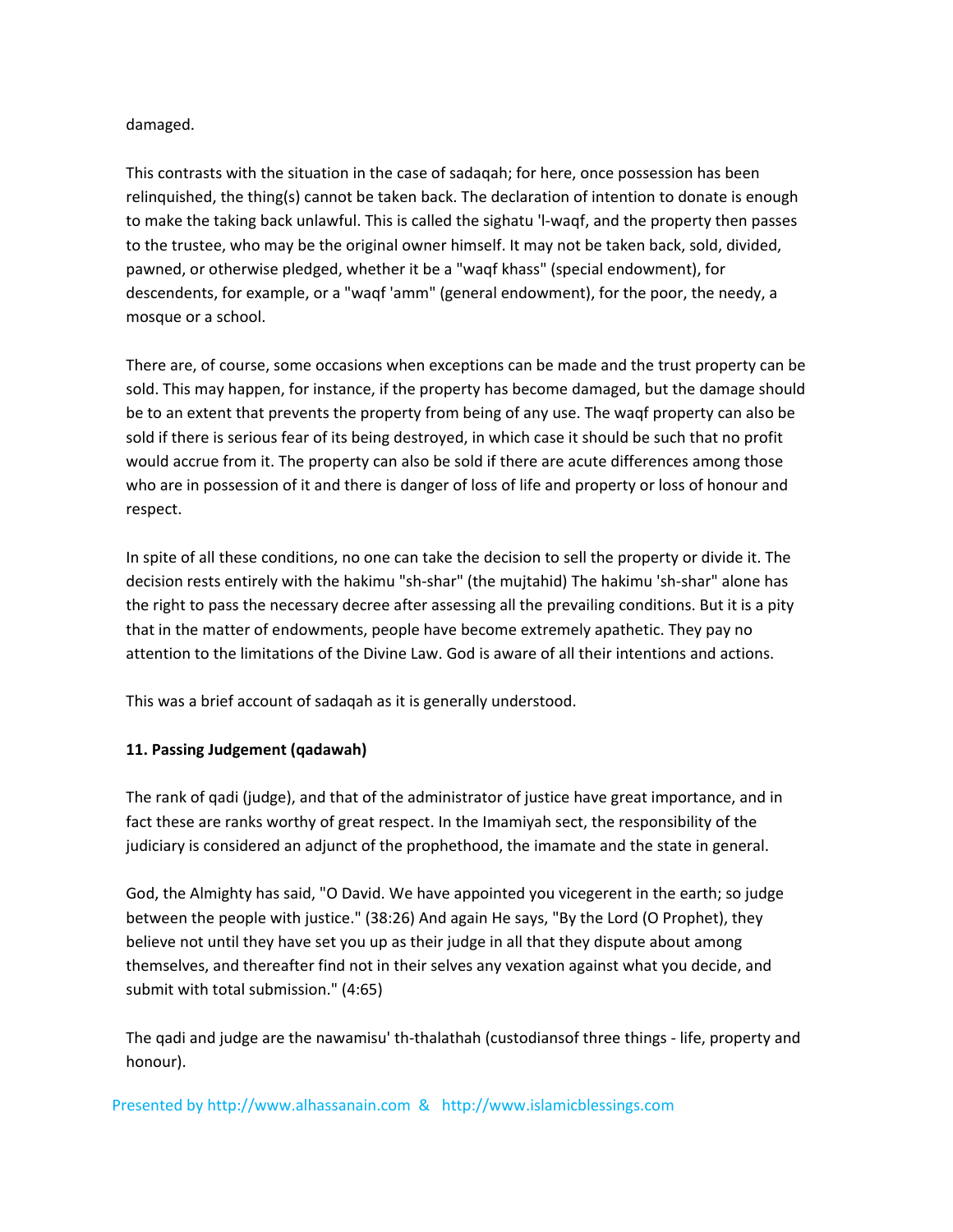That is why there are serious dangers in this rank at every step, and if the texts of the traditions are carefully studied, we shall find that it is so exalted a rank that even the mountains seem to be insignificant before it.

Hadrat Amir al‐Mu'mimin (a.s.) says, "The qadi should be considered to be on the brink of Hell. The qadi's tongue is between two balls of fire. O Shurayh, you are sitting at a place where sits either a prophet or his "wasiy" (successor) or else some wicked person." It is stated in a tradition of the Prophet (s.a.w.), "If somebody is made a qadi it means that he has been slaughtered without a knife." There are many traditions of this nature.

If a ruling which a "faqih" (expert in jurisprudence) deduces from proofs concerns some general principle, it is called a "fatwa"; for instance, it is unlawful to use someone else's property without his or her permission, the wife of a man is lawful to him but she is unlawful to a stranger. But if the order pertains to some particular case it is called a judgement (qada). for instance, "This woman is the wife. "This woman is a stranger." "This is Zayd's property. "That is the property of such and such a person."

Whether it is a "fatwa" or a "qada", both of them are duties of a just mujtahid who is the general proxy of the Imam.

Judgement is in fact the identification of the legal nature of points under dispute, whether they pertain to defense and accusation in a court, or to matters such as the sighting of the moon and the determination of the beginning of the month, or the administration of endowments and the determination of lineage, and it demands great wisdom and intellectual ability. In fact it is more difficult a task than issuing a "fatwa".

Now, if somebody who is devoid of these qualities undertakes to perform this duty, it will certainly do more harm than good. Accordingly, it is unlawful in Imamiyah "fiqh" for anyone except a just mujtahid to undertake to perform this work. Indeed, it is regarded as one of the major sins if anyone else does do it, and the extent of its enormity borders on infidelity. Our respected teachers used to be very cautious about passing judgements. We also follow the same line.

Judgment can only be passed on the basis of three things: (1)confession (iqrar), (2)an oath (qasm), or (3) two just witnesses (bayyinah). The question of how to establish preference or priority in cases where there may be difference or contradiction between the witnesses is a matter for the section of fiqh which deals with the giving of evidence, and there is little point in going into the details here suffice it to say that the matter has been examined in great detail by our jurists and they have left many writings on it. We, also, have written a book on the subject called "Tahriru 'l‐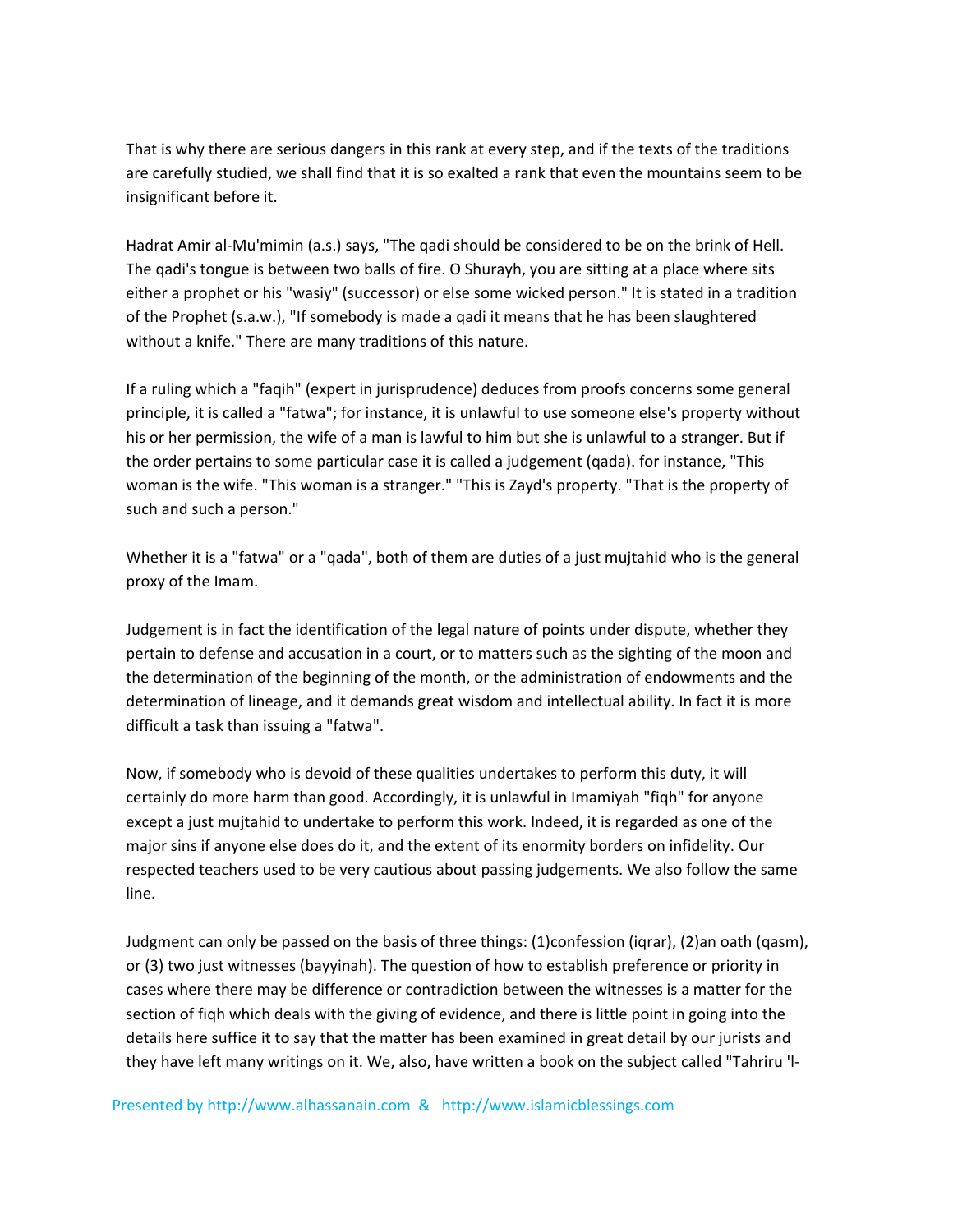majallah".

One who does not act in accordance with the order of the authorized "qadi" (i.e. one who fulfills all the conditions of a "qadi"), will be considered to have violated the divine commands. Also no one has the right to revise the decision of a "qadi". Of course, the qadihimself may re‐examine his judgment.

2. Slaughtering and Hunting

The basic principle in Shi'ah jurisprudence concerning animals whose blood spurts 4 is that they become "najis" (impure) when they die, and that it is unlawful (haram) to eat their flesh.

There is also a division of animals into two categories: those which are impure (najis) in essence and cannot become pure, such as the dog and the pig, and cannot therefore on no account be eaten; and those which become essentially impure if they die in any way other than as a result of hunting or slaughtering in accordance with the shari'ah, but which become pure if they are correctly hunted or slaughtered in accordance with the rules laid out below.

However, the mean of correctly killed animals of the second category can only be eaten provided they are not carnivorous.

There are two ways of killing animals in accordance with the shari'ah. The first is hunting.

Hunting may be in two ways. Firstly by a trained hound who obeys the orders given it and does not normally eat the animal it has killed. For his prey to be lawful, the person who released and sends the hound must be a Muslim and must pronounce "bismillah" when releasing it, and the hound should at no time leave his sight.

Secondly, hunting may be by means of a weapon, i.e. a sharp sword, spear or arrow, or the bullet of a gun. In all cases, the death must be directly due to the penetration of the weapon into the animal, and not to some side effect such as fright. The person who uses the weapon must be a Muslim and he must pronounce "bismillah" at the time of taking aim.

If the animal is killed by either of the above methods, its flesh is lawful. But if the hunter gets his animal when it is still alive, he must slaughter it (see below). All other means of hunting (i.e. trap, net, etc.) are forbidden, unless, of course, the animal is taken alive and correctly slaughtered.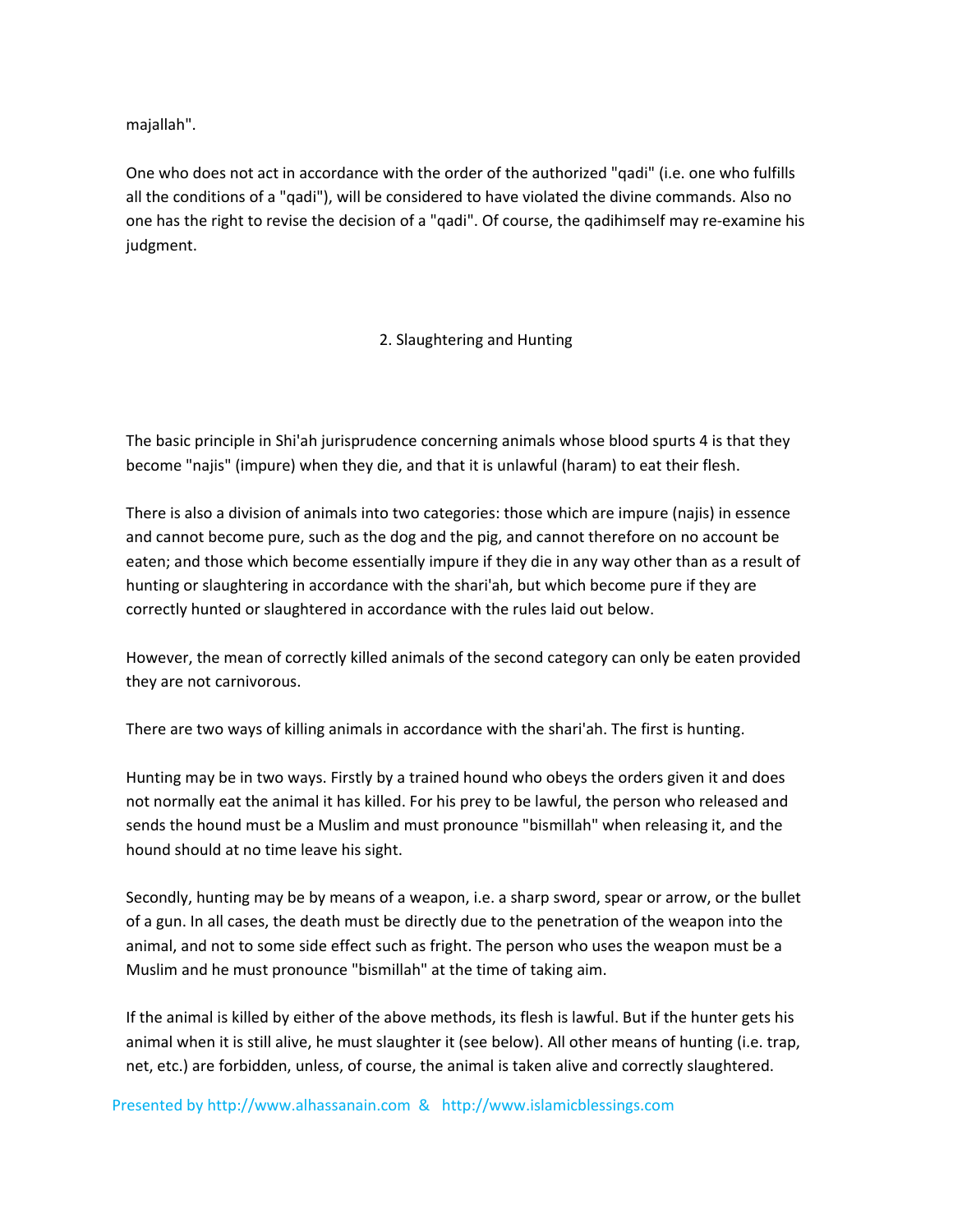The second way to lawfully kill an animal is by slaughtering it (dhabih). The slaughterer must be a Muslim or someone under the rules of Islam such as the minor son of a Muslim. The second condition is that the instrument of slaughtering should be made of sharp metal. However, in case of necessity, any sharp implement (glass, sharp stone, etc.) which cuts the arteries clearly may be used. In the Name of God (bismillah) must be pronounced when the intention to slaughter is amde, and the animal must be lying with its face towards the "qiblah". All four main blood vessels of the neck must be completely severed above the vocal chords. (There is a special method of killing a camel called "nahr", which may also be used for other animals when "dhabih" is not possible.

It should be noted finally that all namilas whose blood does not spurt are unlawful (haram) except fish which have scales. A hadith of Muhammad ibn Nu'man Ahwal, Mu'min at‐Taq, says, "One day I went in to see Abu Hanifah. I saw there was a pile of books in front of him. Abu Hanifah said, 'Do you see all these books?' I said, Yes.' He said, 'They are all to do with divorce.' I said, God has made us free from all your books by one single verse of the Quran, "Oh Prophet, (say to the believers), 'When you divorce (your) women, divorce at their prescribed period, and reckon the 'iddah (exactly).' "He said, 'Well then, have you ever asked your friend Ja'far ibn Muhammad (al‐ Imam as-Sadiq (a.s.)) about the seacow?' I said, 'Yes, he said that every sea-animal with scales, even if it be a 'sea‐) camel or a (sea‐) cow, can be eaten, and that if it has no scales it is unlawful to eat.'" 5

# **13. The Nature of Foodstuffs**

Animals: There are three kinds of animals ‐ animals of the land, animals of the sea and animals of the air.

It has just been pointed out that, in general, the only animals of the sea which are lawful are those which have scales. The eggs of such fish are also lawful.

Of land animals, only a few species can be lawful the camel, the cow, the sheep or goat, the wild cow or buffalo, the mountain sheep or goat, the gazelle, the deer. The meat of horses, mules and donkeys is not approved of (makruh). Animals which eat najis substances, such as excrement, become haram, but they can be purified by "istibra"' (keeping itaway from najis eatables for a specific period).

All kinds of carnivourous animals are unlawful. Rabbits, foxes, badgers and mongooses are all unlawful. Insects, reptiles and amphibians like worms, snails, cockroaches, scorpions, wasps, bees, snakes, frogs etc. are all forbidden; only the locust can be eaten.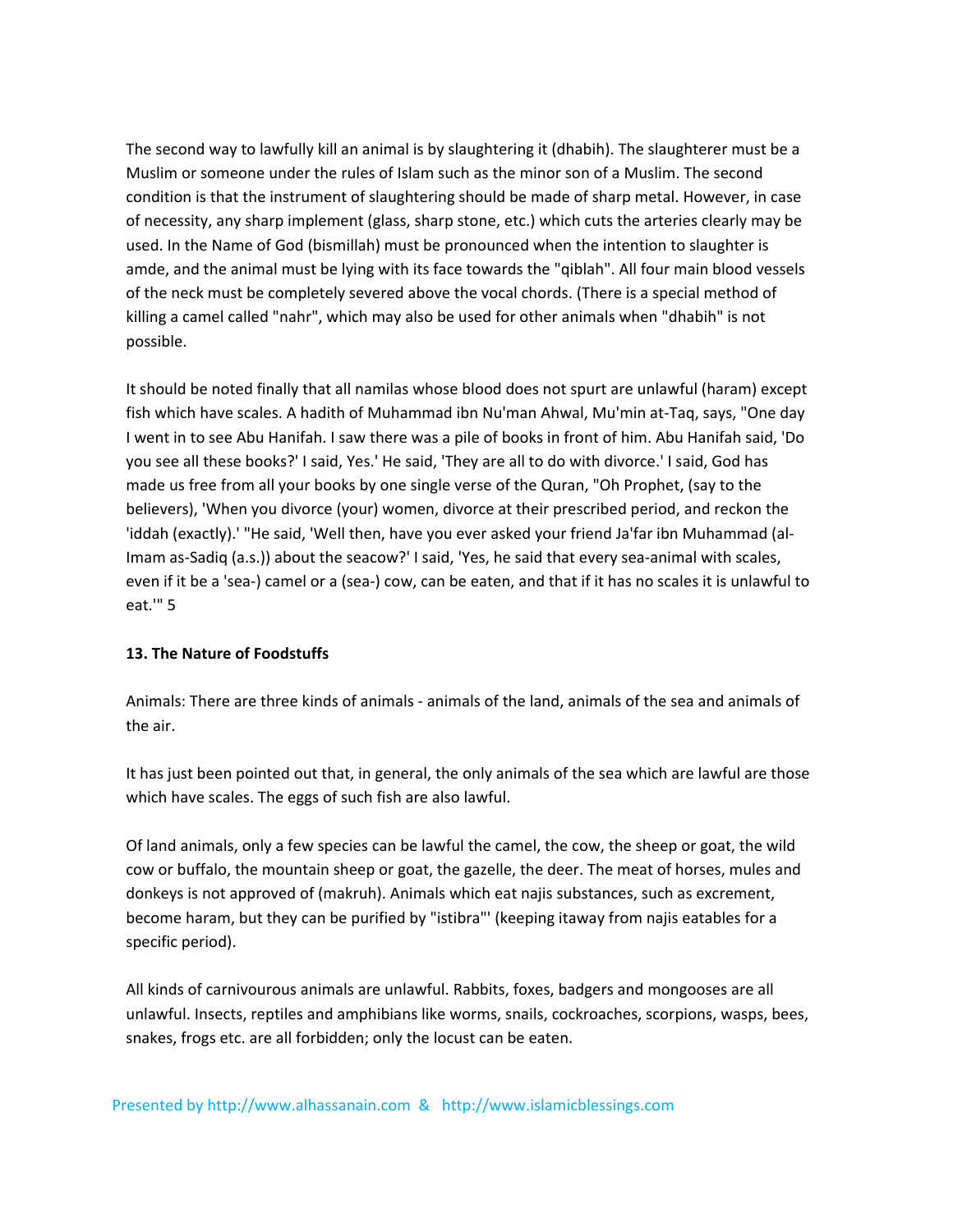Among birds, those which feed on flesh such as hawks and eagles, are completely forbidden. Apart from this, the Prophet (s.a.w.) prescribed three signs in three conditions for the indentification of lawful birds:

1) if the birds are in the air, the pause in the movement of their wings, i.e. their gliding, should be less than their flapping;

2) if they are on the ground, the spurs on their claws should be visible;

3) when the bird is slaughtered, it must be found to have a crop and/or a gizzard.

Bats and peacocks are forbidden. The kind of crow which eats herbage is lawful, but the kind which eats carrion is forbidden.

Besides animals, there are other things which are for bidden to eat or drink. They can be classed under four headings:

1) everything which is impure (najis) is unlawful (haram);

2) every kind of food (eatable or drinkable) which has been taken illegally is haram.

3)every kind of food (eatable or drinkable) which has deleterious effects is haram.

4)every kind of food (eatable or drinkable) which seems repulsive is haram.

Of liquids, one of the most impure is urine, but even more than that is wine (any kind of alcoholic beverage), and in Imamiyah fiqh, the unlawfulness and impurity of wine is more strongly emphasized than in any other school. The traditions that have come down to us from our Imams on this subject are enough to frighten one off them forever. Distillers and fermenters of alcoholic drinks, stockists, merchants and drinkers, all are cursed, and wine has been called in fiqh "ummu 'l‐khaba'ith" (the mother of all evils). Some traditions say it is forbidden to sit at a table on which alcoholic drinks have been laid, probably so as to encourage people to abstain therefrom so that their bad effects may be limited.

Today, expert scientists have confirmed by chemical tests that wine is a very destructive and harmful thing. Islam warned against alcohol thirteen hundred years ago. Today, even those who do not abstain for religious reasons do so for reasons of health. The shari'ah of Muhammad (s.a.w.) cannot be over praised, those who neglect it do so to their own disadvantage and peril.

#### **14. Penology (hudud)**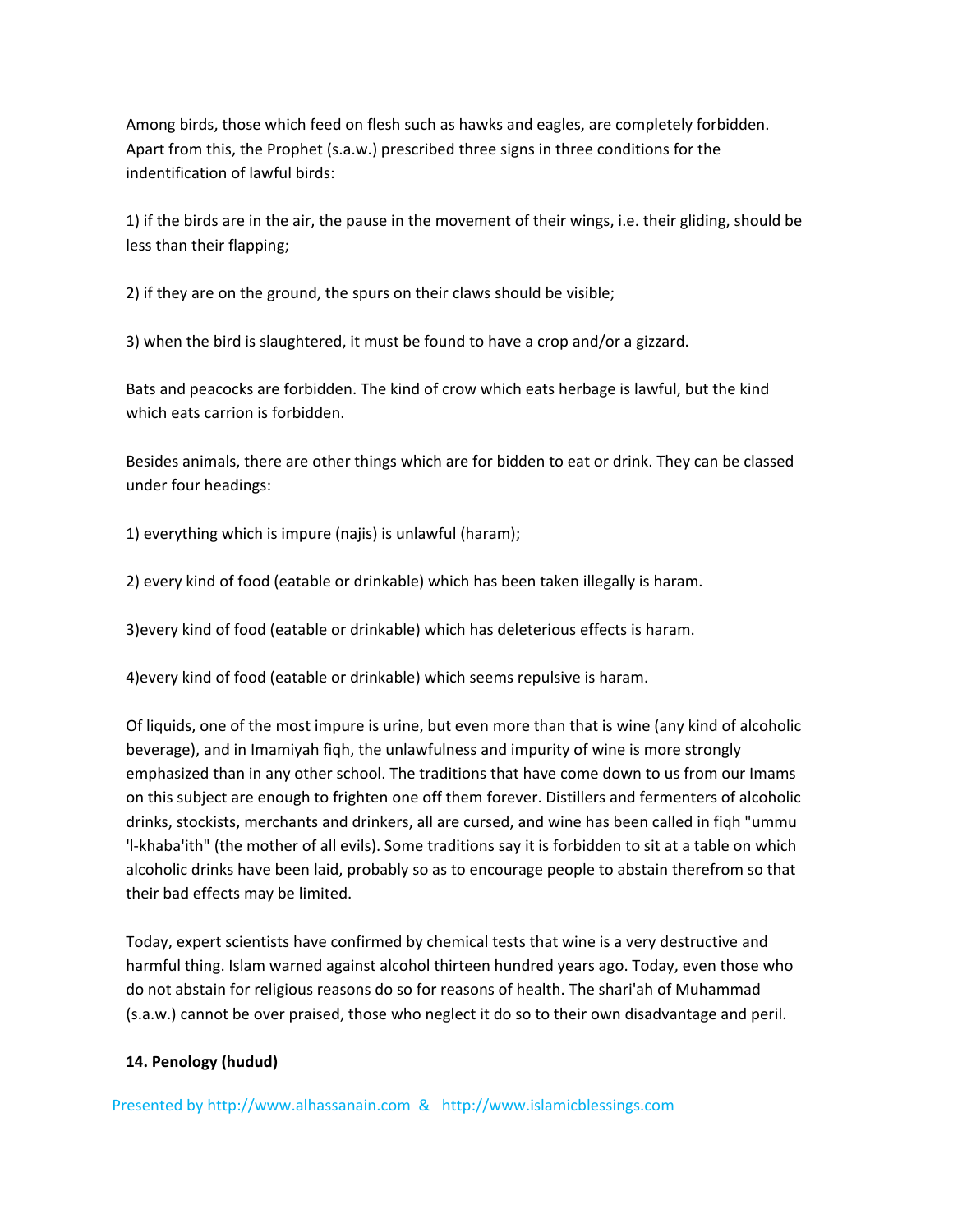Under an Islamic government, certain punishments are prescribed for certain crimes, so that the society may be kept healthy and the roots of corruption destroyed. Some of these penalties (hudud) are as follows according to Shi'ah fiqh.

1)The penalties for adultery (zina): If an adult, sane man knowingly and deliberately has sexual intercourse with a woman who is forbidden to him, it is then an obligation on the authorized judge to flog him with a hundred lashes; his head will be shaved and he will be forced to leave the city for a period of one year. If he is "muhsin", i.e. he is in a position to satisfy his sexual urges in conformity with the shari'ah, he will be stoned to death as well as being given a hundred lashes. If the woman consented, she shall, if also "muhsinah", be stoned, and if otherwise, she shall be given a hundred lashes. If a man has sexual intercourse with a forbidden woman of his relatives (mahrum), or with a woman who has suckled at the same breast as he was (his rida'ih), or with his step mother, or if a dhimmah (a non‐Muslim under the protection of a Muslim state) has sexual intercourse with a Muslim woman, he shall be beheaded; and the penalty is the same for rape.

The adultery can only be proven by:

- 1) a confession repeated four times;
- 2) the witnessing of four just men that they saw him actually in the act of penetration;
- 3) the witnessing of three just men and two just women.

If the adultery is witnessed by two just men and four just women, it shall be deemed proven but the penalty may only be flogging, their being no capital penalty. If the evidence is less than this, it is not considered complete, and, what is more, if less than four men give evidence, they shall be punished for slander (qadhaf). For the evidence to be accepted there must be unanimity between the witnesses, and they must all have seen the actual penetration with their own eyes.

If a man is to be stoned after a confession, but then disavows his confession, he shall not be stoned; and if, after confession, he repents of his deed, the qadi may exercise his discretion. If he repents when four witnesses have seen his act, there will be no alteration in the penalty.

If a person is being punished for the third time for the same offence (adultery), he shall be beheaded. A pregnant Woman or a sick person must not receive his or her punishment until the baby is born or the sickness goes away, respectively .

2) The penalties for homosexual acts : The punishment for sodomy between two males (liwat) is more severe than that for any other crime. It is the only case in which the offender may be burnt to death. The qadi may sentence the active partner in the act to one of four penalties: beheading, stoning to death, being thrown from a height so that his bones are all broken up, burning to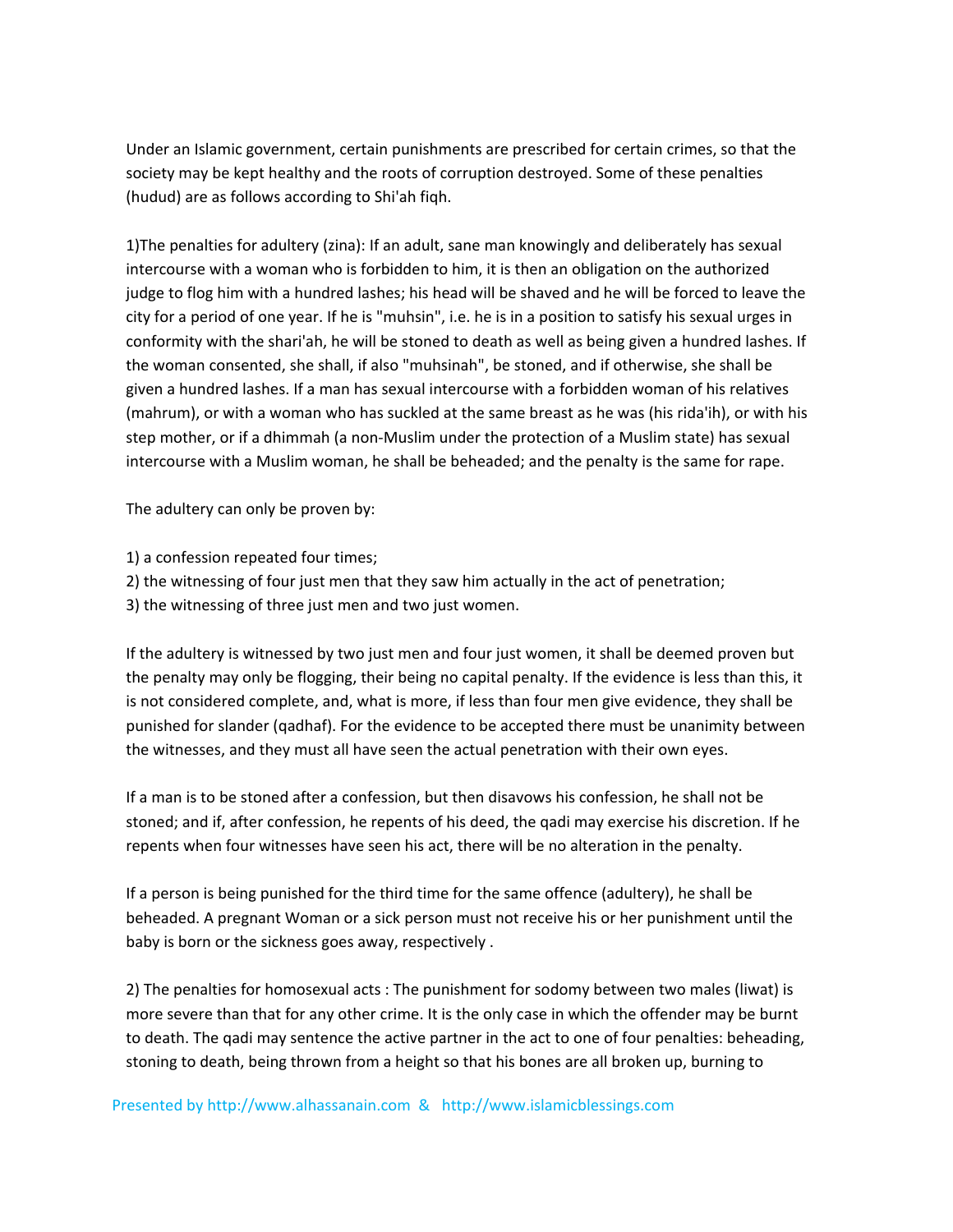death. The passive partner, if he is adult and responsible for his actions, is to be beheaded. If he is not yet of the age of puberty, he will be given a reduced punishment (ta'zir). The same conditions of proof hold here as in adultery.

In the female homosexual act (sihaq), both offenders will be given a hundred lashes. If they are married, it is not impossible for them to be stoned to death.

3) The penalty for the procurer: the procurer (qawwad) who arranges for an unlawful sexual act to take place, will be given seventy lashes, his head will be shaved, and he will be expelled from the city. The proof for this is met by the evidence of two just melt or by a confession made twice.

4) The penalty for false witnessing and slander. if someone falsely accuses a sane, adult and free Muslim of a crime for which some sentence can be inflicted, for instance, adultery, sodomy or drinking wine, then the false accuser shall be punished with eighty lashes. In case of the proof being admissible on confirmation by the accused person, the sentence against the accuser shall become void. The crime shall be considered proved as long as there is "bayyinah)) (see above).

It is also a punishable offence for a person to call someone else with some undesirable epithet which he does not deserve, e.g. "sinner", "corrupter", "leper", etc. If someone claims to be a prophet, or curses or declares enmity with one of the fourteen pure ones (the Prophet (s.a.w.), the twelve Imams (a.s.) and Hadrat Fatima), he shall be beheaded.

5) The penalty for the drunkard: the penalty for any one who avails himself of any intoxicating beverage of any kind is eighty lashes, to be given on his or her bare neck and arms.

If someone has been punished for three times and he commits the crime a fourth time, he or she shall be beheaded. One who considers wine lawful is liable to the same punishment.

If the dealer in wine repents and leaves his profession, it is well and good, otherwise he too shall be liable to beheading.

6) The penalties for theft: if an adult and sane person steals something from a "safe" place (i.e. somewhere which is locked or firmly closed, or someplace similar) which is valued at more than a quarter of a mithqal (about 1 gm ‐ a mithqal is a little over 4.5 grams 0) of pure gold, he will have the four fingers of his right hand cut after duly being sentenced by a qadi on the evidence of double confession or "bayyinah" (see above). If he commits the crime a second time, his leg will be cut off under the knee. For the third offence, he shall be sentenced to life imprisonment. And, if he commits theft in prison, he shall be beheaded. If he has committed theft a number of times before he is subjected to the prescribed punishment, only one penalty shall be inflicted upon him. For children and insance people, there is no hadd only ta'zir (a lenient punishment). The thief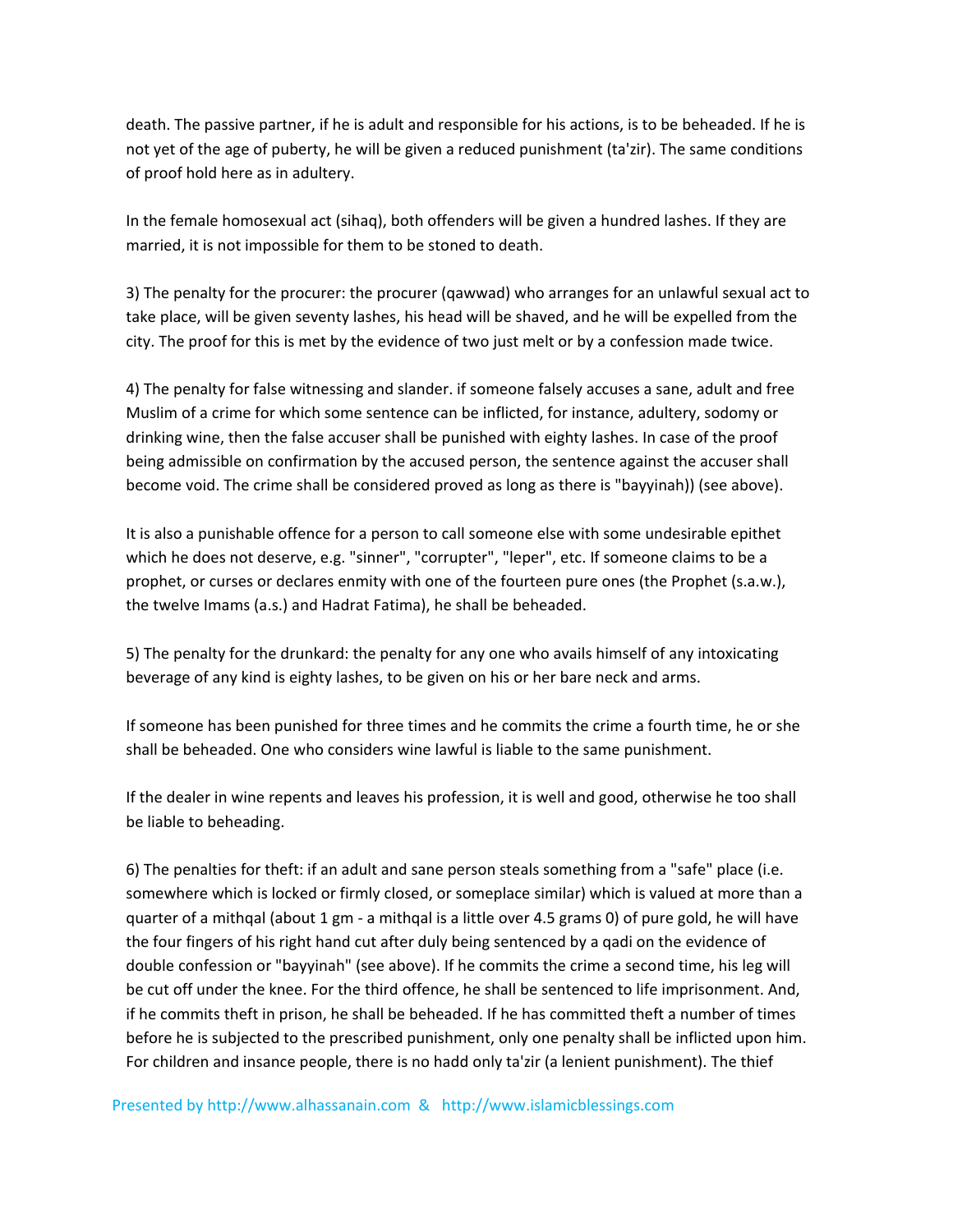must invariably have to pay compensation, and for this, one acknowledgement, or the evidence and oath of one just witness is sufficient.

The "hands" of the father shall not be cut off for stealing the property of the son. But, if, conversely, the son steals, his "hands" shall be cut off

7) The penalty for causing fear and terror (muharib): if someone causes fear among the people in a town or in the open country or at sea and/or intimidates them for the purposes of seizing what belongs to them, the qadi is empowered to have him or her executed, crucified, to have his right hand and left foot cut off, or to have him banished from the country.

God, the Most High, has said, "The recompense of those who war against God and His Messenger, and strive in the land spreading corruption, is only that they be slain or crucified or their hands and their feet should be cut off, from the opposite sides, or be banished from the land." (5:33)

In case of banishment, the people of the place to which the culprit has been deported must be informed in writing, so that they may refuse him entry to their meetings, to their meals, etc., till he repents.

The thief who attacks a house is also a "muharib". If he is killed, his blood will be considered shed with impurity.

If someone attacks the modesty of a woman or her child, these latter have the right of self‐ defence. If the assailant is killed in the struggle,(his blood too will have been shed with impunity. Thugs, ruffians and false witnesses (excluding those in 4 above) are liable to reduced punishment. The judge can give them any appropriate punishment.

8) Sundry penalties: anyone who perpetrates an indecent act with a quadruped shall be given a less severe punishment. If he persists in his activities, he may be executed. The meat of the animal (if it is a lawful animal) will become forbid den, and it must be slaughtered and its body burnt. In case it belongs to someone other than the perpetrator of the act, he must be awarded the cost of the cost of the animal. If the animal is of doubtful ownership, it should be decided by lots. If the animal is in any case unlawful, it must be sold in another city, and the price obtained given in charity. If the animal belongs to another, he must be suitably recompensed for his loss. The evidence of two just persons or a double confession is sufficient to prove guilt.

A person who has sexual intercourse with a dead body shall be dealt with as if it were alive; rather, the punishment will be even more severe. In the case of it being the body of his wife or slave girl, the punishment will be milder. The proof for this is the same as is required for adultery.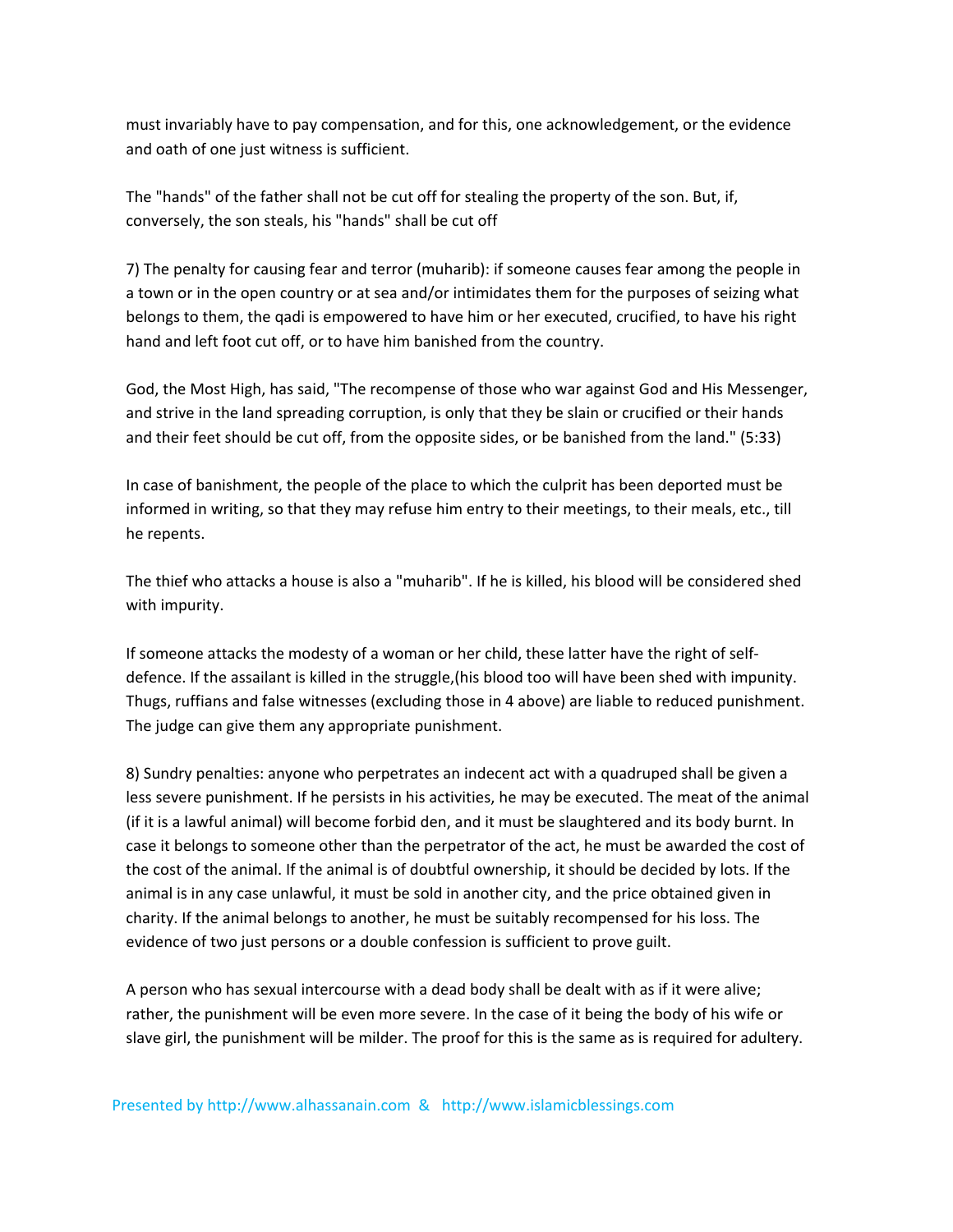A person who indulges in masturbation also deserves a mild punishment.

As far as is possible, every person has the right to defend his own person as well as his property and the persons of his family. But he should start by adopting less severe measures, and he should only increase his precautions if necessary.

If someone looks without permission into someone else's house and the dwellers pelt him with stones causing his death, do penalty may be extracted from them, and his blood is considered shed with impunity.

Murder is the greatest sin and the greatest social crime. "And whose slays a believer willfully, his recompense is Hell, therein dwelling forever, and God will be wroth with him and will curse him, and prepare for him a mighty chastisement." (4:93) Crimes against the person, whether it causes death, loss of a part of the body, or not, can be divided into three kinds:

- 1) premeditated or willful,
- 2) similar to (1),
- 3) by accident.

First, (1), premeditated or willful, needs no explanation. (2) means that the attacker took the initiative, but did not intend to kill. For example, someone beats someone else as a warning, but this results in death, or a person is given some medicine to cure him, but it ends his life. (3) accidental means that there is neither any intention nor any initiative, yet someone is killed; for instance, somebody is aiming at a bird and, by mistake, a human being becomes the victim, or a man is lifting his gun and it accidentally goes off and kills somebody.

More clear examples are the actions of a man who is sleep walking, of an unconscious person, of a mad man or of an innocent child.

It must be clearly observed that as far as the crime and its punishment is concerned, there is no difference between the actual committer of the crime and the person who devised and ordered it to be done; nor does it make any difference if the crime is committed by one or many.

Retaliation (qisas) applies only in the case of willful or premeditated murder or injury. In (2) and (3) there are only compensation (diyah). There can be no retaliation from the child or the lunatic, nor can there be any retaliation if the murdered person is a child or a lunatic. An adult who kills a child is subject only to the deliverance of compensation. However, some jurists are of the opinion that there is retaliation here, and also for the killing of a lunatic.

Another condition for retaliation is that the culprit was not compelled or under constraint,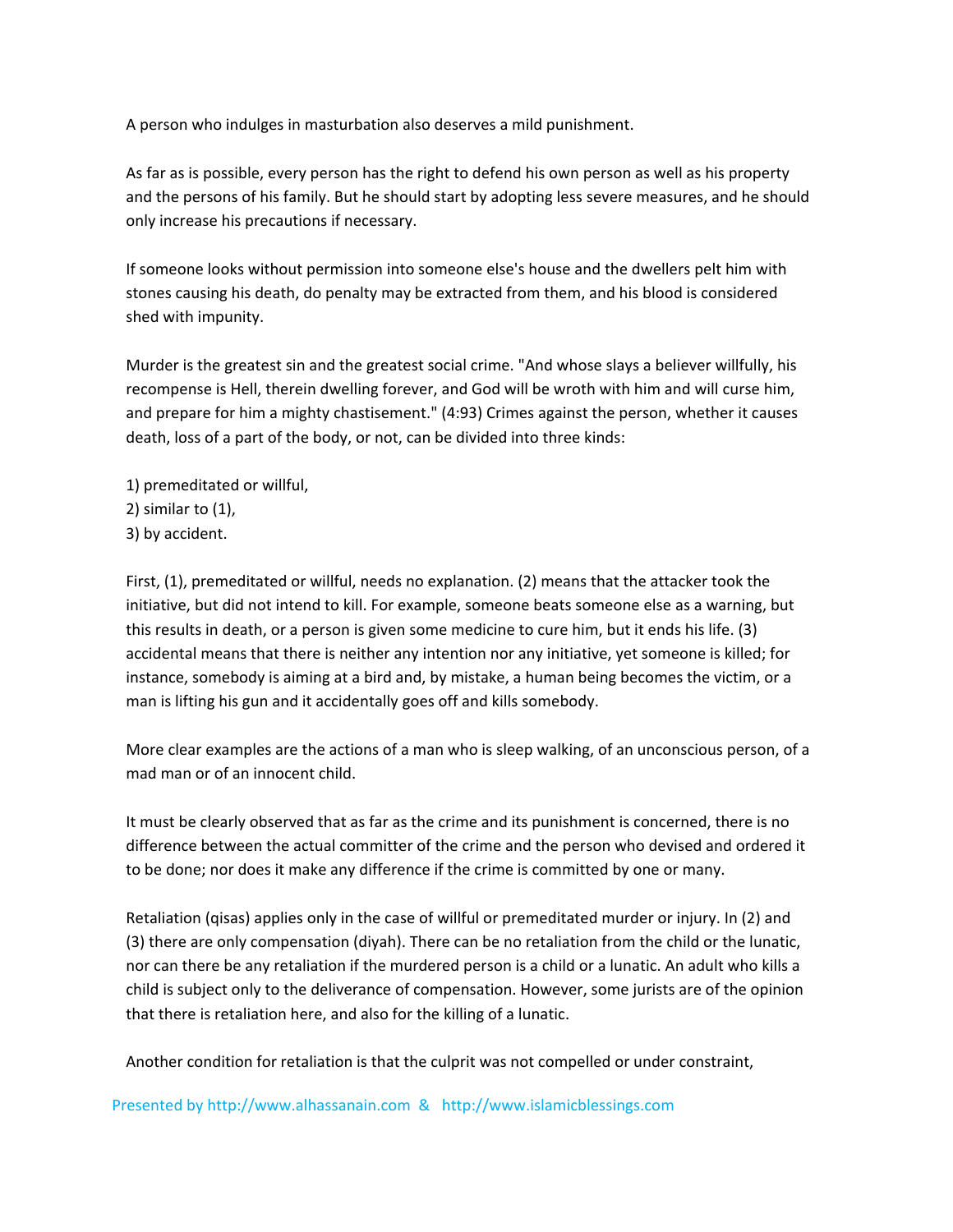although this does not apply in the case of death, for in a matter of murder, there is no "taqiyah" (dissimulation). It is also necessary that the person murdered by "without sin", i.e. not someone whose death is permitted by the shari'ah. There is no retaliating against the father, the grandfather or the great‐grandfather, if they murder their son, grandson or great‐grandson, only compensation. A Muslim is subject to retaliation only in the case of the murder of another Muslim. Likewise, retaliation shall be taken against the freedman only for the murder of a freedman.

The blood money or compensation for a free Muslim is: a hundred camels, or two hundred cows, or a thousand sheep, or two hundred items of clothing, each consisting of two parts, or a thousand dinars. If the heirs of the murdered person agree to take the compensation, retaliation is voided, and the murderer must pay the compensation within one year. In (2), the period for payment is two years. In (3), the period is three years, with a third being payable each year.

In cases of parts of the body, retaliation can be extracted if the action was deliberate. The retaliation is like for‐like, i.e. an eye for an eye, an ear for an ear, and a tooth for a tooth.

If the crime is of kinds (2) or (3), there are special compensations: some equivalent to the whole compensation for a man (i.e. 1000 dinars), some a half, and some less than a half. In general, organs and parts of the body which occur singly, such as the nose or the penis, demand the whole compensation, those which occur in twos demand half the compensation (i.e. two hands demand the whole compensation). In (1) and (2) the compensation must be paid by the culprit himself, but in (3) it may be paid by his 'aqilah (certain near relatives on the father's side).

If the reader is interested, he or she may consult the extensive books which deal with this topic for further details. However, since it was our intention to deal with, matters only briefly, we have left out a great many things.

Our purpose was to give a few examples, so that our aim might be made clear with only a few references.

PART 4 :Allegations Against the Shi'a

Refutation of the Claim that their are Un‐Islamic Borrowings in Shi'a Beliefs.

All that we have set down in this book is but a mere indication of the beliefs and convictions of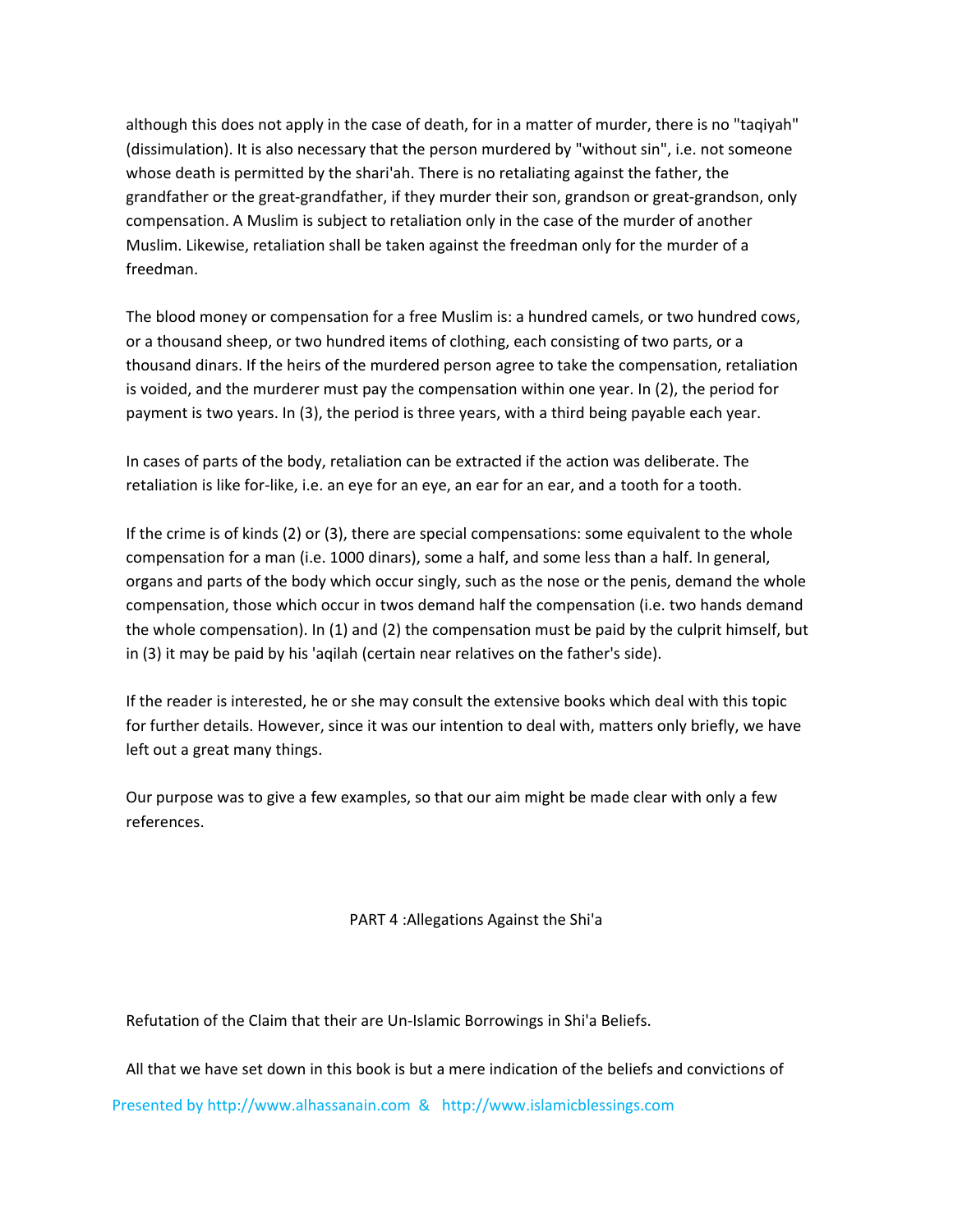the Imamiyah sect. It would require many volumes to deal with them in detail. But the religious leaders, and indeed the Muslims in general, can tell us if there was anything in the facts that we have just stated which could be said to be the cause of the destruction of Islam, or if there is any matter which has been derived from Judaism, Christianity, or Zorastrianism (see introduction), or if anything appears which is against the basic principle of monotheism (tawhid) or against the Book (the Qur'an) and the sunnah (words and deeds of the Holy Prophet (s.a.w.)). By God, you should be just and not simply utter caluminous remarks.

Finally, our prayer is that our brothers in Islam should come out of the world of doubt and uncertainty, and gather together under the one banner of the Qur'an, so as to successfully regain their past glory. It is quite obvious that this is an impossibility as long as our sectarian conflicts continue.

May God bless us with mutual tolerance and may the bonds of love between us be strengthened.

### **The Problem of Bada'**

In this matter also the Shi'as are much reviled. The misconstrues, distorting the concept of "bada", try to convince people that according to the Shi'a faith, God, the Almighty, performs actions of which He has no knowledge. God forbid. Can there be greater ignorance than this? This is plain infidelity because, on the one hand, it is a denial of the attribute of knowledge of God the Almighty, and on the other, He is considered as being subject to accidents and changes. This negates the very essence of the infiniteness and absoluteness of God. The Imamiyah sect vehemently opposes these foolish and absurd ideas. Rather, no Islamic sect supports this misleading view. Of course, these nonsensical ideas have been attributed to some of those elements who believe in the physical body of God. Thus it was one of them who said about God, "Only excuse Me for My beard and private parts. Otherwise you may ask Me anything you like."

The correct meaning of "bada", which the Shi'as believe in, is included in the secrets and mysteries of the House of Muhammad (a.s.),. The traditions of the ahl ul‐bayt (a.s.) say, "There is no other way in which the duty of worship of God is better performed than it is with the acknowledgement of "bada". One who does not make "bada" the proof of this knowledge does not possess a complete understanding of God."

There are many other reports with the same sense. In fact, knowledge is of two kings: One is that with which God has endowed His angels and prophets (a.s.). According to this knowledge, whatever has been told them must surely happen. The second kind is that which is neither known to an angel close to the Presence of God, nor to any exalted Prophet (a.s.). It is only He Who knows it. So, according to this, He may cause something to happen earlier or delay a happening, or efface or write down something as He pleases. That is the stage of knowledge, which God the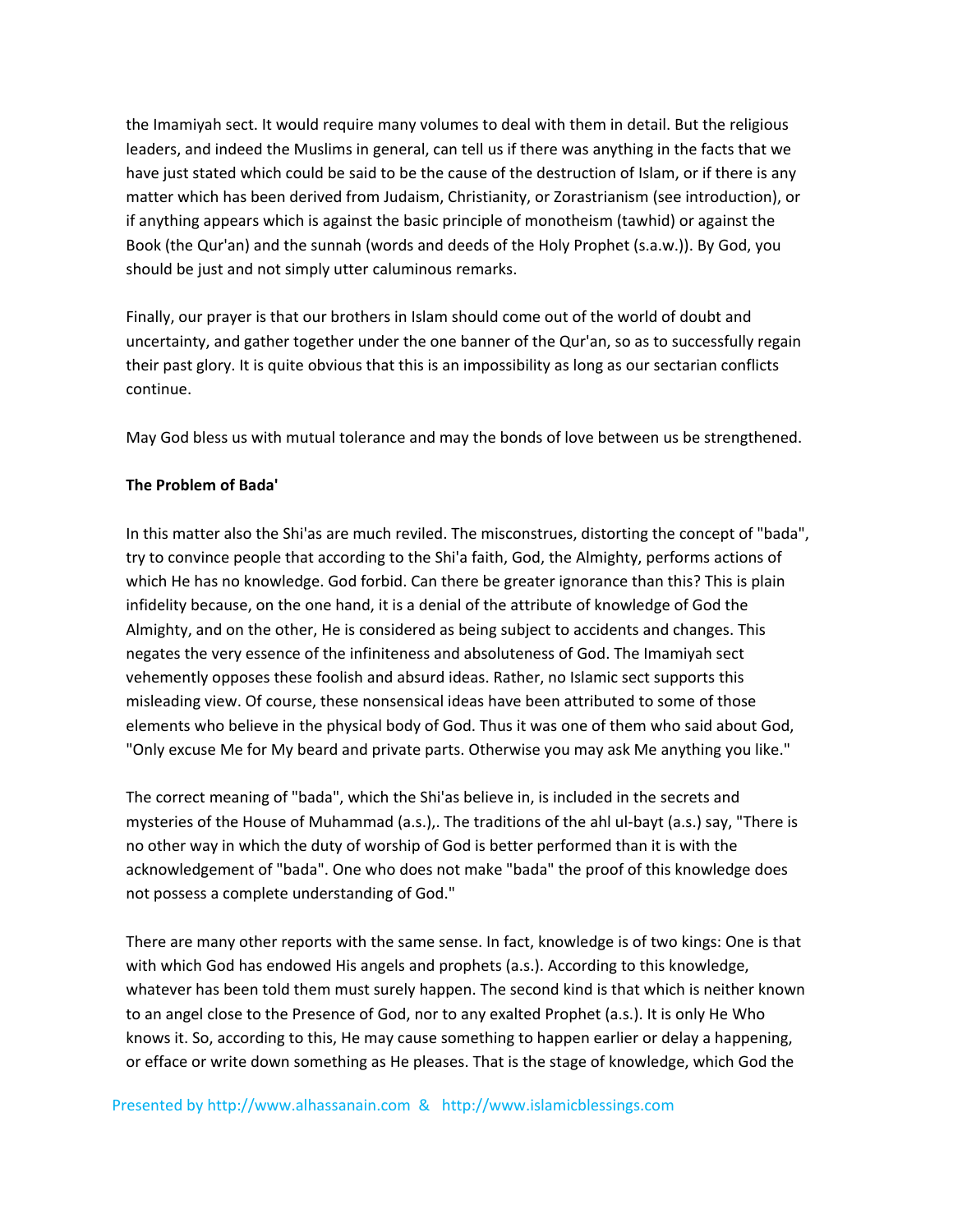Almighty calls "'umm al‐kitab". This shows the perfect Might, absolute Wisdom and divine Sovereignty of the Lord of the universe.

The problem may also be understood in the following way. "Bada" in the world of existence has the same status as "naskh" (abrogation) in the commands of the shari'ah. Thus, just as in the shari'ah, amendments, additions, changes and alterations give untold advantages, so also, in the world of being, the secrets and unknown advantages of "bada'" are beyond human understanding.

"Bada'" can also be explained thus. The highest servants of God have knowledge of a matter, but they do not know what will facilitate or hinder its occurrence. For example, Jesus knew that the bridegroom would die on the first night of his marriage, but he did not know that failing to give charity was a condition for this. So it happened that the bridegroom's mother gave out charity and he was spared. When the reality of the matter was put before Jesus, he said, "you must have given charity on his behalf. Charity wards off calamities."

There are many other instances of this sort. The advantages that accrue from these states of affairs is that, in the first place, human beings are put to the test, and, in the second, they are trained in the habits of submission. A clear proof of this is the manner in which Abraham was put to the test over his son.

Also, if there were no "bada'", all the invocations, charity, intercession, weeping and impoloring of the Prophet (s.a.w.) and his successors (a.s.), and their fear of God, would be meaningless, despite their complete obedience to Him.

Evidently the cause of their fearing and trembling is that hidden and treasured knowledge which nobody is aware of and which is the fountainhead of "bada'".

If someone wishes to know the details of the different kinds of "bada"', "qada", "qadr" and the "lawh mahw" and the "lawh ithbat", he or she should read the first volume of our book "ad‐Din aw I-Islam". We have there gone into these topics in great detail.

# **Taqiyah**

(pious dissimulation or concealing one's faith in dangerous circumstances)

In the matter of taqiy ah also the Shi'as are very much defamed and the reason for that is that ordinary people are quite ignorant of its reality. A careful consideration will show that the taqiyah in which the Shi'as believe is not peculiar to them alone. Rather, it is a logical necessity and a natural demand. There is no commandment of the shari'ah which is inconsistent with wisdom and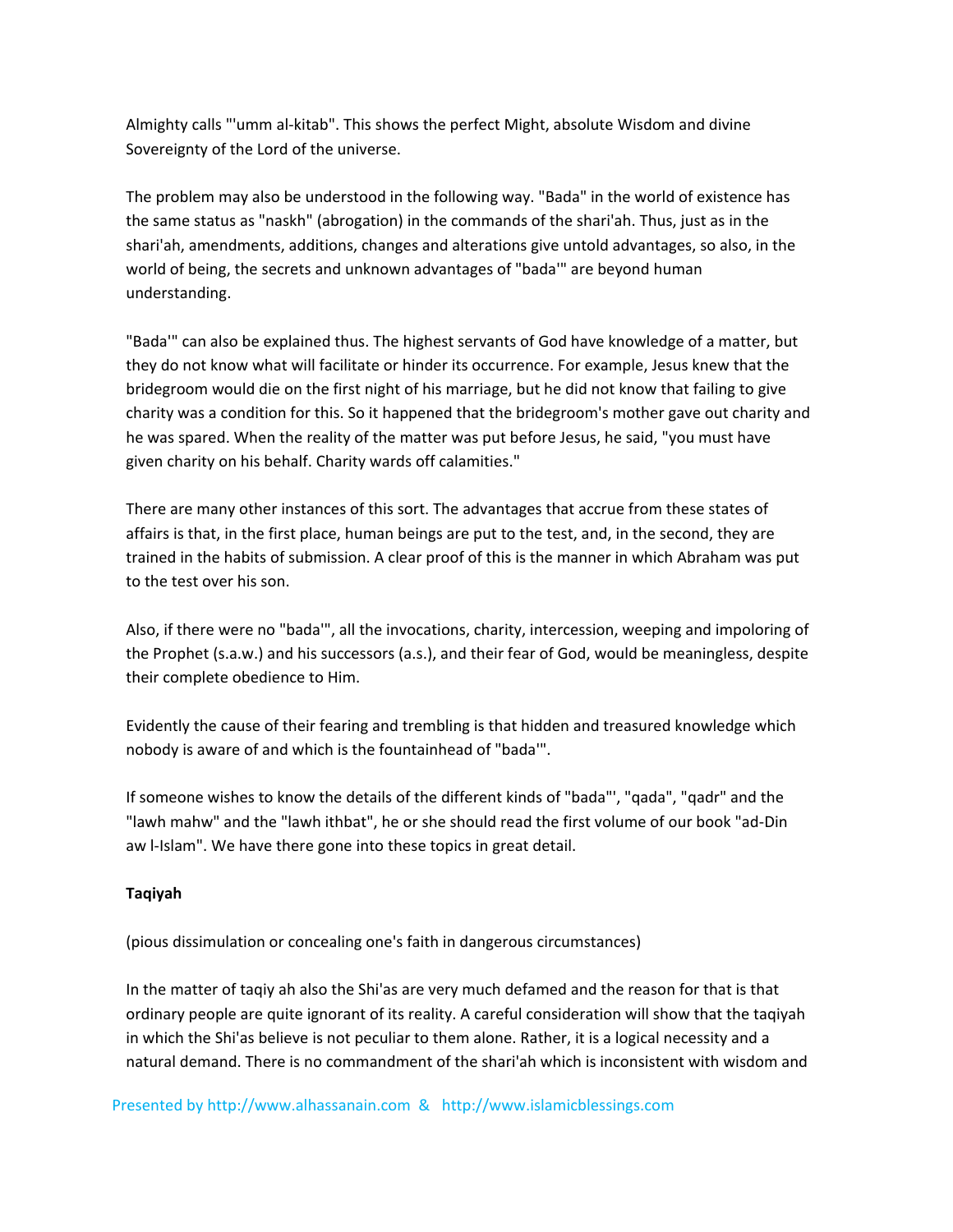learning. In every problem, knowledge and wisdom appear together .

If one assesses innate human tendencies, one has to admit that everyone has a natural disposition to defend himself: life is dear. Of course, if there is a matter of honour at stake, or a question of protecting the truth, then, even though life is dear, it is not given any relative importance. But if circumstances do not reach such an extreme, what sane man would be prepared to endanger his own life just so that the world may laugh at him?

What is more, to court danger is against the counsel of wisdom and religion.

Thus the Holy Lawgiver has permitted the Muslim who is surrounded by danger and who risks his or her life or his or her honour to hide his or her belief outwardly although he or she must continue to observe his or her religion inwardly. There are also verses in the Holy Qur'an suggesting the same thing and the story of 'Ammar, his parents and some other companions of the Prophet shows that when he was suffering the persecutions of the idol‐worshippers, he professed unbelief.

There are of course rules for taqiyah. They are three:

1) if life will be lost for no purpose, then it is an obligation;

2) if expressing the truth would serve some useful purpose, then it is optional;

3) if atheism (kufr) is gaining the upper hand, people are being led astray, and their is danger of cruelty and oppression, then taqiyah is forbidden.

Now let us throw some light onto the matter so that a conscientious person may make up his own mind as to whether the Shi'a are actually guilty of taqiyah (supposing that it is condemnable), or whether they were forced to do taqiyah by certain groups who took away their freedom and forced them to dissimulate their beliefs.

As soon as Mu'awiyyah took over power, he made the shari'ah into a plaything and victimized the Shi'as of 'Ali (a.s.) with unconcealed savagery. The blood of the Shi'as was cheaper to him than water. The Marwanid caliphs also followed the same iniquitous policy. Then came the 'Abbasid period, and they even increased the atrocities. Consequently, those who loved the ahl ulbayt (a.s.) had to adopt various tactics. Sometimes they went into hiding, sometimes they rose up. Sometimes they were forced to conceal themselves and sometimes they stood up against the oppression in their enthusiasm for the truth so that their blood might become a beacon lighting the path for others.

Some great Shi'ahs, therefore, paid no heed to taqiyah and braved all kinds of cruelties, sometimes ending up. as martyrs. There is the very famous story of the martyrs of Maraj Azra,

Presented by http://www.alhassanain.com & http://www.islamicblessings.com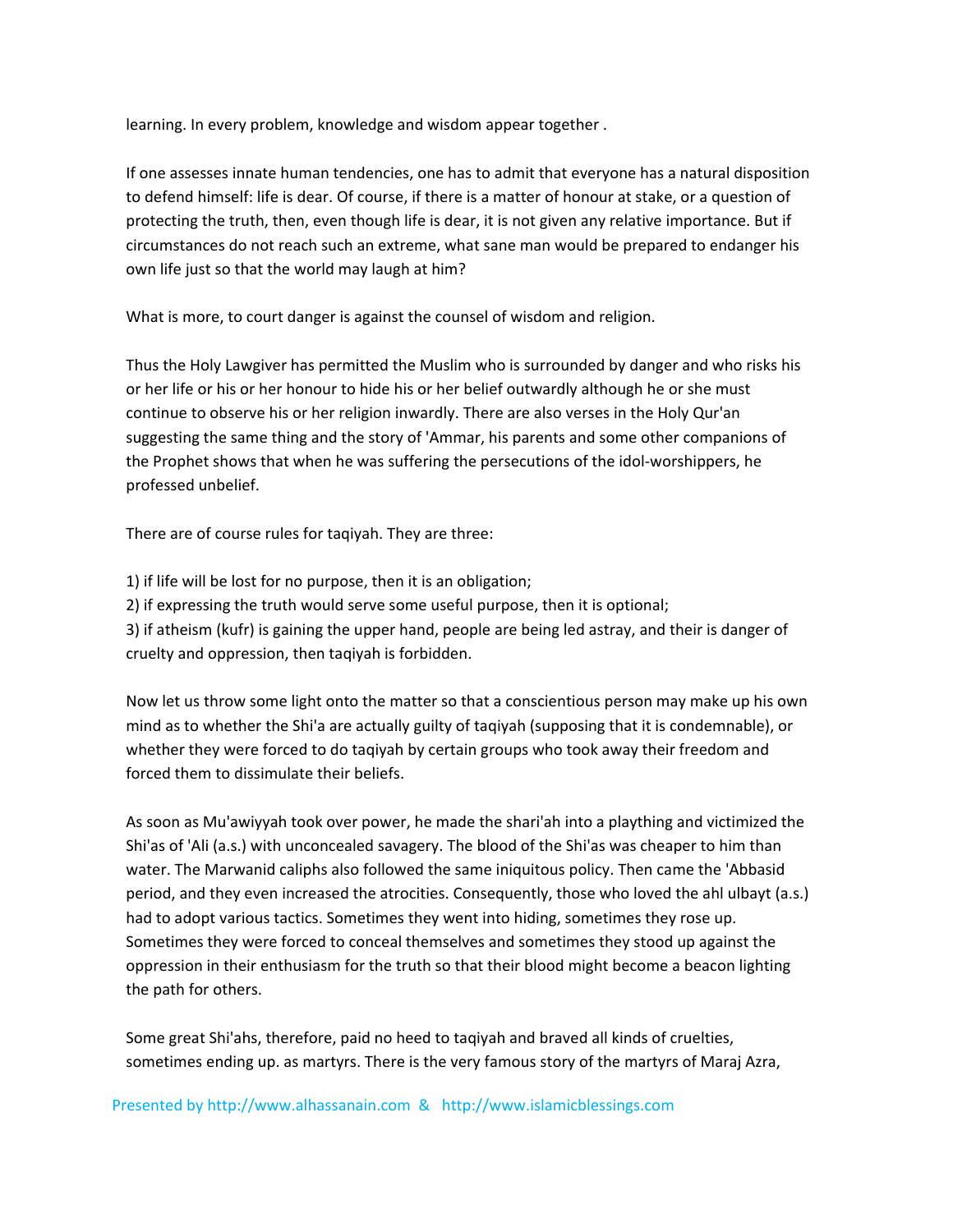who were fourteen brave warriors who sacrificed their lives in the way of God under the leadership of the pious companion Hajar ibn Abi Kindi. He was also the military leader who was responsible for the conquest of Syrai. Mu'awiyyah said of him, "I know what was the case with everyone of those whom I put to the sword in Maraj Azra, but I am at a loss to understand what the crime of Hajar was for which he was killed." But we can easily say what his fault was. He did not feel there was any need to do taqiyah, because he wanted to let the world know the tyranny of the Umayyids and the deep religious feelings of his own family.

Let us not forget the events surrounding the ends of the great companions 'Amr ibn Himq al-Khuza'i and 'Abdu'r‐Rahman ibn al‐Hasan al‐Ghazi, who were buried alive by ibn Ziyad. Nor Maytham Tammar, Rushayd al‐Hajari and 'Abdullah ibn Yaqfar who were crucified. Moreover, there are the examples of the hundreds and thousands of other Muslims who died fighting for their beliefs. in the way of God before the disbelievers who crushed them to death.

These lovers of truth did not do taqiyah because such was the need of the moment. Their abstaining from taqiyah protected the truth and showed up the false religiosity of Mu'awiyyah, Yazid, Ziyad and Ibn Ziyad.

How can we possibly forget the events surrounding the martyrdom of al‐Husayn (a.s.) and his worthy companions? They, of course, considered taqiyah to be unlawful in its particular circumstances, but there are other situations in which it may be compulsory, or may be merely optional.

It is reported that once Musaylimah, the false prophet, captured two Muslims and forced them to acknowdedge his prophethood and deny the prophethood of Muhammad (s.a.w.). One of them refused and was therefore killed, but the other accepted and was released. When the news reached the Holy Prophet (s.a.w.), he said, "The first man made haste to reach heaven, the second man marked his time. Both of them will be recompensed."

O Muslims! Do not taunt your brothers concerning taqiyah. May God bless you and us in the hereafter, and may we all be united on the point of guidance. Salam, peace, to you all, and may God bestow on you His Mercy and His Blessings.

## Endnotes

[1] (s.a.w.): is the abbreviation of the Arabic phrase "Salla 'llahu 'alayhi wa alih" (may God bless

Presented by http://www.alhassanain.com & http://www.islamicblessings.com